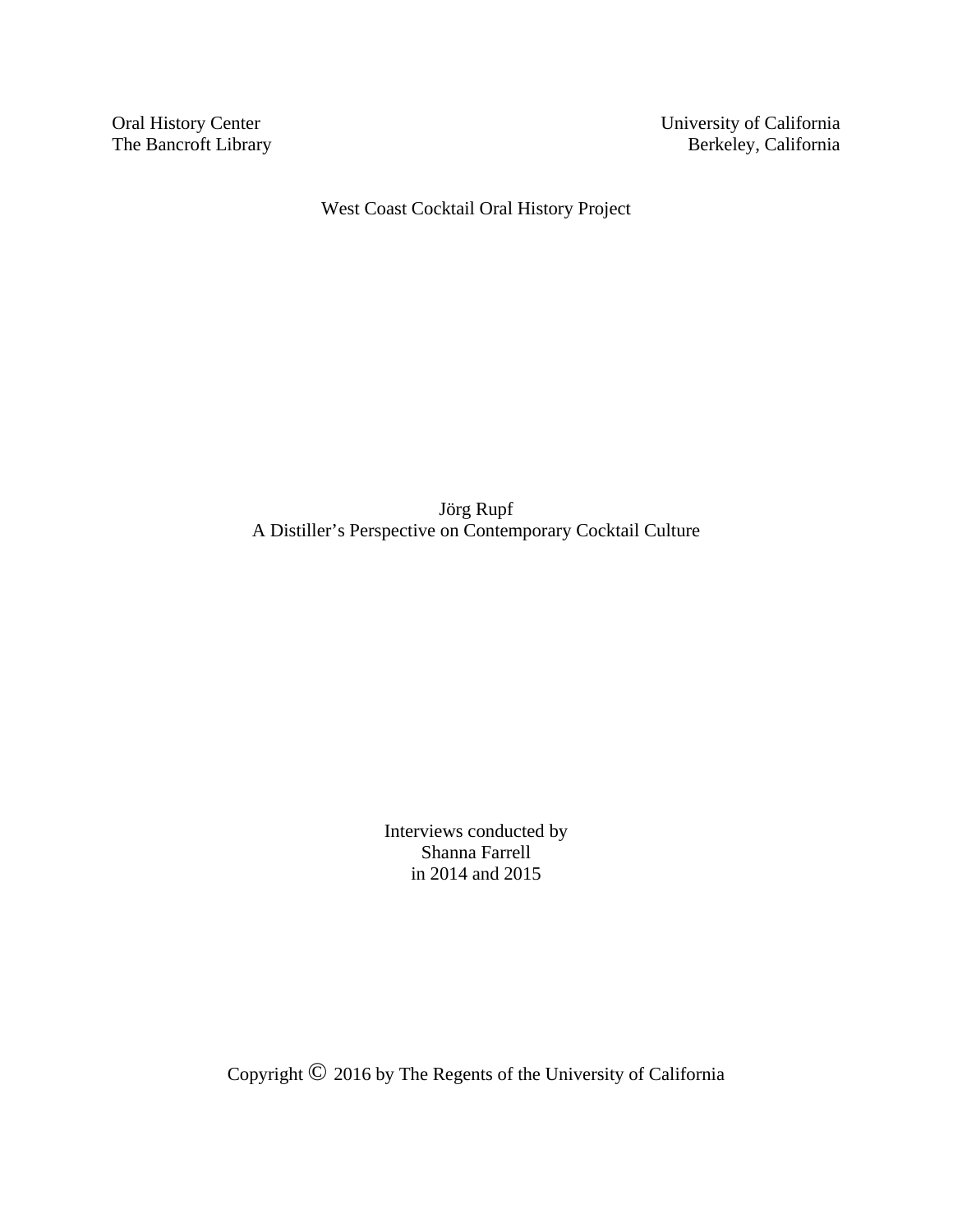Since 1954 the Oral History Center of the Bancroft Library, formerly the Regional Oral History Office, has been interviewing leading participants in or well-placed witnesses to major events in the development of Northern California, the West, and the nation. Oral History is a method of collecting historical information through tape-recorded interviews between a narrator with firsthand knowledge of historically significant events and a well-informed interviewer, with the goal of preserving substantive additions to the historical record. The tape recording is transcribed, lightly edited for continuity and clarity, and reviewed by the interviewee. The corrected manuscript is bound with photographs and illustrative materials and placed in The Bancroft Library at the University of California, Berkeley, and in other research collections for scholarly use. Because it is primary material, oral history is not intended to present the final, verified, or complete narrative of events. It is a spoken account, offered by the interviewee in response to questioning, and as such it is reflective, partisan, deeply involved, and irreplaceable.

\*\*\*\*\*\*\*\*\*\*\*\*\*\*\*\*\*\*\*\*\*\*\*\*\*\*\*\*\*\*\*\*\*

All uses of this manuscript are covered by a legal agreement between The Regents of the University of California and Jörg Rupf dated July 11, 2015. The manuscript is thereby made available for research purposes. All literary rights in the manuscript, including the right to publish, are reserved to The Bancroft Library of the University of California, Berkeley. Excerpts up to 1000 words from this interview may be quoted for publication without seeking permission as long as the use is non-commercial and properly cited.

Requests for permission to quote for publication should be addressed to The Bancroft Library, Head of Public Services, Mail Code 6000, University of California, Berkeley, 94720-6000, and should follow instructions available online at http://bancroft.berkeley.edu/ROHO/collections/cite.html

It is recommended that this oral history be cited as follows:

Jörg Rupf "Jörg Rupf: A Distiller's Perspective on Contemporary Cocktail Culture" conducted by Shanna Farrell in 2014 and 2015, Oral History Center of the Bancroft Library, The Bancroft Library, University of California, Berkeley, 2016.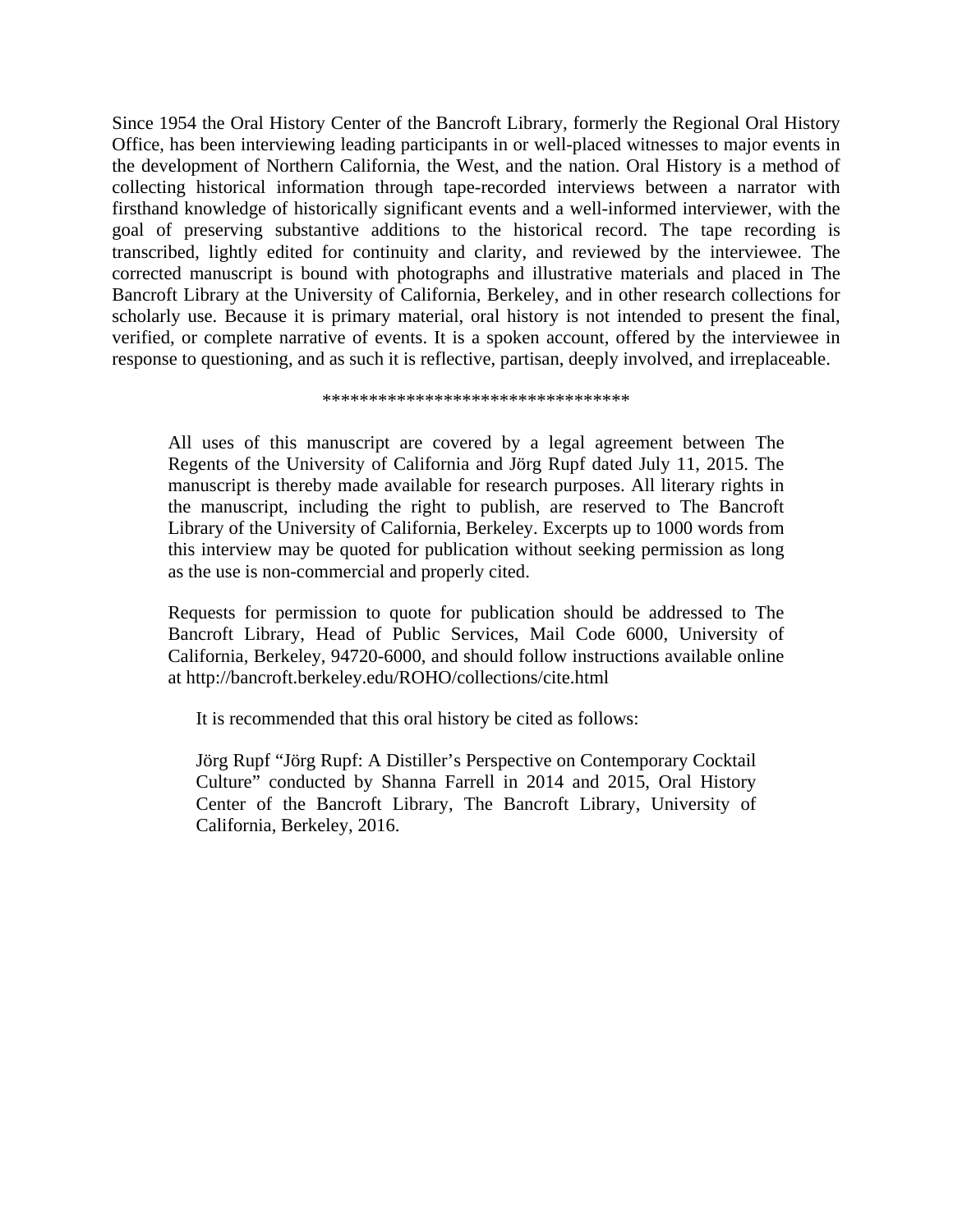

Jörg Rupf, November 2014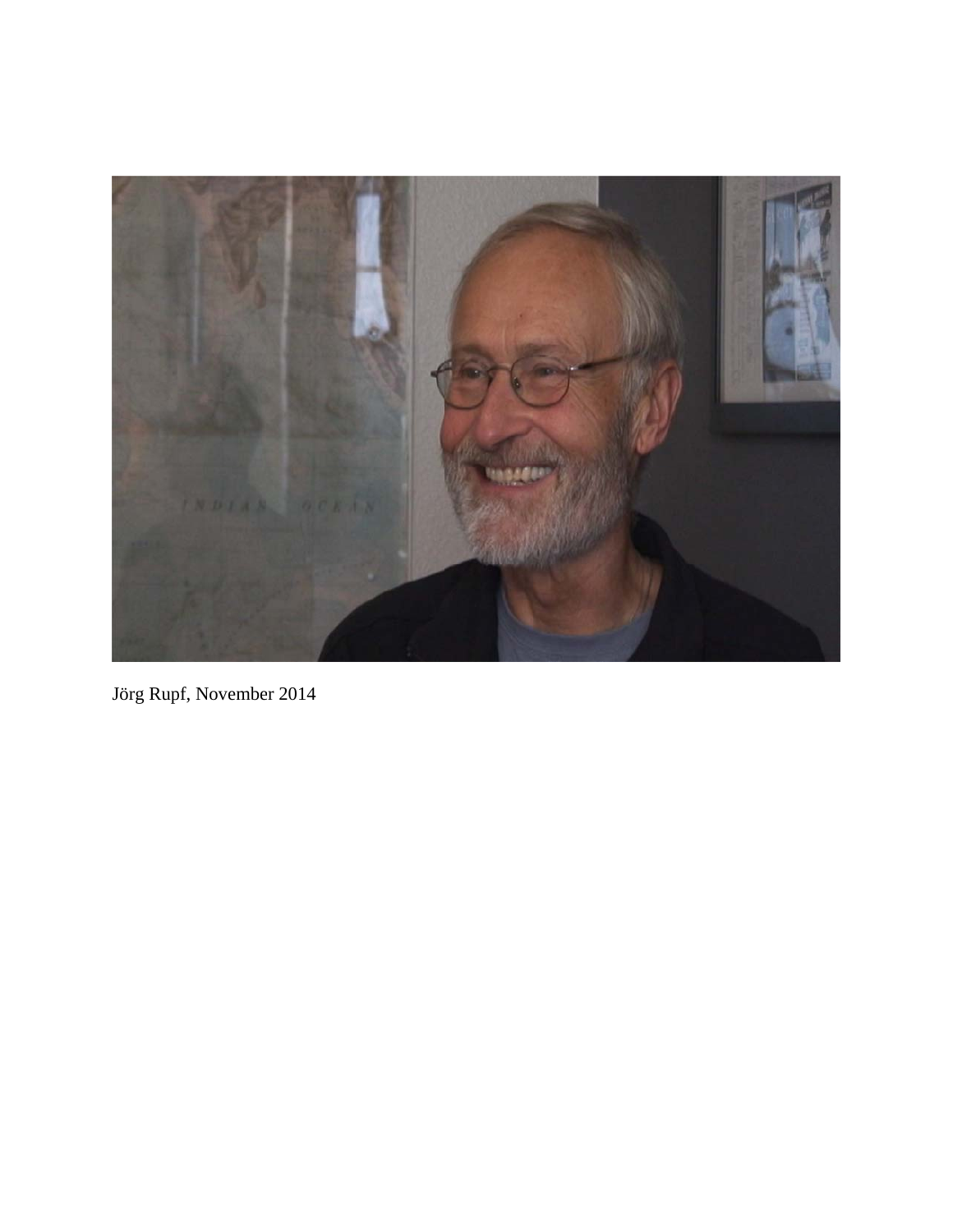**Jörg Rupf** is an Alsatian-born distiller who founded St. George Spirits in 1982. Rupf was raised in Freiburg and Lake Constance, Germany. After earning a PhD in law, he became a court system judge and later, worked for both the Ministry of Internal Affairs and Ministry of Culture. He moved to Berkeley, CA in the mid-1970s to pursue post-doctoral research on legal studies and the arts at the University of California, Berkeley. He left the legal field and began distilling eau de vie in the early 1980s (though he had been doing this already for most of his life). He became America's first artisanal distiller when he opened St. George Spirits in 1982, paving the way for future generations like Lance Winters. In this interview, Rupf discusses his early life in Germany, his love for music and the violin, experience working in the legal field, decision to leave law and start distilling, agriculture in the Bay Area, early days of sourcing, production, distribution, and marketing, legal challenges, bringing on new staff, learning from others, the role the wine industry played in the 1980s and 90s, expanding operations, receiving accolades and recognition by the spirits industry, interest in agave-based spirits, handing over St. George Spirits to Lance Winters in 2010, and life after retirement.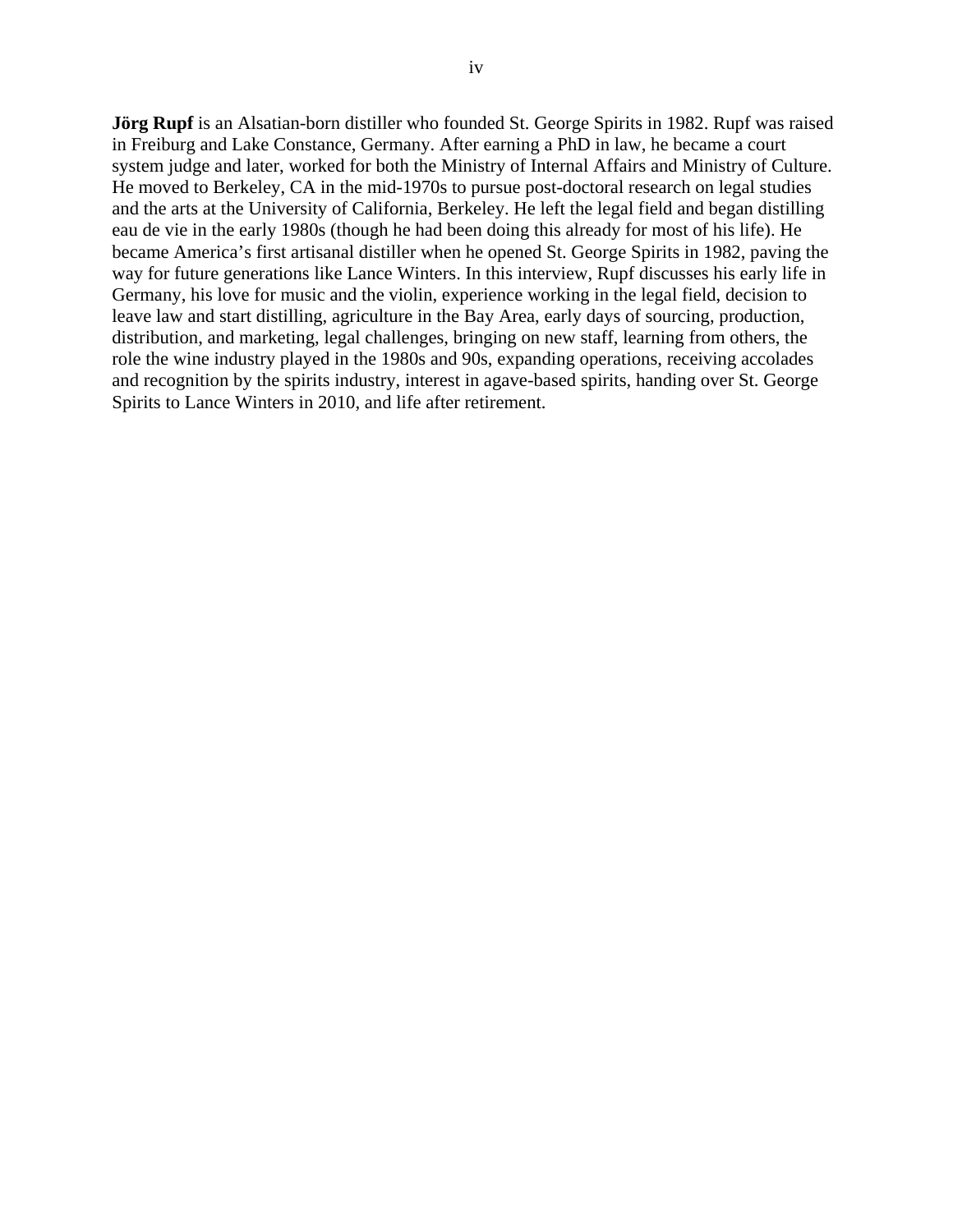#### **Table of Contents—Jörg Rupf**

Interview 1: November 19, 2014

#### Audio File 1 1

Birth in Colmar, the Alsatian region of Germany in 1944 — moving to Freiburg as a child — air attack on Freiburg — love of the violin and parents' desire for him to have a steady job — moving to Lake Constance — getting a PhD in law working as a court system judge — transferring to the Ministry of Internal Affairs in Munich and later, the Ministry of Culture — going to UC Berkeley as a postdoctoral student — memories of mother Hanna — memories of father Alfred — Alfred as a soldier and later, a forester — memories of older brother Klaus and older sister Ute — Ute breaking out of conventional career — working at the family brewery near the Black Forest during the summers — abundance of eau de vie distilleries near the Black Forest and Lake Constance — first attempt at distilling plums in 1959 — desire to work with his hands — memories of wineries when he first came to Northern California — desire to start his own company the beginning of St. George Spirits — buying local fruit from a friend's parents — distilling kiwis — start of test distilling in 1980 in Emeryville, CA — work to obtain operating licenses — help from lobbyists for wine industry — educating inspectors — learning U.S. laws — more on post-doctoral on the relationship between the arts and government — more on decision to leave the legal field and go into distilling — agriculture in Northern California — picking fruit in Napa Valley — favorite Bay Area restaurants in 1980s — how St. George Spirits got its name

v

#### Audio File 2 14

Choosing Emeryville as a place to start the distillery — working out of Veedercrest Vineyards — effect of wine prices — building out the distillery space — moving to Rosenblum Cellars at the end of the 1980s — getting a loan from the Small Business Administration — learning how to do temperature controlled fermentation — getting a call from Rudy Kobelt in 1982, who was taught to distill by Hans Tanner in Europe — Bill Manshardt joining the team in 1984 after Rudy's departure — sourcing fruit — the process of finding a distributor getting people interested in his eau de vie — difference in European and American habitats and taste — working with the wine industry and the Mondavis — working with retailer Darrell Corti in Sacramento — stubbornness as a motivator — alchemy in distilling — love for violins and playing music meeting Lance Winters in 1995 — Bill training Lance — Lance's love of whiskey — work with Bill Owens on whiskey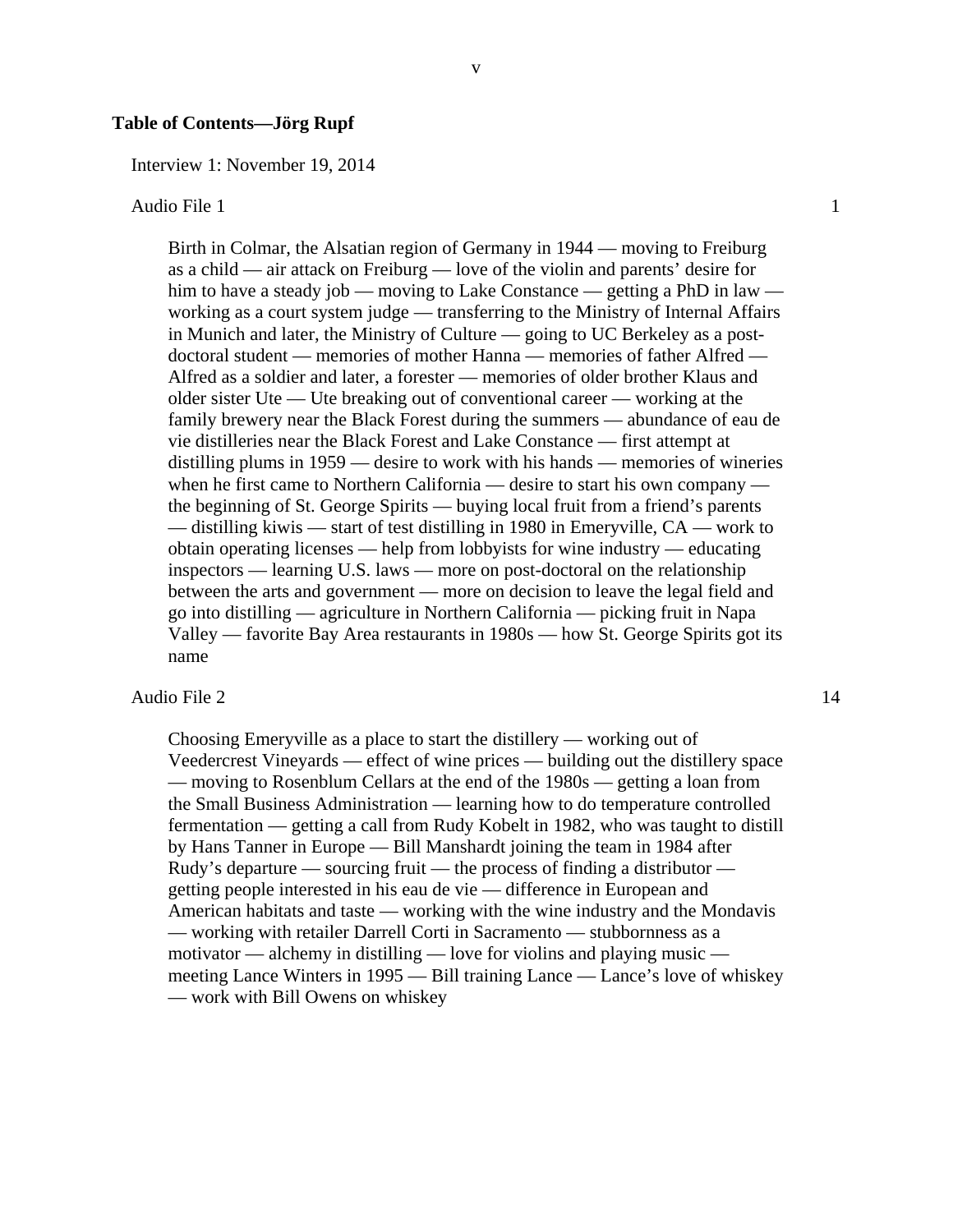Interview 2: November 21, 2014

#### Audio File 3 28

Obtaining legal status — early years of Winters' training — working on whiskey — perception of peat in whiskey in 1990s — development of public consciousness of spirits in U.S. — systemic issues with restaurants — working with restaurants — the reality of the market for eau de vie in the beginning development of vodka — learning from Rudy Kobelt — French versus American oak — buying and acquiring barrels — working with Fritz Maytag on a Christmas ale — working with Sierra Nevada for mash for whiskey — cultivating relationships with local producers and farmers — distilling quince — producers Ansley Cole and Hubert Germain-Robin — partnering with Cole for vodka distribution — effects of the three-tier system — the Alcohol Beverage Control Board (ABC)

#### Audio File 4 41

Labeling issues — effects of labeling on bottling operations — the role of cocktail popularity in growing business — flavored vodkas and federal regulations — Thad Vogler and Erik Adkins as early supporters — hiring Luis Cruz for administrative support — moving to a new location as production grew — party to celebrate new facility in Alameda — selling Hangar One in 2010 — creating a new vodka line — absinthe production — hiring Dave Smith — Smith as a hard worker and fast learner — making the coffee liqueur — working with a coffee roaster — growing the St. George family

Interview 3: July 11, 2015

#### Audio File 5 50

Winning awards and industry recognition — developing interest in agave-based spirits — working with agave for the first time — encountering some problems with fermentation — first run of the Agua Azul — mezcal opening new possibilities — working with the Consejo Regulador de Tequila (CRT) in Mexico — lessons learned from agave — Tales of the Cocktail — experimenting with new products like the Dry Rye — James Beard Award nominations — Lance and Ellie Winters' wedding in 2009 at the distillery — St. George Spirits Christmas events and staff celebrations — deciding to retire in 2010 and handing over the distillery to Lance — never feeling retired — working more on tequila — roasting agave for mezcal — going to Mexico to research and talk to mezcaleros with Ron Cooper — using tahonas and open top fermentation — St. George Spirits anniversary party — working with Roger Boulton at UC Davis — the reward of distilling and running a business

vi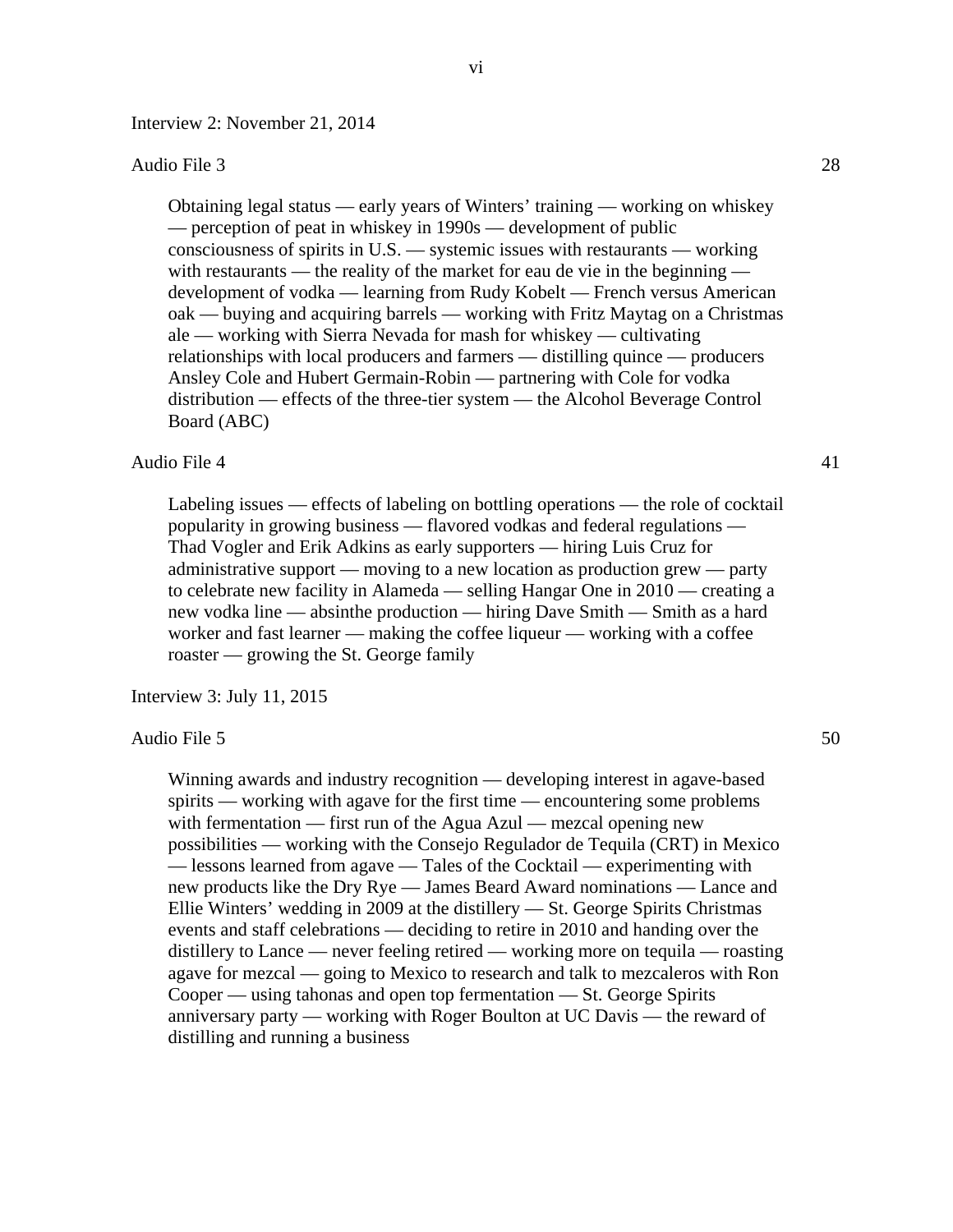#### **Interview #1: November 19, 2014**

[Begin Audio File 1]

01-00:00:21

Farrell: This is Shanna Farrell with Jörg Rupf on Wednesday, November 19, 2014 and this is interview number one, tape number one. Jörg, can you tell me where and when you were born and a little bit about your early life?

01-00:00:36

Rupf: I was born on May 1, 1944 in the town of Colmar, which is in the Alsace region, which is now France. At that time it was part of Germany. It was at the end of World War II. My dad was in the war as a soldier and my mother was, with three kids, there. I don't remember much of the early times. We did end up going to my grandparent's home in the fall of 1944, which was close by in Freiburg, just across the Rhine. No sooner did we arrive there that the air attack that happened on many German cities happened on Freiburg, as well. I don't have any conscious memories of that but the stories are like we couldn't really make it to the air shelter anymore so we went in the cellar of my house, of our house, my grandparent's house, which is still in my memory. I actually recently visited it just to get an impression of the old days. There was actually a couple of bombs that went off but fortunately one of them was a dud, didn't go off. The one that did go off was in the neighboring brewery. My family has had a brewery, which is now no longer in existence in that place. A cousin of mine still runs a brewery in a different place of town. It went into the cooling unit, which was rather smelly because it was ammonia. Long story short, we had trouble getting out of the cellar. But apparently we were able to, and the staircase was all filled with rubble. But we did make it upstairs. And then we did leave town, which was illegal to do, go up into the Black Forest area, which is nearby, to hide out in a relative's country place. So those are the early adventure stories that my siblings, who are older, still have some more memories of than I did. My father was a forester and we ended up in the northern part of the Black Forest when he got an assignment in 1947, I believe. And it was a very survival time. Everything was minimal and downtrodden really. The outlooks were very bleak. The economic situation was bad. Hence my parents' desire for us kids was mainly for us to get a safe job. I had, of course, other ideas. I'm not a very compliant person. I started playing violin and I really loved music. But my parents said that's fine but don't even think of doing something like that. It would be economically a disaster and they were probably right. I know a lot of musicians here who struggle. So I went through school.

> We later transferred to a much nicer area around Lake Constance. I told you a little bit earlier about that, which is one of the nicer areas in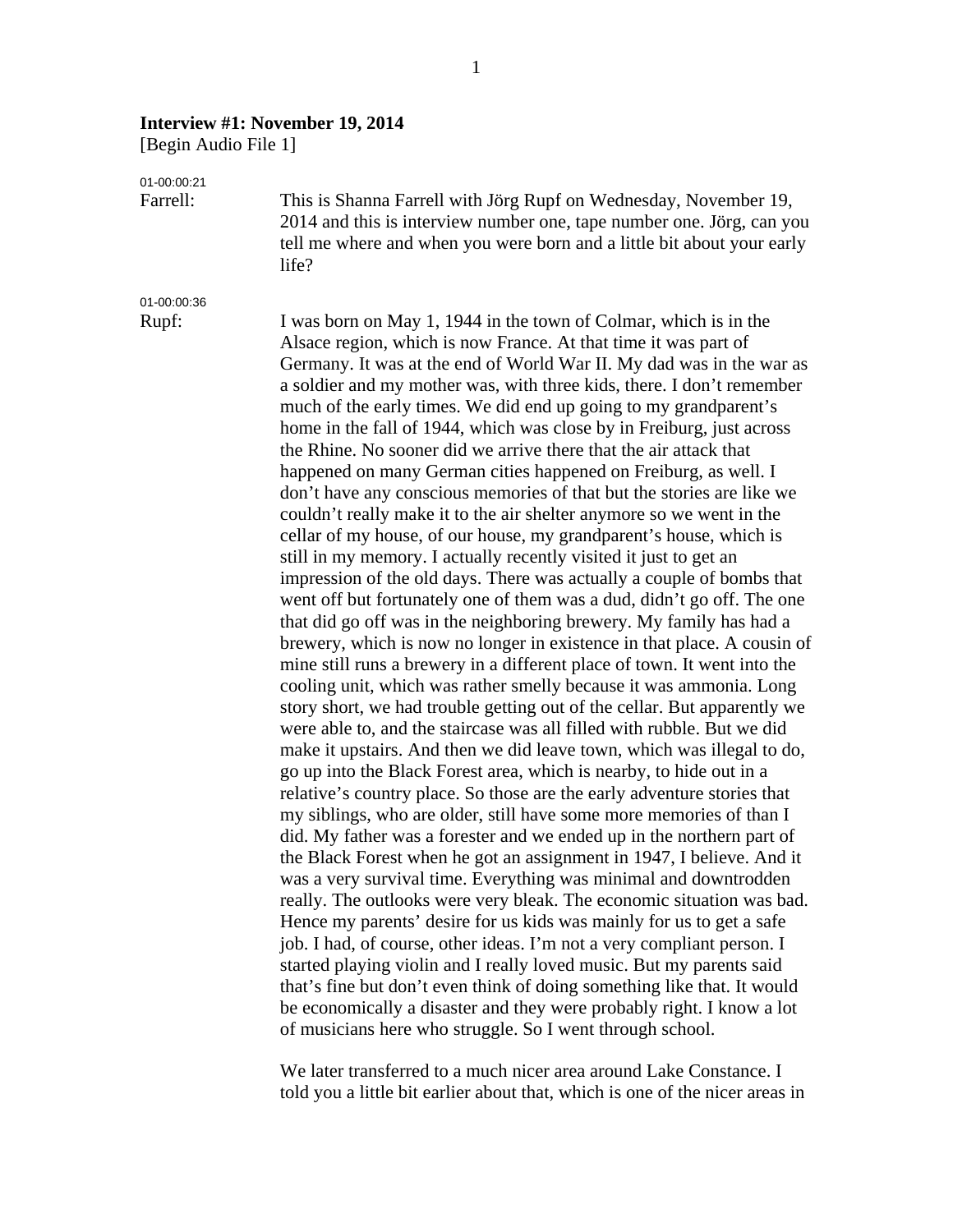Germany. I went to school there and after school I really was not in a place where I have had a real direction of what I wanted to do outside of what I could do. So I ended up, like most people with no direction, becoming a lawyer. It's a bailout thing. It promises a job. In Europe it's a little different than here. The attorneys that make the most money here are the lowest regarded in Europe and they don't make near as much money. So you always strive to get a government job. That's the best. And it's better paid and safe. Okay. So I did go. I did go all the way and did my training and my PhD in law and everything else. I got a job. I was going to stay with the university because my specialty is constitutional law. But I also saw the necessity to go into practical application of the law and that was a good decision because that's when I realized that the theoretical studies of law was a fine thing to do. Nothing wrong with that and somewhat intellectually inspiring even. But the actual application in everyday practice was a different matter altogether.

Now, I got lucky and I got into a court system as a judge, which was unusual at my age. I wasn't even twenty-eight years old. This court system had been established only after World War II. It doesn't exist in other places. It was inheritance from the Hitler era, where a lot of government bad decisions were made that were not controllable. So now this court system was installed to control any act of government.

01-00:08:07

Farrell: Interesting.

# 01-00:08:08

Rupf: And, of course, the legal system over there is quite different from here in as much as it's not so much about money and you can actually attain legal counsel in the court system with very little money. So it's really a great resource for citizens to do something about government decisions that affect them. But it is an outflow of constitutional rights really. It's a concrete decision of constitutional rights of people. My field is constitutional law. So it was a practical application of what I did. And I did that for a while until I got lured into the Ministry of Internal Affairs in Munich. That was all in Munich. I did want to go to Munich so that part was good; I got what I wanted. The job as a judge served me still quite well. I could see myself doing that even though after a couple of years it kind of gets repetitive. Even though you go into different fields.

> But then my real eye-opening came when I went into the administration. There was a big overhaul of the communities in the area and each state in Germany had a similar program. So I'm thinking it would be almost impossible. They wanted to make the administration on the small community level more efficient by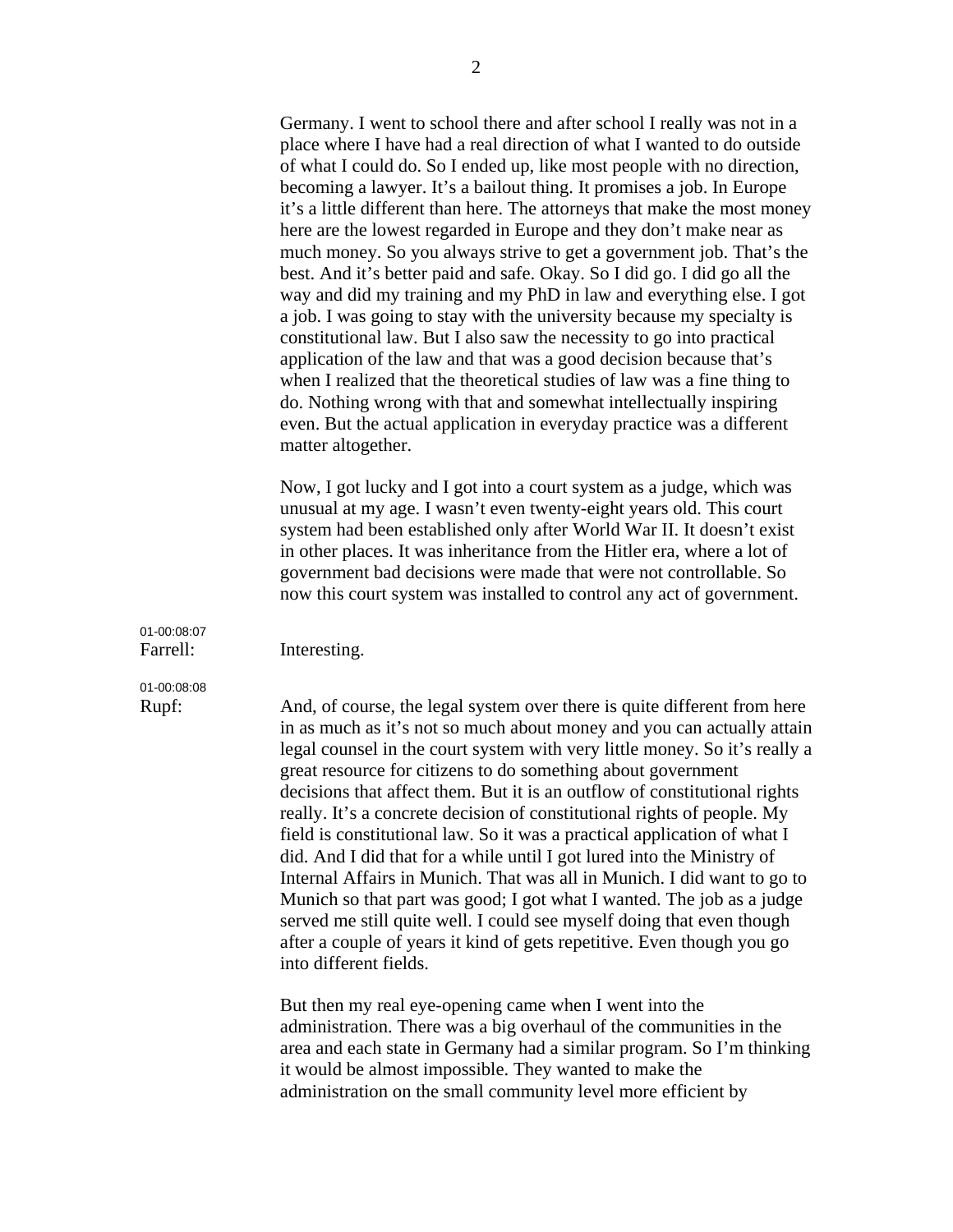combining entities, two bigger units, and it all happened. It was interesting in as much as though there was a lot of political—of course political input in this process. But it also was a lot of paperwork.

I really wanted to go back to something that was closer to my heart, namely culture, music. So I transferred to the Ministry of Culture, where one of my clients was the opera house in Munich, which is actually run by the state. So I had all these privileges. I had a seat in the opera house and everything was good and I was miserable because it was all paperwork. I found myself on the wrong side of the arts. I was dealing with contracts. I was dealing with administrative issues but not with really what would have fed me. I decided, okay, I'm going to look at if I can make it back to academia, which feeds me. I still thought it feeds me in some ways. This is how I got here. It's a little long-winded way of telling you how I went to this country. But I got a leave of absence from my job and a grant to do a post-doctoral study on the relationship between the arts and the government, which feeds into my constitutional law thing because the freedom of the arts is part of the constitution in Germany. And so since historically the government and administrations, local and national, owned a lot of the art institutions because they inherited them from the nobles who used to own everything. The problem becomes clear. What should the government do because the government really isn't supposed to have its hand in the arts administration. What that means, and I also was looking into efficiency of art funding. We had a connection to UC Berkeley and this is how I came to this area. One of my inquiries was into comparing the efficiency of running the state opera house in Munich compared to the opera house in San Francisco, which were somewhat comparable. It was interesting. Well, you probably guess what it is but I will tell you that the efficiency is like five to one if it's privately done because everybody there is a state employee. The whole technical staff. It's very expensive to do this. Anyway, this is just a side note.

 At the end of the day I decided, especially dealing with my academia environment and the professors, I decided this is Death Valley for me. As intellectually stimulating this may be, it's dry. It just dries me up. I need something else. And so a side effect of my coming here was to experience the different approach of life that people have here, which fit right into what I was so sorely was looking for. At home everybody thought when I decided to stay here that I had totally gone bonkers. Because I had the career that everybody wanted and I could choose the places I wanted to go and everything and everything and everything. I had a pension and the whole thing. Five weeks or six weeks of vacation. So for a certain expectation of life, this was the perfect life and it fit exactly what the wishes of my parents were. However, it didn't totally took my profile. That took a little while to discover.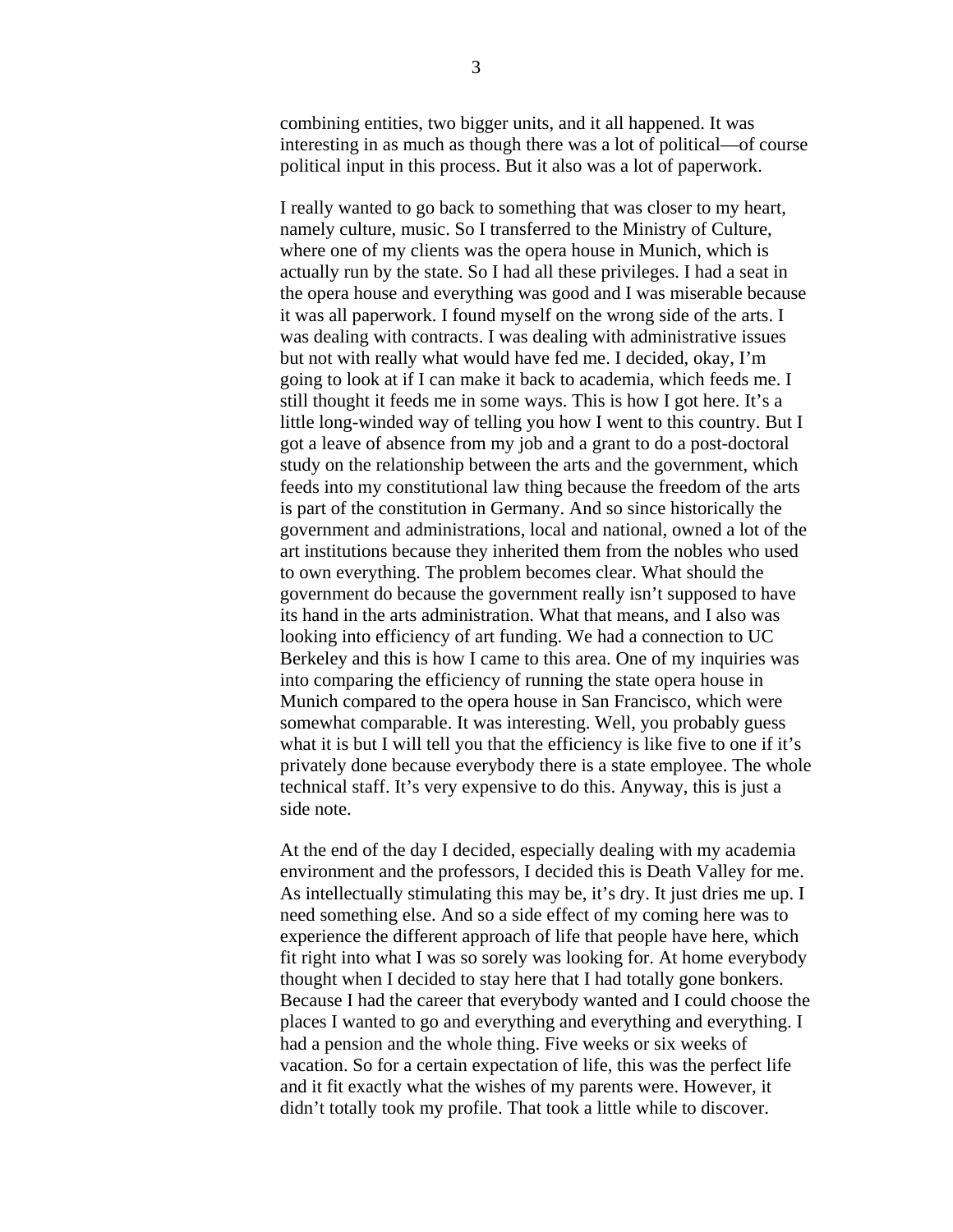|                         | When I came here I was one day with my partner, then sitting at Chez<br>Panisse and talking to the waiter. And the waiter said, "Oh, yeah." We<br>got into a personal conversation which I had never done in Germany<br>because a waiter was a waiter was a waiter. But here there was just a<br>person. And then that person was talking about what they do. They<br>said, "Well, I was teaching at UC Berkeley for a while and now I am<br>transitioning to a new thing and so I'm waiting here." And I thought, |
|-------------------------|--------------------------------------------------------------------------------------------------------------------------------------------------------------------------------------------------------------------------------------------------------------------------------------------------------------------------------------------------------------------------------------------------------------------------------------------------------------------------------------------------------------------|
|                         | "Wow. It's not a stigma if you change profession here. You're not on a<br>one-track lifelong thing." People find it totally normal if you change<br>careers and do one thing and another. They don't find this as a                                                                                                                                                                                                                                                                                                |
|                         | deficiency. Over there, if you change careers, they say, "Ah, maybe he<br>didn't do too well there." Over there it's more how do I fit into a given<br>structure. Here it's more how does the structure fit me. How can I find<br>my environment where I can blossom and do something? Einstein<br>once said, "Everybody is a genius. But if you judge a fish by its ability                                                                                                                                       |
|                         | to climb a tree, it will live its whole life believing that it is stupid." It's<br>like that kind of feel. So I was really enamored with my first<br>impression. I was only here for two months the first year but I went                                                                                                                                                                                                                                                                                          |
|                         | back and then asked for an extension of my grant and came back<br>in '79. The whole thing started in '78, to give you a date. And so I<br>came back in '79 ad it was the time and I said, "Yeah, this is the place<br>where I want to be." I sent a postcard to the state office and saying,<br>"I'm not coming back so forget about me."                                                                                                                                                                          |
| 01-00:17:34<br>Farrell: | I want to back up a little bit and ask you some follow-up questions.                                                                                                                                                                                                                                                                                                                                                                                                                                               |
| 01-00:17:38<br>Rupf:    | Okay.                                                                                                                                                                                                                                                                                                                                                                                                                                                                                                              |
| 04.00147.20             |                                                                                                                                                                                                                                                                                                                                                                                                                                                                                                                    |

01-00:17:38 Farrell: Can you tell me each of your parent's names and a little bit about them? A little bit more about them.

01-00:17:45

Rupf: Well, my mother's name is Hanna and she is the daughter of brewers, the brewery that has been in the family for several generations, is where she came from. She was educated in a fashion that was typical for higher daughters at the time. So she wanted to be a chemist but the parents said, "You don't need to do that. We're above that. You don't need to have a job because you're going to marry and so it's more important that you're this—" And she wanted to do more with her life but she couldn't. She was born in 1909 or something, or 1910. When she got into her best years, the war happened. So the whole thing kind of fell apart for her and similarly for my dad, who never really recovered from that war.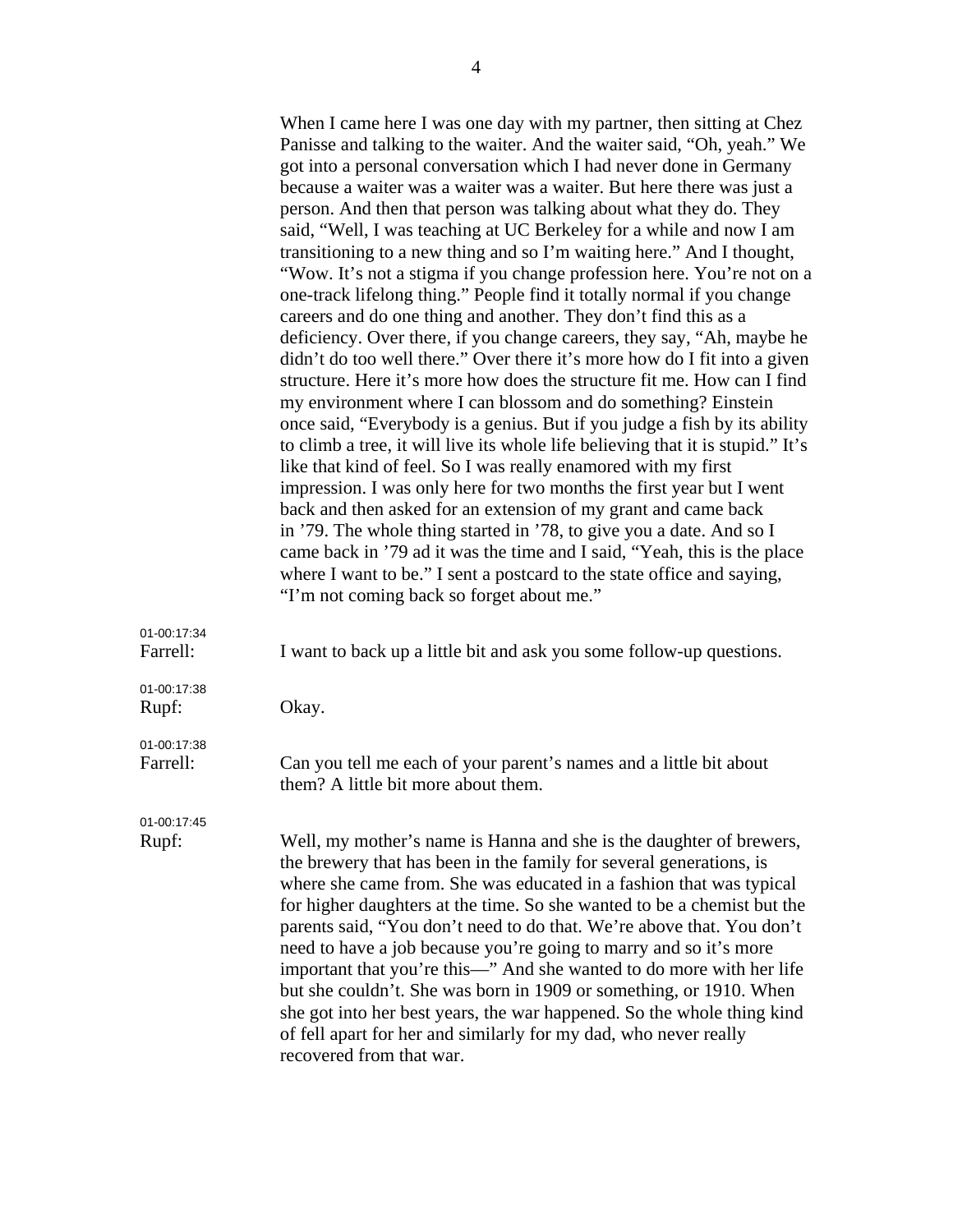His name is Alfred and he was born around that time, too, '09 or '08. And he was a soldier in the war during the whole time. First he was on the Russian front, he got wounded, then on the west front. He became a prisoner-of-war in Utah. Colorado or Utah. I can't remember. That is the only thing he ever talked about because that was the only positive experience he had. He was at a camp where they actually had educational programs, where they let the prisoners hold lectures for their inmates or whatever you call them. And that was something he would talk about; never anything about the war.

Well, then at the very end it took a bad turn for him because he was then turned over to the French, who had a lot of resentment about Germany for historical reasons and he got into a camp where there was a typhus epidemic, which is common and those things happen in concentration camps all the time. People would die en masse. Over half of the population there died and those who survived were sent home. He did come home in the fall of 1945. I was a year-and-a-half old when he came home and he was weighing like eighty pounds. He was barely alive. And I greeted him. I told my mother, "You know, a man is coming," because I didn't know who that was. He needed a lot of my mother's attention. He was kind of a sensitive character and never really—when people were talking who knew him about before the war he was a very joyful and playful guy and played piano and sang a lot and after that he showed his really stern side afterwards. He could never really recover and he died very early from intestinal cancer. Not surprising to me. We never know a hundred percent what creates what.

Yeah, that's about my parents. Yeah, he was a forester. He loved nature and he always tried to find resources in nature. He would drive out in the forest. He wouldn't take us very often or explain a lot to us. But I could just tell when he took his car and he drove out into the forest. That's where he found his refuge.

| 01-00:22:53<br>Farrell: | You're the youngest of four?                                                                                                                      |
|-------------------------|---------------------------------------------------------------------------------------------------------------------------------------------------|
| 01-00:22:54<br>Rupf:    | I'm the youngest of three.                                                                                                                        |
| 01-00:22:55<br>Farrell: | Three, okay. Can you tell me your siblings' names and a little bit about<br>them?                                                                 |
| 01-00:23:00<br>Rupf:    | Yes. My older brother Klaus is seventy-seven now and my sister just                                                                               |
|                         | had her seventy-fifth birthday. That's why I went on this surprise—I<br>actually didn't tell her. I came as a surprise. Her name is Ute, like the |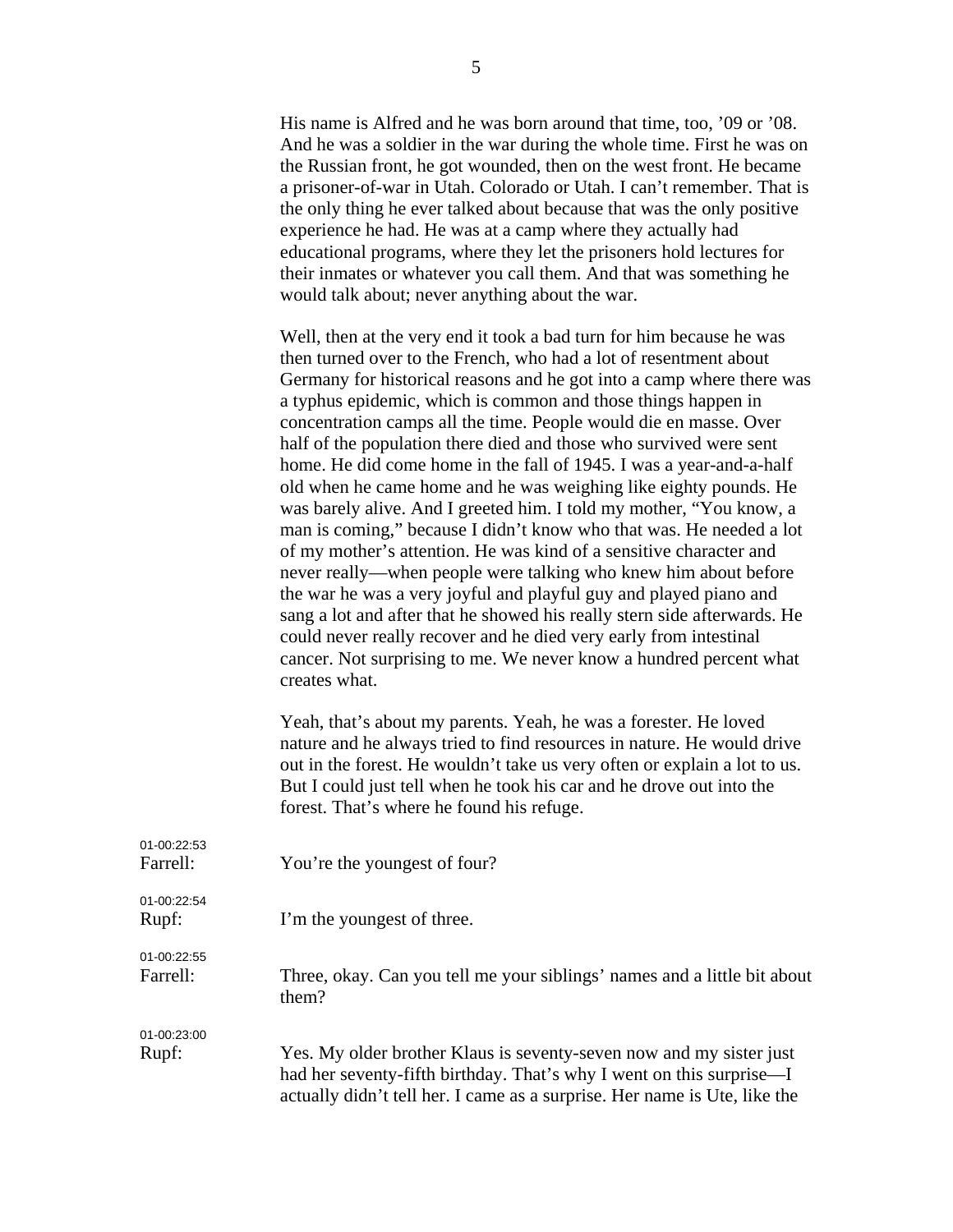|                         | Indian tribe of Ute, from Utah. U-T-E. My brother followed my<br>parents prescribed path to the T. He, kind of like me, had a passion<br>very early on for tech, for electricity and technical things. He played<br>with electrical trains all of our youth and he wanted to be an engineer<br>when he was ten years old. He became an engineer, and interestingly<br>enough, he took a government job and made it to the top of the<br>ministry in his branch. There's a federal ministry of science and<br>technology in Germany. They fund science. These things are not as<br>developed here because everything is private. So he followed the path,<br>the proscribed path of the family.                                                                                                                                                                                                                                                               |
|-------------------------|--------------------------------------------------------------------------------------------------------------------------------------------------------------------------------------------------------------------------------------------------------------------------------------------------------------------------------------------------------------------------------------------------------------------------------------------------------------------------------------------------------------------------------------------------------------------------------------------------------------------------------------------------------------------------------------------------------------------------------------------------------------------------------------------------------------------------------------------------------------------------------------------------------------------------------------------------------------|
|                         | My sister broke out of the mold because she was told, like my mother<br>was told, "It's not that important that you get a good education," or it<br>wasn't put that way, "because you're going to marry anyway." Well,<br>she never married. She became a healer. First she was a physical<br>therapist. She had received physical therapy when she was a teenager<br>and it really spoke to her. That's what she wanted to do. After a few<br>years, when she was already in her thirties, she decided, "You know<br>what? I could do even more if I was a doctor." She went back to<br>school with the twenty-year-olds and became a doctor and did really a<br>wonderful job with that, from really from nothing, with no support. So<br>she made something out of her life. What my mother could never do,<br>she was able to do. So that's my siblings.                                                                                                 |
| 01-00:25:46<br>Farrell: | And so on your mother's side there was a brewery, as well?                                                                                                                                                                                                                                                                                                                                                                                                                                                                                                                                                                                                                                                                                                                                                                                                                                                                                                   |
| 01-00:25:49<br>Rupf:    | Yes.                                                                                                                                                                                                                                                                                                                                                                                                                                                                                                                                                                                                                                                                                                                                                                                                                                                                                                                                                         |
| 01-00:25:51<br>Farrell: | Can you tell me a little bit about that and maybe what your<br>involvement was with the brewery growing up?                                                                                                                                                                                                                                                                                                                                                                                                                                                                                                                                                                                                                                                                                                                                                                                                                                                  |
| 01-00:25:55<br>Rupf:    | Well, growing up we were in the north of the Black Forest but almost<br>every summer I was spending with my grandparents and uncle who<br>was running the brewery in the town of Freiburg, which is the<br>university town I later went to school, as well. And, of course, that is<br>when I worked in the summer. Mostly on the bottling line, or later<br>when I came back as a student I was put in charge of the tax filings,<br>which are very complicated. It's like here, our ATF [Bureau of<br>Alcohol, Tobacco, Firearms and Explosives] filings. Same thing. So I<br>was involved in this early on. We also had a small distillery. Distilling<br>is really, especially in the area of the Black Forest and Lake<br>Constance, a side business to most agricultural businesses and a lot of<br>people do it on the side. There's still 2,000 eau de vie distillers in the<br>Black Forest today. You don't know their brands because there's only |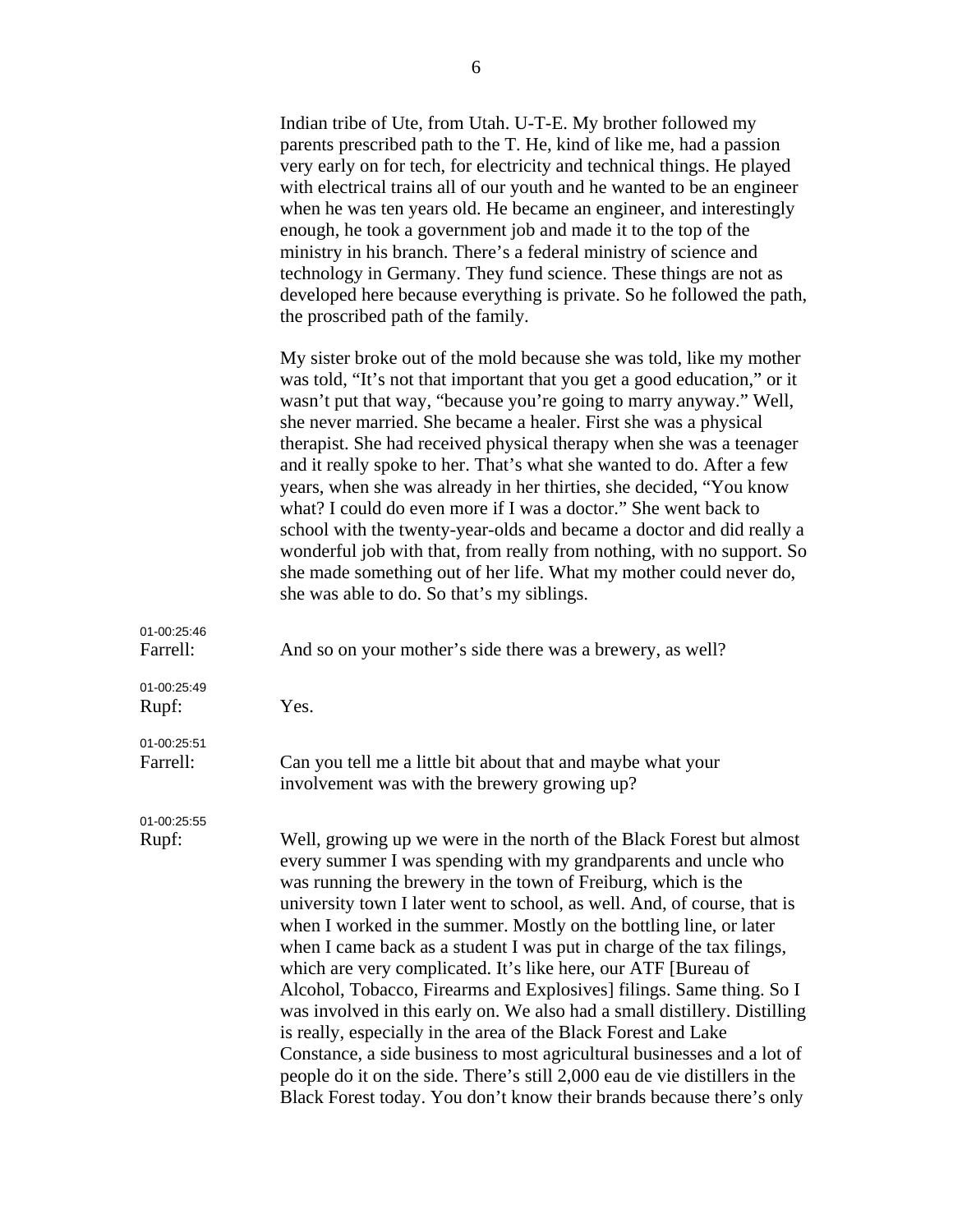two or three companies that buy everything up. What is not sold locally in town is bought up by others and sold that way.

 I brought actually a bottle today of my first sins, of youthful distillation. We had a plum tree in our yard in Lake Constance and my dad put me in charge of making spirits from that. We didn't have a still at home but there was a local distiller just fifty yards away from our house in the small place that we lived. I harvested the plums every week. The old-fashioned method was you take all the fruit down, you only pick the stuff from the ground because it is the sweetest, but also, of course, the one that has the most problems later on. So over time I did it the old-fashioned method and opened-top from there with all the horrible things that happened in that environment. And then we distilled into smaller pots, still, and there were fifty bottles. I remember pretty close to fifty bottles of that stuff. It was basically undrinkable. But there's still a few bottles left and I brought a bottle today actually back from Germany for Lance and we haven't decided yet how he wants to use it. Maybe he'll re-open it, a special event. That was the old-fashioned method and this was how it was done in the country. That stuff wasn't very good. But that was in 1959 or 1960, sometime around there.

 Other than that I didn't have any direct distilling experience but I knew about it because everybody was doing something with it. It was just part of the local culture. And, of course, from the brewing I knew that background. But only from the practical side. I never studied the chemistry, organic chemistry, specifically outside of what I learned in school. So I didn't really have a background. I had an idea and the idea was I wanted to do something that I can do by myself, not involved with a big institution. I wanted to do something I could do with my hands. That was very important to have the tactile exposure for me. And then, of course, I saw that nobody in this country was making eau de vie. I couldn't believe that at first because 1979 was also the time when there was the big wine competition in France and California wine all of a sudden became something. I was amazed how fast people had picked up on the new wine culture.

When I first came here, I may have told you that on the phone already, most wineries, even in somewhat better places, consisted of a table tent. I still remember that thing. It had the following. "Do you want some wine? Here's our wine list." It had Chablis, rose, and hearty burgundy. The bottom line was E&J Gallo, Modesto, California. That was the wine list. Most people drank coffee with dinner. I had never seen anything quite like that in my whole life until I tried some of that coffee and I thought, "Oh, they call this coffee." You could see the bottom of the cup in this. People would get refills of that stuff all the time. Had really nothing to do with coffee. But this was still, all of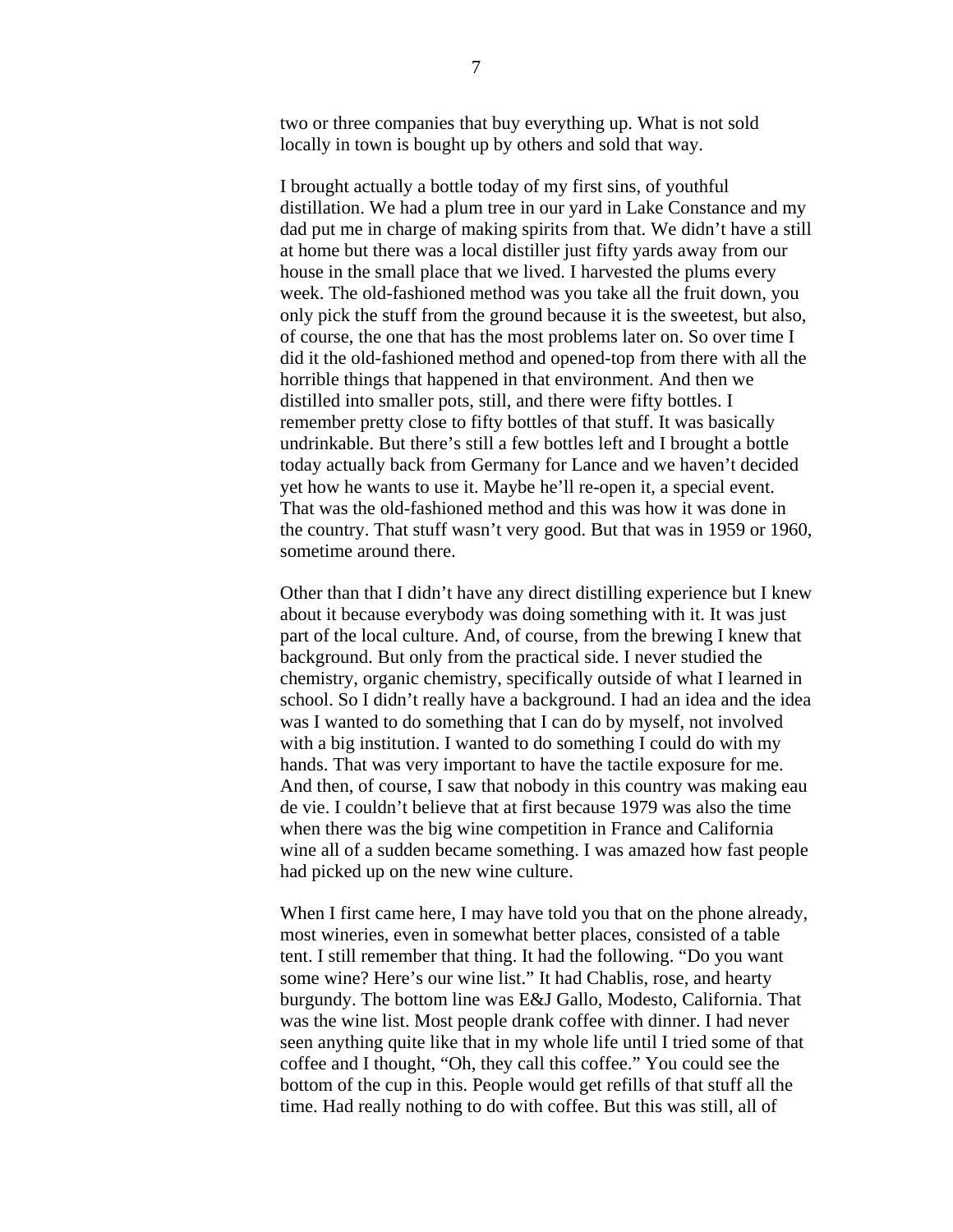these things, were in their infancy and that was before Pete or maybe just when Pete started. So I thought, "Wow. This is great because I can bring an old culinary tradition, an established culinary tradition from my area and from Europe in general to this country. That's worthwhile, something." I want to do this and it fits all the parameters of what I'm looking for. To do something on my own, where I don't have to rely on anybody.

I had just enough money to get started on a very small scale. And to my huge surprise, I actually was able to get an SBA loan. It was in 1982 where the interest rates for mortgages were like 17.8 percent and I got this fabulous deal from SBA for 13.5 percent. I'll never forget that. That was the greatest. But before that there was a long time and so I started to look into that, also sponsored by a friend of ours, whose parents were kiwi farmers. This is all history for you guys. You probably weren't around then but kiwi fruit became an item in California. It was first grown in California around that time. My friends' parents would sell these kiwi fruit for two dollars apiece to Japan. The problem was you had to have exactly that size. Anything not exactly that size they didn't have a market for. And so our friend said, "You want to do something—" When he heard that I was looking at distilling fruit he said, "I got kiwi fruit. I can give you all the kiwi fruit you want. No money." Of course, that was what I was looking for everywhere. Stuff that didn't cost anything. So I tried that. Didn't work out very well because of the complexity of the kiwi fruit, which has a high nutritional value but is always impossible to tame as a wine and therefore very hard to make a distilling out of it, especially one that has real identifying qualities after distillation. You need a very strong primary flavor in any fruit to make a true distillation as a recognizable item. But that also promoted my idea of doing it.

I actually started test distilling in 1980. You may have remembered 1979 was the oil crisis and the federal government, AFT, allowed people, I think it's still true, to distill at home for use in your car but you couldn't take it off the premises and you got an alcohol fuel license for fifty dollars a year. I had a little shack in the back of the yard. I bought my license so it was all legal. But I didn't have a still. Now, I didn't know at the time that it was illegal to own a still. But if you're allowed by the feds to make alcohol, so you can have a still. Well, one day I went to the East Bay restaurant supply place, downtown Oakland, and was looking for something else and I looked up in the rafters and there was a dusty old still sitting up there, like a thirty-gallon still. A fine still pump. I said, "You know, I'm interested in that." They said, "Oh, yeah, let's see. I think that's thirty dollars." I said, "It's my prize. I take it." This is how I did my tests. And, of course, the other side of it is, looking at the wine industry I knew we had great fruit in this state. So it was not that big a risk from the point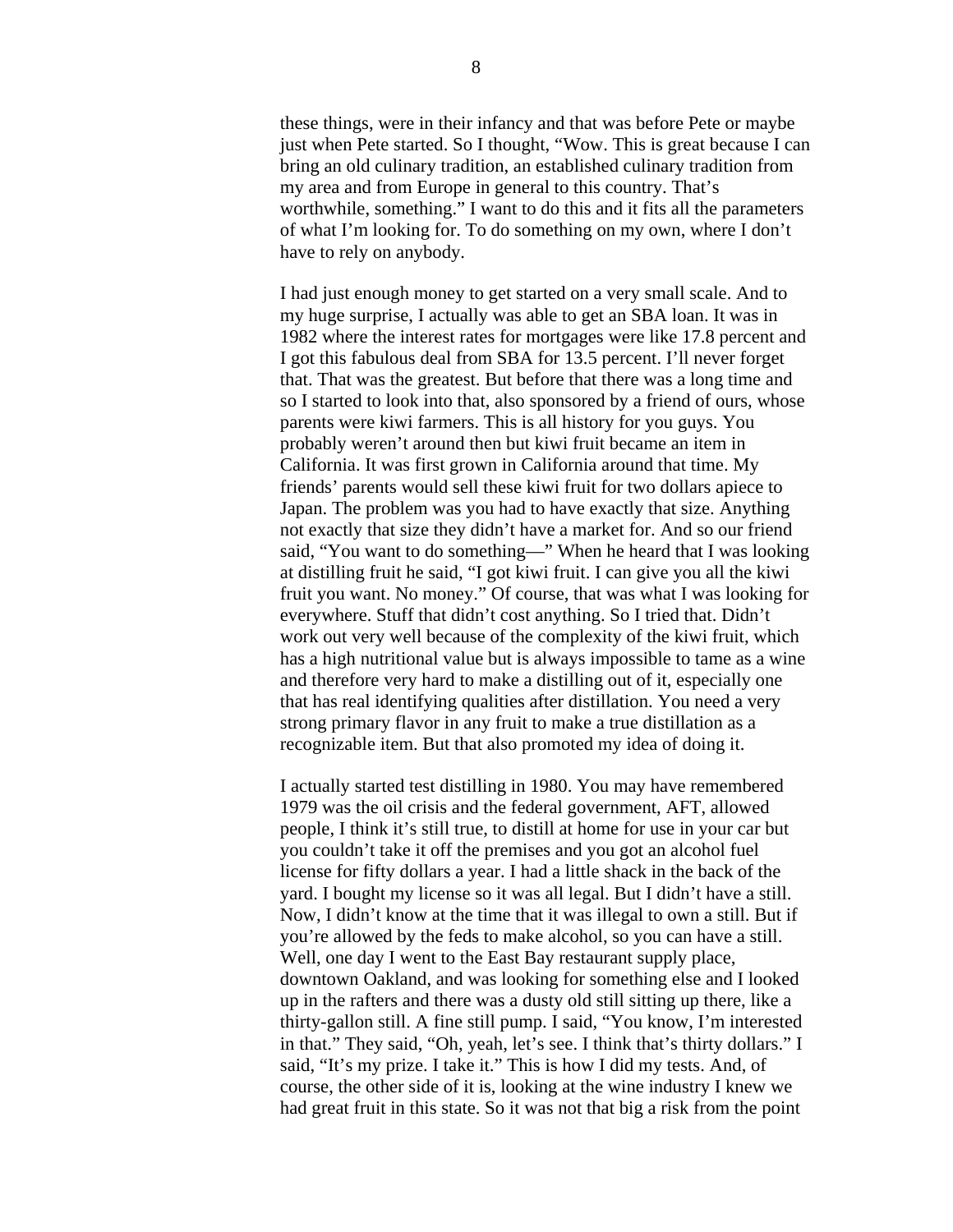|             | of view do I have real good material to do anything. It's also not only<br>the winemaking prowess but also the quality of fruit that made the<br>Californians beat the French in' 79. I thought, "Okay, so we can do<br>something really good here," not only bring a tradition but really make<br>it good. |
|-------------|-------------------------------------------------------------------------------------------------------------------------------------------------------------------------------------------------------------------------------------------------------------------------------------------------------------|
|             | Of course there were some administrative hurdles. Prohibition was<br>repealed in, what, '33 or something, around that time, maybe '37. I<br>can't remember. Even I don't go that far back.                                                                                                                  |
| 01-00:38:35 |                                                                                                                                                                                                                                                                                                             |
| Farrell:    | I think '33 is—yeah. Yeah.                                                                                                                                                                                                                                                                                  |
| 01-00:38:36 |                                                                                                                                                                                                                                                                                                             |
| Rupf:       | I think $'33$ .                                                                                                                                                                                                                                                                                             |
| 01-00:38:37 |                                                                                                                                                                                                                                                                                                             |
| Meeker:     | 33.                                                                                                                                                                                                                                                                                                         |
| 01-00:38:39 |                                                                                                                                                                                                                                                                                                             |
| Farrell:    | 33.                                                                                                                                                                                                                                                                                                         |
| 01-00:38:39 |                                                                                                                                                                                                                                                                                                             |
| Rupf:       | It was '33. So after the repeal of prohibition, forty-five years later, still<br>nothing on that end. How is that possible that you don't have small<br>distilleries here? I soon found out why. Because until the law changed<br>in 1980, the federal law, it was virtually impossible for a small         |

in 1980, the federal law, it was virtually impossible for a small distillery to exist because you had to have an ATF agent present when you run the still. You have to provide an office for them and at the end of the distilling day you have to pay the taxes, which is significant on this stuff. So by the first week, end of the first week, you're out of business because reasonably it would take you a year or so to even get something through the marketplace. Couldn't be done. But this is where my legal background helped me because I saw, "Oh, now the law has changed. I don't need this, I don't need that, and I don't need the other thing. I think I can set it up." There was one exception to this rule: that no small distilleries could exist before 1980 and that was for the wine industry. The wine industry lobbied, was very much the Gallos, the European families. Their tradition always included making grappa or brandy and so they got a regulation into the federal law and the state law that the winemaker can also make brandy. That was the only exemption. Otherwise there was nothing you could do as a small distillery, especially if you wanted to make something outside of brandy.

 Okay, so administrative issues. Well, I had to basically educate the inspectors on the changes with the law because, look, they just read the book. They had experience with Gallo and people like that. I remember the first visit to my hand-built shack in the back of the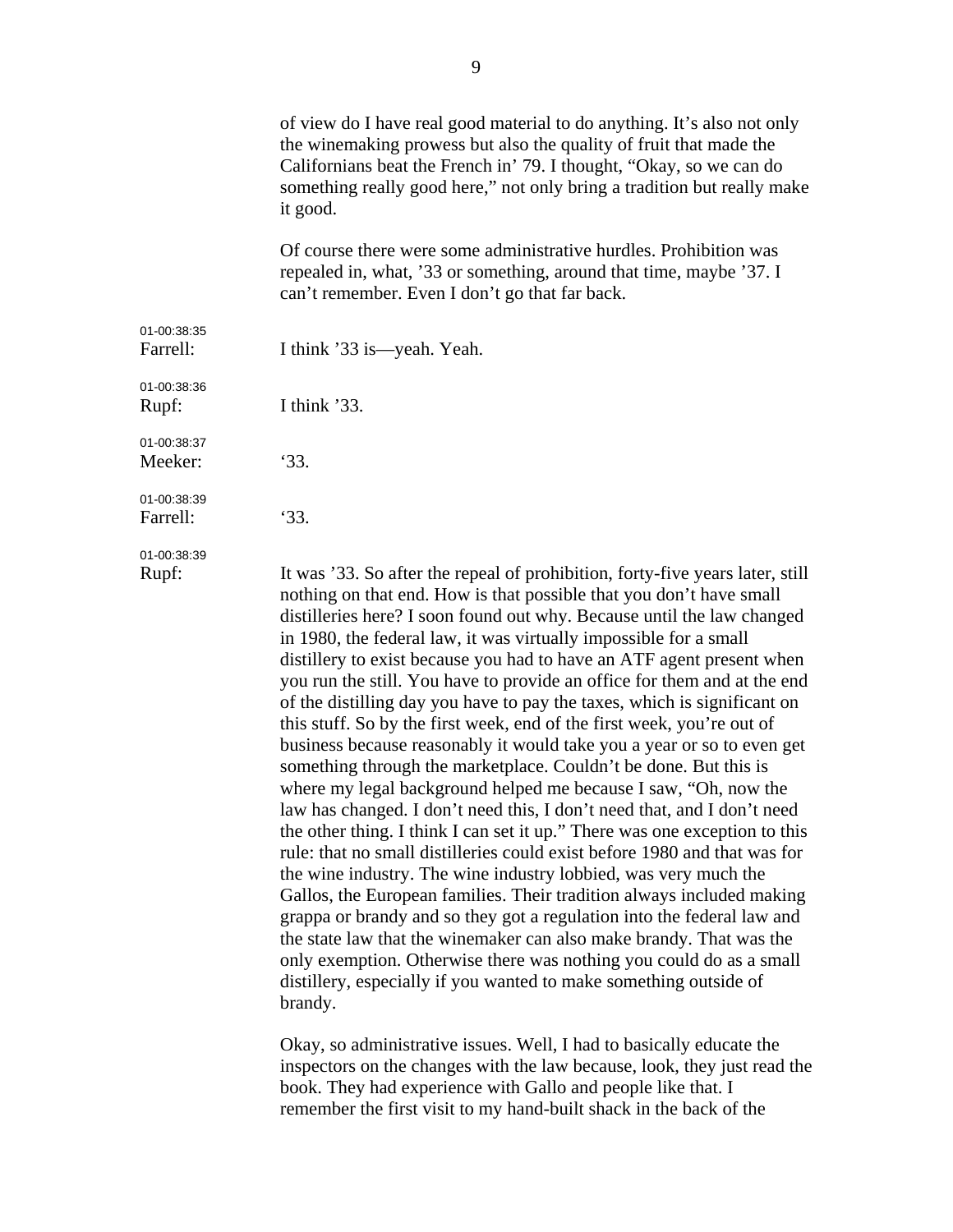winery, and this is what I started in the back of the winery. Was easier to establish in the town of Emeryville, at the time a rundown industrial place with a lot of obsolete buildings. You wouldn't know this now but then that was the truth. There was a small winery on Stanford Avenue in an old Shell research lab called Veedercrest Vineyards. I was running my application under their auspices, which made it a little better because it only took me a year-and-a-half to get my license. I was the first one to do this. They had no idea how to deal with me. I built my own shack, wooden shack in the back of the ramshackle building and I got it past the building inspector. It was known at the time that Emeryville was a good easygoing community where you could get stuff down that you couldn't get done, for instance, in Berkeley or something like that. I went to the city hall and said, "Here's the winery building and I want a permit for a storage shed." Fifteen dollars. They said, "Okay," and the building inspector had to approve it. So I put up this thing. It was just a wooden thing. I didn't put any electricity or anything in it before I called the inspector and I said, "So everything is ready." The only problem I had was the still arrived like three days before he came and so I had to cover that up in a corner with a blue tarp. And then the lucky thing was that the main street was a little below the actual rooftop of that building and the building inspector drives up. I said, "Hi." He didn't get out of his car because it was not that easy to get up. Just looked at it and said, "Yeah, it's okay. You can use it." I said, "Okay, hallelujah. See you later." So I got that part.

Then I had a place to distill and I found some fruit to do it with. I didn't really have a business plan. So the legal side, stuff, I worked through because that was my strength. I had more resources than the inspector. When they first came they were asking me, "Where is your bottling line?" Bottling line, right. "And where are your barrels?" I said, "Well, these brandies," it's considered a brandy, the eau de vies, "are generally not aged in wood so I have no barrels. I don't need the barrels. I just distill it and bottle it." They said, "Oh, it's immature brandy." You won't believe the fights I had to fight with the people in Washington that I didn't have to put that on the label because they say only new-grape brandy. That anything that's not wood aged for two years is immature brandy because they didn't have the experience with these kind of spirits.

01-00:45:43

Farrell: Can you tell me a little bit about how your law background lent itself to setting things up and working through these regulations that hadn't been touched in a while?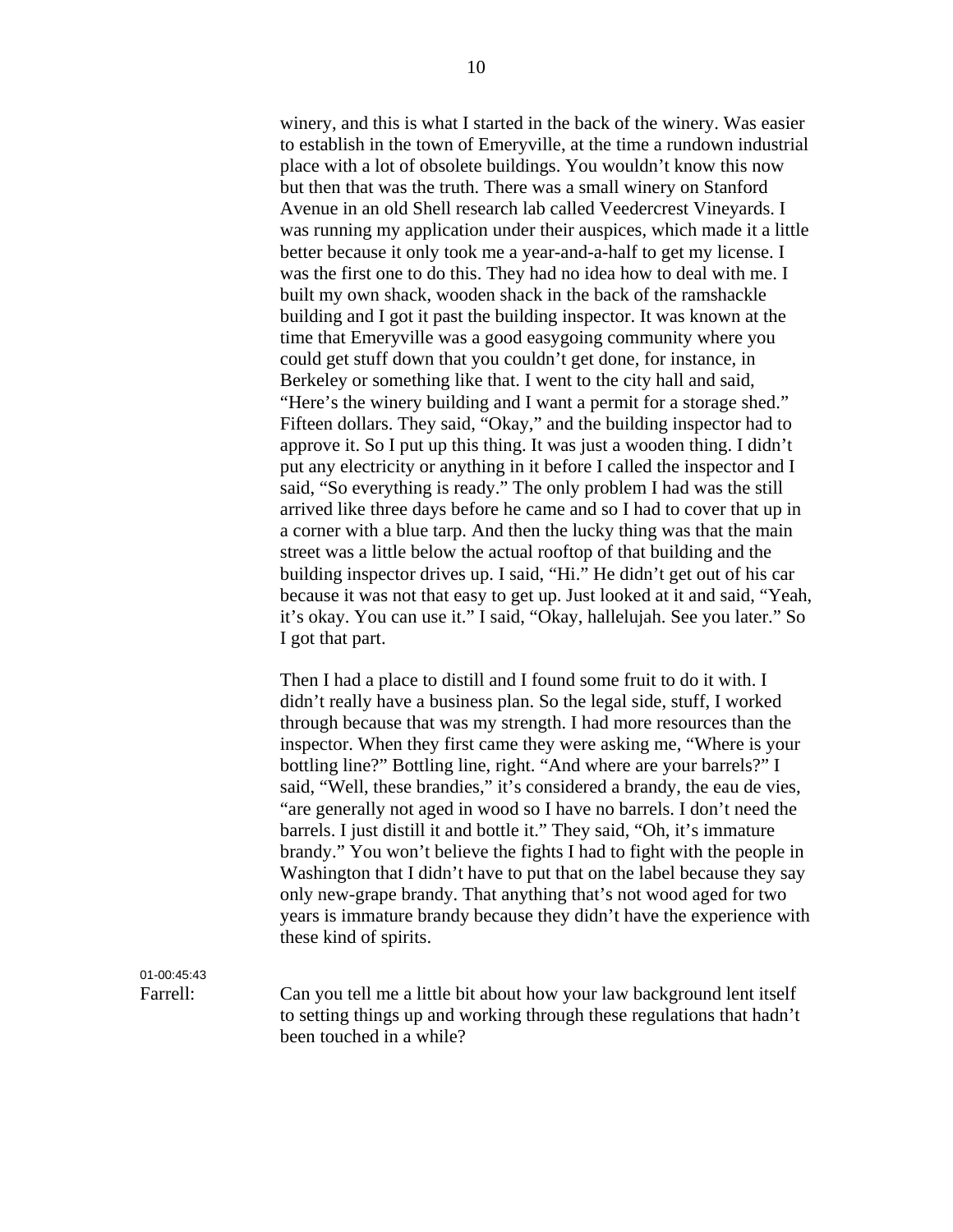| 01-00:45:57             |                                                                                                                                                                                                                                                                                                                                                                                                                                                                                                                                                                                                                                                              |
|-------------------------|--------------------------------------------------------------------------------------------------------------------------------------------------------------------------------------------------------------------------------------------------------------------------------------------------------------------------------------------------------------------------------------------------------------------------------------------------------------------------------------------------------------------------------------------------------------------------------------------------------------------------------------------------------------|
| Rupf:                   | Like public law, that was my specialty. I can read laws like that and<br>interpret them and that helped me because when talking with the<br>inspectors you would get all these weird concepts and answers that<br>could have confused others. I was able to tell them, "Well, this is what<br>is written now and this is changed," and this and that and that. So I<br>could prod them along and eventually they were fine. They were just<br>helpless.                                                                                                                                                                                                      |
| 01-00:46:41<br>Farrell: | What was the learning curve like in reading these laws and<br>understanding what needed to be done in order to setup the distillery?                                                                                                                                                                                                                                                                                                                                                                                                                                                                                                                         |
| 01-00:46:49             |                                                                                                                                                                                                                                                                                                                                                                                                                                                                                                                                                                                                                                                              |
| Rupf:                   | Well, that didn't take me very long. Maybe a few weeks. Then it was<br>more to implement it and get everything done and get a place where I<br>could go in, build the place, and then get the licensing process started.<br>That took a while because that goes then to Washington and the local<br>people and the Washington people talk to each other and they were all<br>learning the new regulations. So I took till January '82. I started in '80,<br>took till January in '82 until I got the license.                                                                                                                                                |
| 01-00:47:35<br>Farrell: | So backing up to your time coming to UC Berkeley and doing a post-<br>doc. What was the post-doc in?                                                                                                                                                                                                                                                                                                                                                                                                                                                                                                                                                         |
| 01-00:47:42<br>Rupf:    | It was on the relationship between the arts and government.                                                                                                                                                                                                                                                                                                                                                                                                                                                                                                                                                                                                  |
| 01-00:47:44<br>Farrell: | Okay. And then how long were you doing that before you started<br>doing some of the test runs?                                                                                                                                                                                                                                                                                                                                                                                                                                                                                                                                                               |
| 01-00:47:52             |                                                                                                                                                                                                                                                                                                                                                                                                                                                                                                                                                                                                                                                              |
| Rupf:                   | I was doing that for maybe a year and a half and then I sent a report in<br>on that. But basically told them that I wasn't going to pursue the issue<br>because if I had—we don't probably need that. In Europe, if you want<br>to be teaching at university after your PhD, traditionally you do<br>another bigger useless, mostly useless, pamphlet. It's called<br>habilitation. It habilitates you to teach at university. So you have to<br>defend the bigger paper basically and that was the purpose of this<br>thing, was for me to become a professor at university. Once I<br>discarded that, I just sent in my reports and let the thing go away. |
| 01-00:48:52             |                                                                                                                                                                                                                                                                                                                                                                                                                                                                                                                                                                                                                                                              |
| Farrell:                | Was there a moment, kind of an aha moment, where you decided that<br>you wanted to leave that and pursue distilling?                                                                                                                                                                                                                                                                                                                                                                                                                                                                                                                                         |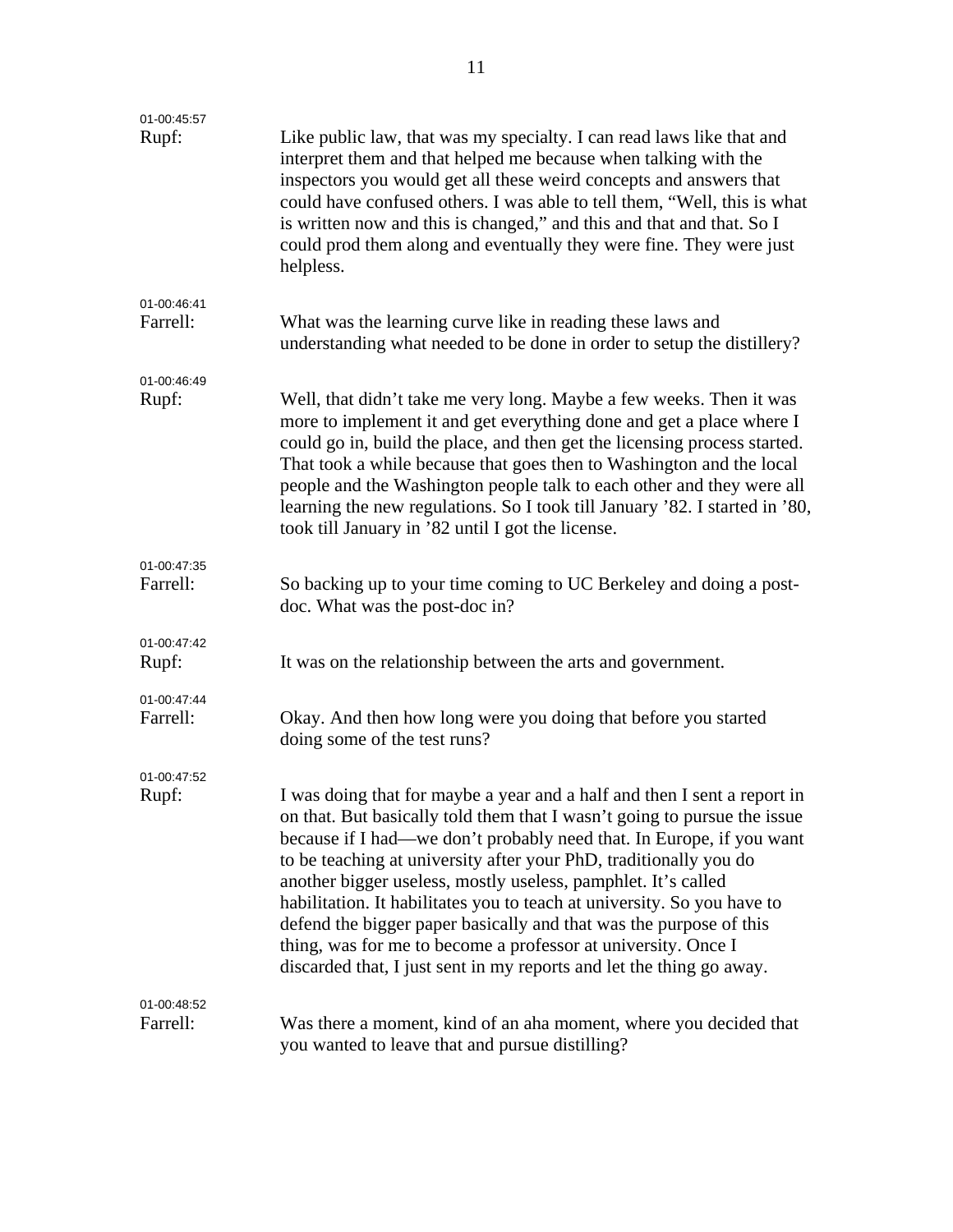| 01-00:49:01             |                                                                                                                                                                                                                                                                                                                                                                                                                                                                                                                                                                                                                                                                                                                                                                                                                                                                                                                                                                                                                                                                                                                                                                                                                                                                                                                                                                                                                                                                                                                                                                                    |
|-------------------------|------------------------------------------------------------------------------------------------------------------------------------------------------------------------------------------------------------------------------------------------------------------------------------------------------------------------------------------------------------------------------------------------------------------------------------------------------------------------------------------------------------------------------------------------------------------------------------------------------------------------------------------------------------------------------------------------------------------------------------------------------------------------------------------------------------------------------------------------------------------------------------------------------------------------------------------------------------------------------------------------------------------------------------------------------------------------------------------------------------------------------------------------------------------------------------------------------------------------------------------------------------------------------------------------------------------------------------------------------------------------------------------------------------------------------------------------------------------------------------------------------------------------------------------------------------------------------------|
| Rupf:                   | I think it happened when I first came here. At first I was kind of<br>stunned to find that much understanding for where I was. Also, where<br>people didn't care what my background was. Because when I tell<br>people I was a judge in Germany they say, "This guy is crazy. He's<br>telling me a story," because it's not happening here that same way.<br>The system is different. While it was unusual in that particular court<br>system that I got, that was my first job really, it's not that untypical for<br>people very young to get appointed to judges in a regular civil or<br>criminal court system because they're by appointment, not by election.<br>The system is so much more structured. You don't need somebody<br>with a lot of life experience. You need somebody who can read and<br>apply the law. So it's much more of a legal process then it is here. You<br>take in so many more different factors because the legal system here is<br>not—I could talk about that forever. It's a date. Let's just put it it's<br>different. It works different and it still works at a certain level but<br>mostly in favor of the attorneys. It's a business. It's not a business over<br>there. That's why it's a business school here. Over there you go to law<br>school like you go to medical school, like you go to any other thing.<br>Right from the start you want to. It's not a business per se. It's<br>supposed to be a social service but that's another matter.                                                                                    |
| 01-00:51:07<br>Farrell: | Can you tell me your first impressions of the agriculture here, maybe<br>how that differed from Germany?                                                                                                                                                                                                                                                                                                                                                                                                                                                                                                                                                                                                                                                                                                                                                                                                                                                                                                                                                                                                                                                                                                                                                                                                                                                                                                                                                                                                                                                                           |
| 01-00:51:18<br>Rupf:    | I was really so enthused when I would go up to Napa Valley and even<br>to Brentwood where I got my first fruit. And now you don't see any<br>fruit trees out there anymore. So much has changed. I got apricots<br>there from the trees in my first years. The farmer didn't sell. I picked it<br>myself. Went out with a truck and got my stuff. It never rained here in<br>the summer. I had no idea. So that, of course, serves the quality of the<br>fruit, too, the quality of the sun here. You talk about the quality of the<br>sun in New Mexico. Here you come from Germany, you come here<br>from California, and the quality of the sun is different. It makes for<br>different fruit. It was clear to me, ah, there is a treasure here that has<br>just begun to be translated into the wine industry and now we can<br>bring the same thing into the spirits industry. What I didn't know is<br>that because of the legal obstacles it would take so much longer and<br>would be so much harder to actually accomplish that. The federal laws<br>that were the problem in the beginning, what we talked about, were not<br>the ones that persisted. It's the state laws now that we're really having<br>the biggest problems with. It's like the education system with<br>California. We went from number two in the country, being one of the<br>most liberal ones, to bringing up the rear at this point. We have the<br>most backward regulations almost in the union now and the reason is<br>none other than we have a wholesalers lobby that is very strong and |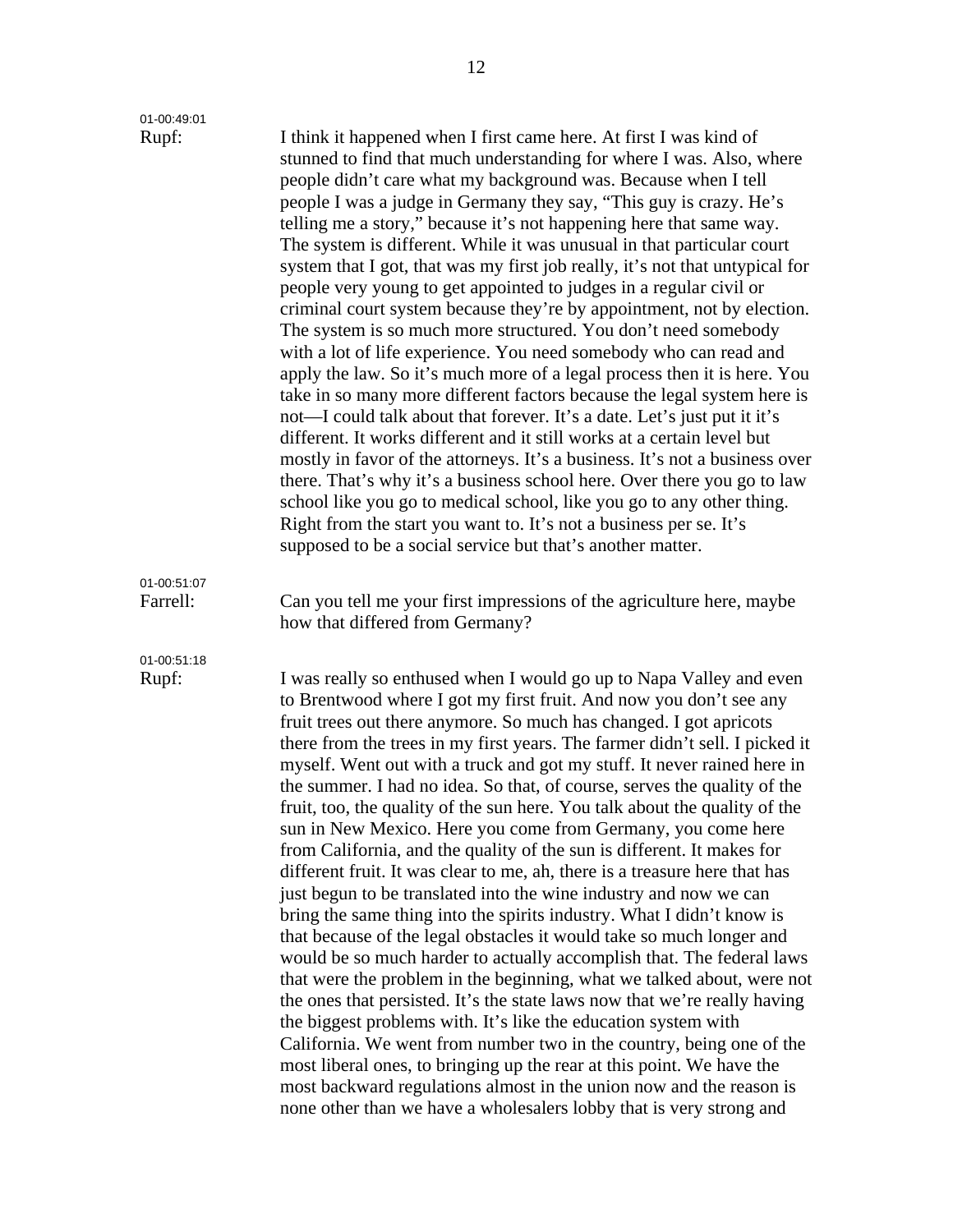|                         | their model is very simple. We have our business model and it works<br>in the environment that exists. We don't want any changes. I talked<br>with the head of the market enforcement at ABC years back and said,<br>"You know, reading your regulations there's so much stuff that is not<br>applicable anymore that could be weeded out and it makes it really<br>cumbersome for somebody to even read the regulation, let alone<br>understand what they mean." He said, "Yeah. I once tried to clean up<br>some of the stuff. I got so much flak from the industry we dropped it."                                                                                                                                                                                                                                                                                                                                                                              |
|-------------------------|--------------------------------------------------------------------------------------------------------------------------------------------------------------------------------------------------------------------------------------------------------------------------------------------------------------------------------------------------------------------------------------------------------------------------------------------------------------------------------------------------------------------------------------------------------------------------------------------------------------------------------------------------------------------------------------------------------------------------------------------------------------------------------------------------------------------------------------------------------------------------------------------------------------------------------------------------------------------|
| 01-00:54:29<br>Farrell: | The legal stuff is a big part of this so we'll come back to that.                                                                                                                                                                                                                                                                                                                                                                                                                                                                                                                                                                                                                                                                                                                                                                                                                                                                                                  |
| 01-00:54:35<br>Rupf:    | All right.                                                                                                                                                                                                                                                                                                                                                                                                                                                                                                                                                                                                                                                                                                                                                                                                                                                                                                                                                         |
| 01-00:54:36<br>Farrell: | Where were some of the, when you first got here, some of the<br>restaurants or the chefs or wineries that you would go to or went to?                                                                                                                                                                                                                                                                                                                                                                                                                                                                                                                                                                                                                                                                                                                                                                                                                              |
| 01-00:54:48<br>Rupf:    | Fourth Street Grill, Chez Panisse. Those were all at the forefront of<br>California cuisine. But talking about one restaurant that has a<br>significance to the company name was actually Spenger's [Fresh Fish<br>Grotto] in Berkeley. Do you know Spenger's?                                                                                                                                                                                                                                                                                                                                                                                                                                                                                                                                                                                                                                                                                                     |
| 01-00:55:19<br>Farrell: | I don't. Can you tell me more about them?                                                                                                                                                                                                                                                                                                                                                                                                                                                                                                                                                                                                                                                                                                                                                                                                                                                                                                                          |
| 01-00:55:21<br>Rupf:    | Yeah. Well, a little bit. You can research that yourself. Because all I<br>know, it's been there forever. It's at the bottom of University when<br>you go out towards the bay. It's a fish restaurant.                                                                                                                                                                                                                                                                                                                                                                                                                                                                                                                                                                                                                                                                                                                                                             |
| 01-00:55:37<br>Farrell: | Oh.                                                                                                                                                                                                                                                                                                                                                                                                                                                                                                                                                                                                                                                                                                                                                                                                                                                                                                                                                                |
| 01-00:55:37<br>Rupf:    | Really down to earth. Home. You don't want to get anything<br>sophisticated in there but they have a lot of fresh fish, okay. Spenger's<br>has been there for five hundred years or whatever. Has significance<br>because at the time I had a beard, different color and bigger. I did go at<br>one time with my partner to have dinner there and there's a lot of<br>people. So you put your name on the list. And I was at the time going<br>by George because I was sick and tired of explaining my name 500<br>times. So I said, "I'm George." They said, "I already got a few<br>George's. Oh, you look like a saint," with my beard. So I said, "Okay,<br>put me down as Saint George." That was one aspect of the name. It's<br>kind of a funny thing. Saint George is also the patron saint of the town<br>of Freiburg where I grew up a lot and went to school, as well as the<br>patron saint of the British spirits industry. When it came to how can I |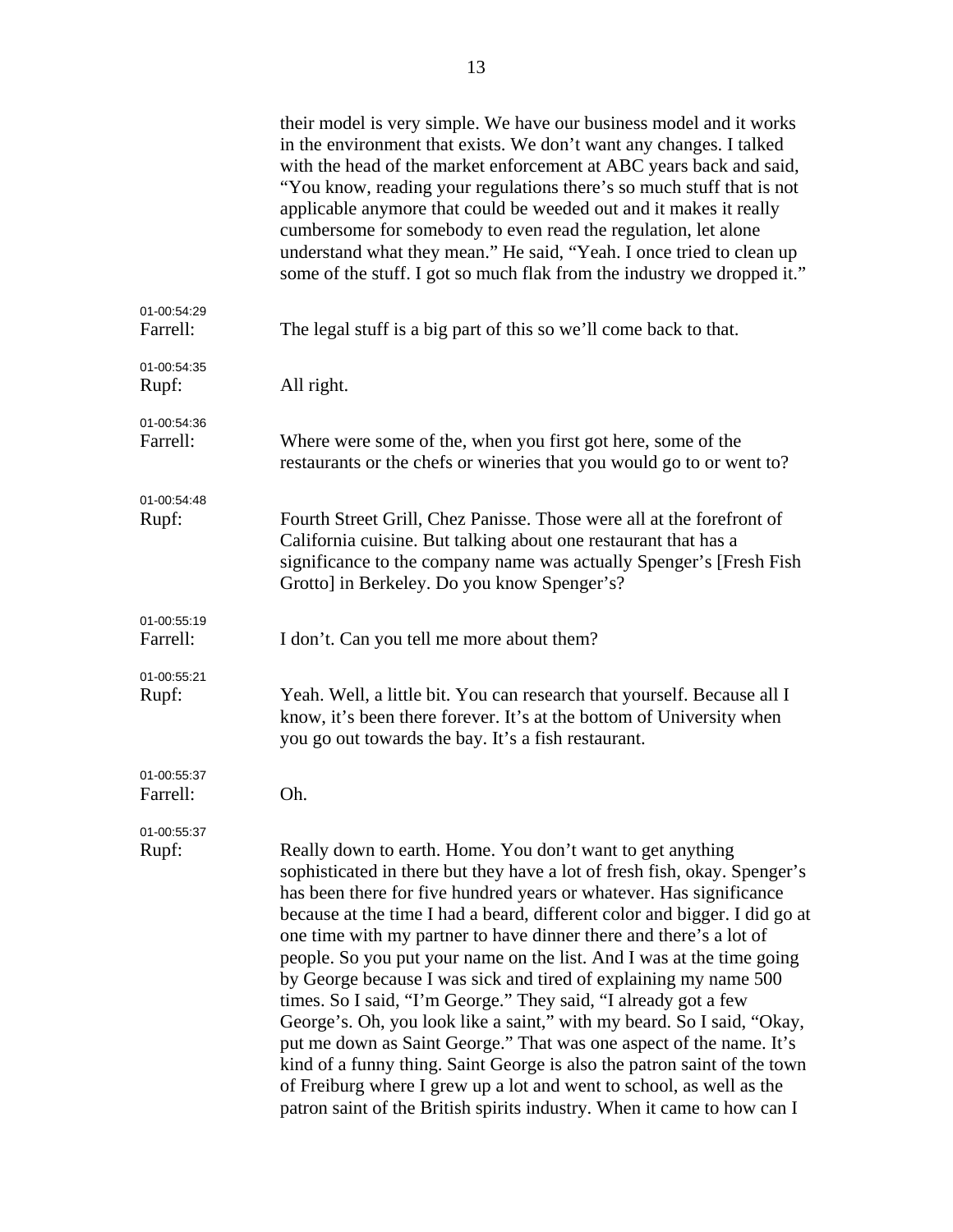| name the company, I wanted my name somewhere in there, but Jörg is<br>not a name that you can use. People can't even say it. Here's the<br>kicker: because now I'm in California, I can do what I want. I can<br>appoint myself sainthood. So I said, "Yup, the name is Saint George<br>Spirits."                                                                                                                                                                                                                                                                                                                                                                                                                                                                                                                                                                                                                                                                           |
|-----------------------------------------------------------------------------------------------------------------------------------------------------------------------------------------------------------------------------------------------------------------------------------------------------------------------------------------------------------------------------------------------------------------------------------------------------------------------------------------------------------------------------------------------------------------------------------------------------------------------------------------------------------------------------------------------------------------------------------------------------------------------------------------------------------------------------------------------------------------------------------------------------------------------------------------------------------------------------|
| Well, this is a good point to change the tape, I think.                                                                                                                                                                                                                                                                                                                                                                                                                                                                                                                                                                                                                                                                                                                                                                                                                                                                                                                     |
| [Begin Audio File 2]                                                                                                                                                                                                                                                                                                                                                                                                                                                                                                                                                                                                                                                                                                                                                                                                                                                                                                                                                        |
| All right, this is Shanna Farrell back with Jörg Rupf on Wednesday,<br>November 19, 2014 and this is interview number one, tape number<br>two. Can you tell me about how you decided on Emeryville as the first<br>place to setup your operation?                                                                                                                                                                                                                                                                                                                                                                                                                                                                                                                                                                                                                                                                                                                           |
| Emeryville at the time was a town close by that had a lot of industrial<br>mostly rundown places and it was known that the licensing process in<br>there would be much easier than any other town, mainly because of<br>issues with the fire department, who had the concept of old that a still<br>is something that blows up in the forest. Therefore they didn't know<br>how to deal with it. It was better in a place like Emeryville where<br>nobody paid much attention to anything. Fortunately for me, I found a<br>winery that was willing to host me on their grounds, which made the<br>legality to establish a distillery easier because it was an adjunct. First<br>established as an adjunct to the winery and later I transferred it to me.                                                                                                                                                                                                                  |
| Who was the winery and how did you form that relationship?                                                                                                                                                                                                                                                                                                                                                                                                                                                                                                                                                                                                                                                                                                                                                                                                                                                                                                                  |
| The winery was Veedercrest Vineyards and unfortunately they don't<br>exist anymore. It's not that I put them out of business right away. Al<br>Baxter was the general manager at the time. He passed away in the<br>meantime. He was a very interesting character. He liked brandy. I<br>can't remember exactly how I found the connection to him. He made<br>some very specific wines in very convoluted ways that were unusual at<br>the time. Also unusually priced. He made very high priced, highfalutin<br>wines with special fermentation techniques and I actually learned a lot<br>from that myself.<br>So I approached him and he said, "Yeah, you can put up your shack in<br>the back here. We have some room on the rooftop that's not used.<br>We'll charge you \$200 rent." That was about my size. You can do it.<br>They went out of business because they found a distributor in New<br>York who was going to act as their national importer, Somerset, a |
|                                                                                                                                                                                                                                                                                                                                                                                                                                                                                                                                                                                                                                                                                                                                                                                                                                                                                                                                                                             |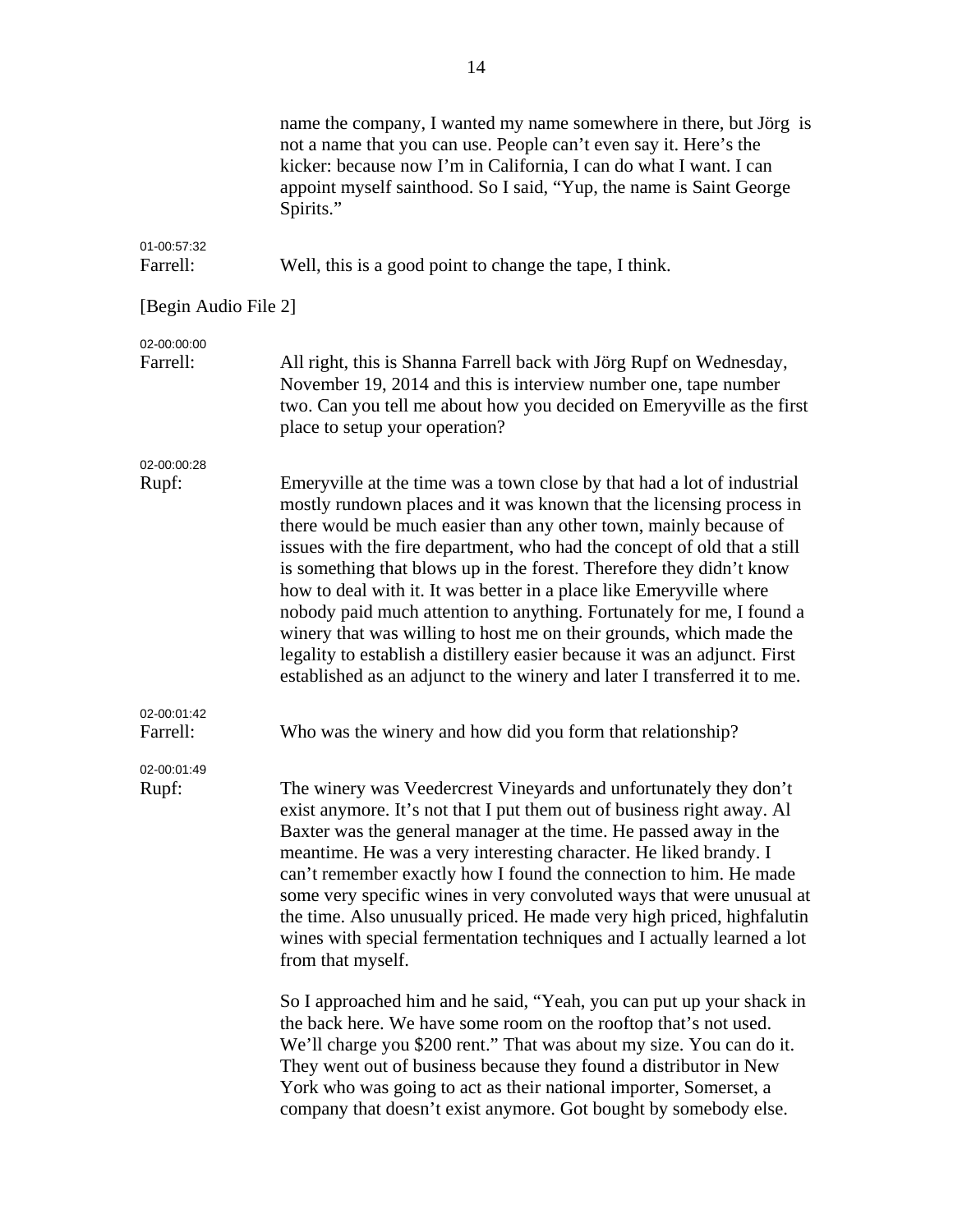They said, "Great. We have an outlet for our high priced wines." I think their wines were then like over ten dollars. Rosenblum's wines were selling for two and three dollars at the time, just to give you an example. Probably fifteen dollars for their pinots and stuff like that. Do you know Mount Veeder in Napa? It's a very good winegrowing area, very rich and high elevation, so very extravagant rich wines were made from there. Anyway, so he entered in a contract with them. They bought a few pallets and everybody was happy and celebrating and they didn't hear anything for months until they saw in the marketplace all of a sudden their wine marked down 50 percent. What they didn't know is that they had decided in New York that they were getting out of the high-priced wine business. How stupid they were. That was just the wrong move at the wrong time because the high-priced wine business was just starting to take off. But they for some reason said, "It doesn't move enough boxes. We got to go back to this." Basically didn't pay attention but didn't bother to tell the winery about that. That basically ruined the winery because then they couldn't sell their wines anymore. Once your price level is eradicated like that. They went out of business and sued the company.

 Anyway, so this is when Rosenblum came in. All of a sudden I had this building. First I had my shack. Then I had a building and that cost like maybe \$1,500 a month. That was to put me out of business right away. So I was looking for some people to come in. I got Rosenblum and a small winery called Bay Cellars to come in and fill the house. And so Rosenblum and Saint George were then together for many years. We moved together to Alameda, too, but we lost the lease, to Emeryville, talking about the property in Emeryville. We had a landlord who had bought this place and the adjacent big area, which was an old rundown warehouse. Nice guy and he was a junk dealer. He had a lot of junk. But he had kind of everything. We needed a compressor for the cooling system. Go over and check him out and he said, "Oh, what do you need?" I said, "Well, two-and-a-half horsepower would do me." He said, "Oh, well, I've got a few back there." So \$200 and I got my compressor, built my own—there's still remnants of this thing here in the distillery. We built it, the exchange coil, and everything was put together. So it worked well. But he then sold out to Cedars, which was later bought by another biotech company. That was in the process when the whole Emeryville town got upgraded incredibly to what it is today. It was the beginning. So we had to move. Do you know where Rosenblum used to be or still is? When you come down Main Street on the right-hand side in the old Todd Shipyard building? But it's just a half-a-mile from here. Just on the other side of the ferry terminal. There's still a sign, Rosenblum Cellars, and we had a small portion of that building.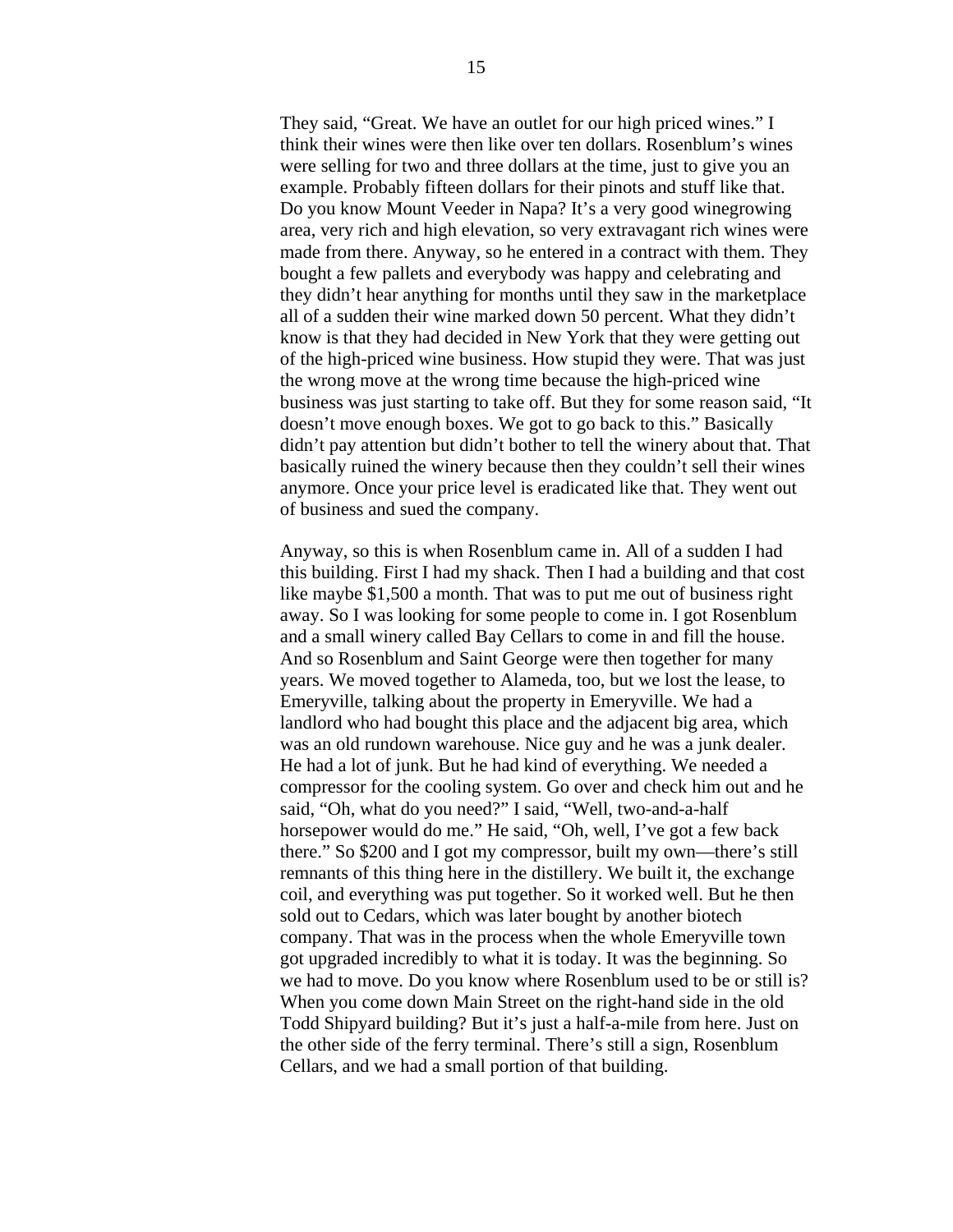| 02-00:07:44<br>Farrell: | What year was that when you moved?                                                                                                                                                                                                                                                                                                                                                                                                                                                                                                                                                                                                                                                                                                                                                                                                                                                                                                                                                                                                                                                                                                                                                                                                                                             |
|-------------------------|--------------------------------------------------------------------------------------------------------------------------------------------------------------------------------------------------------------------------------------------------------------------------------------------------------------------------------------------------------------------------------------------------------------------------------------------------------------------------------------------------------------------------------------------------------------------------------------------------------------------------------------------------------------------------------------------------------------------------------------------------------------------------------------------------------------------------------------------------------------------------------------------------------------------------------------------------------------------------------------------------------------------------------------------------------------------------------------------------------------------------------------------------------------------------------------------------------------------------------------------------------------------------------|
| 02-00:07:50<br>Rupf:    | I would say 1989. '88 or '89.                                                                                                                                                                                                                                                                                                                                                                                                                                                                                                                                                                                                                                                                                                                                                                                                                                                                                                                                                                                                                                                                                                                                                                                                                                                  |
| 02-00:07:55<br>Farrell: | Okay. Can you tell me about some of your test runs with that first<br>thirty-gallon still that you bought?                                                                                                                                                                                                                                                                                                                                                                                                                                                                                                                                                                                                                                                                                                                                                                                                                                                                                                                                                                                                                                                                                                                                                                     |
| 02-00:08:05<br>Rupf:    | Yeah, sure. I tried most everything. I would go get like a fruit box and<br>I would go to Monterey market, preferably because they had also local<br>suppliers and I could get a twenty-pound box and ferment it and then<br>distill. It was very simple. It was just a straight copper pot and have a<br>lid. In the old days how you seal the lid is you put dough on it, around<br>the lid, and as you heat it up it dries and hardens and creates a real<br>good seal. So no rubber seal or anything, just dough. Then I had the<br>coil and the cold water and I made my test batches. I did of course the<br>kiwi fruit. I did pears, all kinds of different things. I decided this is<br>really going to work because the only concept I had about this was<br>making a quality product. I had no idea about the marketplace. I still<br>think I have never been a good marketer, nor have I had a good<br>business instinct. But I'm stubborn. So I did what I wanted to do for<br>myself. I thought what I found was valuable to me and eventually<br>would maybe bring something to this country that was valuable, too.<br>So yeah, that's why I said I never could believe how my so-called<br>business plan was accepted by SBA and they actually gave me a loan. |
| 02-00:10:11<br>Farrell: | The early days of distilling were you pulling on the time when you<br>were distilling when you were a teenager and in college or did you<br>have to go through a process where you learned how to do that?                                                                                                                                                                                                                                                                                                                                                                                                                                                                                                                                                                                                                                                                                                                                                                                                                                                                                                                                                                                                                                                                     |
| 02-00:10:22<br>Rupf:    | Well, I started out there but I had nothing but strokes of luck. The law<br>of attraction comes in. I was starting out in that winery that I told you<br>about, Veedercrest Vineyards, and they made very sophisticated<br>fermentation techniques. And, of course, I was coming from my old<br>town knowledge how to do it. I knew how to do it in rough terms and<br>before I started here I had also worked with a couple of guys over<br>there, local guys that I knew. The distilling manufacturer himself was<br>only five miles from my house. So it's a local community where I kind<br>of knew how everybody was doing it. So I had enough practical<br>knowledge to do that but once I started to do it in the real setup, I<br>remember that the winemaker of the winery asked me, "So now you<br>have your fruit. What kind of yeast would you like to use on this and<br>what kind of temperature would you like to ferment this stuff?" I was<br>going, "Wow, that's an interesting question. We never used any yeast                                                                                                                                                                                                                                            |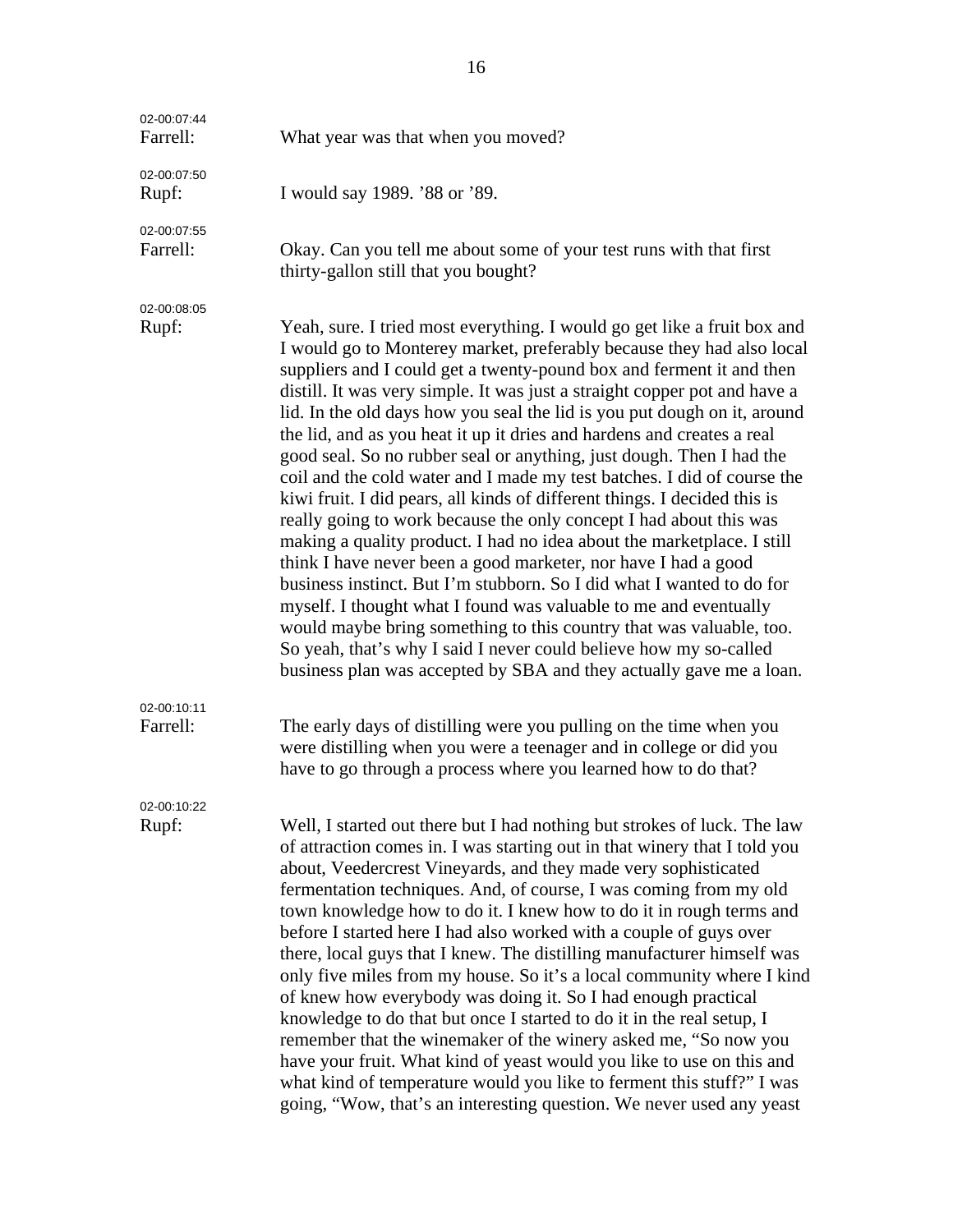and the temperature was what the temperature was." So I learned how to do temperature controlled fermentation, which was a big step toward a pure cleaner product and also helped avoided the use of stabilizers, like SO2, sulfur dioxide and stuff like that, where you prevent oxidation and bacterial growth in wines. So this was great. I learned new techniques.

But things got even better. In the fall of '82 I got a phone call from a Swiss guy. Now, I'm very close to Switzerland. I speak Swiss German, too. He said, "I'm up here at a winery doing the crush but I heard from the distillery manufacturer we have the same stills from the guy Arnold Holstein and he told me you started a distillery. Can I come work with you?" I said, "Well, there's no money but you can come. Love to have you." Well, he had an established distillery at home and he just finished winemaking and distilling school in Switzerland. So he brought the latest technology to me that I did not have. I had the practical knowledge but not the latest technology, which served me greatly later. Not only did he bring it but his teacher, Hans Tanner, was then the foremost eau de vie specialist in Europe who also wrote the standard book on distilling. He ended up visiting several times and helped me do analysis and this is how I got, for nothing [laughter], the latest of technology that most people didn't have. That actually helped me get on the forefront, an equality forefront of the new wave of distillations that start to happen in the late eighties in Europe and that helped me win competitions over there. All of a sudden, while eau de vie was nothing here, still very little, I sent my stuff over to Germany, and Newcastle and started selling the eau de vies over there and sold more over there than here.

| 02-00:14:53<br>Farrell: | Was that Bill Manshardt that—                          |
|-------------------------|--------------------------------------------------------|
| 02-00:14:57<br>Rupf:    | No.                                                    |
| 02-00:14:57<br>Farrell: | Okay. Who were the two-                                |
| 02-00:15:00<br>Rupf:    | Rudy Kobelt was his name, is his name. Still a friend. |
| 02-00:15:05<br>Farrell: | Is that the professor or who came over?                |
| 02-00:15:06<br>Rupf:    | No. Hans Tanner is the professor.                      |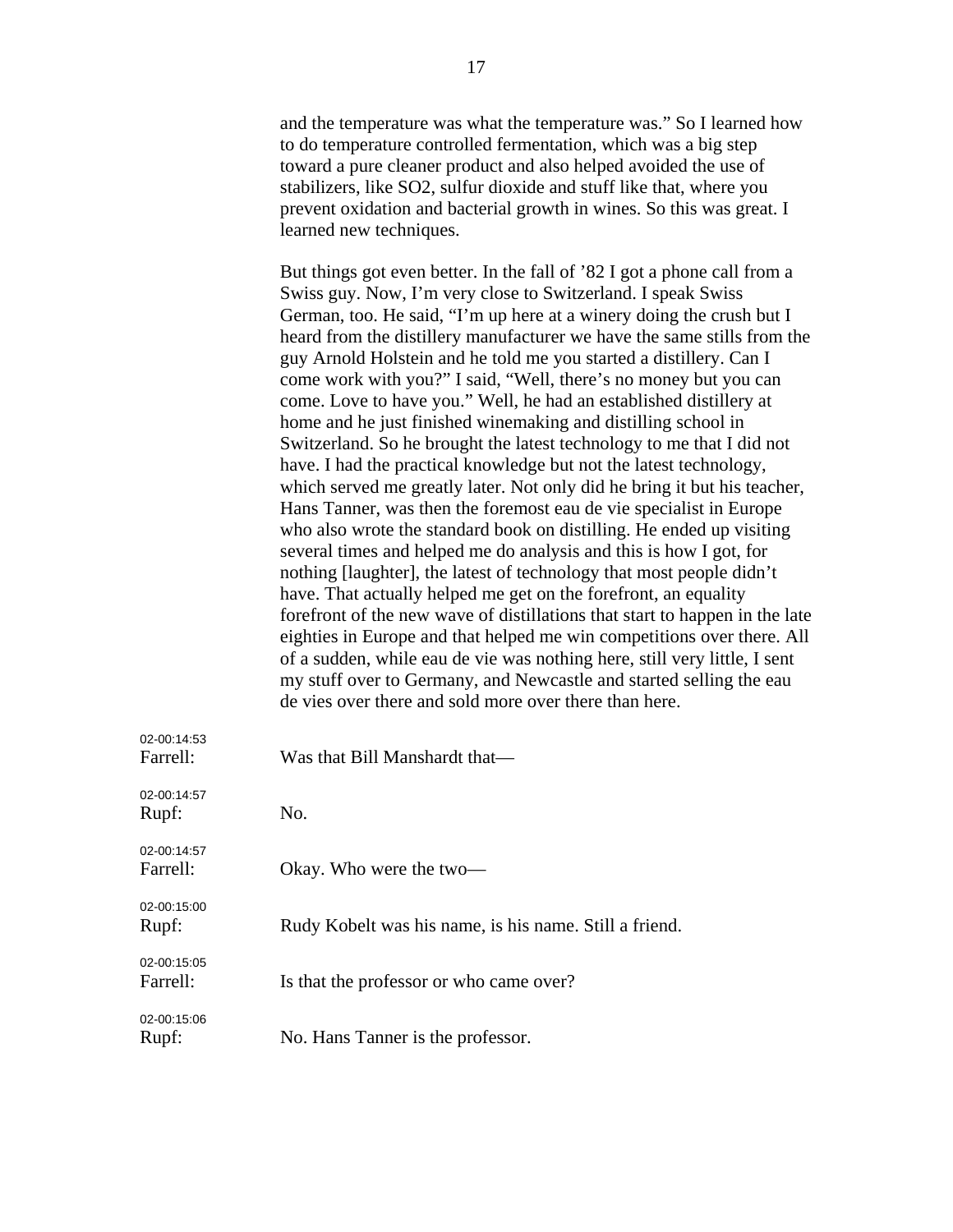| 02-00:15:11<br>Farrell: | Okay. And was Rudy the one who brought you the sixty-five gallon<br>Holstein pot still that you started with?                                                                                                                                                                                                                                                                                                                                                                                                                                                                         |
|-------------------------|---------------------------------------------------------------------------------------------------------------------------------------------------------------------------------------------------------------------------------------------------------------------------------------------------------------------------------------------------------------------------------------------------------------------------------------------------------------------------------------------------------------------------------------------------------------------------------------|
| 02-00:15:18<br>Rupf:    | No, no. I ordered that myself. I knew the Holstein company. It's just<br>that this is how Rudy knew about me, because they had three of the<br>stills at their distillery in Switzerland.                                                                                                                                                                                                                                                                                                                                                                                             |
| 02-00:15:29<br>Farrell: | I see.                                                                                                                                                                                                                                                                                                                                                                                                                                                                                                                                                                                |
| 02-00:15:30<br>Rupf:    | He grew up in a distillery. Not only did he have the practical<br>experience from his home distillery at home that he later took over,<br>and he's still running it right now, but he also had just recently<br>finished distilling and winemaking school in Switzerland.                                                                                                                                                                                                                                                                                                             |
| 02-00:15:53<br>Farrell: | How long did he work with you for?                                                                                                                                                                                                                                                                                                                                                                                                                                                                                                                                                    |
| 02-00:15:55<br>Rupf:    | He worked with me for, I would say, about a year-and-a-half. He<br>actually wanted to stay. He found his wife here. I would have loved for<br>him to stay but he had to take over the distillery at home. So he had to<br>go home, to both of our chagrins. He loved California and he's often<br>come back here.                                                                                                                                                                                                                                                                     |
| 02-00:16:23<br>Farrell: | Well, I've read that you set up the distillery with Bill Manshardt. Can<br>you tell me—                                                                                                                                                                                                                                                                                                                                                                                                                                                                                               |
| 02-00:16:28<br>Rupf:    | Bill Manshardt came actually a little later. I believe it was 1984. He<br>read an article about me in one of the local—I think it was the Oakland<br>Tribune then. And he connected both to my background from Alsace,<br>because his family is from Alsace, as well as he was in early<br>retirement from the phone company, with the AT&T breakup. He was<br>a very skilled man who was a field manager who wanted to do<br>something and he was really intrigued to do that. And so he came to<br>work with me. But that was after Rudy had left. So it was like, I'd<br>say, '84. |
| 02-00:17:25<br>Farrell: | What did he bring to your early distilling process?                                                                                                                                                                                                                                                                                                                                                                                                                                                                                                                                   |
| 02-00:17:30<br>Rupf:    | He didn't know anything about distilling but he was a home<br>winemaker so he was familiar with the chemistry of winemaking. I<br>could tell him about distilling but he was also doing everything. He                                                                                                                                                                                                                                                                                                                                                                                |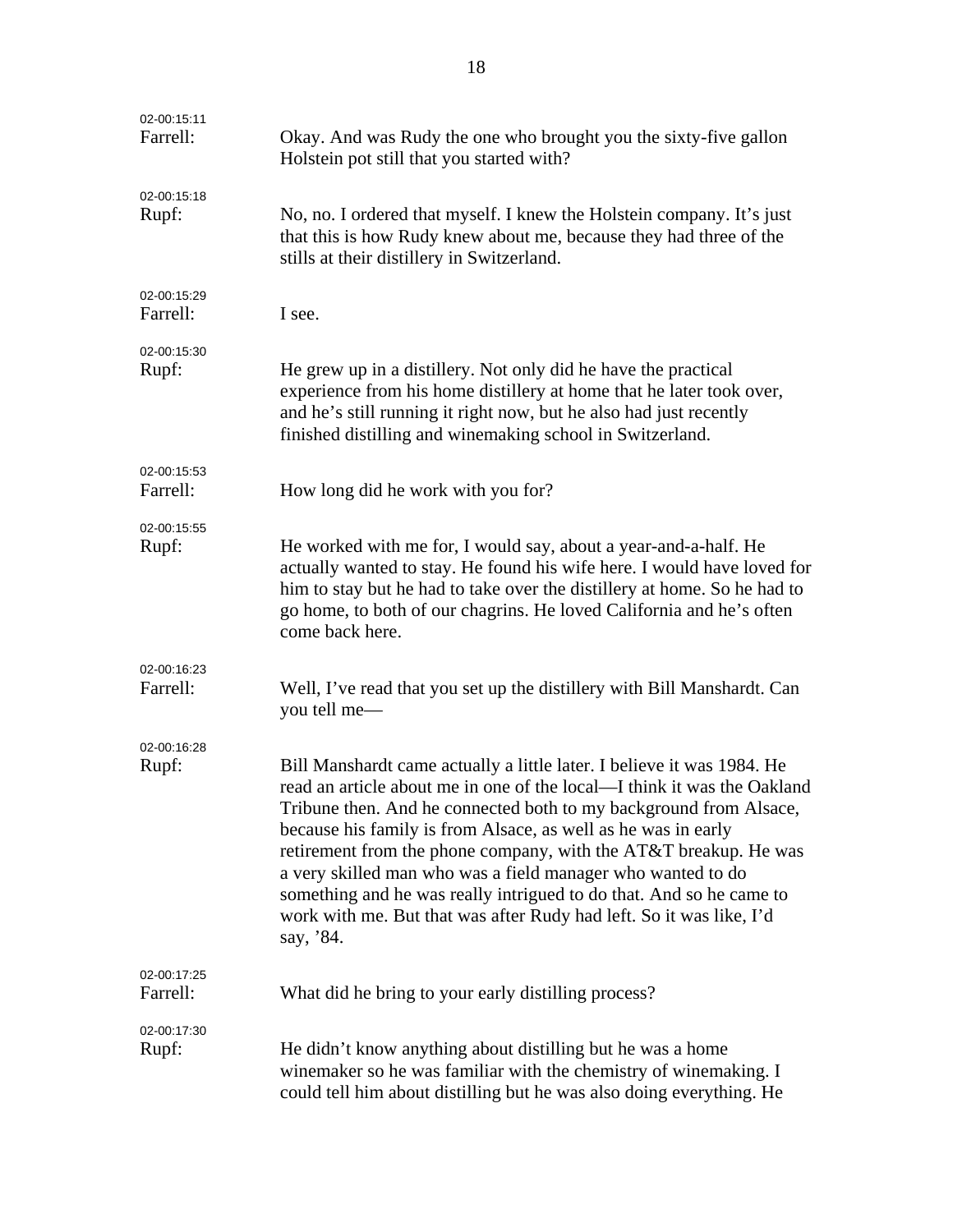|                         | was a mechanic, he was an electrician, he was a this and that. If<br>something broke, Bill fixed it. He made measuring sticks for the tanks,<br>some of which we still have. Yeah. He was really an incredible man<br>and invaluable. I couldn't have done it, really what I did without any<br>of these people. We never hired anybody until we started to make<br>vodka. Everybody came to the door, crazy enough. Yeah. So you<br>attract like-minded people. Lance came to the door. "You know,<br>Lance, there ain't much money here." He said, "I don't care about this.<br>I'm in the brewing industry but I do want to do distilling."                                                                                                                                                                                                                                                                                                                                                                                                                                                                                                                                                                                                                                                                                                                                                                                                                                                                                                                                        |
|-------------------------|---------------------------------------------------------------------------------------------------------------------------------------------------------------------------------------------------------------------------------------------------------------------------------------------------------------------------------------------------------------------------------------------------------------------------------------------------------------------------------------------------------------------------------------------------------------------------------------------------------------------------------------------------------------------------------------------------------------------------------------------------------------------------------------------------------------------------------------------------------------------------------------------------------------------------------------------------------------------------------------------------------------------------------------------------------------------------------------------------------------------------------------------------------------------------------------------------------------------------------------------------------------------------------------------------------------------------------------------------------------------------------------------------------------------------------------------------------------------------------------------------------------------------------------------------------------------------------------|
| 02-00:18:46<br>Farrell: | Well, yeah, and we'll definitely get to that later because that's an<br>interesting story. Can you tell me how you sourced your early fruits or<br>how you were getting things?                                                                                                                                                                                                                                                                                                                                                                                                                                                                                                                                                                                                                                                                                                                                                                                                                                                                                                                                                                                                                                                                                                                                                                                                                                                                                                                                                                                                       |
| 02-00:18:55<br>Rupf:    | I was either going to growers myself or then when I needed more fruit,<br>because as you by now probably now, even in small quantities, it takes<br>a lot of fruit to make one bottle. So I would buy, for instance, pears,<br>which was the biggest item, by the twenty-ton truckload, which was<br>also working for the tank that I had bought from the distillery that<br>went out of business. It's still down there. When I got to that I started<br>to go to packing sheds or to individual brewers that packed at a certain<br>shed and was looking for fruit that was higher altitude and mostly dry<br>farmed. In the beginning I got some pears from Lake County. Don't<br>find many pears up there. They ripped them all out. It's all grapes now.<br>I actually found the Mendocino pears in some areas are even better. So<br>it's a progression. This was one of my ways of making up for the<br>market. I thought I just need to make the product so good that people<br>will buy it, even though in the beginning people had a hard time<br>understanding what this was all about. They could identify with the<br>aroma but not with the strong taste because we have a cocktail culture.<br>But that's another story. The cocktails are always mellowed out. They<br>have a little of this. You a cocktail person? A little of that. So they<br>were not as strong. So it was funny when people would come from<br>Europe. They'd say, "Wow, your stuff's so smooth." The Americans<br>would say, "Oh, your stuff is so strong." Yeah. Just what you're used<br>to. |
| 02-00:21:07<br>Farrell: | How did you in the early days get the product out there to people?                                                                                                                                                                                                                                                                                                                                                                                                                                                                                                                                                                                                                                                                                                                                                                                                                                                                                                                                                                                                                                                                                                                                                                                                                                                                                                                                                                                                                                                                                                                    |
| 02-00:21:11<br>Rupf:    | I just had it at the distillery basically and I found a distributor.                                                                                                                                                                                                                                                                                                                                                                                                                                                                                                                                                                                                                                                                                                                                                                                                                                                                                                                                                                                                                                                                                                                                                                                                                                                                                                                                                                                                                                                                                                                  |
| 02-00:21:18<br>Farrell: | Can you tell me about the process of finding the distributor?                                                                                                                                                                                                                                                                                                                                                                                                                                                                                                                                                                                                                                                                                                                                                                                                                                                                                                                                                                                                                                                                                                                                                                                                                                                                                                                                                                                                                                                                                                                         |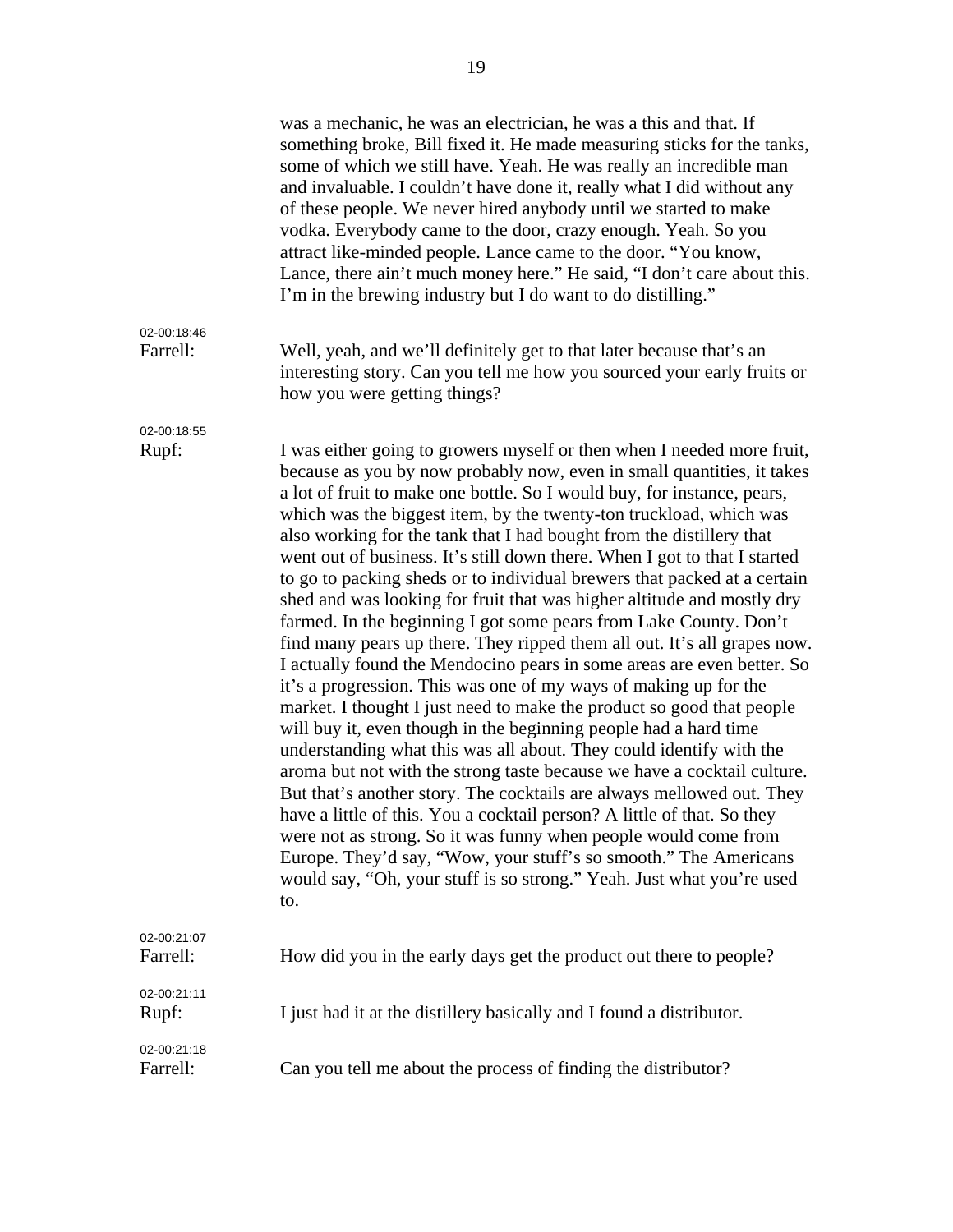02-00:21:21

Rupf: Yeah. It was cumbersome. I would spend a lot of time on unreturned phone calls and I was going through the list of distributors. I was asking people who could I find. Most people had no interest in eau de vie. They didn't know what it was. So I found a couple of guys in San Francisco. I have to dig out the name of the company at the time. One of them French, which was a good thing because he knew what eau de vie was. The other one had a European background, too, so they both knew and they actually imported a European eau de vie. There were only two brands on the market. I thought, "Oh, that's good. That's enough." So little did I know they had a hard time selling those. I said, "So I'm making eau de vie here." I said, "Okay. But I need to make this work somehow. So you want to be my national importer?" So they agreed to be the national importer and I had figured out if they sell that much I can actually do this thing. And sent them all my stuff over there in the warehouse and then the checks didn't come for the stuff that I had sold to them. I realized it wasn't ill-meaning but they couldn't sell the stuff. Nobody really could. But, of course. I had no idea about that. But I knew I had to get my stuff back. It was at a time when Rudy was still here from Switzerland. We rented a truck and picked up the stuff. Because we said there was something missing, we had to take it back to the distillery, put a stamp on it. Which was true but it was really an excuse for getting my stuff back. So that was the first thing.

> After that I found a few distributors in a few states. But I did get some distribution because of the novelty of it. But the sell through was miserable. Wherever I did go to market, took me much more money to go to the place than I made by doing that. So it was not a very encouraging thing. I was really glad that then towards the end of the eighties I found a real good market in Europe.

Farrell: Can you tell me about finding that market in Europe and entering some of those competitions?

02-00:24:17

02-00:24:12

Rupf: Yeah. I started to go with the Wine Institute international selling operation. They had a promotional plan that I participated in where wineries would travel to Europe and show their wares in the hopes of selling in Europe and it was kind of supported by the government so it didn't cost very much, which was very important to me at the time. So I'd go to Canada, I'd go to Europe, and there was a Wine Institute representative for Germany that I met and she and her husband had a fine restaurant and understood a lot about eau de vie and they thought the stuff that I made was really good. They actually entered it in the biggest European eau de vie competition in Austria. The pear got the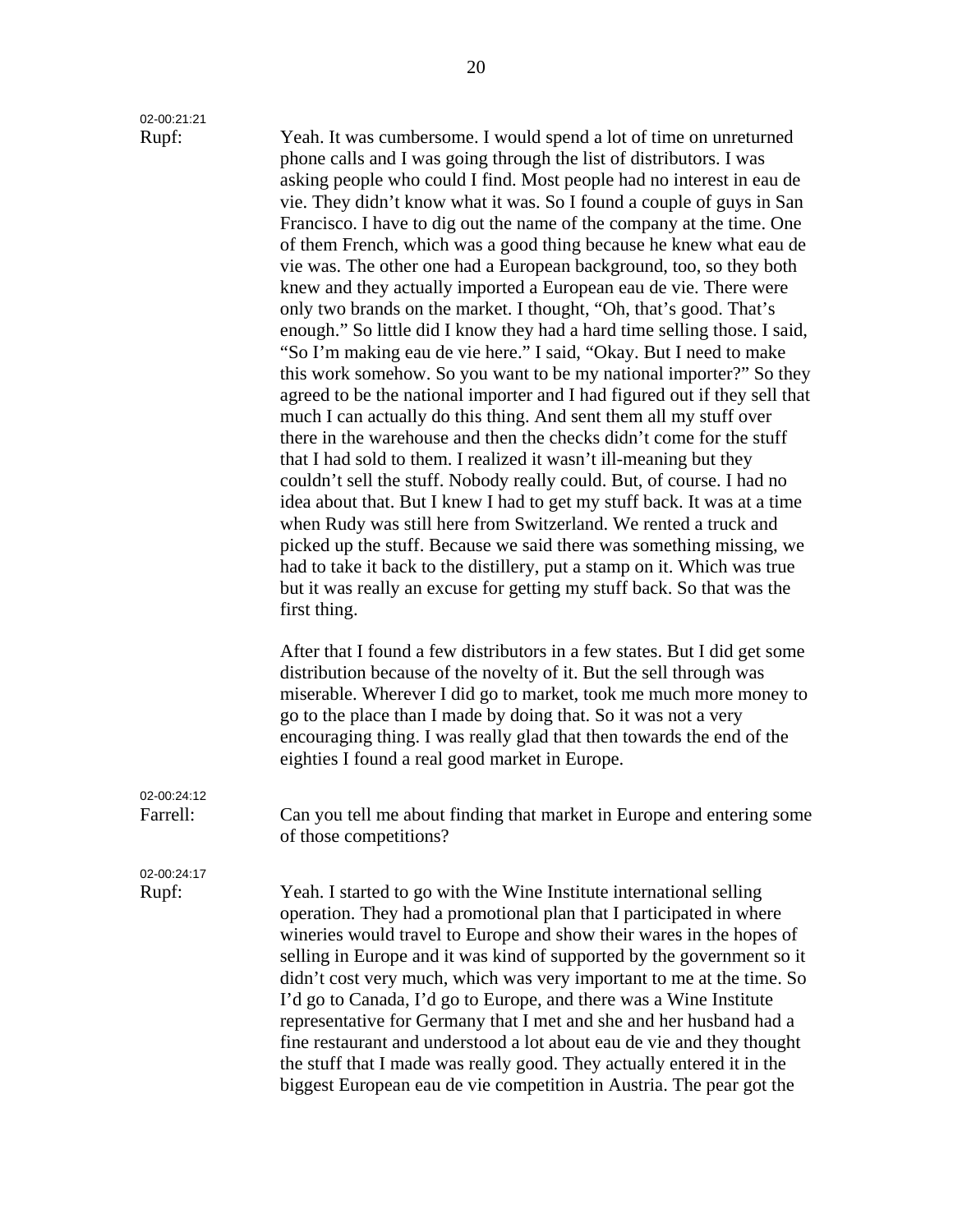highest rating. The grappa got number three or something. So we had immediate success with that.

That encouraged me in the following year to go back to my town of Freiburg, where I went to the leading wine retailer, who was also an eau de vie expert and importer. I didn't know that he imported eau de vie but works a little more differently over there. Some retailers do importation as well there. Anyway, so I come and I talk with him. I said, "So, I'm bringing something that you haven't seen in a long time or never. I have California schnapps." He said, "Oh, that's the last thing I need. I got fifteen different brands here. I don't need any more stuff. But from California? Are you crazy?" I said, "Yeah, but if you want to try it we can go." He said, "Okay, come in the back room. I'll taste it." I had the pear, the raspberry, the kirsch, and the grappa or something else. Maybe the quince. He didn't say anything. He just tasted through and he went on the phone, picked up the phone and said, "Wait a minute. Wait around here for a little while." Somebody else came and he tasted, too. We started talking a little bit and they said, "Before you leave here you have to promise that we can import your stuff." That was huge because I knew this guy had a great reputation. He was the leading wine merchant in town. They did a wonderful job for me.

Unfortunately they were a little too small to cover the whole country and then I made one mistake of a beginner. I went with a big company, Schlumberger. Very well reputed wine distribution company. I made some big numbers with them for a while and then they shifted their interest. Just like big companies. They were mainly a wine company anyway. They had a part-owner in their company that was an Austrian eau de vie producer that they had kind of trouble with and so they took me in. When they fixed their trouble with them they didn't need me anymore. I was not doing enough. I was so fed up with promoting stuff at the time I didn't do much about it. In the meantime business started to grow here, so I just let it basically go by the wayside. But it helped me a great deal. It also confirmed to me that I was on the right track with what I was doing. So that was big.

secrets and not telling anybody because they feel like they're losing

| Farrell:    | Did that help you stay in business in the early years?                                                                                                                                                                                                                                                                                                               |
|-------------|----------------------------------------------------------------------------------------------------------------------------------------------------------------------------------------------------------------------------------------------------------------------------------------------------------------------------------------------------------------------|
| 02-00:28:59 |                                                                                                                                                                                                                                                                                                                                                                      |
| Rupf:       | Absolutely. It supported the business. Actually, talking about helping<br>others to get into business has two sides. One was when I told you<br>about the winemaker being so open, sharing all this secrets about his<br>yeast and how he did the fermentation and everything. I said, "I love<br>this stuff. In Europe I'm always used to people holding onto their |

02-00:28:55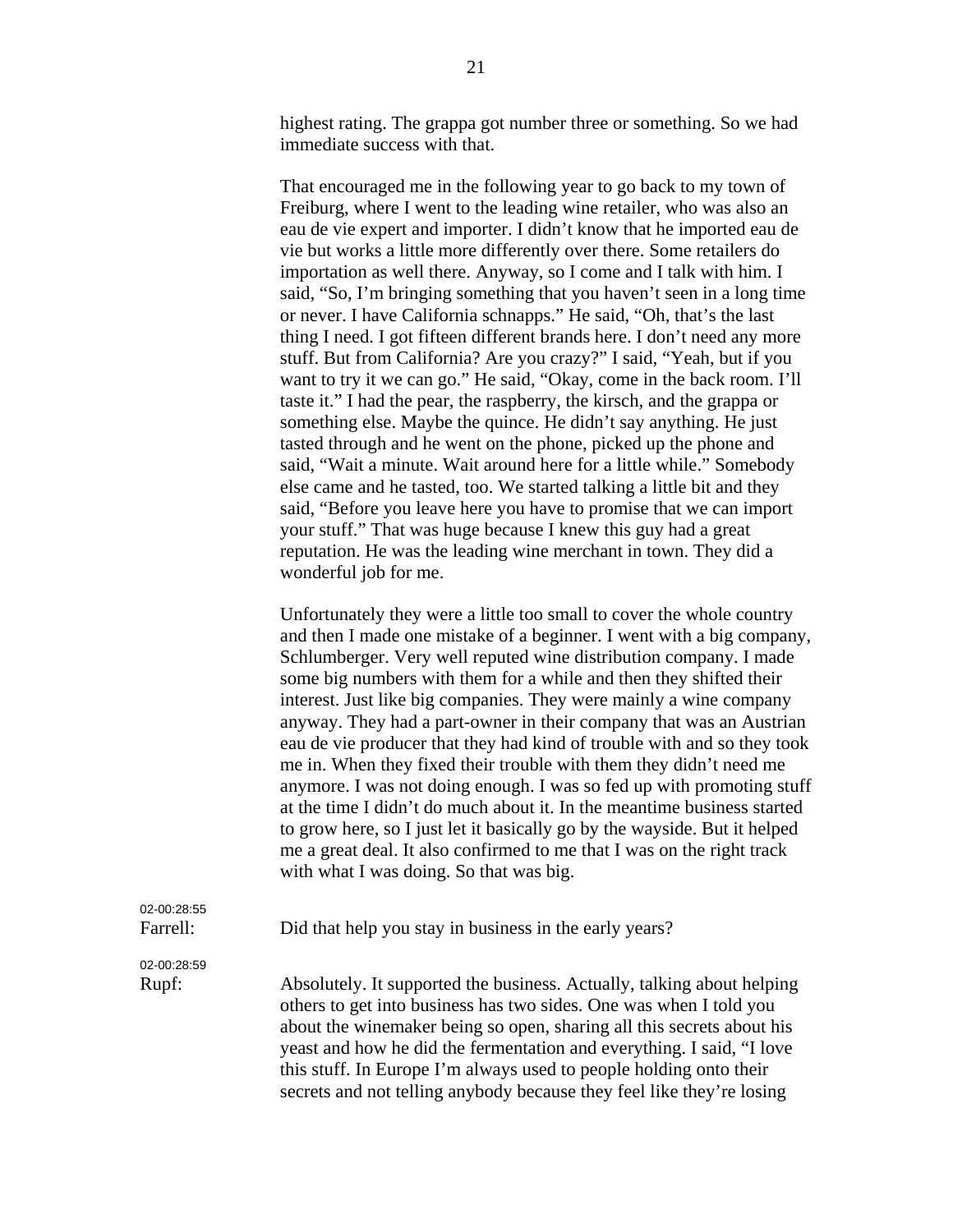|                         | their competitive edge." It hit me in the right place to say, "Yeah, I<br>want to be the same way." So when people would come to me I would<br>also help them. I've helped several people setup a distillery. If they<br>had a lot of money, which happened twice, I charged them for it.<br>Otherwise I was repping the distilling manufacturers products because<br>they didn't want to sell stills here to people that didn't know what to<br>do with it. I said, "I can help them, set them up, and explain to them<br>how they work." They paid me. Basically what it was, they gave me a<br>deal on everything I bought from them, which was a great savings of<br>money. That was my motto. I need to save money. I didn't have<br>enough money.                                                                                 |
|-------------------------|-----------------------------------------------------------------------------------------------------------------------------------------------------------------------------------------------------------------------------------------------------------------------------------------------------------------------------------------------------------------------------------------------------------------------------------------------------------------------------------------------------------------------------------------------------------------------------------------------------------------------------------------------------------------------------------------------------------------------------------------------------------------------------------------------------------------------------------------|
| 02-00:30:33<br>Farrell: | What was, in your early days, the reception from the California wine<br>industry?                                                                                                                                                                                                                                                                                                                                                                                                                                                                                                                                                                                                                                                                                                                                                       |
| 02-00:30:38<br>Rupf:    | They didn't really recognize me. They didn't know what eau de vie<br>was. The '80s were a bad time to make distilled spirits in California. It<br>was the white wine and cheese decade. Even the finer restaurants did<br>not have cocktails. They had a few standard items for spirits on the<br>back bar and that was about it. Most people drank white wine and with<br>a little cheese for appetizer. That was the eighties. I don't know why. It<br>was part the idea of that's healthy for you and cocktails hadn't come<br>back. There was no quality distillates. Everything was the big<br>company stuff. People who drank cocktails would order, "I want a<br>B&B over this and that," and a so-and-so and this and that. That was<br>the end of it. You can't even compare it to the cocktail culture that we<br>have today. |
|                         | Now I, as we talked earlier, I actually never have made it. My<br>simplicity of character has not allowed me to enter the field of cocktail<br>enjoyment very much beyond maybe a really well-made margarita if<br>it's hot. I will drink that with very little sugar and a lot of lime juice.<br>That's about the end of it. Otherwise I will take a sip and taste things<br>but I'm not a cocktail drinker. I'm a wine drinker. Yeah. Now I forgot<br>your question.                                                                                                                                                                                                                                                                                                                                                                  |
| 02-00:32:45<br>Farrell: | Well, talking about your relationship with the wine industry in<br>California.                                                                                                                                                                                                                                                                                                                                                                                                                                                                                                                                                                                                                                                                                                                                                          |
| 02-00:32:48<br>Rupf:    | Oh, yeah. Yeah, it was very difficult because there was not really a<br>resonance in the wine industry. They didn't really get it. There was no<br>market for it. I remember talking with Robert Mondavi at one of these<br>wine receptions about it. His wife is Swiss – his ex-wife. I think<br>they're both dead at this point but I don't know. A new eau de vie. But                                                                                                                                                                                                                                                                                                                                                                                                                                                               |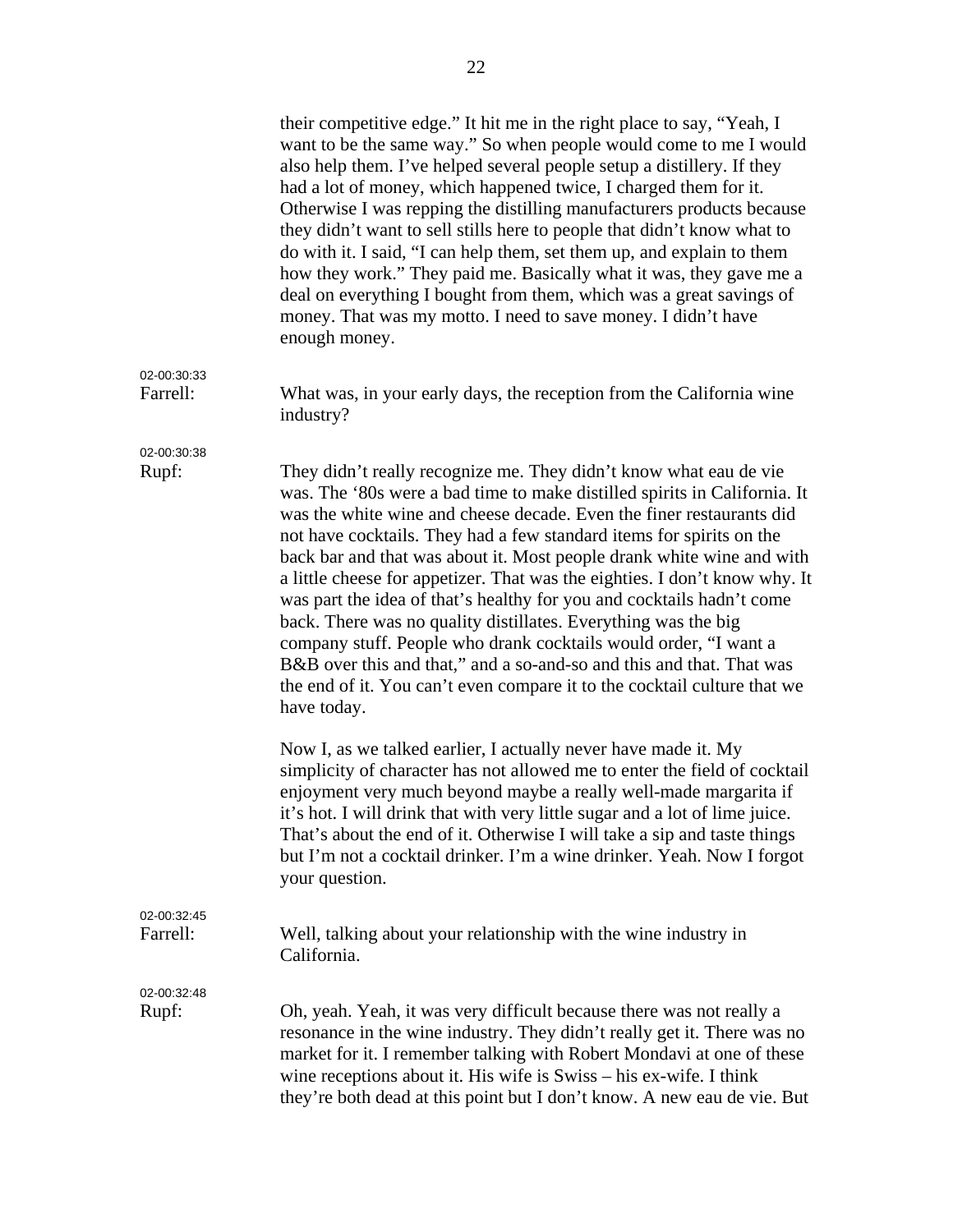|                         | there was no real response on that. The only thing the Italian people<br>knew was grappa. That never made it. I made grappa, too. First there<br>was no market. I would bring it to the Italian restaurants. They'd say,<br>"Oh, yeah. I have the Julia," you know, the real garbage grappa up<br>there. "Nobody orders it." When it became a little more fashionable,<br>Italian cuisine became fashionable, grappa was a little more of<br>something. But then the fine high priced glass bottle and stuff was the<br>market. It never developed into a domestic market. So we had all kinds<br>of obstacles.                                                                                                                                                                                                                                                                                                                                                                                                                                                                                                                                                                                                                                                                                                                                 |
|-------------------------|-------------------------------------------------------------------------------------------------------------------------------------------------------------------------------------------------------------------------------------------------------------------------------------------------------------------------------------------------------------------------------------------------------------------------------------------------------------------------------------------------------------------------------------------------------------------------------------------------------------------------------------------------------------------------------------------------------------------------------------------------------------------------------------------------------------------------------------------------------------------------------------------------------------------------------------------------------------------------------------------------------------------------------------------------------------------------------------------------------------------------------------------------------------------------------------------------------------------------------------------------------------------------------------------------------------------------------------------------|
| 02-00:34:22<br>Farrell: | Were there any wine producers that you were looking to as inspiration<br>or that were mentors or influences?                                                                                                                                                                                                                                                                                                                                                                                                                                                                                                                                                                                                                                                                                                                                                                                                                                                                                                                                                                                                                                                                                                                                                                                                                                    |
| 02-00:34:33<br>Rupf:    | I cannot say that. The only connection I really had to wine producers<br>was when I made grappa for them. Outside of that, not really, outside<br>of the Rosenblum connection. That was my closest. They were my<br>neighbors. I only made a little bit of something for them but nothing<br>much.                                                                                                                                                                                                                                                                                                                                                                                                                                                                                                                                                                                                                                                                                                                                                                                                                                                                                                                                                                                                                                              |
| 02-00:35:14<br>Farrell: | Well, and in terms of the community aspect. I know that you were the<br>first in the area but was there anyone else that was in the local<br>community that became somebody that you worked with or went to for<br>answers?                                                                                                                                                                                                                                                                                                                                                                                                                                                                                                                                                                                                                                                                                                                                                                                                                                                                                                                                                                                                                                                                                                                     |
| 02-00:35:30<br>Rupf:    | Not really. There was nobody here. The first one who took interest in<br>eau de vie especially was—even Ansley Cole, who started in '82 with<br>his distillery, we barely connected because it took him a couple of<br>years to get on the market. I was already on the market in '82 because<br>eau de vie doesn't have to be wood aged for three years. But I knew<br>the best connection to the industry I had was Darrell Corti. I don't<br>know if you know of him. He is a prominent retailer in Sacramento<br>and he's of Italian extraction and knows everything about eau de vie<br>and grappa and everything and he always wanted me to make some<br>more exotic products that only he and I would understand. So I had a<br>few sponsors like that in the industry but not really that much. I had a<br>few wineries that I connected with if they were interested in making<br>grappa. Also fortification brandy later for port, when port became<br>something. We still do that occasionally because most ports are<br>fortified with neutral spirits and that doesn't marry that well with the<br>quality of a port. But if you have, for instance, a zinfandel and you<br>have a zinfandel distillate, you can enhance the finished fortified<br>product with that, too. So that's the other connection to the wine<br>industry. |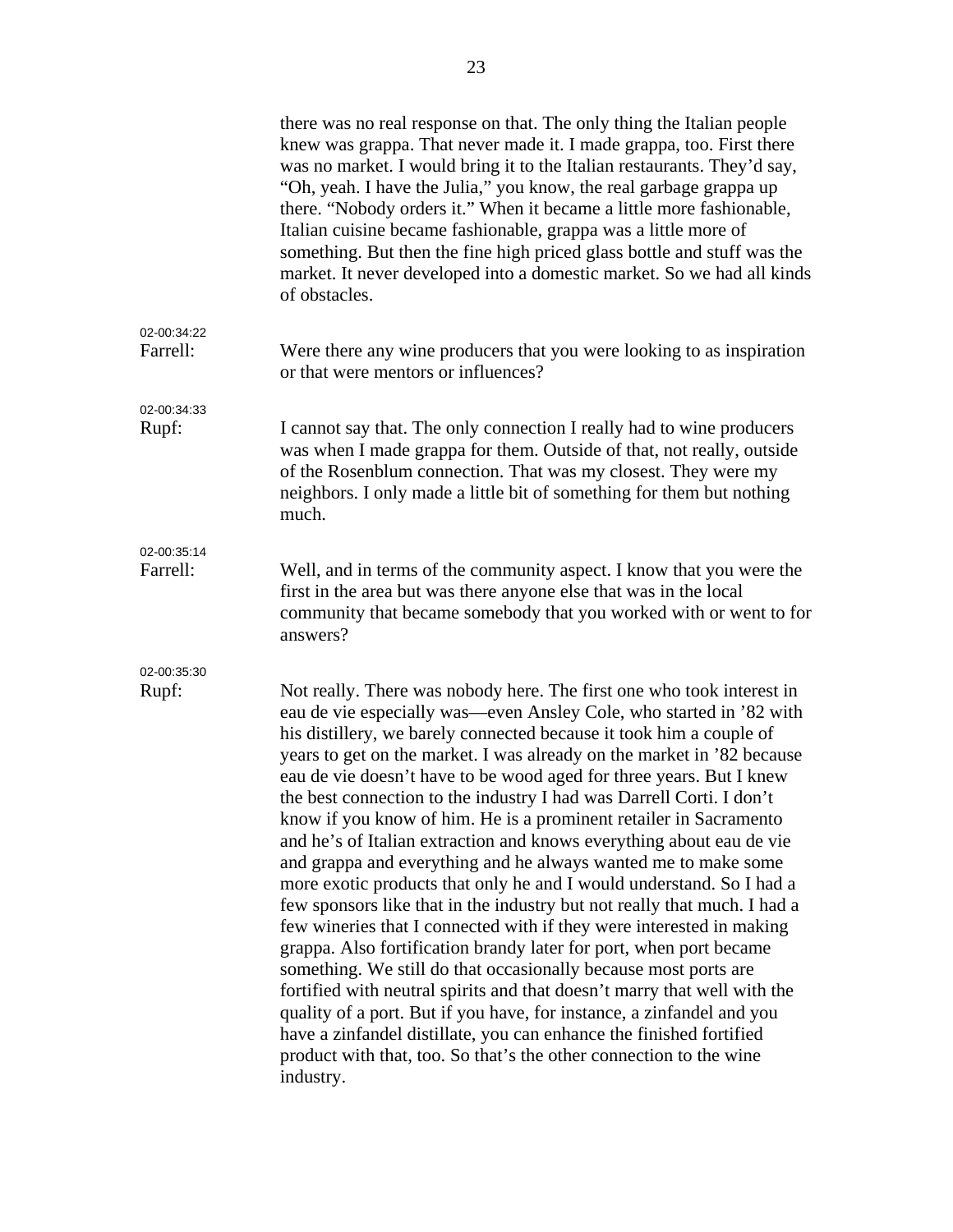02-00:37:25

02-00:37:38

Farrell: So during those early years that were hard and difficult and people weren't so receptive, what was the driving force that kept you going?

Rupf: Oh. Stubbornness. Stubbornness and my desire to make the product better. And on a certain level what really fascinated me about the distilling process, and I think it is true for most people that want to go into distilling, whether they realize it or not, and for me it was more of an inkling, is the magic of the transformative process because this is harking back to the Middle Ages. That eau de vie, water of life, is the name the alchemists gave the distillates that they made and there's a reason for that. They were looking not only for the physical world but also for the metaphysical. When they found something that was not perishable, strong, clear, and they thought of that as an essence of life. Transforming something into some—that process is mysterious. A very complicated chemical process that even when you have all the parameters done, there's still an element of mystery around it. I think that that attracted me, too. I believe that attracts a lot of brewers to wanting to make whiskey, too, because all of a sudden you have your brewery, you drink your beer, then it goes bad and you make another batch. But a spirit has a different life and it's distilled down to the pith of things. That is really what I was feeling, trying to do with my life, to get more to who am I, why am I here, what am I really doing? This was a confrontation with what I had done before in my life, didn't feel like it was part of me. I wanted to find a mirror in my own path, in my own life of what I was doing, so it was a representation of what I was doing. It wasn't something I did and then because it wasn't so successful left behind. I knew that it wasn't going to be easy. This is why I never even tried to get money from others, because they wouldn't have held out. After a couple of years I would have made some pleasing this or that. It was something I wanted to do and what I wanted to do for myself to really get the experience for me on a physical level but also for me emotionally and spiritually. That's why it's called spirits. There is a reason for that name. We don't think of it that way, right. It's just a name. But there is something to that. So that's another conversation. I have a whole big conversation on that. That's more about what my book project is about.

02-00:41:38 Farrell: Oh. So you had mentioned before that you didn't have a business plan,

02-00:41:53

Rupf: Yeah. It wasn't the first thing that came to me once I liberated myself from my old life. I started to do several things, one of which really brought me back to my love for music. And I became friends with a lot

much of a business plan. Was it ever in your thinking that you would

do anything other than eau de vie and grappa?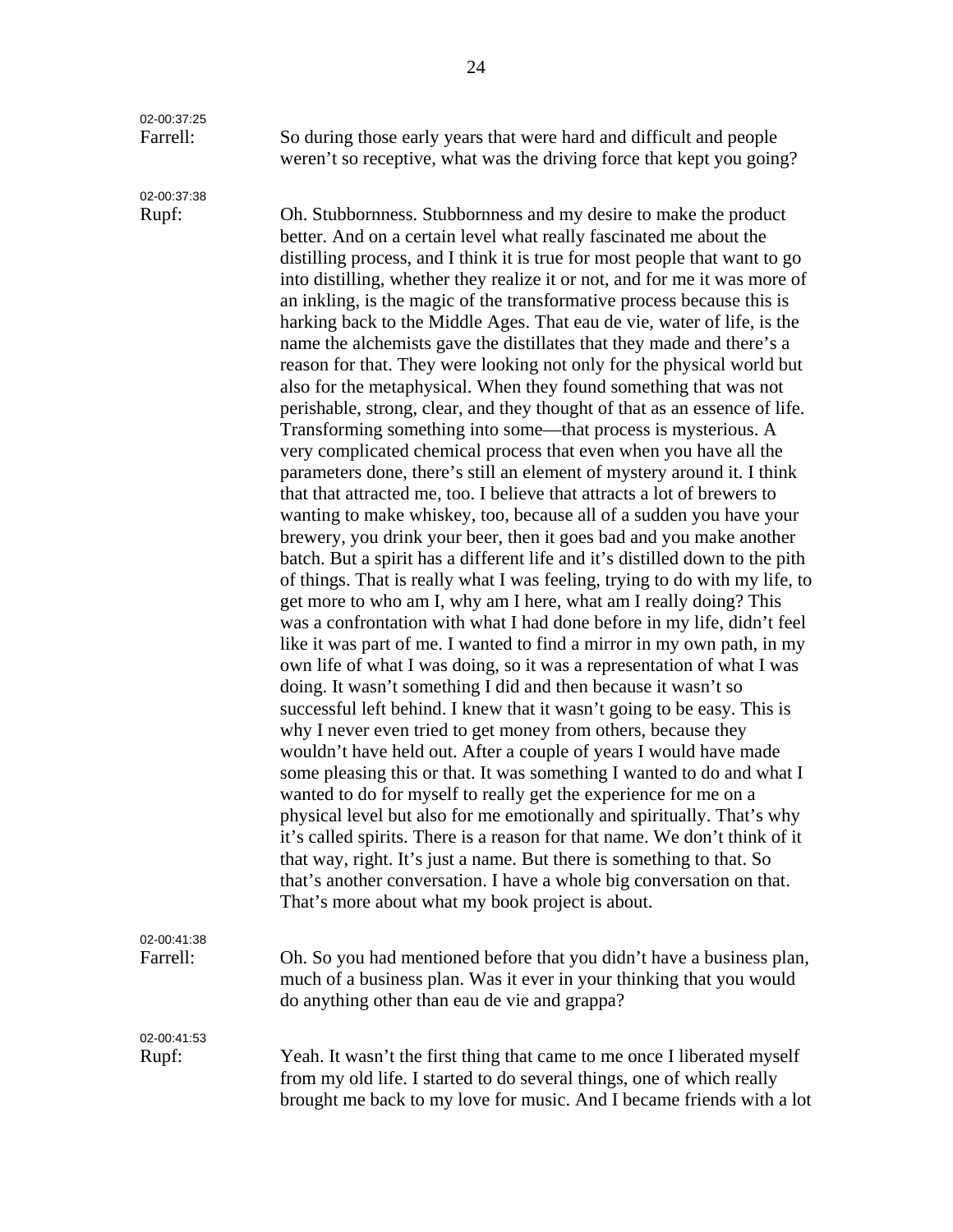of violin makers and was in that business. I realized there's no money in music here. I had played some professional stuff in Germany but it was much easier to make money over there. I bought my first car with playing in chamber orchestras and stuff. But it wasn't really that serious and I never really allowed myself to take it seriously enough until it was far too late in my life. But I also liked beautiful things. So my love for the violin extended into trying to be around fiddles, with violin makers and stuff, and I would start to sell violins. Buy and sell violins. At the time it was beneficial. I was going back to Europe a lot and it was beneficial to buy instruments in Europe and sell them in the US because of the exchange rates, et cetera et cetera. It's no longer the same. I worked with one of my violin maker friends who's since moved to Eugene, Oregon. I'm still in contact with him. In fact, I was visiting him just recently on a camp trip. We started to go to auctions and things because he would look at the quality, of the make of the instrument, and I would play them to see if they sound good because both things have to go together to make a good business out of violin making. So we had very little money to begin with and we bought a few, sold a few, and worked our way up to better instruments. And by a great prowess for business, it became apparent when I finally found an instrument that was really beautiful and was more money than I had, and I got a friend in Germany to lend me the rest of the money to finally buy it, and I thought this is going to be a real hit. I bought the instrument, took it home, fell in love with it and decided, oh, I actually want to keep that. That wasn't the best business decision because at that point the business was kaput. So that was the end of that business.

 So I tried a few things until I got what is called in German the schnapsidee. Schnapps is not what we call schnapps here. Schnapps is the German word for eau de vie or the colloquial word. A schnapsidee is an idea born under the influence of drinking too much schnapps, okay? My schnapsidee was to start a distillery here where nobody knew what I was doing. That's the best way I can explain it. It's served me in the many ways that I talked about.

| 02-00:45:53             | So you're working on building the distillery. Lance Winters joined you   |
|-------------------------|--------------------------------------------------------------------------|
| Farrell:                | in 1995.                                                                 |
| 02-00:46:02<br>Rupf:    | That sounds about right.                                                 |
| 02-00:46:04<br>Farrell: | Can you tell me about the first time that you met him?                   |
| 02-00:46:07             | Yeah. Well, first he had a conversation with Bill. He was still working  |
| Rupf:                   | at the distillery. Everything happened magically in this place. Bill was |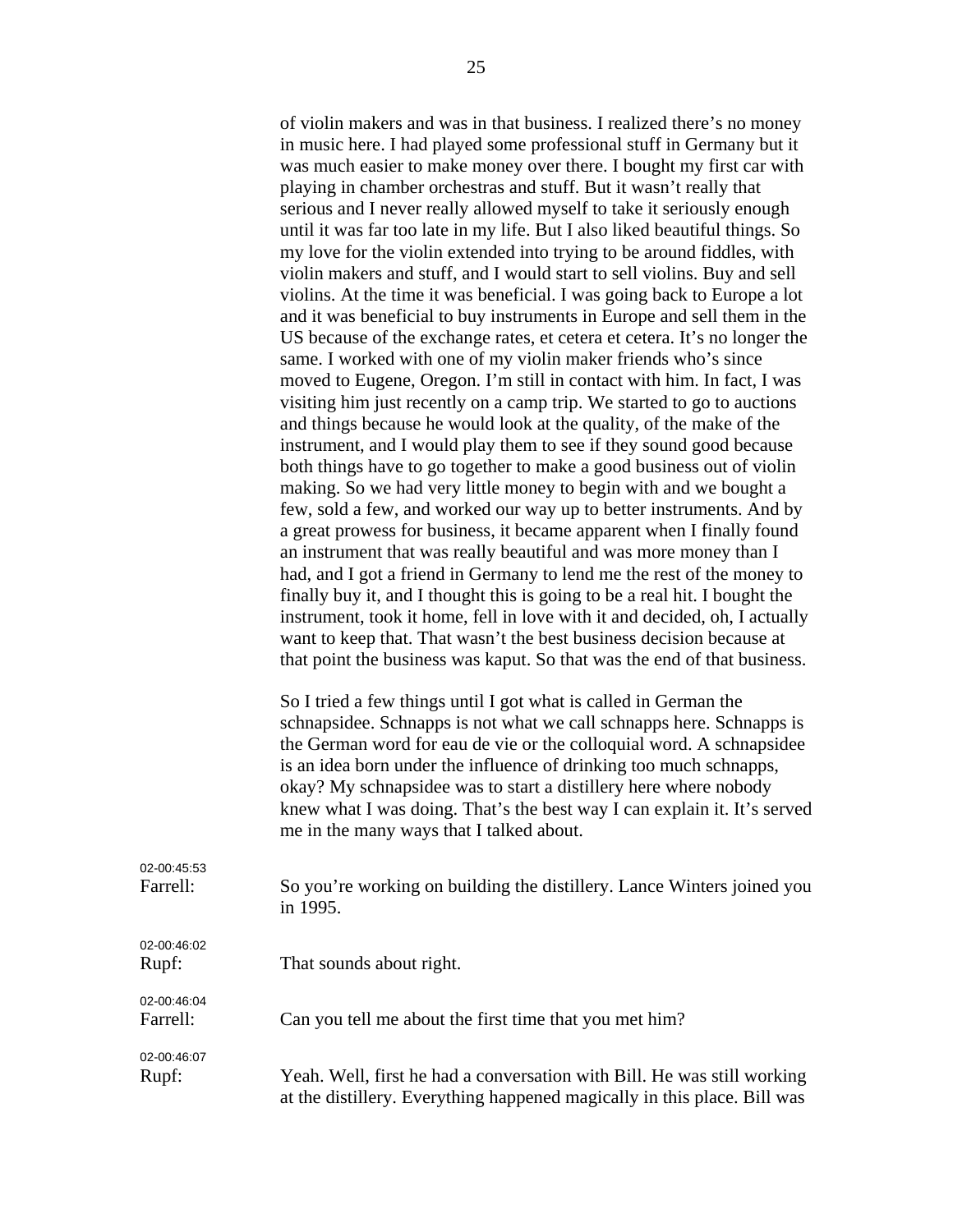a wonderful asset and he really loved the work and we were a good team. He had told me earlier in the year that his knee was giving out. He couldn't climb the ladder anymore to get on top of the platform that he had built for the tanks. We have a platform here, but that one was built, a wooden platform, he built. Anyway, he couldn't really move in the distillery anymore and he said, "I believe I have to retire. I can't do it anymore." I said, "Okay. So what are we going to do?" Not much long after that Bill called me. I was at home because my office was at home. I did all the paper stuff at home. He said, "This fellow showed up and he's interested in working here. Do you want to meet him?" I said, "Okay, I'll meet with him." So in one damn day, like a day today, Lance showed up in a very simple trench coat. I remember that. He looked really nothing like the personality that he actually has. I don't know what he expected. Anyway, so he showed up and he came in the door and we were talking and out of his coat he brought out a bottle of whiskey and said, "I made that at home. I'm in the brewing industry. I run the brew pub down in Hayward but what I really want is distilling." I said, "Well, okay. So I opened the bottle and tasted it and I said, "Wow, this is pretty good." Or I didn't probably say that. We have different versions of that. I said something that wasn't totally derogatory because it was really pretty good. I told him the prospects of getting rich here quick was not very good and if he was crazy enough to want to do this he could try out if it worked for him.

Bill was a very tough taskmaster because he had very high levels of expectancy for himself and quality and this transferred to anybody who was around him. So we decided that Bill's going to work with him for a couple of weeks and we'll figure out if this guy has a chance to work out. Bill, he wasn't very ebullient or anything. He was a very even-keeled and matter of fact. After a couple of weeks Bill and I talked and I said, "So how is Lance coming?" He said, "You know, I think he can work out." That was high praise for Bill. The rest is history.

| 02-00:50:12<br>Farrell: | Did you have a hand in training Lance at all?                                                                                                                                                                                                                                                        |
|-------------------------|------------------------------------------------------------------------------------------------------------------------------------------------------------------------------------------------------------------------------------------------------------------------------------------------------|
| 02-00:50:16             |                                                                                                                                                                                                                                                                                                      |
| Rupf:                   | Not as much as Bill. In some ways, yes, on the tasting end and we<br>went through the barrels and that kind of stuff. But the mechanical<br>parts of distillation and the winemaking and that, a lot of it was done<br>by Bill. But, of course, we worked together, too. So it was a joint<br>thing. |
| 02-00:50:47             |                                                                                                                                                                                                                                                                                                      |
| Farrell:                | What were some of the ideas that Lance brought during the first couple<br>of years that he was here?                                                                                                                                                                                                 |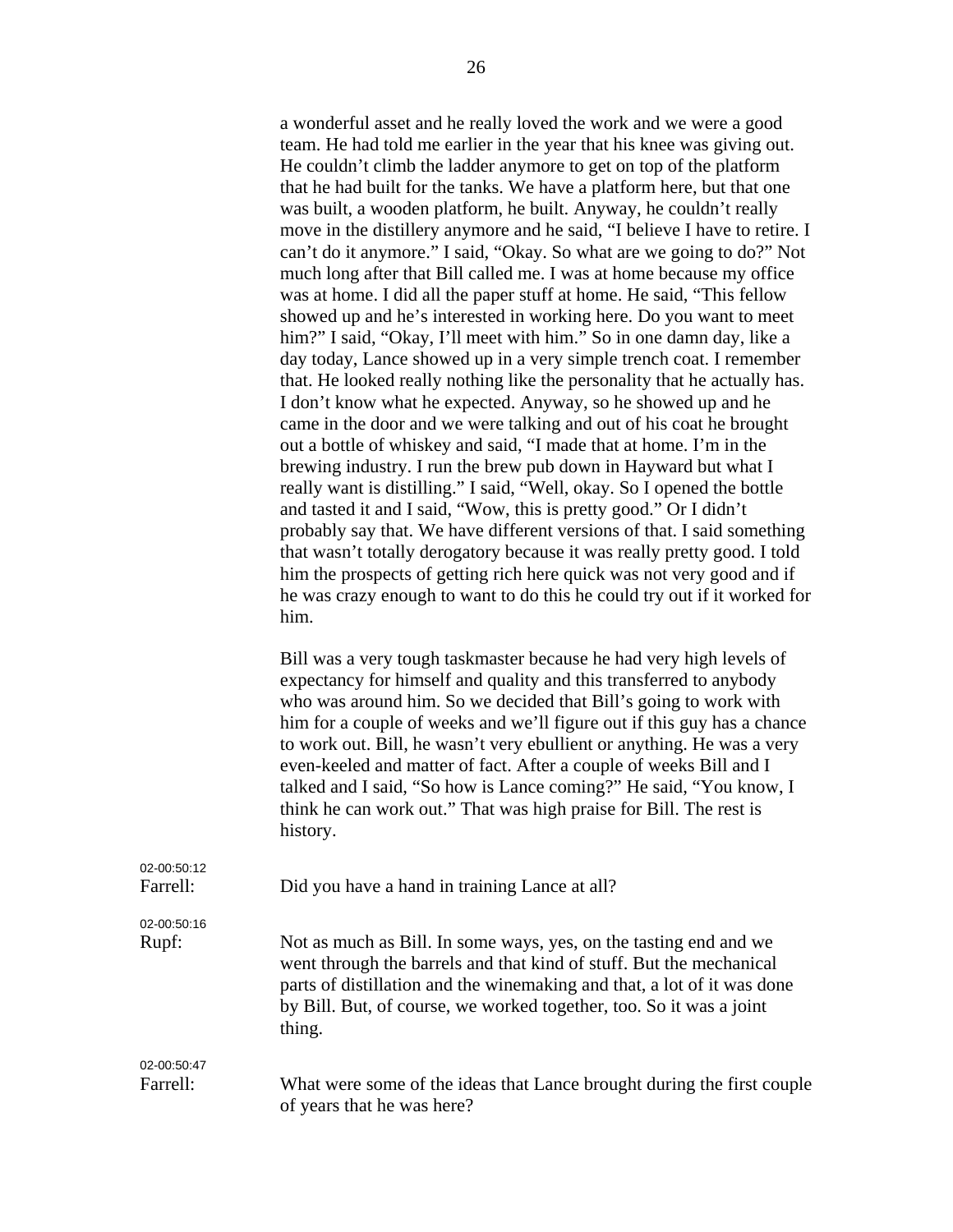| 02-00:50:52<br>Rupf:    | Well, he brought the whiskey. We didn't make whiskey. I was a little<br>concerned about making whiskey because it was not a brandy and<br>therefore we couldn't sell it directly. Brandy I could sell directly even<br>though we still had problems with the licensing. So that was one of the<br>things. I personally had no experience with whiskey making but I<br>thought this will be a good addition to us once we go that route<br>because even though I was from a brewery myself I didn't really think<br>of going there. And he brought that really as his desire to do. Once we<br>had a little bit of space and time and money to put into that we started<br>doing it. Actually, before Lance. When did he come? '95?                                                                                                                                                                                      |
|-------------------------|-------------------------------------------------------------------------------------------------------------------------------------------------------------------------------------------------------------------------------------------------------------------------------------------------------------------------------------------------------------------------------------------------------------------------------------------------------------------------------------------------------------------------------------------------------------------------------------------------------------------------------------------------------------------------------------------------------------------------------------------------------------------------------------------------------------------------------------------------------------------------------------------------------------------------|
| 02-00:51:55<br>Farrell: | '95.                                                                                                                                                                                                                                                                                                                                                                                                                                                                                                                                                                                                                                                                                                                                                                                                                                                                                                                    |
| 02-00:51:56<br>Rupf:    | Yeah. Before Lance came my first bout with whiskey —well, it harks<br>back to 1983. His boss in the brew pub in Hayward. Oh, Jesus, names.<br>Shanna, don't quiz me on names. It is my second one. Bill Owens.                                                                                                                                                                                                                                                                                                                                                                                                                                                                                                                                                                                                                                                                                                          |
| 02-00:52:19<br>Farrell: | Oh, yes. Yeah.                                                                                                                                                                                                                                                                                                                                                                                                                                                                                                                                                                                                                                                                                                                                                                                                                                                                                                          |
| 02-00:52:21<br>Rupf:    | Bill Owens. He immediately wanted me to make some whiskey for<br>him and he invited me down to his brewpub and he said, "You know<br>what? Brewing is going to be big. Brewpubs are going to be big." He<br>was the first one. I said, "Wow, very interesting." I had no idea. He<br>said, "So here, try my brew. I really love whiskey and I would love for<br>you to make a whiskey for me at some point. I said, "Well, there's<br>legalities involved that we have to look into. [laughter]                                                                                                                                                                                                                                                                                                                                                                                                                         |
| 02-00:53:17<br>Farrell: | We can take it out.                                                                                                                                                                                                                                                                                                                                                                                                                                                                                                                                                                                                                                                                                                                                                                                                                                                                                                     |
| 02-00:53:18<br>Rupf:    | That beer is so bad. That industry, the beer industry, it's never going to<br>happen with crap like that. It's no better than Budweiser. It's all<br>erasable. There are certain things that can't be said. No, I'm telling<br>you that story. Well, it wasn't very high-quality and he was aware of<br>that. But he was right. The beer industry took off. At the time my<br>uncle had passed away who was running the brewery in Freiburg and I<br>could have had a brew house, an old beautiful brew house of the size<br>that Sierra Nevada had before they built their new building ten years<br>ago, for free. I didn't want to make beer. Beer was beer. I wanted to<br>make spirits. But I was totally wrong about the industry because the<br>brewing industry took off. If I had done that, I probably would have<br>been something by now. And I'm something by now, too, because I'm<br>retired. [laughter] |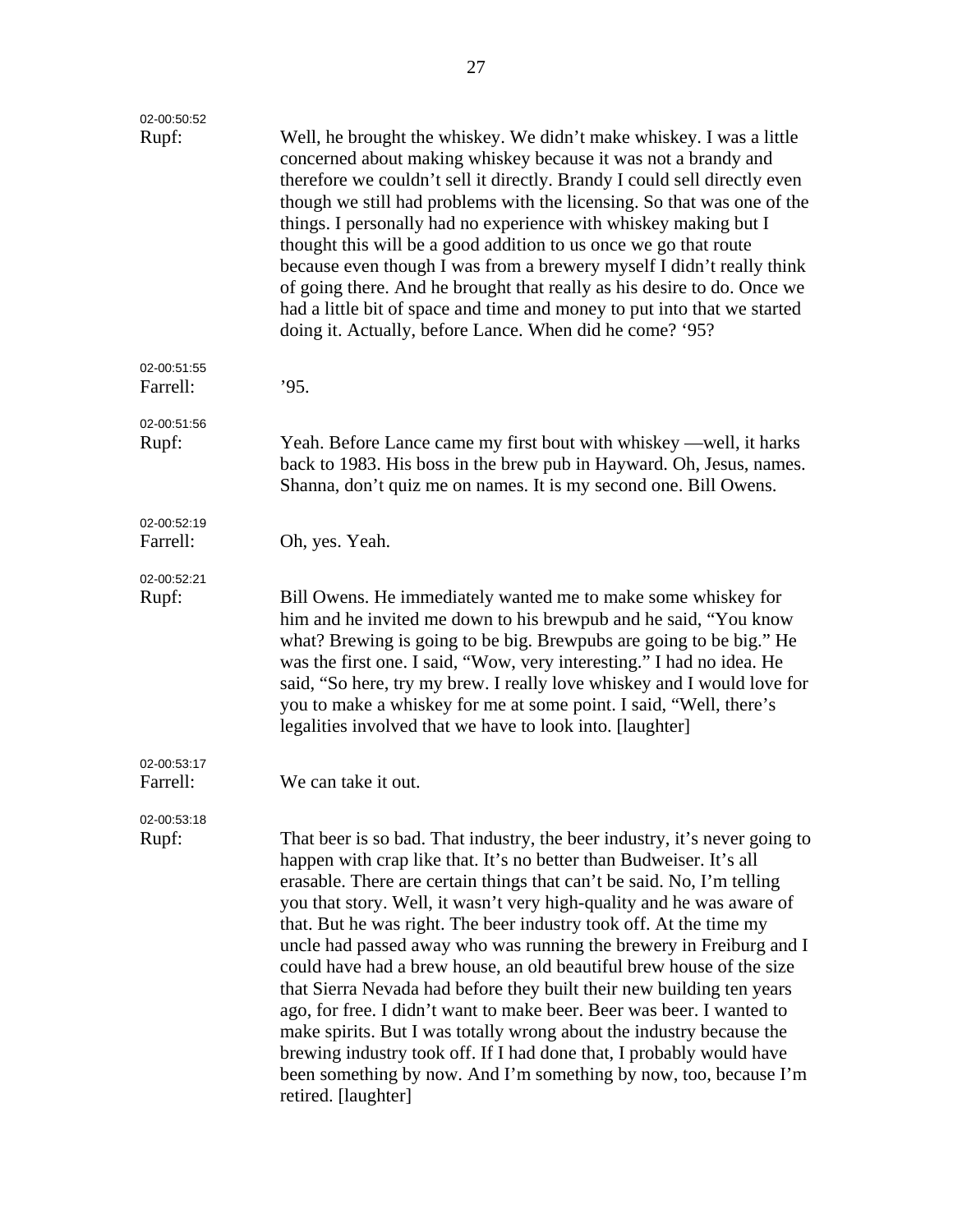| 02-00:54:41<br>Farrell: | Well, this is probably a good point to stop for today because I feel<br>like '95 is sort of a transition. |
|-------------------------|-----------------------------------------------------------------------------------------------------------|
| 02-00:54:49<br>Rupf:    | Yeah.                                                                                                     |
| 02-00:54:49<br>Farrell: | Let's leave it here for today and then we'll pick up from there on<br>Friday.                             |
| 02-00:54:43<br>Rupf:    | Okay, sounds good.                                                                                        |
| 02-00:54:54<br>Farrell: | Yeah.                                                                                                     |

#### **Interview #3: November 21, 2014**

#### [Begin Audio File 3]

### 03-00:00:08

Farrell: Okay. This is Shanna Farrell with Jörg Rupf on Friday, November 21, 2014 in Alameda, California. This is interview number two, tape number three. One thing that we didn't touch on last time is how you obtained your legal resident status. Can you tell me how you were able to stay here and work in building the distillery?

## 03-00:00:32

Rupf: Yes. It was not as difficult at the time as it may be now after 9/11 when the whole country has changed in ways that may worry some people, including myself. But I did it actually because I got together with my partner and wife. I think it was on that ground that we did it. I could have done it as an investor, too at the time. I don't know if that's still possible. If you invest a certain amount of money in the country you can obtain a legal resident status. But I did it on the basis of marriage. In the beginning I wasn't worried about it. It wasn't like today. I was traveling a lot back and forth to Europe and then LaDene was saying, "You know, I'm not sure that they're going to let you back in the country that often." That actually prompted us to get married. And so we got married before we took a trip to Europe together. I believe soon thereafter I got the green card. I never applied for citizenship until the St. George Spirits got incorporated because it was in the beginning a sole proprietorship, which meant basically I could run my life through the business, which has advantages if you have a very small business that basically makes not a lot of money but you can expense a lot of money. Because the business is your life.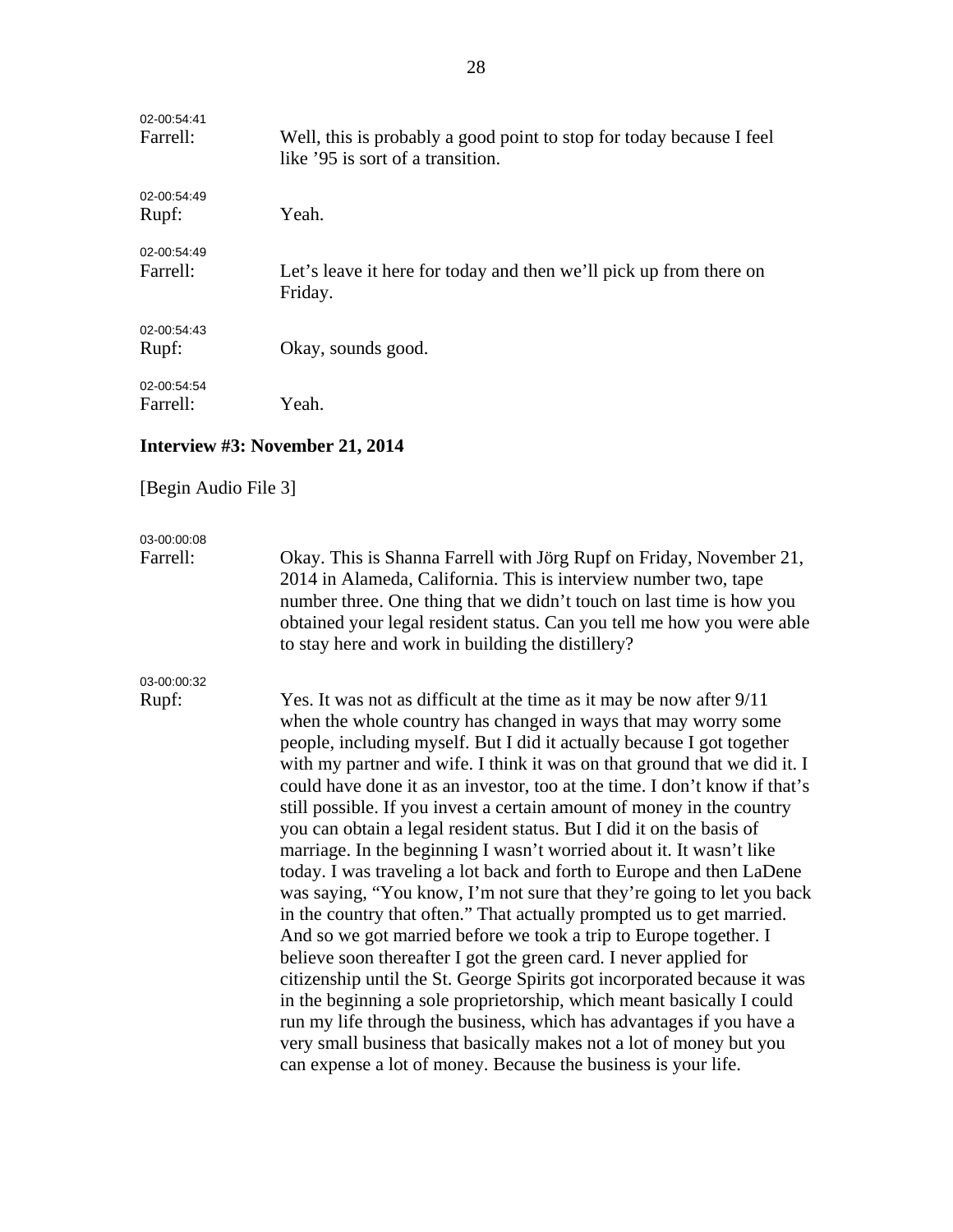| 03-00:02:36<br>Farrell: | When we left off last time we ended with talking about when Lance<br>came onboard and basically when he showed up on your doorstep with<br>whiskey.                                                                                                                                                                                                                                                                                                                                                                                                                                                                                                                                                                                                                                                                                                                                                                                                                                                                                                                                                                                                                                                                                                                                                                                                                                                                                                                                                                                                                                                                                                                                                                                                                                                                                                                                                                                                                                                                                                                                                                                                                                                                                                                                                                                                                                                                                                                                                        |
|-------------------------|------------------------------------------------------------------------------------------------------------------------------------------------------------------------------------------------------------------------------------------------------------------------------------------------------------------------------------------------------------------------------------------------------------------------------------------------------------------------------------------------------------------------------------------------------------------------------------------------------------------------------------------------------------------------------------------------------------------------------------------------------------------------------------------------------------------------------------------------------------------------------------------------------------------------------------------------------------------------------------------------------------------------------------------------------------------------------------------------------------------------------------------------------------------------------------------------------------------------------------------------------------------------------------------------------------------------------------------------------------------------------------------------------------------------------------------------------------------------------------------------------------------------------------------------------------------------------------------------------------------------------------------------------------------------------------------------------------------------------------------------------------------------------------------------------------------------------------------------------------------------------------------------------------------------------------------------------------------------------------------------------------------------------------------------------------------------------------------------------------------------------------------------------------------------------------------------------------------------------------------------------------------------------------------------------------------------------------------------------------------------------------------------------------------------------------------------------------------------------------------------------------|
| 03-00:02:47<br>Rupf:    | Yes.                                                                                                                                                                                                                                                                                                                                                                                                                                                                                                                                                                                                                                                                                                                                                                                                                                                                                                                                                                                                                                                                                                                                                                                                                                                                                                                                                                                                                                                                                                                                                                                                                                                                                                                                                                                                                                                                                                                                                                                                                                                                                                                                                                                                                                                                                                                                                                                                                                                                                                       |
| 03-00:02:48<br>Farrell: | Can you tell me a little bit about the early years of his involvement?<br>We talked about whiskey and the training process a little bit but what<br>he really brought to the company.                                                                                                                                                                                                                                                                                                                                                                                                                                                                                                                                                                                                                                                                                                                                                                                                                                                                                                                                                                                                                                                                                                                                                                                                                                                                                                                                                                                                                                                                                                                                                                                                                                                                                                                                                                                                                                                                                                                                                                                                                                                                                                                                                                                                                                                                                                                      |
| 03-00:03:00<br>Rupf:    | Well, he brought a lot of ideas about what to do, how to expand the<br>bottling line. Of course, mainly the whiskey was the first thing because<br>he came from the brewing industry, which was natural. At the time we<br>were just establishing more of the eau de vie. So it took a little time for<br>us to really get on this. Also, not everything was a big success in the<br>beginning. The whiskey that we made, we made it in the style of the<br>eau de vie. The grain really was what we wanted to bring forward, to<br>speak in the product. But it was a far cry from the traditional Scottish<br>whiskies, especially the peated ones, because we didn't want to use<br>peat. Peat has no connection to California. We wanted to do our own<br>thing and we did. The problem was that people, the whiskey drinkers,<br>that were sparse at the time, by the way, they were saying, "Well, this<br>is really nice but it's really not whiskey because it's very fruity and it<br>doesn't have that much wood on it and it doesn't have any peat. It's<br>not big enough. So what is this?" So we sold very little of it. We had a<br>few people that understood it and understood our concept. But this is<br>an interesting example of how, when you make something that you<br>really value yourself, you don't make it to please a certain market<br>sector. At least this has been still true and that was one of the things<br>that's so rewarding for me, because Lance is of the same ilk. Anything<br>that is made here has a dedication to the materials, to the products that<br>we use, to the natural ingredients. We did the same thing with the<br>whiskey. In the beginning people didn't really understand it and we<br>continued doing that, what we did. We made it a little richer because<br>we had more age on it but we never allowed the wood or any other<br>ingredient to cover up the complexity of the grains because we used<br>different roast levels. It was a very sophisticated approach that we took<br>and sometimes your concepts don't translate. If people don't get it<br>then, well, you're not going to sell anything. So, of course, as a small<br>business you don't have the money to put away a lot of stuff. So we<br>increased our production say like maybe 20 percent of what we had<br>sold to previous year and built up a little bit of an inventory and as we<br>went we got older and older stuff. I think now we are in our fourteenth |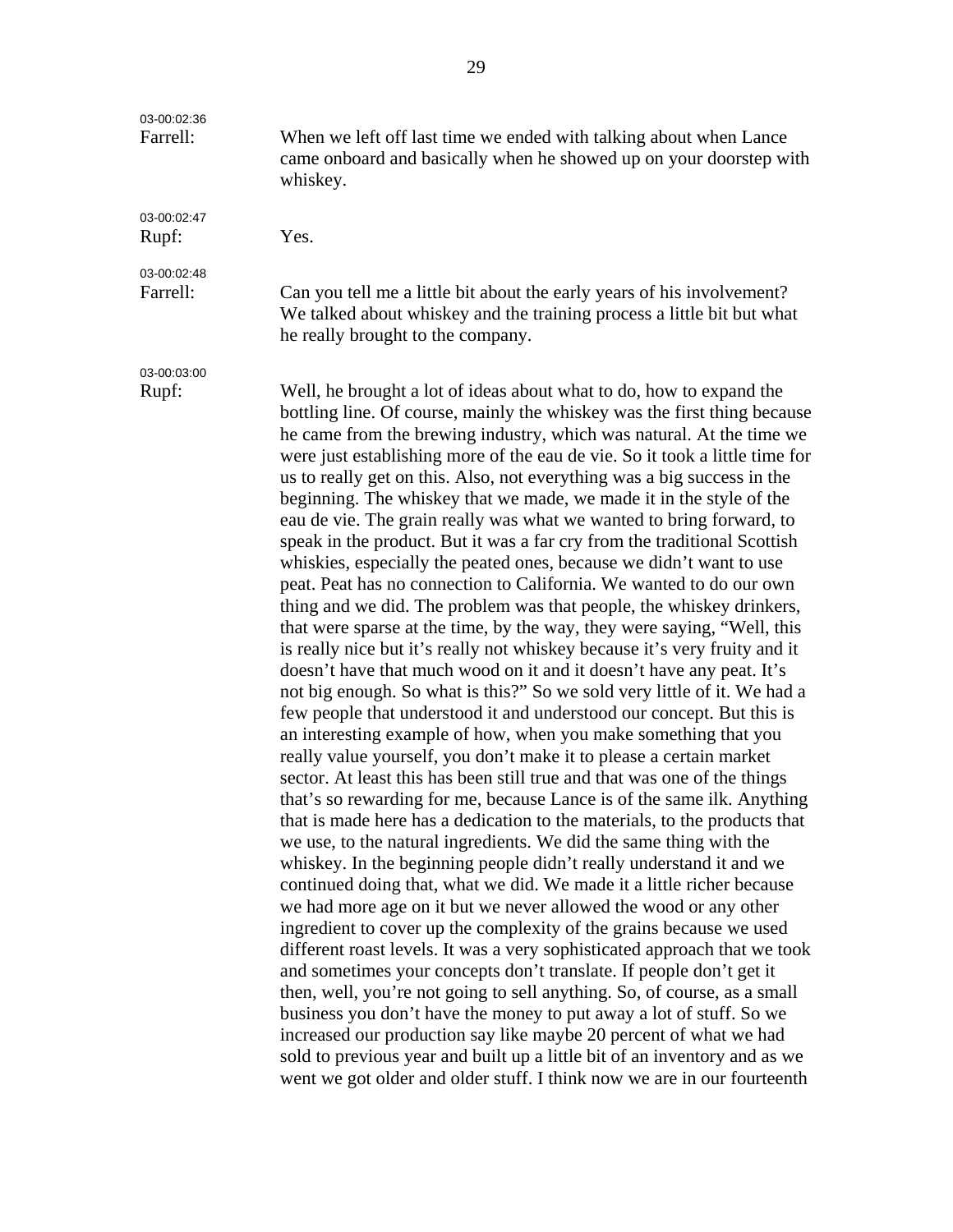year or something like that. The average age is like eight to ten years. Things have changed. The cocktail culture, the spirit culture arrived.

And I should say one thing that I haven't touched on in the development of the consciousness of spirits in this country is as far as the eau de vie are concerned it was really barking up the wrong tree because I don't believe this country ever had a digestive culture, an after dinner drink culture. And we still don't. Despite my best efforts, this hasn't happened. We are a cocktail culture, meaning that we drink the hard liquor before dinner, whereas the European traditional culture outside of England is that of drinking a wine or something with a little bit more bitter to create more appetite and then have a digestive after dinner. We have never really made that work and I think we have an inherent problem with the way restaurants work in this country to accommodate this. Because, unlike in Europe where you may have a harder time finding a table in a restaurant, once you have your table it's yours until they close the door. So you can have your dinner and sit around and talk and have after dinner drinks as you like. Not here because the economy is such that you have to turn tables two or three times a night. If people want to sit they usually get transferred to the bar. So that is an obstacle that is hard to overcome. And the eau de vies have made it through the backdoor now more because they are very intense fruit flavors, natural products that can be used in cocktails, as well. 03-00:08:49 Farrell: When you were in the early days trying to get eau de vies into restaurants, were you spending time at any of them and sort of explaining the differences— 03-00:08:58 Rupf: Oh, yes. 03-00:08:58 Farrell: — —in the two cultures? 03-00:09:01 Rupf: I did and it exhausted me a little bit. I went to some of the best restaurants in the city and most people didn't know what I was talking about. One of the old places off Union Square, what is it called, where Herb Caen always used to hang out—it's probably before your time. You guys don't even know Herb Caen anymore. 03-00:09:30 Meeker: Was it Sam's or Campton Place? 03-00:09:31 Rupf: No, no. I can find it for you if you ever need it. [laughter]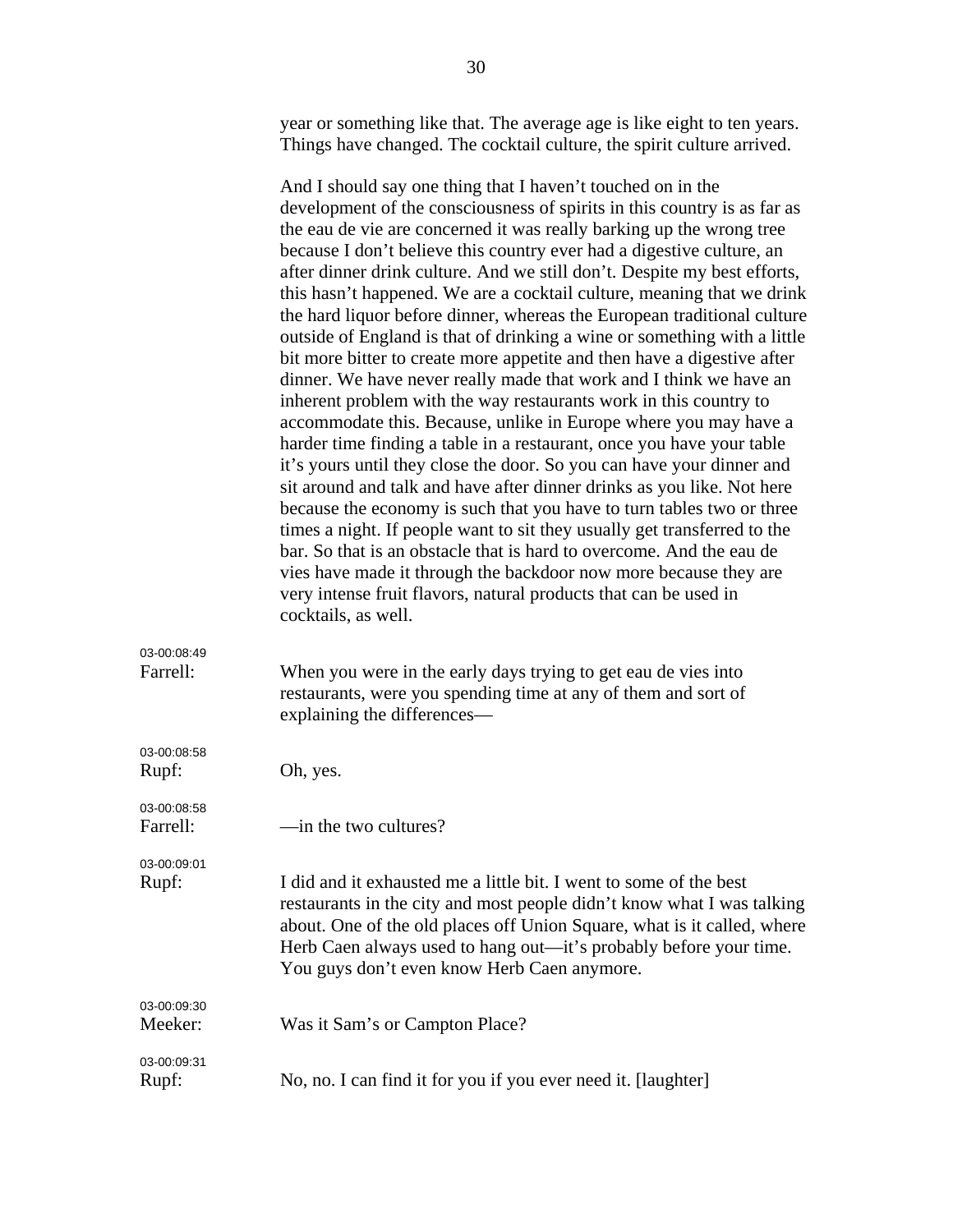| 03-00:09:50             |                                                                                                                                                                                                                                                                                                                                                                                                                                                                                                                                                                                                                                                                                                                                                                                                                                                                                                                                                                                                                                                                                                                                                                                                                                                                                                                                                           |
|-------------------------|-----------------------------------------------------------------------------------------------------------------------------------------------------------------------------------------------------------------------------------------------------------------------------------------------------------------------------------------------------------------------------------------------------------------------------------------------------------------------------------------------------------------------------------------------------------------------------------------------------------------------------------------------------------------------------------------------------------------------------------------------------------------------------------------------------------------------------------------------------------------------------------------------------------------------------------------------------------------------------------------------------------------------------------------------------------------------------------------------------------------------------------------------------------------------------------------------------------------------------------------------------------------------------------------------------------------------------------------------------------|
| Rupf:                   | Sticks in my memory as the many examples where I talked to the<br>bartender and the few people who actually had a bartender with spirits<br>because most people were just serving white wine and cheese for<br>appetizers. This guy was really very nice and we talked about it. I<br>explained to him what this was, and that it's a European after dinner<br>drink and what this is. He smelled it and said, "This smells really<br>good," and everything. And then he said, "I just have never heard of<br>this. This is a very new thing." Then in the course of our further<br>conversation he said, "You know what? I just remembered something.<br>I think I know what you're talking about now. Hang on a sec." He<br>went into his backroom, his storage room, and came back with a half-<br>empty bottle of French pear eau de vie. Okay. He said, "That's what<br>you're talking about." I said, "Yeah. You got it." So he said, "Well, I<br>have good news and bad news. The good news is I really want to<br>support local business. The bad news is I've had this bottle for almost<br>five years." So that was the reality of the marketplace, which was<br>challenging for me because I just had no wherewithal to overcome that<br>kind of a hurdle. This is why when I got more business outside of the<br>States it was such a relief. |
| 03-00:11:39<br>Farrell: | Did things change when you started to expand your line? When you<br>were making whiskey and when you started vodka were people—your<br>whiskey and your vodka especially have such a good reputation. Were<br>people finding your way to the eau de vie once you started to expand<br>the line?                                                                                                                                                                                                                                                                                                                                                                                                                                                                                                                                                                                                                                                                                                                                                                                                                                                                                                                                                                                                                                                           |
| 03-00:12:00<br>Rupf:    | To some degree. The whiskey was much earlier than the vodka. We<br>didn't even start the vodka until 2002. During the nineties the spirits in<br>general became a little more popular. It's been growing ever since. I<br>remember when Lance came back for. I sent him out. He's so much<br>better a communicator than I am. I said, "You go to the restaurants. I<br>don't like this stuff anymore." I was really happy to get rid of this job.<br>He would say, "You know, there's a lot of flavored vodkas out there<br>now." I had been told by my southern California distributor in the<br>early nineties—it was Wine Warehouse, they actually had a spirits<br>manager, which was very unusual for the time. Wine Warehouse was a<br>very reputable wine distributor in Southern California. I was driving<br>with him and selling. This is how it usually works. You go with a<br>distributor to sell to the retailers and restaurants. He was saying, "You<br>know, I really like your products. What I need is a vodka." What it<br>was, the reason for that was very simple. He had just lost the<br>distribution of Ketel One.                                                                                                                                                                                                               |

Ketel One was just coming in the early nineties onto the market and I think they sold like 600 or 800 cases a year. So you got to see where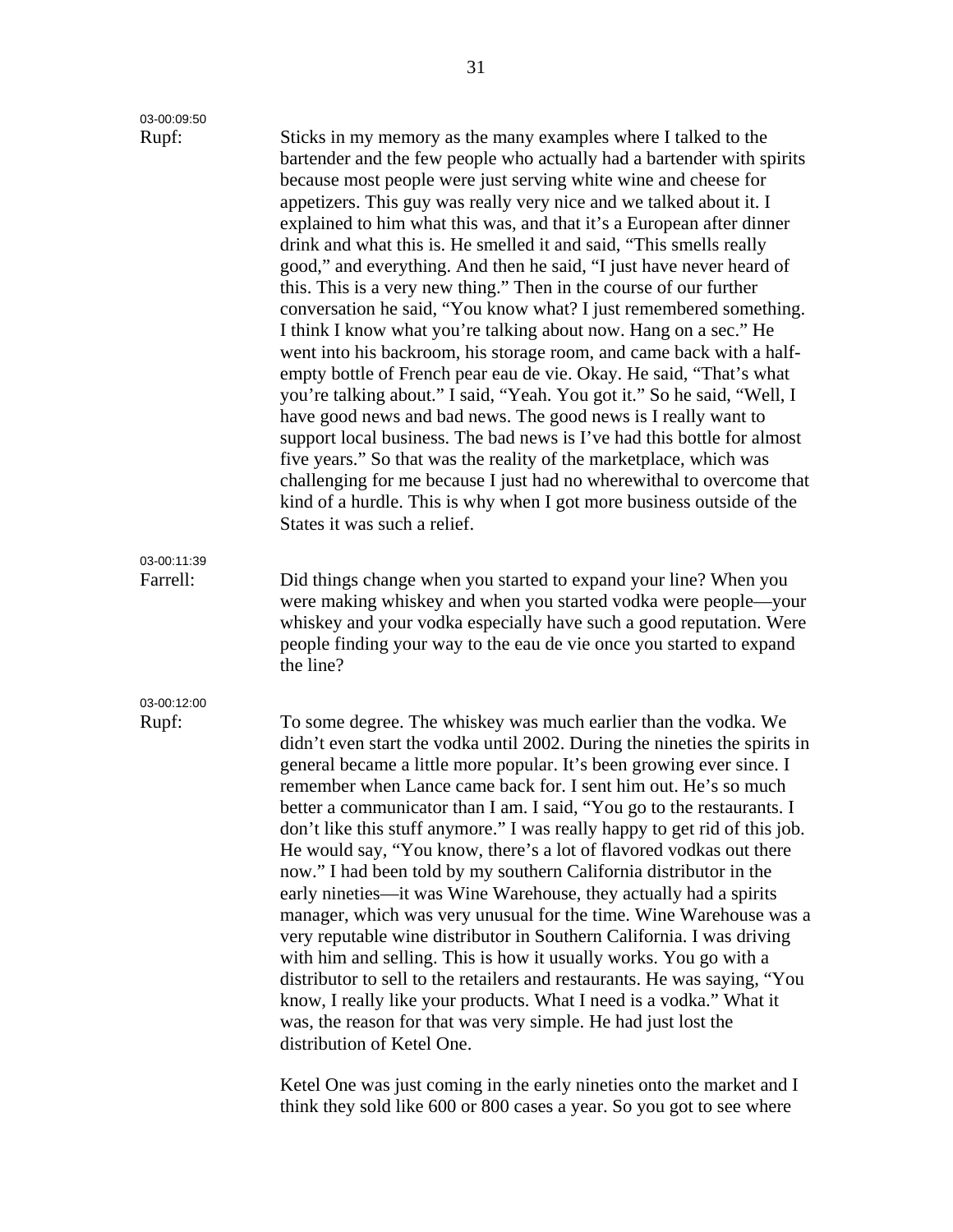this all started very slow but they grew faster than a wine company could handle it. And so a bigger distributor took it away from them and I couldn't do anything with that proposition. I said, "How much can it cost?" He said, "Well, if it's a fifteen dollar bottle." I said, "Okay. With the mark-up and the trade, I can't do it." That was one side. "I cannot get in the business. I can't make it for that." A big company can do it with the ingredients that they use. It's impossible for us to do that. The other thing is I had no idea how I could make a 180 degree turn from my intention, that was to create a more expression of the fruit to have what the books say is flavorless, colorless, and tasteless, and useless." I don't think it says useless. Many of those attributes. That was so opposite to my whole intention and being that I didn't get it. If I had jumped on that, even though I don't know, the economics were not working. And so in some ways when Grey Goose broke the thirty dollar mark, it enabled us to get into a market that for a hand production otherwise would have been closed. So the big guys are not only bad. Like everybody we have the potential for everything. So this really opened the door for us to say, "Oh." On that level we can actually do it and we can bring what we do best to the marketplace in a good way.

Unlike the early days of the whiskey, people got it. They would come and say, "Oh, this stuff's really different from what I've tried before from the Grey Goose, et cetera. I can taste the difference." Of course, our specialty was especially the fruit infused vodka because we'd been working with fruit for twenty years. There are some technical issues even with spirits if you work with actual fruit because while in a 40 percent alcohol biological matter does not biologically decay it still can have chemical oxidation which changes the flavors. So it's not going bad like beer but it goes flat if you don't know what you're doing. This is where our experience in making pear liquor, raspberry liquor, working with actual fruit juice, very hard to control and to stabilize. That helped us to make a product that preserved, that was able to preserve the freshness without going to flavors, flavoring compounds.

### 03-00:18:02 Farrell: Can you talk a little bit about how you do stabilize fruit and you were able to do that with the eau de vies? 03-00:18:10 Rupf: Yeah. I remember when we did liqueurs in the early days and this is where I actually learned a lot from Rudy Kobelt. At the time they were doing distillates but also cider. He still does cider, alcoholic cider. He brought a lot of knowledge about how to stabilize juices, fresh juices. You have to find and filter them a little more so than with wine because when you have a fermented fruit juice, which is like grape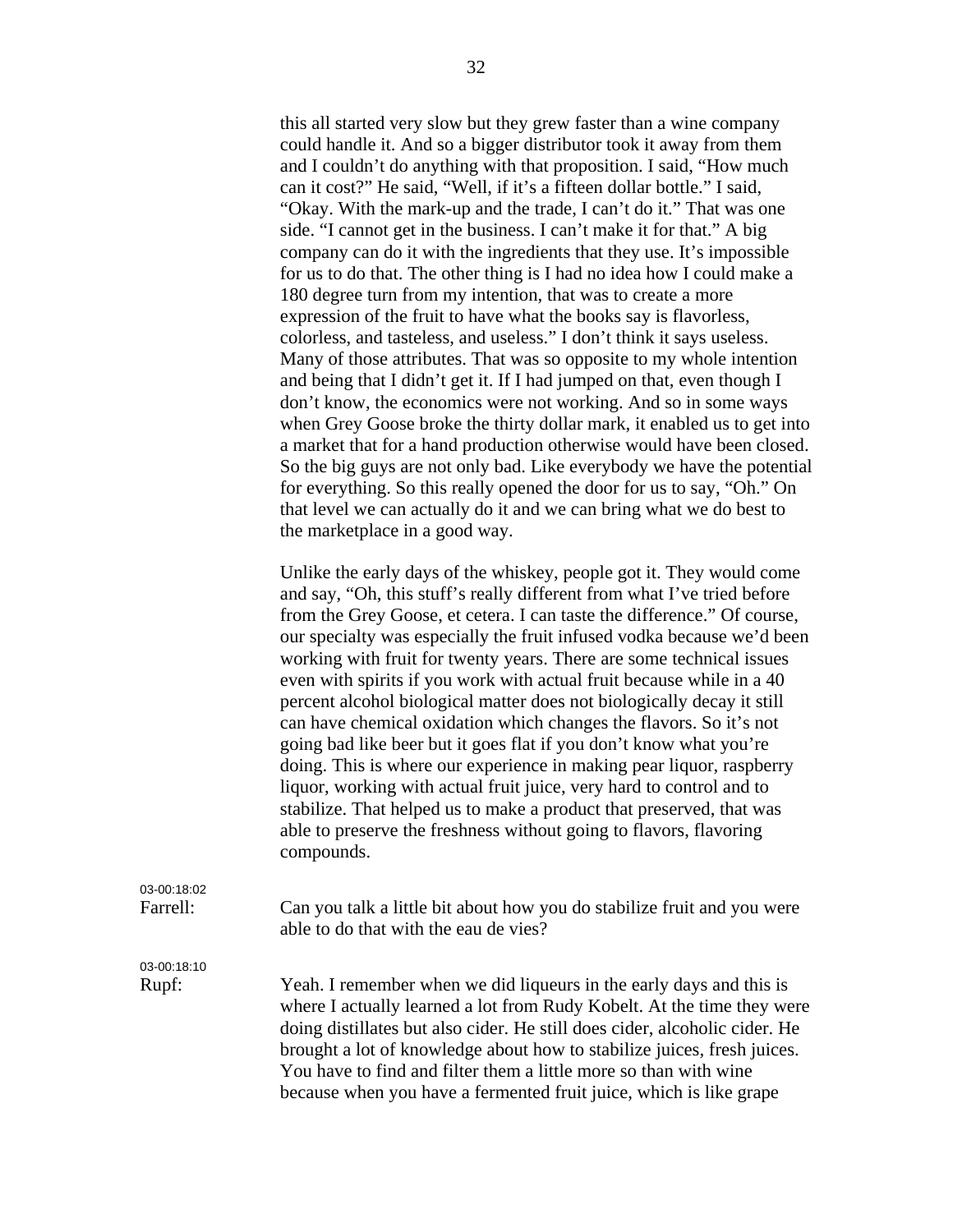juice; it's much easier to stabilize it because it self-stabilizes after fermentation to a certain degree. Fresh fruit stabilization takes more steps to find. It's diatomaceous earth, followed by cold stabilization, followed by filtration, and you have to be careful when you deal with this stuff so you get as little oxygen in it as possible. Similar to wine because you keep the oxygen out of everything, too. And look, you have a pear, you bite into your pear, put it on the table, you know what happens. It oxidizes right away. Pears have a very high pH, which means low acidity, which favors oxidation. Apples are a little lower in pH but they also oxidize very well. So this experience helped us to come out with stuff that people said, "Wow, this really has character." It's true. What I can say about this is it was just lucky that people actually recognized it because otherwise it would have been like the whiskey in the first few years. And now, of course, we're shorting at the short stick because of the economy for small business. We never could rev up the business in a way that we could reap financial benefits from our style. Now, everything sells out the first day. We don't have enough. But it keeps everything more interesting.

Farrell: So those early days of distilling the whiskey. You had to essentially get new equipment. You needed to source barrels, I'm assuming?

03-00:21:18

03-00:21:28

Rupf: Well, yes. We sourced barrels. I've always been a fan of used French oak mixed with some American oak. Always been a little hesitant in using new oak because with a spirit you get a much higher extraction rate because alcohol is a solvent and it penetrates the wood in a much deeper way. So you have to be very careful with putting any spirit into a wood. It is best not to put it in if you do that, however, there are advantages to that, too. It's a whole art of its own. Absolutely it creates a whole different thing because if you have eau de vie you have no barrels. And wood aging is an art in itself. We've learned a lot over time in how to make that better.

> A lot of times in the early days we used to distill some fortification brandy and grappa for some wineries. We got their old white wine barrels. They often didn't want them anymore. We said, "Oh, just fine for us. The price is right." It actually works because then the green aspect of the wood is gone and you can have a stronger medium like a spirit go into a barrel like that quite successfully. And you can, of course, shave the barrel again and toast it and that's another thing. The toasting of a barrel is basically you burn the inside, which creates the sweetness of the wood caramelizing. In a way it's like cooking. So it's the same thing as a chef would do. You have more things. You have different batches and you blend them. That's the other side of it. Actually, the blending is true for eau de vies, too, for unaged spirits, as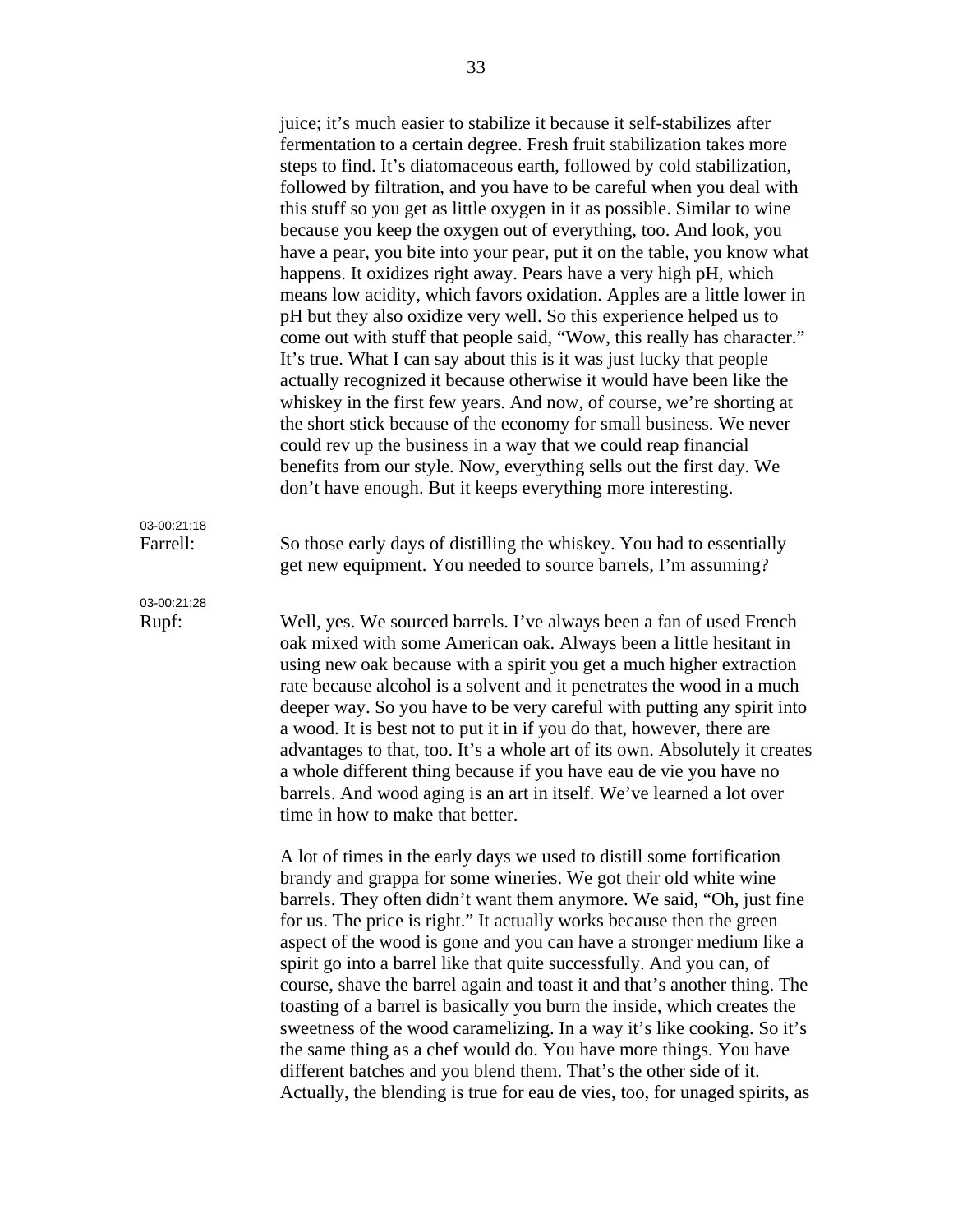well, because if you do hand production none of the runs are the same. Everyone is different. This is one of the things that a big company doesn't like. They want to have their image and they are hell-bent to make sure that their customers get what they expect. For us you get what we have and it may be a little different from last year. You always try to actually improve but it's never going to be the same. It's like wine. We can't make the same wine. Even though in California which is one of the strengths of the California climate—the variation of years is not near as dramatic as Europe. In Europe, people who really buy wine, they all have a calendar and know what region has a bad year in certain years. Here you don't really need it that much. There are variations, too, but they're much smaller because the climate is so much more consistent. 03-00:25:19 Farrell: So expanding the line and working on whiskey is definitely a financial investment because it's a lot of money up front and then you have to wait because it has to age. How big was the initial run that you did with the whiskey? 03-00:25:36 Rupf: Now, I have warned you before that my memory isn't very good. I think what happened was we developed a recipe and that was mostly Lance's job in sixty-gallon drums, okay, because you make the beer different. It's a different configuration from what you would use for finished beer. You use different roast levels if you want to. Like in our case of the grain you use fewer hops. Hops are used in two ways in beer making. One is to stabilize the fermentation process. The other one is flavoring hops to get the bitterness that a lot of people enjoy. That would be a little bit of a challenge for some whiskeys. You can do that, too. That's the great thing about making things in the culinary realm because there's no absolute rule. I remember many years before Lance actually came, Fritz Maytag came over. We talked about it and he wanted some help setting up his whiskey project because he really was another one of those brewers who wanted to make whiskey. He's a historically inclined person and he thought, "I'm going back to the old American whiskey roots." We ended up distilling, I may have told you before, some 800 gallons of his Christmas ale. Every year they bring out a Christmas ale. I think it was '88 or something like that, as an experiment, and put that away. I don't think we find it anymore, nor can we really do anything with it because it's not a regular production run. Or it may have evaporated in the meantime like some other experiments. I once distilled some chardonnay, really nice chardonnay for a chardonnay brandy and the aforementioned Darrell Corti, who brought me a fifteen-gallon cherry barrel for olive oil, we'll put this stuff in. It was really special and very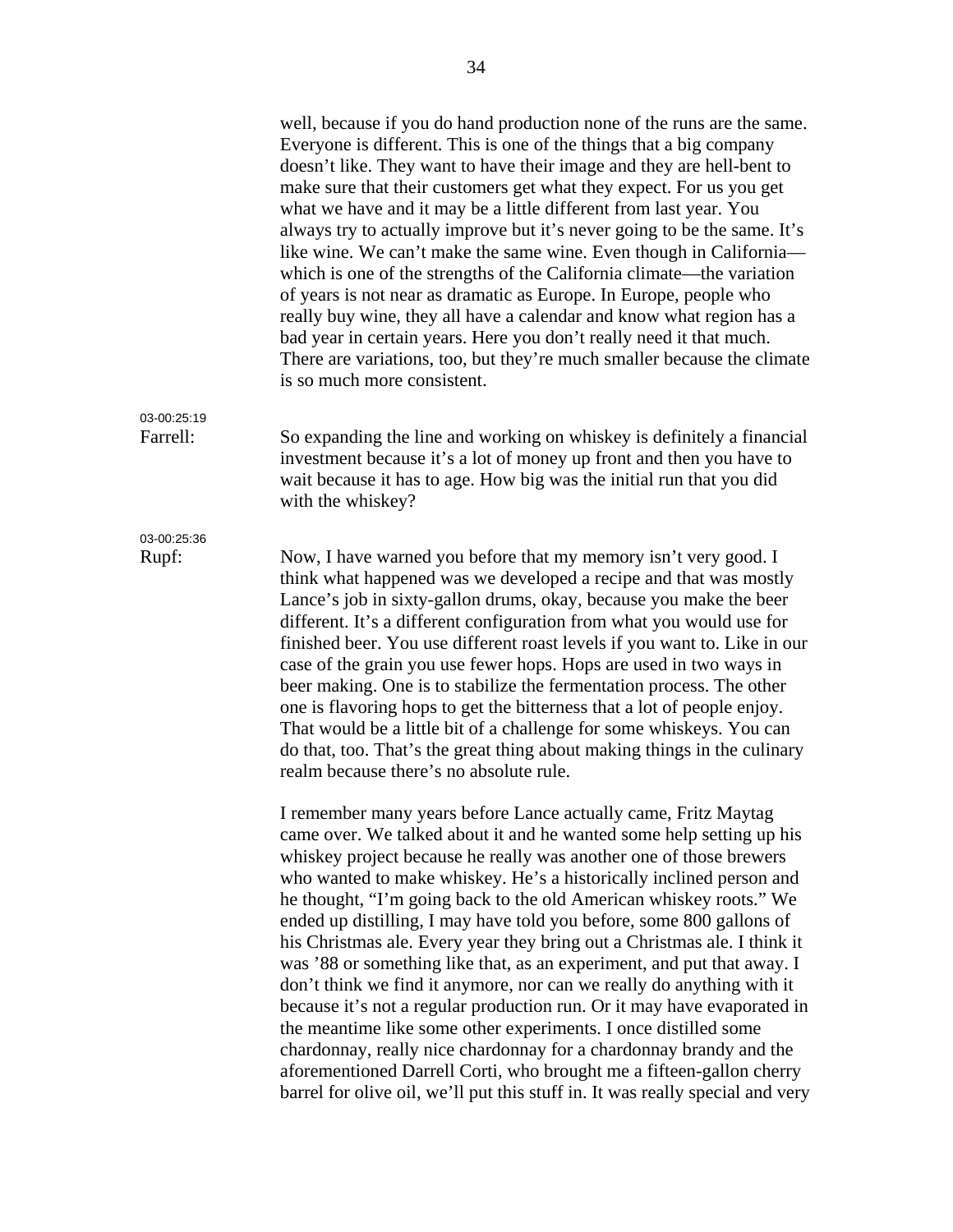|                         | nice. I put it away and we both forgot about it. A few years later<br>Darrell comes down to the Bay Area. If you look him up as Corti<br>Brothers in Sacramento. He said, "Oh, how is my brandy doing?" I<br>said, "Yeah, it's back there. We have to check it out. I haven't looked<br>at it." So we go to the barrel, open the thing, nothing in it. Not a drop.<br>It had totally evaporated because even though we had put some<br>cloth—the bungs for the olive barrels are not like bungs for wine.<br>They're like square with a lid. We thought we had it tight enough but<br>it wasn't tight enough. The well-known thing about evaporation<br>through wood is what the brandy distillers call the angel's share.<br>Right. So there is some evaporation. But a hundred percent<br>evaporation? But do you know what was fabulous was the residual<br>smell in the barrel. Nothing to drink anymore. You could only smell it.<br>And that's what I say. This is what eau de vie is. You don't like to<br>drink it? Just open a glass and have it at the table and smell it once in a<br>while. Anyway, so this is one of the things that can happen with wood<br>aging. |
|-------------------------|----------------------------------------------------------------------------------------------------------------------------------------------------------------------------------------------------------------------------------------------------------------------------------------------------------------------------------------------------------------------------------------------------------------------------------------------------------------------------------------------------------------------------------------------------------------------------------------------------------------------------------------------------------------------------------------------------------------------------------------------------------------------------------------------------------------------------------------------------------------------------------------------------------------------------------------------------------------------------------------------------------------------------------------------------------------------------------------------------------------------------------------------------------------------------------|
|                         | Coming back hopefully to your question, how big was the batches. So<br>those were the tryout batches. But we didn't have a brew house. We<br>couldn't really make beer in our place because that takes a cooker and<br>stuff that Lance now has added but we didn't have it. And we don't<br>have everything right now to do the whole production ourselves. But<br>we started to work with Sierra Nevada and we basically developed a<br>nice relationship with them and told them this is what we want, these<br>are the ingredients, and they ran it in their brew house for us. So I can<br>ship the beer down in a tanker truck. So I can't remember what the<br>size of the brew was in the beginning but it was fairly sizable for us.<br>But beer is even lower in alcohol than wine so it takes a lot to make<br>relatively little. So this is how we started out.                                                                                                                                                                                                                                                                                                      |
| 03-00:31:54<br>Farrell: | How long did you work with Sierra Nevada for?                                                                                                                                                                                                                                                                                                                                                                                                                                                                                                                                                                                                                                                                                                                                                                                                                                                                                                                                                                                                                                                                                                                                    |
| 03-00:31:56<br>Rupf:    | We're still working with them at some level but now we have a<br>brewery right next door to us and so that makes it a little easier in<br>smaller batches. They have a much smaller brew house, of course, but<br>we can bring it on a consistent basis and distill it as it's brought in. So<br>we're still working on projects with Sierra Nevada. That's been a very<br>nice relationship. It's just that they're Chico. It's not exactly next door.                                                                                                                                                                                                                                                                                                                                                                                                                                                                                                                                                                                                                                                                                                                          |
| 03-00:32:33<br>Farrell: | So I guess between 1995 when you started working on a whiskey and<br>2002 when you started the vodka, was it just the eau de vies and the<br>whiskey that you were working on or were you starting to think about                                                                                                                                                                                                                                                                                                                                                                                                                                                                                                                                                                                                                                                                                                                                                                                                                                                                                                                                                                |

expanding the line during that period of time?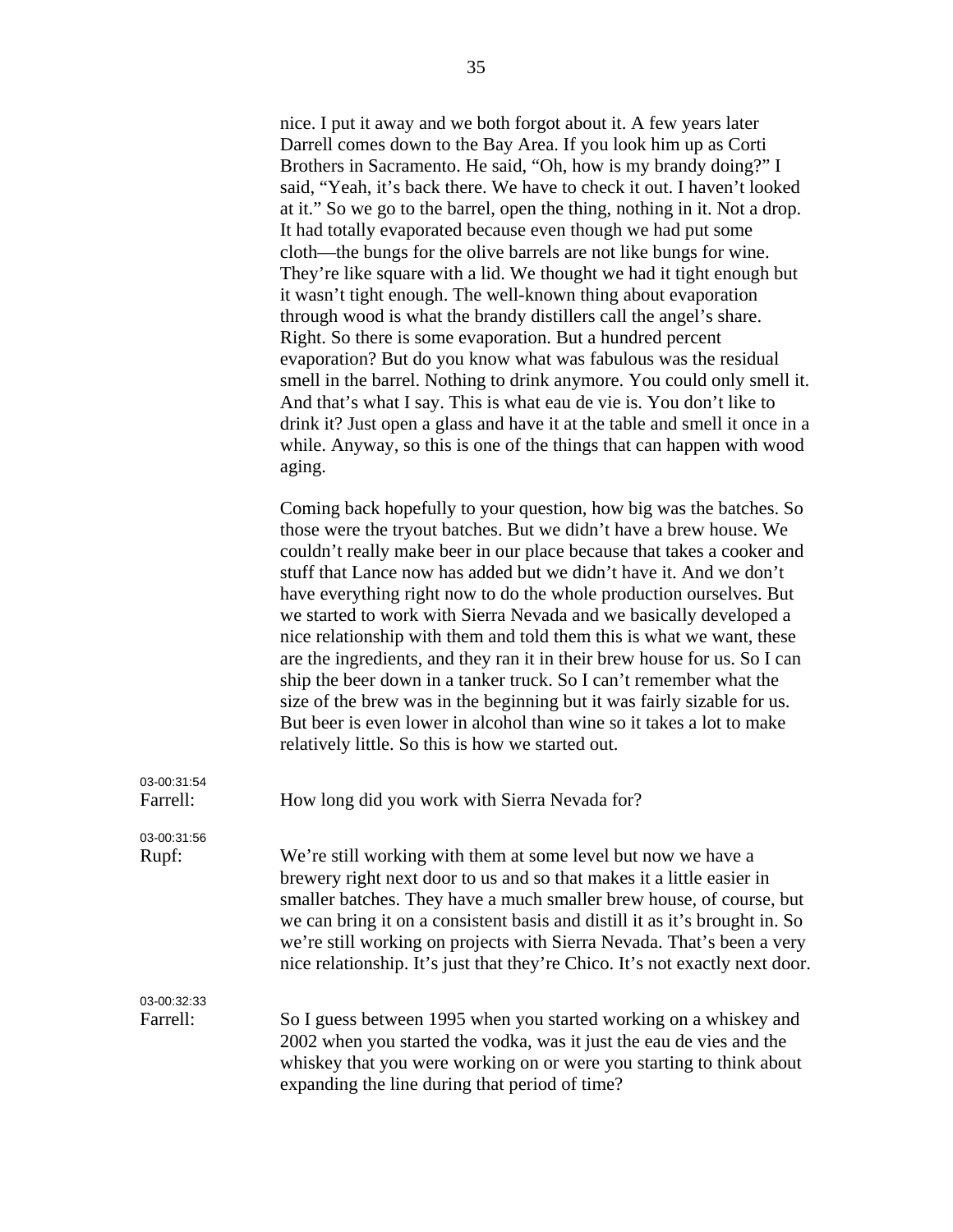| 03-00:32:50             |                                                                                                                                                                                                                                                                                                                                                                                                                                                                                                                                                                                                                                                                                                                                                                                                                                                                                                                                                                                                                                                           |
|-------------------------|-----------------------------------------------------------------------------------------------------------------------------------------------------------------------------------------------------------------------------------------------------------------------------------------------------------------------------------------------------------------------------------------------------------------------------------------------------------------------------------------------------------------------------------------------------------------------------------------------------------------------------------------------------------------------------------------------------------------------------------------------------------------------------------------------------------------------------------------------------------------------------------------------------------------------------------------------------------------------------------------------------------------------------------------------------------|
| Rupf:                   | We were thinking about it but really the first real expansion was after<br>the whiskey came, already the vodka. Let me think. Am I lying to you?<br>It's a good possibility. Not on purpose. [laughter] Yeah. We did the<br>absinthe much later. Lance has been doing absinthe for himself, which<br>actually is totally legal because he likes to study old books. He did<br>these old recipes. He can tell you all the stories about the absinthe. I<br>don't think absinthe became legal until 2005, '06.                                                                                                                                                                                                                                                                                                                                                                                                                                                                                                                                              |
| 03-00:33:42<br>Farrell: | 2007.                                                                                                                                                                                                                                                                                                                                                                                                                                                                                                                                                                                                                                                                                                                                                                                                                                                                                                                                                                                                                                                     |
| 03-00:33:42<br>Rupf:    | 07.                                                                                                                                                                                                                                                                                                                                                                                                                                                                                                                                                                                                                                                                                                                                                                                                                                                                                                                                                                                                                                                       |
| 03-00:33:43<br>Farrell: | So he had been working on it since 1997, for about ten years before?                                                                                                                                                                                                                                                                                                                                                                                                                                                                                                                                                                                                                                                                                                                                                                                                                                                                                                                                                                                      |
| 03-00:33:46<br>Rupf:    | Yeah, yeah. He started out with doing really recipes from the old days<br>out of the books that he got online and stuff like that and that stuff was<br>undrinkable. I mean that's my judgment. Don't tell him anything about<br>that. Then he developed his own style. So that was a product I had<br>nothing to do with. It was just that when it became legal we were as<br>surprised as everybody else. But we were also, since he had already<br>done all the research in the thing, we were able to come to market<br>relatively fast.                                                                                                                                                                                                                                                                                                                                                                                                                                                                                                              |
| 03-00:34:32<br>Farrell: | What was your reaction when he came to you and said he wanted to<br>start working on absinthe?                                                                                                                                                                                                                                                                                                                                                                                                                                                                                                                                                                                                                                                                                                                                                                                                                                                                                                                                                            |
| 03-00:34:38<br>Rupf:    | Oh, that wasn't even contemplated to become anything. That was just<br>a hobby because absinthe, you could make it but it was illegal to sell.<br>So this was more of a private hobby of his and he'd make a few bottles<br>to try different recipes and that was it. There was no way of selling it.<br>So it wasn't a business proposition. But this is also important to know.<br>A part of the fun of having a small distillery, you can try almost<br>anything. We've distilled, in this place, almost anything that has sugar<br>in it or that can be infused and has some quality that you can bring out<br>through the infusion process. And we got more into that later with the<br>gins. We actually did not have a setup for gin because in gin you do<br>direct infusion of whatever you have in the pot. But for some things<br>you also have it in a basket just so the steam goes through because the<br>extraction will be too strong. We didn't have a basket like that until, I<br>don't know, 2010. How long have we had the gins out? |
| 03-00:36:16<br>Farrell: | I think around then.                                                                                                                                                                                                                                                                                                                                                                                                                                                                                                                                                                                                                                                                                                                                                                                                                                                                                                                                                                                                                                      |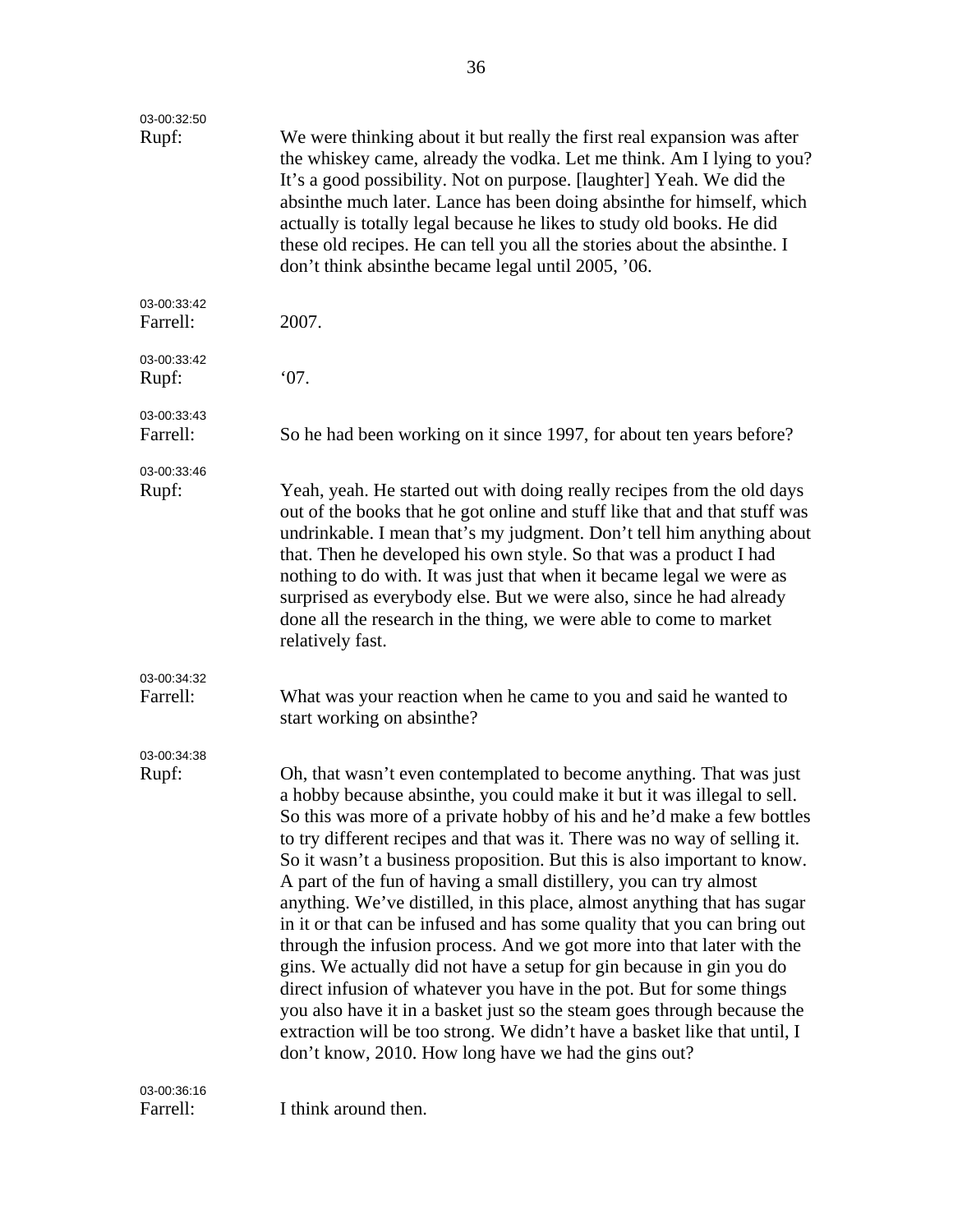| 03-00:36:18             |                                                                                                                                                                                                                                                                                                                                                                                                                                                                                                                                                                                                                                                                                                                                                                                                                                                                                                                                                                                                                                                                                                                                       |
|-------------------------|---------------------------------------------------------------------------------------------------------------------------------------------------------------------------------------------------------------------------------------------------------------------------------------------------------------------------------------------------------------------------------------------------------------------------------------------------------------------------------------------------------------------------------------------------------------------------------------------------------------------------------------------------------------------------------------------------------------------------------------------------------------------------------------------------------------------------------------------------------------------------------------------------------------------------------------------------------------------------------------------------------------------------------------------------------------------------------------------------------------------------------------|
| Rupf:                   | Around then. And then the rum, of course. See, here's the other thing.<br>What was great about the vodka was we could work again, like I had<br>with the fruit, with small hopefully California producers. All our citrus<br>stuff comes from southern California and we developed relationships<br>with the growers and they started growing more stuff for us. That's a<br>beautiful symbiotic relationship of small producers and that actually<br>extended into the rum, too, because you can buy sugarcane from<br>Mexico much cheaper. But we found this guy in the Imperial Valley<br>who is growing sugarcane and so we do it this way. I don't know if<br>we're making any money on it but it's a nice thing to be able to do<br>these things. Not like an anonymous big business that buys stuff from<br>somewhere. It's all about relationship and it's really rewarding<br>because the grower gets excited and we get excited. If we have wishes,<br>if we want certain things, they accommodate us. So it's beautiful.                                                                                                   |
| 03-00:38:02             |                                                                                                                                                                                                                                                                                                                                                                                                                                                                                                                                                                                                                                                                                                                                                                                                                                                                                                                                                                                                                                                                                                                                       |
| Farrell:                | How did you find some of your growers and how did you build<br>relationships with them?                                                                                                                                                                                                                                                                                                                                                                                                                                                                                                                                                                                                                                                                                                                                                                                                                                                                                                                                                                                                                                               |
| 03-00:38:09             |                                                                                                                                                                                                                                                                                                                                                                                                                                                                                                                                                                                                                                                                                                                                                                                                                                                                                                                                                                                                                                                                                                                                       |
| Rupf:                   | That's a very good question. Usually, when I didn't have somebody<br>already in mind I would go mostly to Monterey market because<br>Monterey market, I don't know if you know that little place in<br>Berkeley, it's like the simple version of Berkeley Bowl. Berkeley<br>Bowl was founded by a Japanese company and Monterey Market is<br>also run by a Japanese family, the Fujimoto Family. They are brothers.<br>The guy I work with is a really sweet man. They've gotten into family<br>problems. But he put me onto these small guys where he got his stuff.<br>And so this is like networking on that level of really needing the small<br>grower and then driving down to Southern California and then coming<br>up. This is where you get what's really beautiful. In the beginning I<br>told you I would go out to Brentwood and pick the fruit myself and<br>bring it back. I bought a panel van, eight-foot bed, extra-long bed so I<br>could get two fruit bins in. They're four-feet. Okay. So this was my<br>first little test model or small things. Not everything worked out. A lot<br>of things didn't make it. |
| 03-00:40:10<br>Farrell: | What were some of the things that didn't make it?                                                                                                                                                                                                                                                                                                                                                                                                                                                                                                                                                                                                                                                                                                                                                                                                                                                                                                                                                                                                                                                                                     |
| 03-00:40:13<br>Rupf:    | Well, the aforementioned apricot never made it because the climate<br>here is too mellow for them. They need high altitude and a little<br>rougher climate. For similar reasons I had real problems with apples.<br>California apples are generally speaking, not always, but generally<br>speaking do the best when the trees get some frost in the winter, which<br>we don't have here. Exception is the Fuji apple. And one of my                                                                                                                                                                                                                                                                                                                                                                                                                                                                                                                                                                                                                                                                                                  |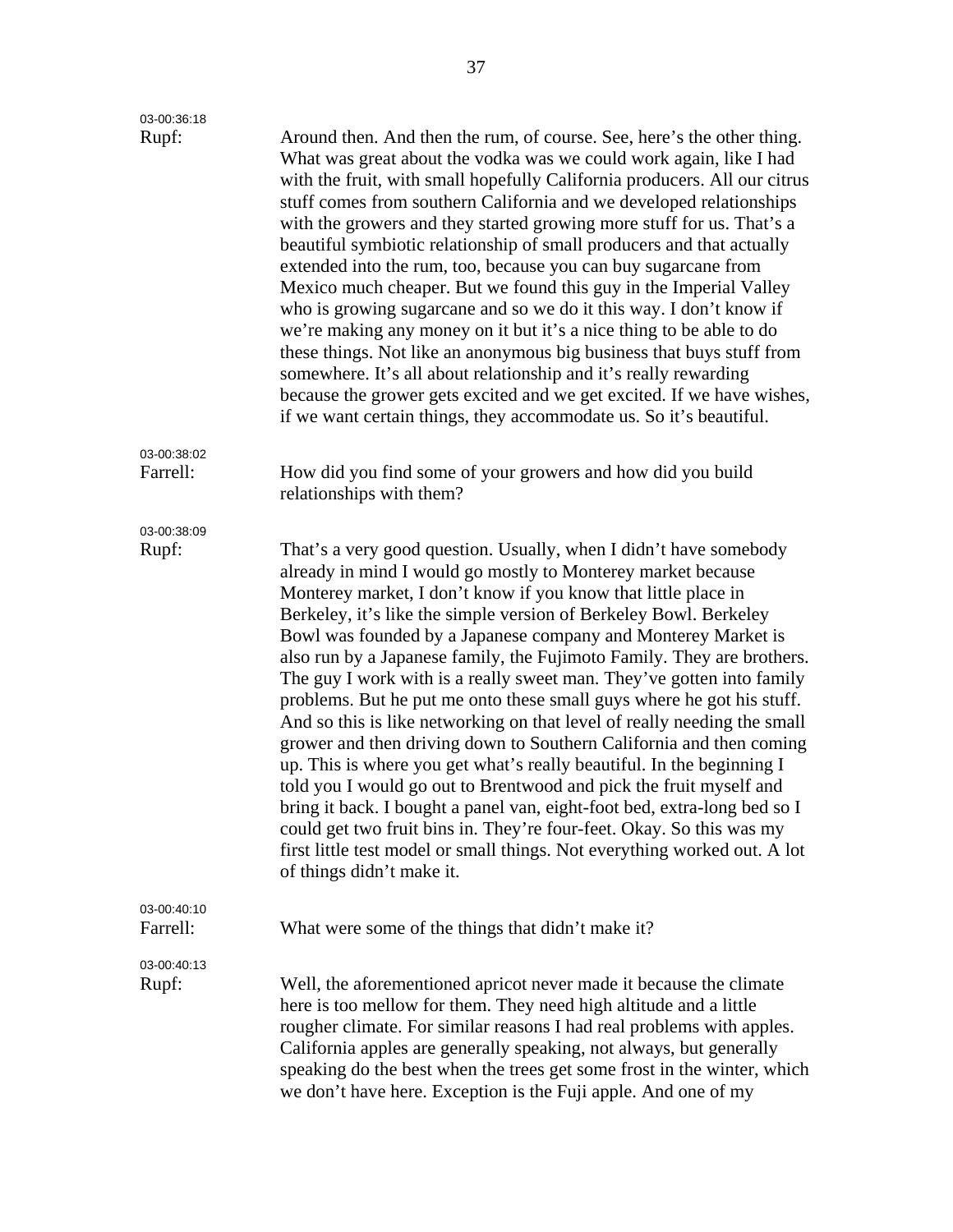|                         | growers, twenty years plus or more, I would buy plums or something<br>from him. He makes a slivovitz. We made that but there was really no<br>market to do it. One of the most beautiful eau de vies is quince eau de<br>vies that most people didn't know. They'd come and say, "What do<br>you have here? Quince?" It was a very tough sell and tough one to<br>make. Quince food is hard and dry. It's like straw. So in order to<br>process it you have to have a lot of patience and a lot of changes of<br>clothes. To even pump it you have to add water and stuff. Makes it<br>very complex. But it's beautiful aromatically. My mother used to make<br>a quince apple jelly. You use the quince for the flavor as well as for<br>the pectin. It's high in pectin and therefore you can make jellies very<br>well. But now I lost my thread. What was I talking about? |
|-------------------------|--------------------------------------------------------------------------------------------------------------------------------------------------------------------------------------------------------------------------------------------------------------------------------------------------------------------------------------------------------------------------------------------------------------------------------------------------------------------------------------------------------------------------------------------------------------------------------------------------------------------------------------------------------------------------------------------------------------------------------------------------------------------------------------------------------------------------------------------------------------------------------|
| 03-00:42:11<br>Farrell: | Some of the products that didn't make it.                                                                                                                                                                                                                                                                                                                                                                                                                                                                                                                                                                                                                                                                                                                                                                                                                                      |
| 03-00:42:13<br>Rupf:    | Oh, yeah. That's one of them. Peaches. As you can see on the product<br>list for eau de vies, we've reduced it. We just can't afford to make<br>things anymore for ourselves like we used to make. Fifty cases of this<br>and fifty cases of that. The business of distribution is such that we<br>could do it if we could sell it in the tasting room. But since we can't do<br>it and have to sell everything through a distributor, you can't get a<br>distributor and tell them, "I've got fifty cases of this nice plum brandy,<br>so sell it for me." They'd say, "No, are you crazy?" It's never going to<br>work.                                                                                                                                                                                                                                                      |
| 03-00:43:17<br>Farrell: | So on that note, when you started to do the vodka, I believe that's<br>when you started working with a larger distributor? Was that-                                                                                                                                                                                                                                                                                                                                                                                                                                                                                                                                                                                                                                                                                                                                           |
| 03-00:43:25<br>Rupf:    | Actually, no. The vodka project we started working with Ansley Cole<br>from Alembic, who had a little sales force for his brandy. I don't know<br>if you've interviewed him.                                                                                                                                                                                                                                                                                                                                                                                                                                                                                                                                                                                                                                                                                                   |
| 03-00:43:49<br>Farrell: | Not yet. No.                                                                                                                                                                                                                                                                                                                                                                                                                                                                                                                                                                                                                                                                                                                                                                                                                                                                   |
| 03-00:43:51<br>Rupf:    | Yeah. His distiller is Hubert Germain-Robin and they started in 1982<br>also. I think that ESP number is one or two after us. In the same year<br>another brandy operation, which was more what was already existing,<br>great brandy operation and I told you about the legality-ease for them,<br>was the Rémy Martin started the brandy operation in the Napa Valley.<br>It failed. We actually got their bottling line down on their thing. They<br>had a good product and a bad sales concept because being French they<br>didn't want to trump their parent companies, so they would go around<br>in the time when brandy was absolutely nothing saying, "I have this                                                                                                                                                                                                    |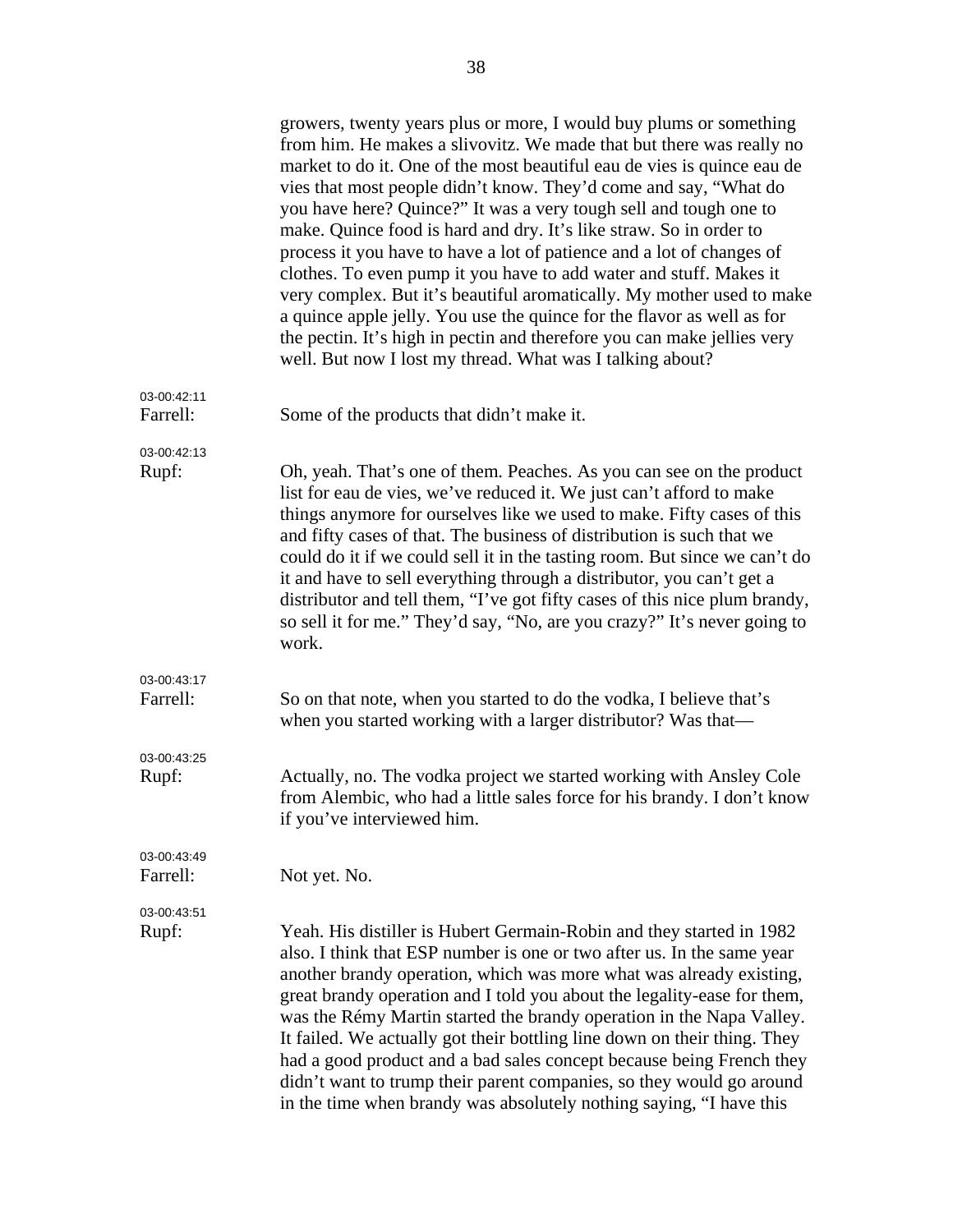|                         | California brandy." Well, Christian Brothers had a California brandy,<br>right. That's what people knew. It cost much more and it's really fine.<br>It's not cognac but it's California brandy. And the guy would say,<br>"Well, I can't sell my cognac. How in the hell am I going to sell a<br>California brandy?" So they shot themselves in the foot. They had a<br>beautiful operation with ten beautiful big pot stills and in 2002 they<br>dismantled that whole operation. It's got a winery in it now. Anyway,<br>so what was your question?                                                                                                                                |
|-------------------------|--------------------------------------------------------------------------------------------------------------------------------------------------------------------------------------------------------------------------------------------------------------------------------------------------------------------------------------------------------------------------------------------------------------------------------------------------------------------------------------------------------------------------------------------------------------------------------------------------------------------------------------------------------------------------------------|
| 03-00:45:56<br>Farrell: | Well, working with Ansley Cole and their sales force to get the vodka<br>out.                                                                                                                                                                                                                                                                                                                                                                                                                                                                                                                                                                                                        |
| 03-00:46:00<br>Rupf:    | Yes. So instead of going to a big distributor we worked together with<br>Ansley Cole and his small sales force because he had a much better<br>nationwide distribution network setup with his distributors already. So<br>that worked out well because from my experience I knew how big a<br>challenge distribution is for production. You could say production 50<br>percent, distribution 50 percent, and that's basically how we set it up.<br>We said, "Okay, a good product is important," but if you have no<br>distribution it doesn't do anything.                                                                                                                          |
| 03-00:46:48<br>Farrell: | So distribution is a really big issue.                                                                                                                                                                                                                                                                                                                                                                                                                                                                                                                                                                                                                                               |
| 03-00:46:51<br>Rupf:    | Huge.                                                                                                                                                                                                                                                                                                                                                                                                                                                                                                                                                                                                                                                                                |
| 03-00:46:52<br>Farrell: | Especially in California but for small distillers. Can you talk about<br>some of the challenges that the three-tier system, which is—for the<br>record it's going from the producer to a distributor to a consumer. And<br>the idea is that there's a balance of power. It's an attempt to balance<br>the power and that happened after the repeal of the Volstead Act. A lot<br>of other cities have changed their laws but California is one of the<br>holdovers. Can you tell me a little bit what the issues of distribution<br>that you faced in California and how that's affected St. George?                                                                                 |
| 03-00:47:35<br>Rupf:    | Well, you described the three-tier system. It's actually a little more<br>complicated. So a producer has to sell to a distributor or a wholesaler<br>and the wholesaler sells to a retailer or a restaurant and they sell to a<br>consumer. It used to be in the other business you used to have three-<br>tier systems, too. But they've basically become obsolete a long time<br>ago because they just make everything very expensive. And, of course,<br>because of the alcohol phobia in this country, the three-tier system has<br>for the most part remained. The big companies can deal with this quite<br>well because very often they have their own distribution companies |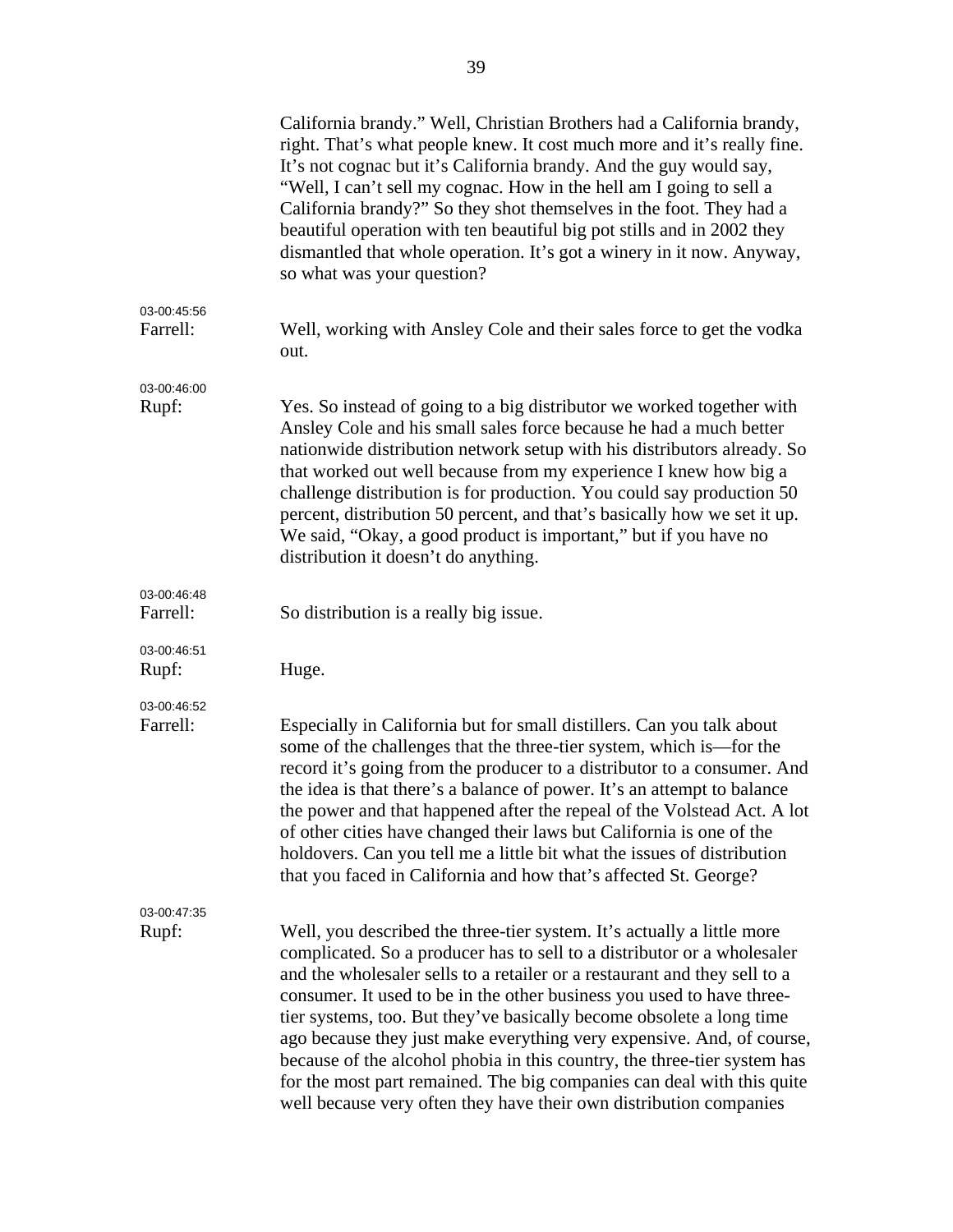and also they're not interested for you to come and taste in their tasting room and buy the stuff directly from the producer. They work on an industrial level where they don't want to see you. You try to get into Gallo Winery and get a tour, you have to have some in otherwise they don't want to see you. So it's a totally different business model for the big companies from the little company. The little company said, "I make it, I want to see you and I want to sell you something." That is the American way. Except that in the spirits world it doesn't work that way. The wine world, because it's bigger and has money, has been able to change the more restrictive laws in the States. Now, the Twenty-first Amendment makes the sale of alcoholic beverages the domain of the states. The federal government controls the production of spirits. The states control the sales. That's where we have the real issues now. It's not so much on the federal level. It's on the state level. Yes, and we've gone from one of the most liberal states to one of the most restrictive states because we have very powerful distributors. Few, actually, only two, that don't want any change because it fits their business model. It's almost impossible to get anything done against them. So we're stuck with a business environment where we have to tell people when they ask us, "I want to start a distillery," "Don't start a distillery in California." The states that have traditionally had state controlled distribution, like Oregon and stuff where there was no business at all, they've changed the laws. Now you can have your distillery and you can sell the stuff. There's still a little complication but it's gotten much better. Some places you can have a bar or a restaurant and you can serve the spirits. We can't do anything like that. In fact, we can't even use our second floor tasting room because ABC has decided that it's a bar and we have no bar license. So we built up this tasting room. Then when they came in, in their great attempt to tell us how bad we were because we charged for our tours, they decided somehow there was an illegal—they also said, "You cannot use your upstairs because when you go upstairs," for some reason, "then it loses the aspect of a tasting room." So it goes from the halfway plausible to the mostly ridiculous. It produces a price increase because if you as a producer sell something for ten dollars to your distributor it cost like twenty-two dollars on the shelf. From your ten dollars you also pay the tax. So you have too many middlemen. But, of course, the public doesn't know that. If there's no money behind it, doesn't change.

03-00:52:53

Farrell: What happened when the ABC [Alcohol Beverage Control Board] came in and gave you problems because of the tours? Can you tell me a little bit about that?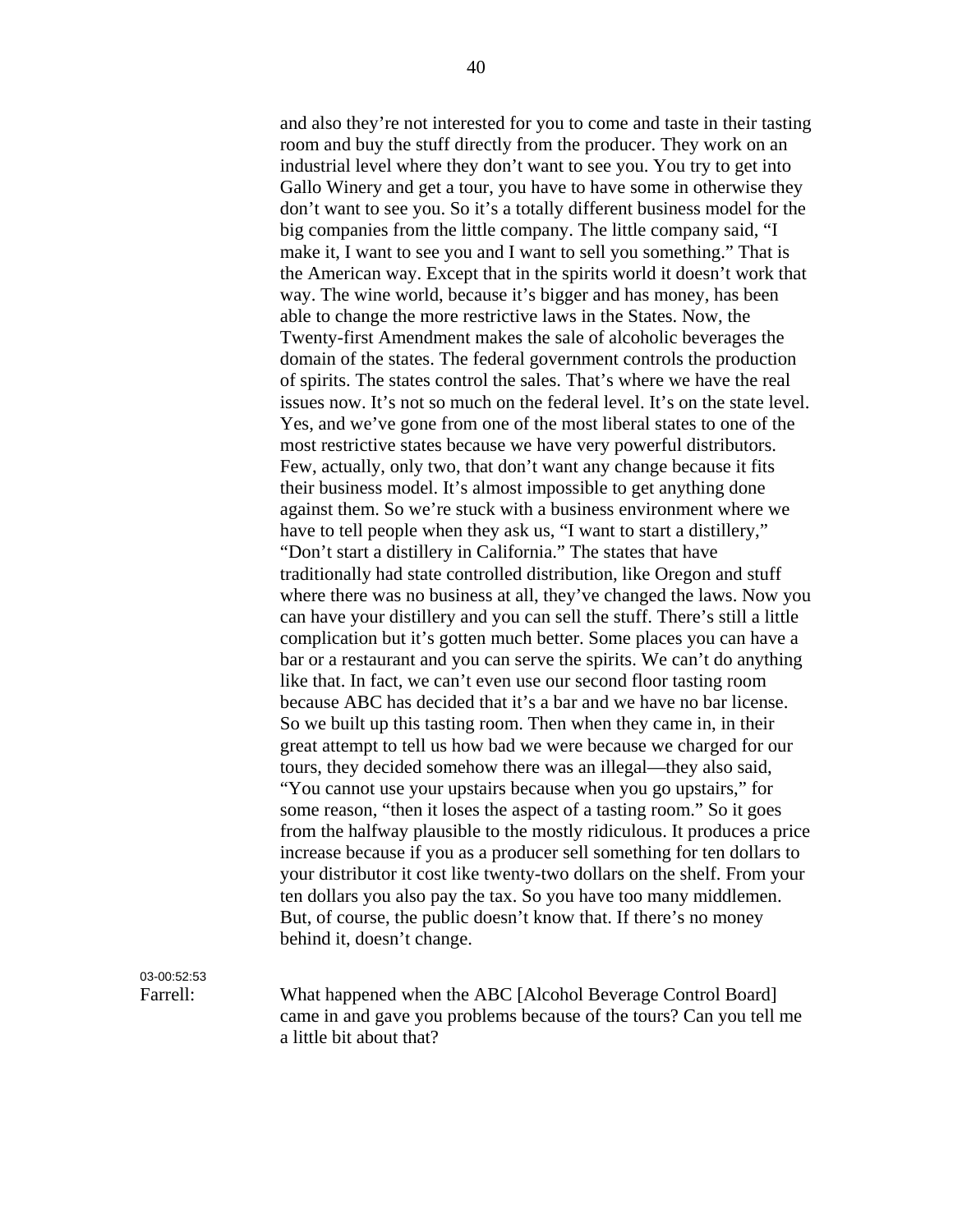| 03-00:53:02             |                                                                                                                                                                                                                                                                                                                                                                                                                                                                                                                                                                                                                                                                                                                                                                                                                                                                                                                                                                                                                                                                                                                         |
|-------------------------|-------------------------------------------------------------------------------------------------------------------------------------------------------------------------------------------------------------------------------------------------------------------------------------------------------------------------------------------------------------------------------------------------------------------------------------------------------------------------------------------------------------------------------------------------------------------------------------------------------------------------------------------------------------------------------------------------------------------------------------------------------------------------------------------------------------------------------------------------------------------------------------------------------------------------------------------------------------------------------------------------------------------------------------------------------------------------------------------------------------------------|
| Rupf:                   | I wasn't really that involved in that. I wasn't even here when that<br>happened. They came because there was an event that somebody else<br>had where they gave out spirits and they didn't have the proper<br>license. The way they look at it, they got that guy but they also had<br>everybody who has a bottle there, they went after, which is the mode<br>of operation for ABC because they have basically no budget. They<br>have to make their money through fines. So this is how they came<br>because we had been investigated by them before. Just a half a year.<br>Nothing wrong. And then they came and they said, "Oh, you have a<br>tasting. Oh, you're charging for your tasting. Oh, you can't do that and<br>how many tastes do you give out?" They brought up this whole thing.<br>And there's very little you can do because, unlike other places, to<br>challenge a government agency is costly and mostly useless.                                                                                                                                                                               |
| 03-00:54:29<br>Farrell: | This is probably a good place to change the tape.                                                                                                                                                                                                                                                                                                                                                                                                                                                                                                                                                                                                                                                                                                                                                                                                                                                                                                                                                                                                                                                                       |
| 03-00:54:31<br>Rupf:    | Good place to have a drink of whiskey?                                                                                                                                                                                                                                                                                                                                                                                                                                                                                                                                                                                                                                                                                                                                                                                                                                                                                                                                                                                                                                                                                  |
| [Begin Audio File 4]    |                                                                                                                                                                                                                                                                                                                                                                                                                                                                                                                                                                                                                                                                                                                                                                                                                                                                                                                                                                                                                                                                                                                         |
| 04-00:00:00<br>Farrell: | Okay. This is Shanna Farrell back with Jörg Rupf on Friday,<br>November 21, 2014. This is interview number two, tape number four.<br>In terms of working with the California regulations and everything,<br>you had mentioned last time that you had some issues with labeling.<br>Can you talk a little bit about some of the hoops that you had to jump<br>through with getting your labels approved and maybe what role your<br>background in law played in helping you move that process along.                                                                                                                                                                                                                                                                                                                                                                                                                                                                                                                                                                                                                     |
| 04-00:00:39<br>Rupf:    | It was really a big problem in the very beginning ATF, who was doing<br>the label approval, it's still a federal issue. It's no longer done by ATF<br>but now by TTB [Alcohol and Tobacco Tax and Trade Bureau]. They<br>didn't really know what it was, what I had, and so they tried to force<br>me to put all kinds of—because ATF stylizes itself still, TTB, as not<br>only to control orderly conduct of labeling but also to act as a<br>consumer agency and they would come up with the most incredible<br>ideas about the truth of statement. The concept of it is not bad but<br>when given to a bureaucrat that doesn't know the intricacies of the<br>business it can become a little bit ridiculous. So they wanted me, for<br>instance, to say, immature brandy because it wasn't aged in wood. I<br>said, "If I put this on the bottle people are going to say this is stupid<br>stuff. This is cheap stuff. It's too expensive for that." Also I had a fight<br>with them on infused products. You know that there's two ways of<br>making eau de vies in the broader sense. One by fermenting material |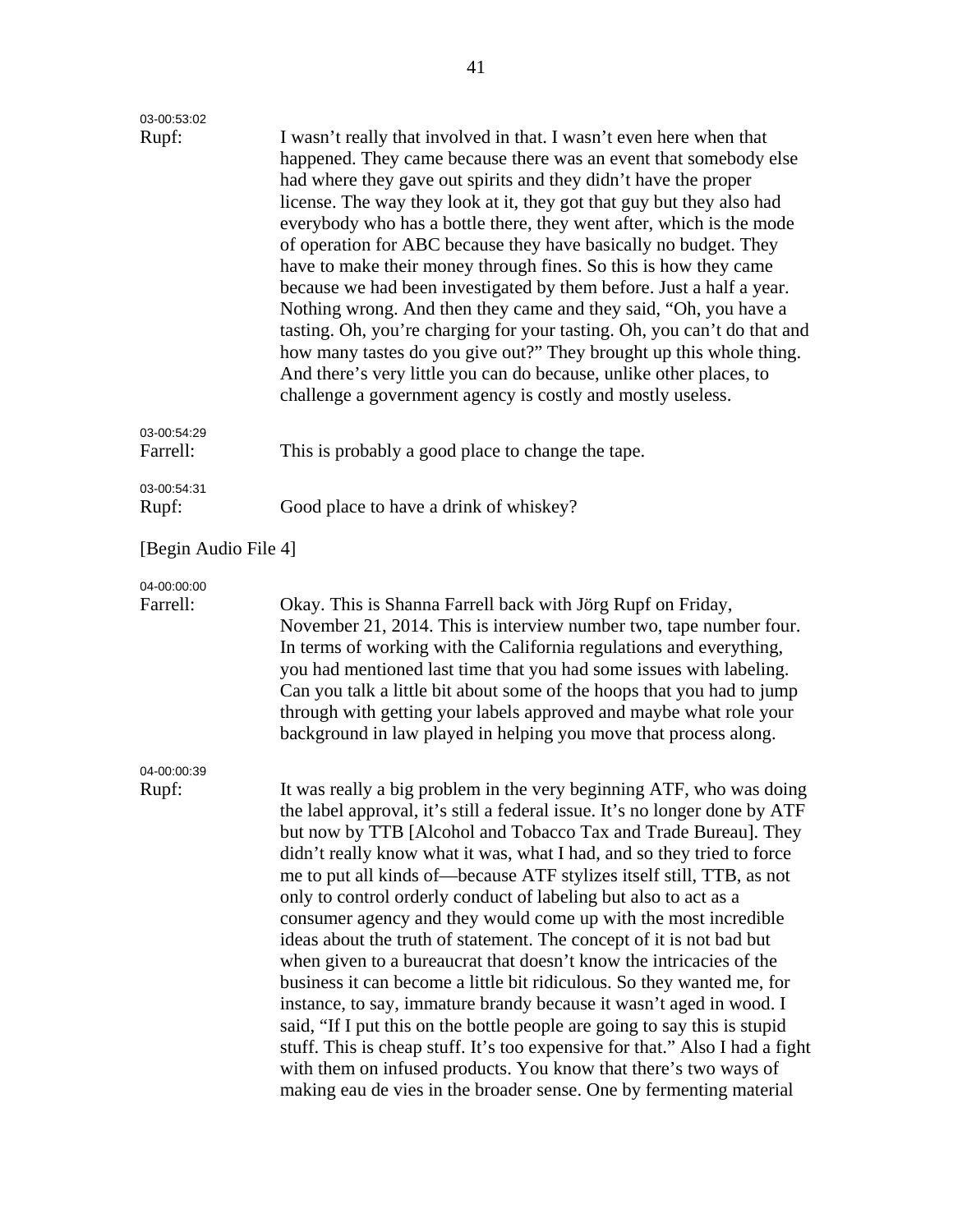that has sugar in it and then distilling it or by using things that have no sugar, infusing them in alcohol, and then redistilling it. Like gin or stuff. They didn't really know the difference, especially in the realm of fruit. So that was another issue. Yeah, I spent a lot of time writing and talking with them on the phone in the beginning. But I have to say, after a while I found a couple of people that started to understand the things, and then it got better. Lance has some stories about the absinthe and that which are more humorous. Also it used to be more so than now, I think they streamlined it a little better, that it depended on the individual investigator. If you send a label in on Monday it was fine. If you send it in on Tuesday the same label would be rejected. And, of course, the government always says you can't hold us to a formal label approval. If we find that we've given you a label by mistake, an approval by mistake, we can cancel it at any time and then you have to apply for a use-up of what you have but you can't put new labels on with that. You just throw your labels away.

 Well, I had a bigger problem. When I first started out I couldn't find any bottles. Okay. The bottling industry in this country was wine bottles and millions of bottles. The small specialty bottle industry didn't exist and still really doesn't exist. We get most of the glass still from Europe. Well, so I found the bottle, a 500-milliliter bottle which I thought may be a good size that had individual characteristics and I got it from Germany and it turned out that actually the cheapest way to do it was to import a ten-foot container of those, which for me, with no business, was huge. It was a huge expense. Okay. So I got my bottle, everything, I got a label. About six months later I get a letter in the mail from ATF saying that ATF has now added a new size because the sizes are prescribed. You can't do what other people do, have different sizes. Everything is standardized. It's also to protect the consumer and I understand the logistics of that. We have now allowed spirits to be bottled in 375-mil bottles that were formerly not spirit sized. But because we don't want to confuse the consumer we have discontinued the 500-mil size. I thought, "What the hell is going on?" I got a whole container full of 500-mil bottles sitting here. What am I going to do?" I basically did what was the only reasonable thing to do. Just used my bottles and declared it a use up of what was already bottled, which wasn't true. I just couldn't afford any other way. But after a while I had to throw about half the bottles away. So those are little things that over regulation can put a little crimp on your style.

04-00:06:59

Farrell: So when you started to expand the line with the vodka, this was also around 2002, which was when the resurgence of cocktail culture started to take off.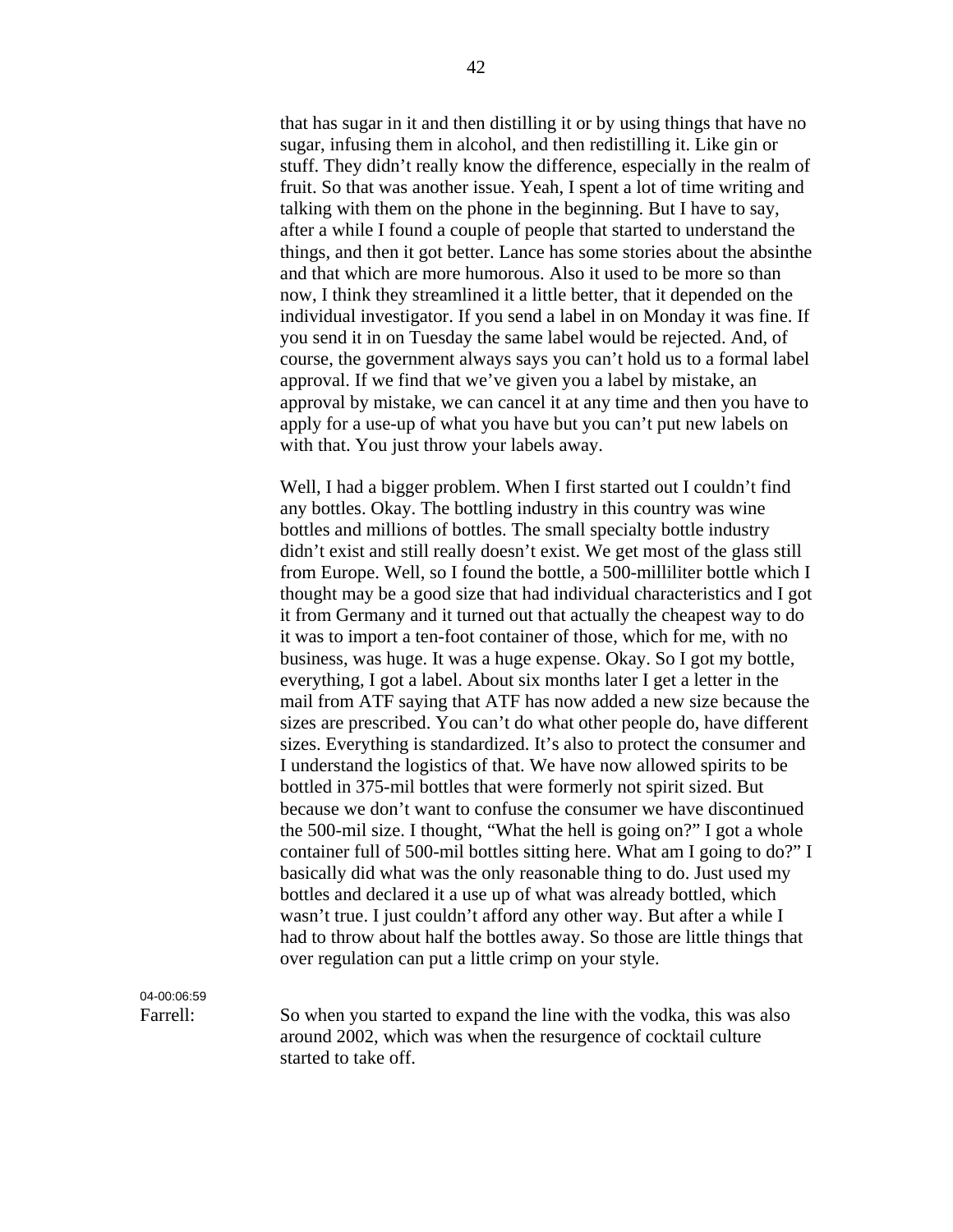| 04-00:07:10<br>Rupf:    | Yeah.                                                                                                                                                                                                                                                                                                                                                                                                                                                                                                                                                                                                                                                                                                                                                                                                                                                                                                                                                                                                                                                                                                                                                                                                                                                                                                                                                                                                                                                                                                                                                                                                                        |
|-------------------------|------------------------------------------------------------------------------------------------------------------------------------------------------------------------------------------------------------------------------------------------------------------------------------------------------------------------------------------------------------------------------------------------------------------------------------------------------------------------------------------------------------------------------------------------------------------------------------------------------------------------------------------------------------------------------------------------------------------------------------------------------------------------------------------------------------------------------------------------------------------------------------------------------------------------------------------------------------------------------------------------------------------------------------------------------------------------------------------------------------------------------------------------------------------------------------------------------------------------------------------------------------------------------------------------------------------------------------------------------------------------------------------------------------------------------------------------------------------------------------------------------------------------------------------------------------------------------------------------------------------------------|
| 04-00:07:14<br>Farrell: | Can you talk a little bit about the role that cocktails played in the<br>success of St. George?                                                                                                                                                                                                                                                                                                                                                                                                                                                                                                                                                                                                                                                                                                                                                                                                                                                                                                                                                                                                                                                                                                                                                                                                                                                                                                                                                                                                                                                                                                                              |
| 04-00:07:22             |                                                                                                                                                                                                                                                                                                                                                                                                                                                                                                                                                                                                                                                                                                                                                                                                                                                                                                                                                                                                                                                                                                                                                                                                                                                                                                                                                                                                                                                                                                                                                                                                                              |
| Rupf:                   | Well, I think without a cocktail culture we wouldn't have had a<br>success with the vodka. Vodka is a prime cocktail mixer, especially<br>the straight vodka. But what helped us the most in particular, because<br>we weren't really a newcomer in this—it had started already in the late<br>nineties and Grey Goose and other high-priced ones that played a big<br>role for us to get into that game had already been well-established in<br>the marketplace. What was new at the time, which was really playing<br>into our hands, was the fact that people started to get interested in fruit<br>flavored vodkas which, of course, is the category description that ATB<br>requires. We said, "Ours is really not flavored. We infused it with real<br>fruit and everything." They said, "It does not matter because the<br>regulations have a certain prescription and description and you have to<br>use it no matter how you do it." But apart from that, that helped us<br>because we were able to make a good product out of that. We had a<br>harder time finding a way to make the regular vodka work in a way<br>that was adhering to the legal requirements and had some<br>characteristic. Now, of course, the way we go about these things was if<br>you develop new products, a company would spend a lot of money on<br>product development. We spent maybe \$300 on ours. The main<br>expense for us was to buy all the high-priced vodka and to taste them<br>and I also was very curious how they got what they had that was a<br>little different from the regular cheap vodka that you could buy for |

2.75 a bottle or whatever.

I had a suspicion and so I said, "Okay, so here we go. We know the regulations for proof are very strict. You have a very small margin of truth." It caused a real problem for me in the beginning because for a small producer it's almost impossible to adhere to the standards and that's for tax reasons. Of course there were no small producers so it didn't matter. I had recalls for that reason. I think we talked about that briefly at some point. Not in this context but earlier. So I said, "I know that these big companies, they all have their proof right to .1 percent. You can have a deviation of .15 percent, I believe. They have that nailed because they got the equipment and everything. So let's see what the actual proof is that we have. So we stick our hydrometer in it, floating hydrometer, and measure this thing. We could say none of them had 40 percent alcohol. They were all in the 39.2, 39 percent. So what does that mean? The true alcohol content was 40 percent but when you have a lower hydrometer reading is that the density of the liquid has been changed. And that can only happen in an alcohol water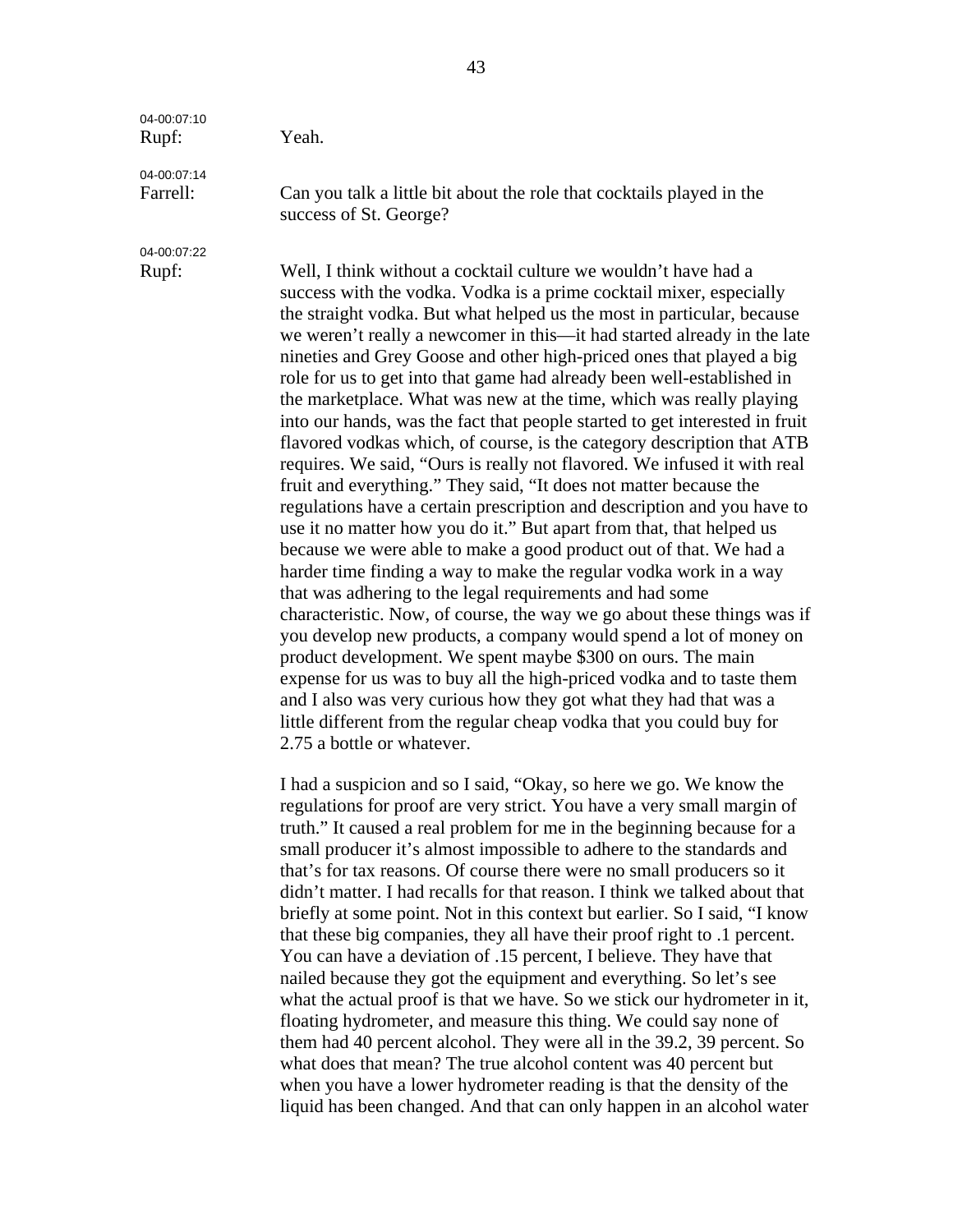solution if you add something. So in other words it was very clear how the big companies made their vodka taste better than others. They added. They had additives. So I looked at the regulations and they say you can't add anything to vodka except a little bit of citric acid or something to counteract some residual bottle issue, some technical stuff. Well, I said, that's not it and there's much more. You can see by what's called the obscuration of alcohol how much percentage-wise actually is added to a spirit water solution. So I said, "Oh, these guys got close to 2 percent stuff in here." Of course we don't know what it is. It's very hard to identify. I said, "How can these guys get away with this? It's illegal. The regulations state clearly you can't do this."

Well, a few weeks later I got the new circular from ATF or TTB or whatever that said, "A change of regulations has happened. You can now add 2 percent of additives to vodka." So this is how laws get changed. They figured, "Okay, if we want to charge that much for our stuff we got to do something different, otherwise most people will after a while not buy our stuff anymore. They just say why spend that much money. I'll buy the cheap stuff. Same stuff. So we make it a little better." Now, we use the same stuff that they have but we add a little something else. And then everything was clear for us. We said, "Oh, they do it their way. We do it our way." Because we used the grain as the base and then we add our own distillate in a small amount that does the same thing that they do only better. Instead of using sugar and citric acid and whatever else, and glycerin or whatever else they use, we just use distillate that we make in our still. So that's when we got to trying out some things that have residual flavor components, even at the high alcohol because the definition of vodka is not done by the raw material that you use. It's the only spirit that's not defined that way. It's by how it's distilled. It's got to be at least 95 percent alcohol. When you distill something that high you have very little residual flavor compounds left. So the trick was to find something that even at that high level would still impart what you want, namely get the somewhat nasty alcoholic impact in the nose when you smell the cheap vodka and make the mouth feel better. So instead of using additives we just used distillate. So we had no additives in ours. Ours reads 40 percent. But we achieved the same thing in our method, only better, because it's real.

| 04-00:16:34 |                                                                                                                                      |
|-------------|--------------------------------------------------------------------------------------------------------------------------------------|
| Farrell:    | Who were some of the earliest people to support what you were doing,<br>making a vodka with high-quality products without additives? |
| 04-00:16:43 |                                                                                                                                      |
| Rupf:       | Well, I have to give credit to our marketer because they went around                                                                 |
|             | and basically said, "Okay, you've got the Grey Goose. Pour it here. I                                                                |

Rupf: Well, I have to give credit to our marketer because they went around "Okay, you've got the Grey Goose. Pour it here. I pour you some of this and you tell me what you like." They say,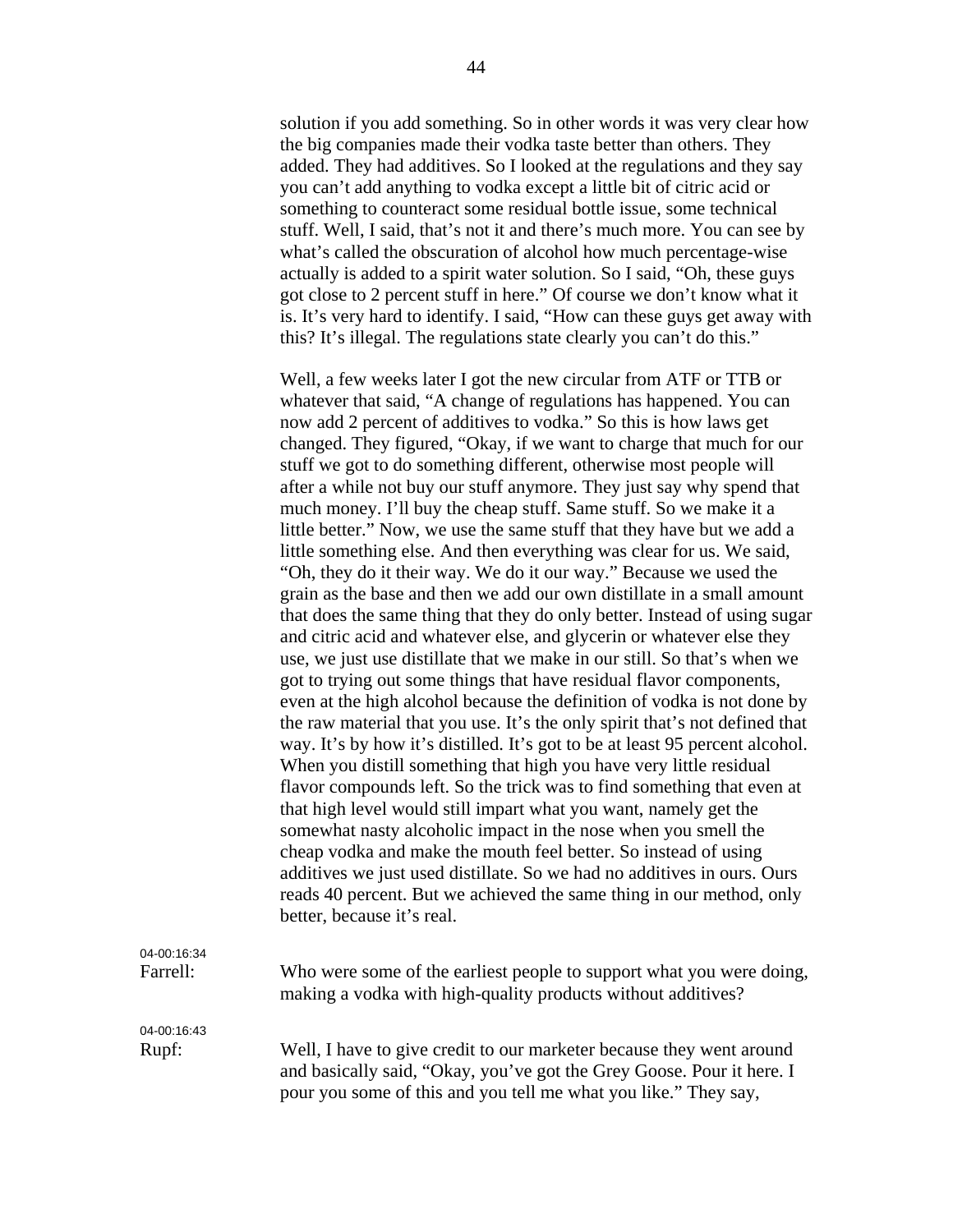|                         | "When we came on the market we were relatively late in the whole<br>vodka thing." They said, "We already have vodka." The retailers, "I<br>got this, that, and the other high priced. I don't need anything else."<br>They would go in and that's what it takes. Pour it, taste it, and they<br>say, "Wow. I'll take it." That's the success story of this brand.                                                                                                                                                                                                                                     |
|-------------------------|-------------------------------------------------------------------------------------------------------------------------------------------------------------------------------------------------------------------------------------------------------------------------------------------------------------------------------------------------------------------------------------------------------------------------------------------------------------------------------------------------------------------------------------------------------------------------------------------------------|
| 04-00:17:31<br>Farrell: | Well, because I know that like the Slanted Door, so Thad Vogler and<br>Erik Adkins-                                                                                                                                                                                                                                                                                                                                                                                                                                                                                                                   |
| 04-00:17:38<br>Rupf:    | That was a big support for us because we had people like Thad who<br>really understands spirits and values the craft of making good spirits<br>support us. He came and said, "Ah, I don't want just to have your stuff<br>here. I want this to be the house brand." And so those things really<br>paved the way. Then people woke up to there's something actually<br>different. It's not just another brand. So that helped us. To work with a<br>new culture of bartenders and people who weren't just selling B&B or<br>whatever. Worked for us.                                                   |
| 04-00:18:38<br>Farrell: | You were selling a lot of your eau de vies on the European market and<br>so now you're breaking a little bit more into the US market. What was<br>that like for you to go to a place and see your spirits on a menu?                                                                                                                                                                                                                                                                                                                                                                                  |
| 04-00:18:51<br>Rupf:    | Well, I thought that was fabulous. I've been waiting for that for a long<br>time. And while I didn't want to have anything to do with selling<br>anymore, I had my fill of that, I was so happy that it worked, that our<br>sales company, Germain-Robin or Alembic is really their name, was<br>doing such a good job hand selling this stuff with three, four guys.<br>And women, I should say. So it was really fabulous. It was<br>unbelievable to me. Before I would look for our stuff and people<br>sometimes had a bottle. But since nobody asked for it was just<br>basically sitting there. |
| 04-00:19:44<br>Farrell: | Also at that time you started to expand a little bit and you hired your<br>first person. Can you talk about who you hired and the hiring process?                                                                                                                                                                                                                                                                                                                                                                                                                                                     |
| 04-00:19:55<br>Rupf:    | Yeah. The first person we did hire was just administrative help when<br>we started the vodka still in the old place. And then the real first<br>permanent person was Luis Cruz. I talked to you a little bit about it<br>earlier. We had quite a few applicants and they had various<br>backgrounds and experiences in the field, in the wine field, not so<br>much in the spirits field. But it was really for a seller rep position,<br>which was basically the same as in a winery. What was funny, Luis<br>came and said, "I've never worked in a winery or a spirits production                  |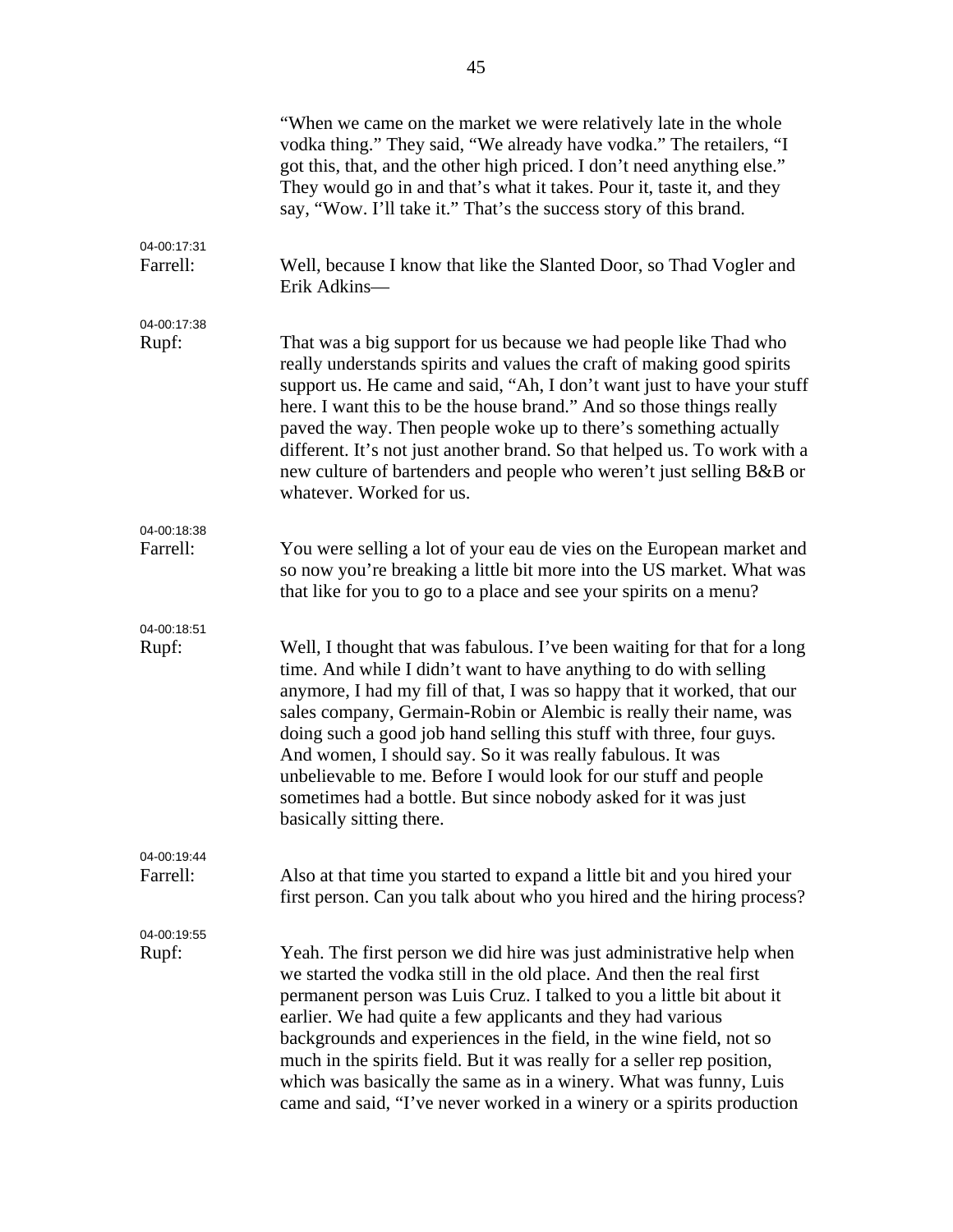|                         | environment. I am training to become a repairman for aircraft but I can<br>do anything. I can learn anything you teach me. I will be doing." We<br>said, "That's the guy." So he had no qualifications but within a week<br>he cleaned up the whole place. We couldn't recognize it anymore. It is<br>not Lance's or my strength. So we were in seventh heaven and he's<br>running the warehouse now and it's always pristine. He's got<br>everything in order and he's from Columbia. A great guy.                                                                                                                                                                                                                                                                                                                                                                                                                                                          |
|-------------------------|--------------------------------------------------------------------------------------------------------------------------------------------------------------------------------------------------------------------------------------------------------------------------------------------------------------------------------------------------------------------------------------------------------------------------------------------------------------------------------------------------------------------------------------------------------------------------------------------------------------------------------------------------------------------------------------------------------------------------------------------------------------------------------------------------------------------------------------------------------------------------------------------------------------------------------------------------------------|
|                         | So it was the start of the family because you hire the people that go<br>with your philosophy and that respond and so far it's been continuing<br>that the people who work here like it. They want to be here. This is<br>another thing about a small family operation like this. It's like you<br>don't just hire people from paper and stuff. We have so many people<br>that want to work here. We don't have enough jobs. But it also is<br>because of who we are and what we represent and the way you do one<br>thing, the way you do everything. The way you make this stuff<br>translates in the way you run your business. It translates how you see<br>your people that work for you. That for me is the biggest gift of it all.<br>Lance is my son in many ways because he is as crazy as I am or<br>crazier, more talented, and he has totally identified with what he does.<br>That's his being. That's a spiritual thing. We talked about that. |
| 04-00:23:27<br>Farrell: | Expanding, this is when the business is growing, expanding, and you<br>have to move facilities.                                                                                                                                                                                                                                                                                                                                                                                                                                                                                                                                                                                                                                                                                                                                                                                                                                                              |
| 04-00:23:34<br>Rupf:    | Yeah.                                                                                                                                                                                                                                                                                                                                                                                                                                                                                                                                                                                                                                                                                                                                                                                                                                                                                                                                                        |
| 04-00:23:36<br>Farrell: | When did you move facilities and what was the impetus for that and<br>some of the difficulties?                                                                                                                                                                                                                                                                                                                                                                                                                                                                                                                                                                                                                                                                                                                                                                                                                                                              |
| 04-00:23:42<br>Rupf:    | Well, it started with the vodka because all of a sudden we were—our<br>business plan called for 800 cases in the second year. We reached that<br>goal in about four months. In our old place that we shared with<br>Rosenblum we ended up—at the time we needed a bottling line. We<br>couldn't do it by hand anymore like we did in the past, like a little<br>home distillery or home winemaking operation. So we got the bottling<br>line from RMS, Rémy Martin Schramsberg, who just had closed down<br>their fancy million-dollar facility. We got a bottling line, we got tanks,<br>we got filters, we got everything for \$30,000. Which was a lot of<br>money for us then but nothing by now standards. So we had a little<br>bottling.                                                                                                                                                                                                              |
|                         | What happened was when we had a bottling day we had to have the                                                                                                                                                                                                                                                                                                                                                                                                                                                                                                                                                                                                                                                                                                                                                                                                                                                                                              |

bottles outside, the empty bottles outside. We had to empty everything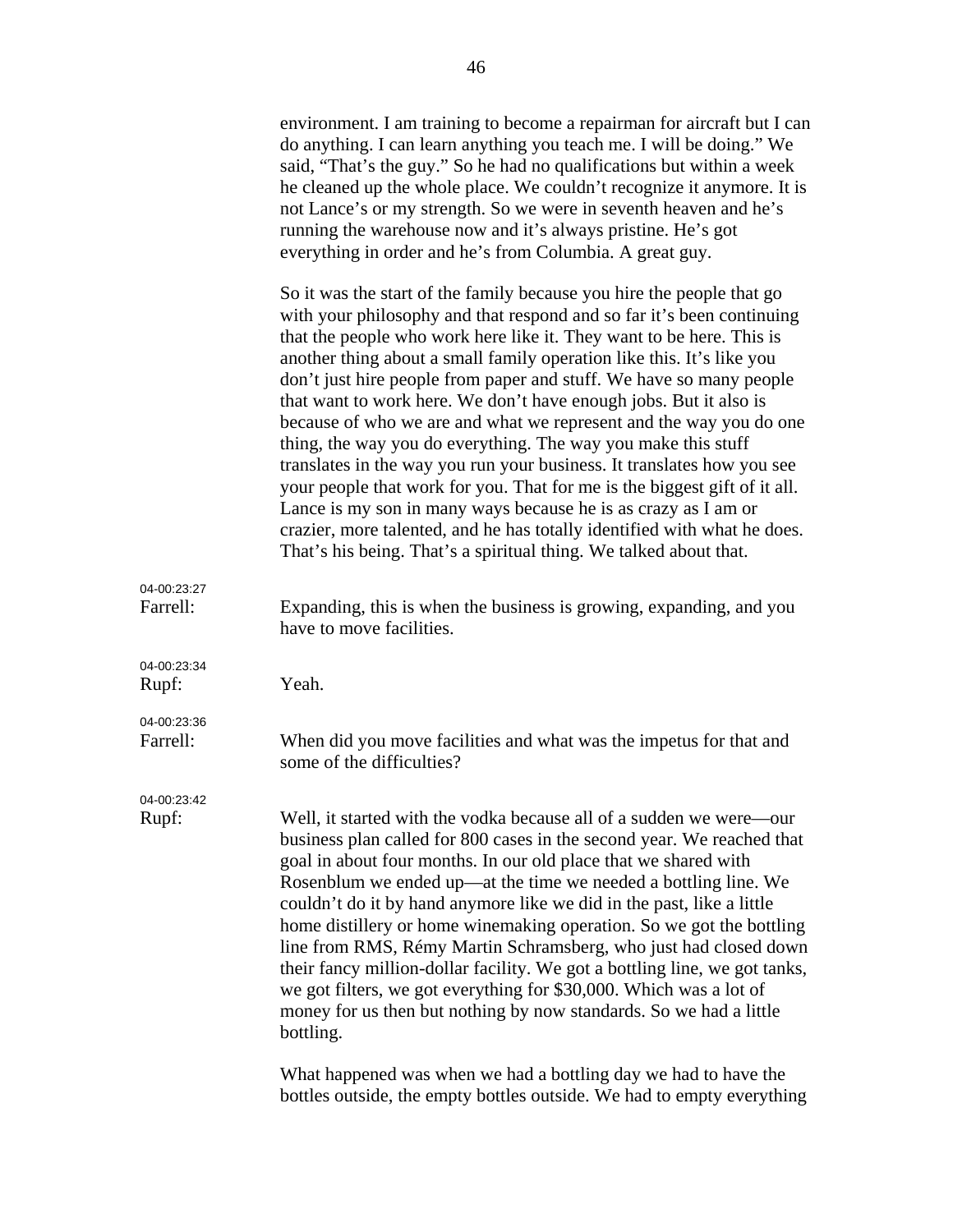out of the distillery so we could run the bottling line and fill the bottles and then we had the truck outside to take the bottles away. So it became inoperable. We had a little extra storage but our real place was only like 6,000 feet and then we maybe had a 3,000 feet extra warehouse. But we needed a space and Rosenblum was growing, too. They needed the space. So we were looking at a new place. We looked in various places. We had a place downtown in Oakland that we really liked. Some Chinese guy bought it and it's an old—what was it? An old machine shop or something. It's a brick building on Third Street, I believe. It's still not used by anything. But we couldn't really afford it. It was a fantasy of ours that we could do this. Would have been great retail but this worked out much better.

So one day we came actually with winery friends of ours that were also using Rosenblum facilities (Dash Cellars). We looked at this place and it was huge. Like ten times the space we had. There was a machine shop in here. I was always the one who was, because of the beginning of the business, who was saving money and not spending anything. But this was a little different. I looked through the window and I said to Lance, "I think that's our place." He almost couldn't believe it. Because we had no idea how we could fill this place in the beginning. We were looking at how we could share it. We were going to go with a winery but it didn't work out for them in the end because they needed climate control more than we did. We just went for it. We had the opening party of Scion for northern California in this place. A party for 2,000 people. They painted all the rooms. They brought all the stuff in. They had fire spitters and built bars and couches and everything. Because we had the room. Never would we do anything like that. Now you see the place is full. So it was one of those lucky things where it all worked out.

04-00:28:20

Farrell: So in producing the vodka and then the relationship with Hangar One and how that came about and evolved and your subsequent—I guess how the contract ran.

04-00:28:37

Rupf: Well, Hangar One was just a brand name for the vodka that we came up with with our marketer and it was a good name because we were at the time just moving into a hangar. Actually we got the name before we moved here so it was kind of a befitting switch of place. Things were going really well and our marketing partner had run into cash problems after a while. And so expansion for a small business is not always easy because if you grow you need more money and sometimes you can't get the money and you run into problems. So we had to basically separate ourselves from that part of the business.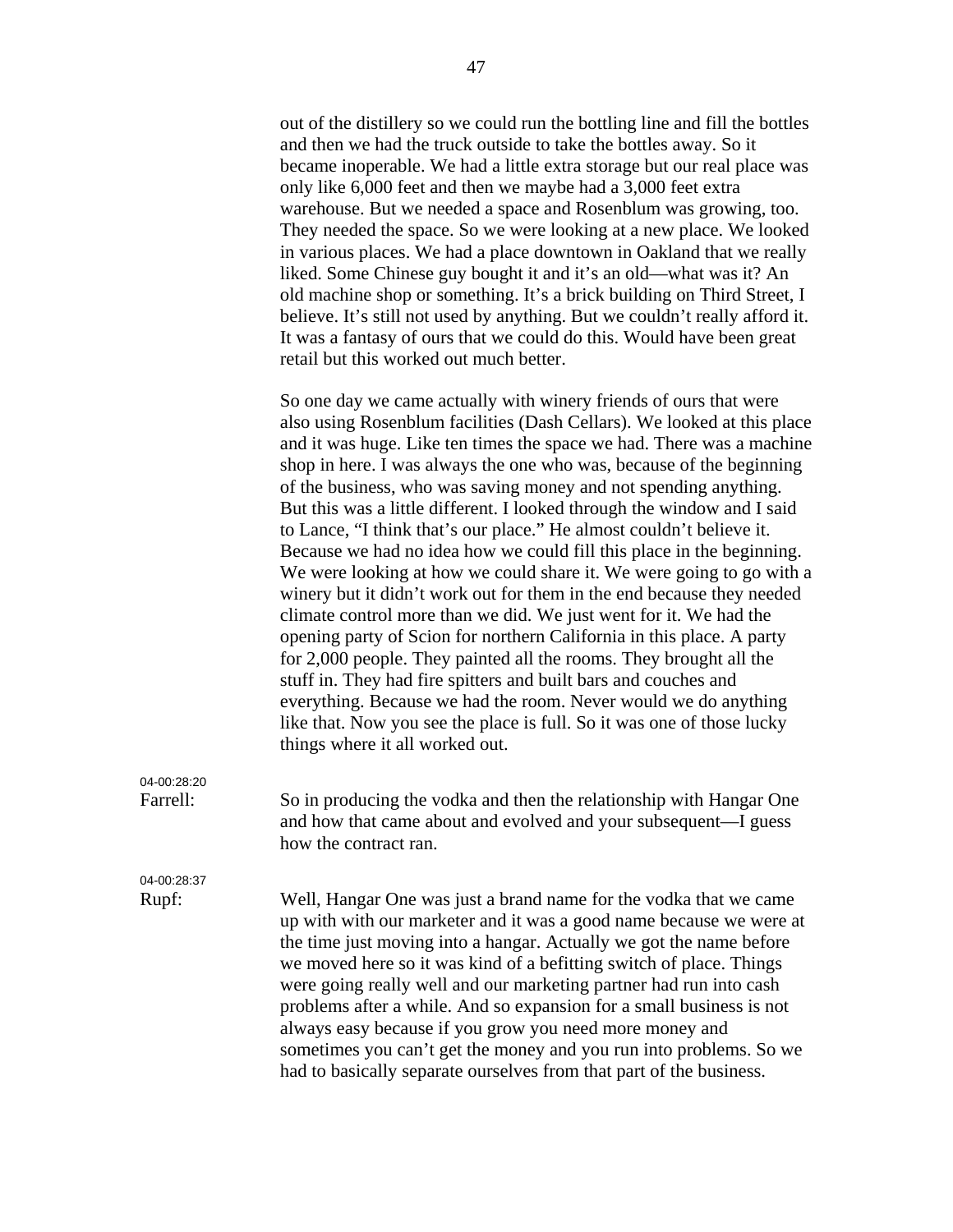| 04-00:29:50<br>Farrell: | You ended up selling that.                                                                                                                                                                                                                                                                                                                                                                                                                                                                                                                                                                                                                                                                                                                                                                                                                                                              |
|-------------------------|-----------------------------------------------------------------------------------------------------------------------------------------------------------------------------------------------------------------------------------------------------------------------------------------------------------------------------------------------------------------------------------------------------------------------------------------------------------------------------------------------------------------------------------------------------------------------------------------------------------------------------------------------------------------------------------------------------------------------------------------------------------------------------------------------------------------------------------------------------------------------------------------|
| 04-00:29:55<br>Rupf:    | Just the brand.                                                                                                                                                                                                                                                                                                                                                                                                                                                                                                                                                                                                                                                                                                                                                                                                                                                                         |
| 04-00:29:56<br>Farrell: | Okay.                                                                                                                                                                                                                                                                                                                                                                                                                                                                                                                                                                                                                                                                                                                                                                                                                                                                                   |
| 04-00:29:59<br>Rupf:    | Alembic, they didn't see a way to expand it with their capacities that<br>they had and they didn't have enough revenue to do it successfully. So<br>unfortunately it was right after the 2008 debacle. I think we sold in<br>2010. No. It was a tough decision and a tough problem for us because<br>we were left with a big building and almost 80 percent of the business<br>gone. But we were still making the vodka until this year, May this<br>year.                                                                                                                                                                                                                                                                                                                                                                                                                              |
| 04-00:30:49<br>Farrell: | You had a five-year contract, right, where it would—                                                                                                                                                                                                                                                                                                                                                                                                                                                                                                                                                                                                                                                                                                                                                                                                                                    |
| 04-00:30:51<br>Rupf:    | We had a five-year contract so that tided us over. But in the meantime<br>we had to bring on new products to fill the bill. Lance has done an<br>admirable job with the gins, the rum, the coffee liqueur and all the<br>other things that we have. Now we're on the verge of coming out with<br>our own new vodka line, St. George Vodka, and we'll see how that<br>goes. So it's a continuing adventure.                                                                                                                                                                                                                                                                                                                                                                                                                                                                              |
| 04-00:31:33<br>Farrell: | I guess maybe it was 2006 when they announced that absinthe would<br>be legal again and it actually became legal in December of 2007. It's a<br>very storied day because you guys were the first to have a legal<br>absinthe and had been working on it for so long. People lined up<br>around the block. Can you tell me a little bit about that day?                                                                                                                                                                                                                                                                                                                                                                                                                                                                                                                                  |
| 04-00:32:01<br>Rupf:    | Oh, yeah. Not only on the first day. I think on the first day, it was<br>like—some people said it was like an eight-hour wait to get in. We had<br>a one-bottle a person limit. You couldn't buy the whole thing. It was<br>really the curiosity to obtain something that was formerly illegal even<br>though most people had no clue what absinthe was. It had this<br>mystique. After the first excitement about it developed into a fine<br>business but nothing like in the beginning. It was just crazy. We have<br>pictures of this stuff. You've got to ask Lance about that. It was<br>incredible. But it shows what people really were curious how<br>something was probably wrongfully labeled illegal because of industry<br>issues. The French wine industry fueled the competition of absinthe<br>most likely. Also it was made with shitty spirits and the thujone is the |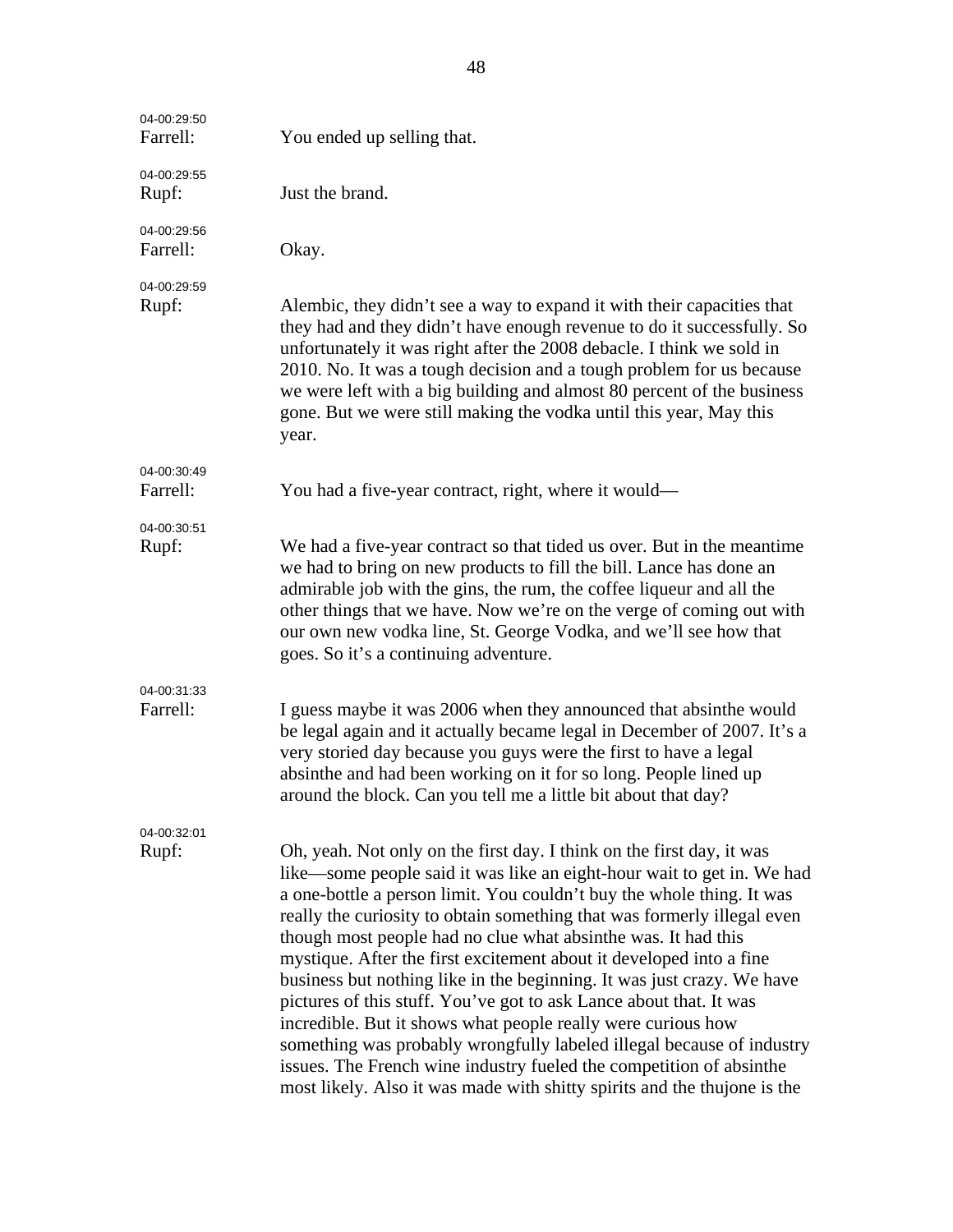|                         | compound that was supposed to be a hallucinogenic, which it isn't.<br>But all of the story.                                                                                                                                                                                                                                                                                                                                                                                                                                                                                                                                                                                                                                                                                                                                                                                                                                                                                                                                                                                                                                                                                                                                                                                                                                 |
|-------------------------|-----------------------------------------------------------------------------------------------------------------------------------------------------------------------------------------------------------------------------------------------------------------------------------------------------------------------------------------------------------------------------------------------------------------------------------------------------------------------------------------------------------------------------------------------------------------------------------------------------------------------------------------------------------------------------------------------------------------------------------------------------------------------------------------------------------------------------------------------------------------------------------------------------------------------------------------------------------------------------------------------------------------------------------------------------------------------------------------------------------------------------------------------------------------------------------------------------------------------------------------------------------------------------------------------------------------------------|
| 04-00:33:46<br>Farrell: | That's the opium that they were using to-?                                                                                                                                                                                                                                                                                                                                                                                                                                                                                                                                                                                                                                                                                                                                                                                                                                                                                                                                                                                                                                                                                                                                                                                                                                                                                  |
| 04-00:33:48<br>Rupf:    | Yeah, yeah. Yeah. It was a relatively short-lived thing. However, it<br>was so big for our size that we ordered—now I'm doing it myself<br>again. We ordered the big still there at the time that you see down on<br>the platform, the 1500 liters, our biggest one, specifically for the<br>absinthe because they're all made to order. You can't just go and buy<br>it like a car. So I talked with the manufacturer. Of course I knew him<br>from a long time ago. I said, "We need this quick so what can you do<br>for us?" He said, "Well, you may just be in luck because we have a<br>half-finished still of the 1500-liter size that was ordered by a guy and<br>he made a down payment for it but we haven't heard until very<br>recently we learned that he was a Mafioso and got killed." A Russian<br>guy. "We can get you this still in three months or so." It was still a<br>little late for us but that's how we have this still. Now we use it a lot<br>for gin, as well. So it's been good. But to run that still and the other<br>stills we needed a new boiler. Our old boiler couldn't do it anymore.<br>And this is how the small businesses have growing pains. A big<br>business you just make a plan. You take out a loan and you run it.<br>Small business you have to do it slightly different. |
| 04-00:36:24<br>Farrell: | So Dave Smith came aboard. How did he find his way here and what<br>were some of his initial roles?                                                                                                                                                                                                                                                                                                                                                                                                                                                                                                                                                                                                                                                                                                                                                                                                                                                                                                                                                                                                                                                                                                                                                                                                                         |
| 04-00:36:33<br>Rupf:    | Well, he's the brother of a winemaker and he was working for the<br>same winery we looked to share this building with in Oakland. He was<br>working the crush there and we got a recommendation that he was a<br>good worker and a good guy and we said, "Well, you know, maybe<br>he'll fit here." He's been really wonderful. He's kind of the next<br>generation already. I'm looking at this thing like the family thing. I've<br>told you before the greatest reward for me is that this is going on and<br>it's carried in the next generation. I think Dave is of a similar crazy<br>disposition, that he wants to do this. He came and he had a good<br>background but he also learned very fast. He's an integral part now of<br>running the production.                                                                                                                                                                                                                                                                                                                                                                                                                                                                                                                                                           |
| 04-00:37:54<br>Farrell: | So he was hired originally as part of the production-                                                                                                                                                                                                                                                                                                                                                                                                                                                                                                                                                                                                                                                                                                                                                                                                                                                                                                                                                                                                                                                                                                                                                                                                                                                                       |
| 04-00:37:58<br>Rupf:    | He was just hired as a production guy. But he also shows managerial<br>qualities that really give him a bigger role in the whole thing and we                                                                                                                                                                                                                                                                                                                                                                                                                                                                                                                                                                                                                                                                                                                                                                                                                                                                                                                                                                                                                                                                                                                                                                               |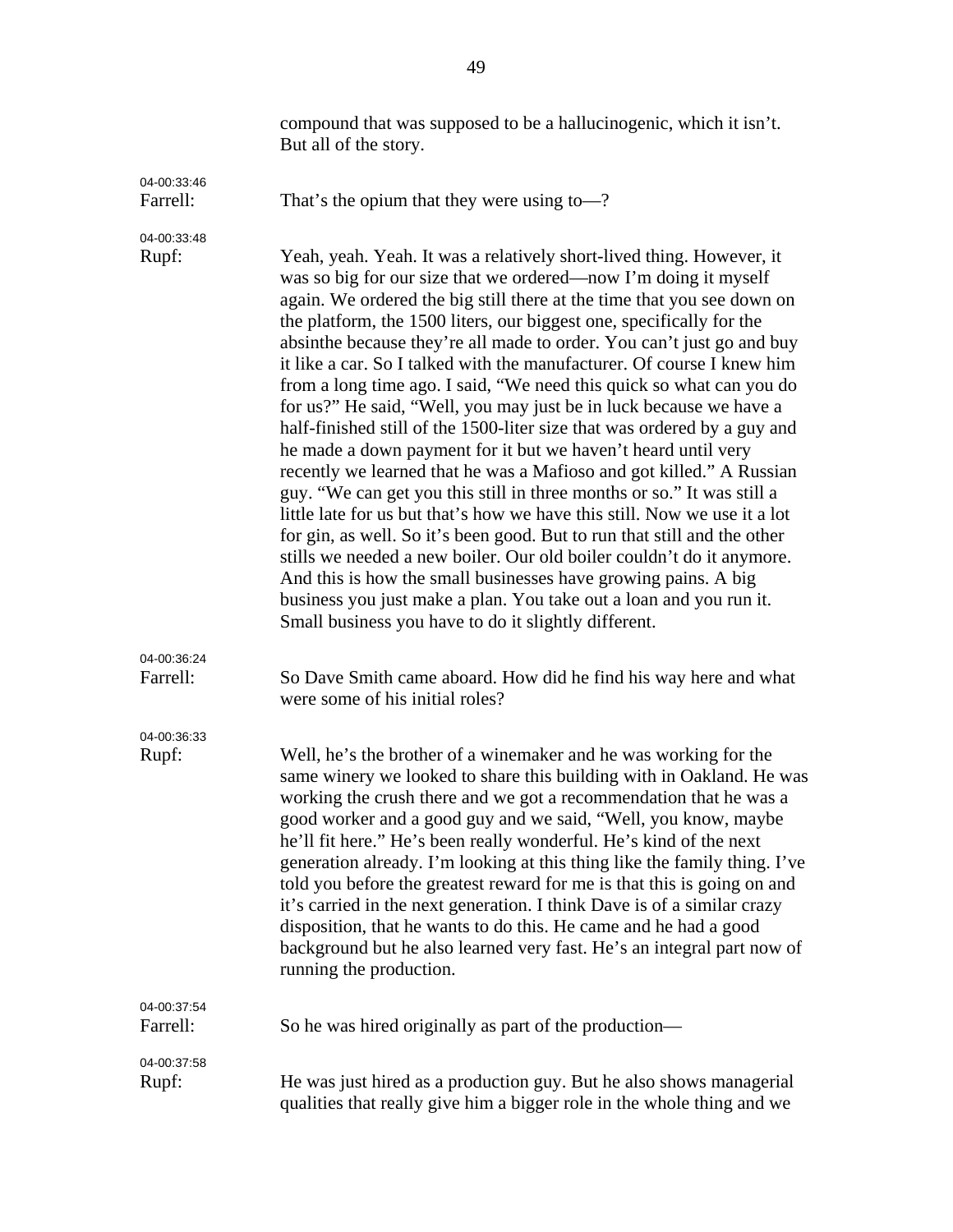|                         | have a couple more production guys now, too because production has<br>increased, which is good. We need it.                                                                                                                                                                                                                                                                                                                                                                                                                                                                                                                                                                                                                                                                                                                 |
|-------------------------|-----------------------------------------------------------------------------------------------------------------------------------------------------------------------------------------------------------------------------------------------------------------------------------------------------------------------------------------------------------------------------------------------------------------------------------------------------------------------------------------------------------------------------------------------------------------------------------------------------------------------------------------------------------------------------------------------------------------------------------------------------------------------------------------------------------------------------|
| 04-00:38:19<br>Farrell: | Did Dave come with any ideas or visions for St. George? Did he just<br>come in?                                                                                                                                                                                                                                                                                                                                                                                                                                                                                                                                                                                                                                                                                                                                             |
| 04-00:38:27             |                                                                                                                                                                                                                                                                                                                                                                                                                                                                                                                                                                                                                                                                                                                                                                                                                             |
| Rupf:                   | St. George is overflowing with ideas. [laughter] He actually did one<br>thing on his own pretty much that is a really nice product and that's the<br>coffee liqueur. We're working with this roaster who is now working<br>for us. See, this is how the whole family grows. We have a little coffee<br>roaster in our downstairs. You can look at it. So we run our own<br>roasting operation with Bradley Brent, who is the roaster. He's just<br>starting his business. He works for us so he can afford to start his<br>business and we make the coffee liqueur. This coffee liqueur is really<br>good. You have to taste it. You guys should hang around and taste<br>some stuff. I am unfortunately going to have to leave but we go<br>downstairs, they're probably already there. The tasting room opens at<br>noon. |
| 04-00:39:44<br>Farrell: | Well, this is a good place to leave it for today.                                                                                                                                                                                                                                                                                                                                                                                                                                                                                                                                                                                                                                                                                                                                                                           |
| 04-00:39:46<br>Rupf:    | Okay, good.                                                                                                                                                                                                                                                                                                                                                                                                                                                                                                                                                                                                                                                                                                                                                                                                                 |

### **Interview #3: July 11, 2015**

#### [Begin Audio File 5]

#### 05-00:00:00

Farrell: Okay. This is Shanna Farrell with Jörg Rupf on Saturday, July 11, 2015 and we are in Alameda at the Saint George Spirits distillery. So, Jörg, when we left off we were talking about the launch of the absinthe and the line around the corner and selling out on that day. But you did a few other things before you retired in 2010. In 2008 you debuted the Agua Azul, the blue agave spirit like tequila and then in 2002 was the release of the Hangar One vodka and Lance got married here in 2009. And then you started to win some awards. Also the Agua Libre rum was released in 2010 and that won a couple of awards. You had spent so long building the brand and developing the product line and bringing on new people. Can you tell me about what that was like when your spirits started to win awards?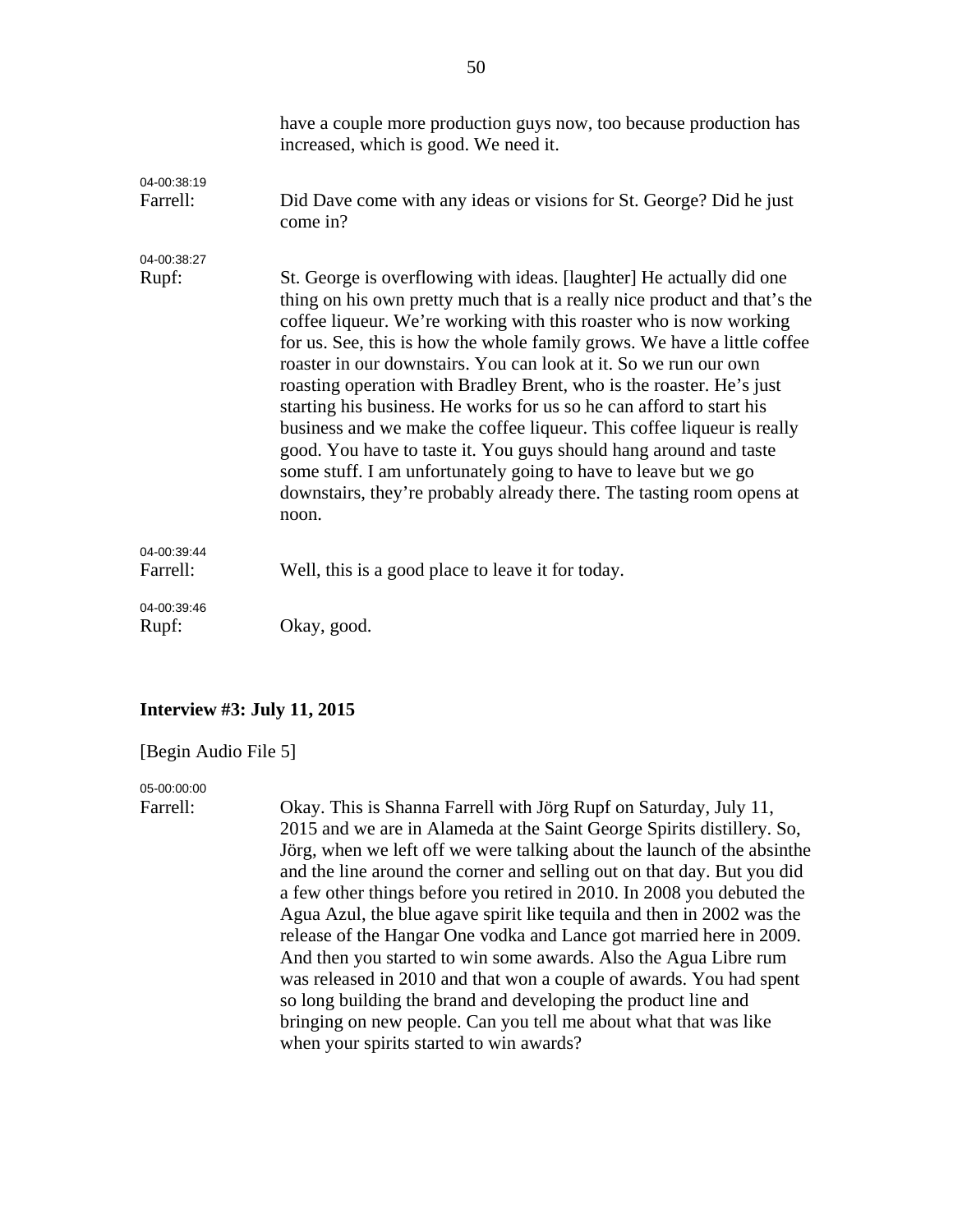## 05-00:01:14

Rupf: Well, the award winning actually started earlier. Even with the eau de vies. We once won a wine competition, of all things, in Southern California. We still have the thing to prove it. It was the Orange County Fair. It made the pear eau de vie the best of show or something, gold medal. That was kind of the first local recognition. Then I got more recognition that was more significant for the eau de vie in Europe by doing the Destillata competition. So that was kind of a bigger scene. For the other stuff, for the absinthe, that was really a project of Lance's. He had been making this stuff, which was legal to make, just not to sell, experimenting with old recipes for years. We didn't know that it became legal but once it did we were able to be the first ones to release an absinthe. My interest was really after we had established some things with what I considered the Mexican eau de vie and that was the agave spirit. The agave is a very interesting plant and a little harder to do than fruit because you have a starch like situation where you have to know the states, like in beer making. It creates technical issues. But I was intrigued by the old tradition of it and also by the flavor complexity of it, that you could obtain. It's kind of akin a little bit to whiskey because you have a similar situation, that you have to do a sugar conversion first and then you can introduce in some processes the smoke. It's a very interesting mixture of flavors. A little bit more complex than the eau de vies. Really the pure image of the fruit. This one you can bring in more facets. You can play more. It's more like a cooking process where you have different ingredients you play with. But the agave is not only hard to get the sugar out of the insulin, which is a starch-like complex sugar, but it's also difficult to ferment. So we went ahead and got a truckload of agave from Mexico in 2008 because I said we want to do this here just to get some experience with it and have them do the cooking and do the rest.

> Well, it was a good learning experience because outside of the aforementioned issues with the agave it also has some mechanical issues. The fibers in this stuff are unbelievable. They're used to make shoes and used in bricks. They're so strong and they in short order ruined all of our machinery, our processing equipment. This is why nobody here really wanted to see it any more later on. It was there at the time. We had some problems in fermenting it. And because we couldn't cut it up and ferment it the way we wanted it, it couldn't be then temperature controlled. We had open-top fermenters, like with red wine fermenting. We ended up throwing away like half of the stuff. But the other half was actually quite presentable and I think especially successful was the reposado. We only had, like, I can't remember, but maybe like 400 cases of this stuff, which financially is, of course, a total disaster. Spent a lot of money getting these things from Mexico, dealing with the importation issues, and having to cold truck everything. It was a true adventure just in the style of old. But we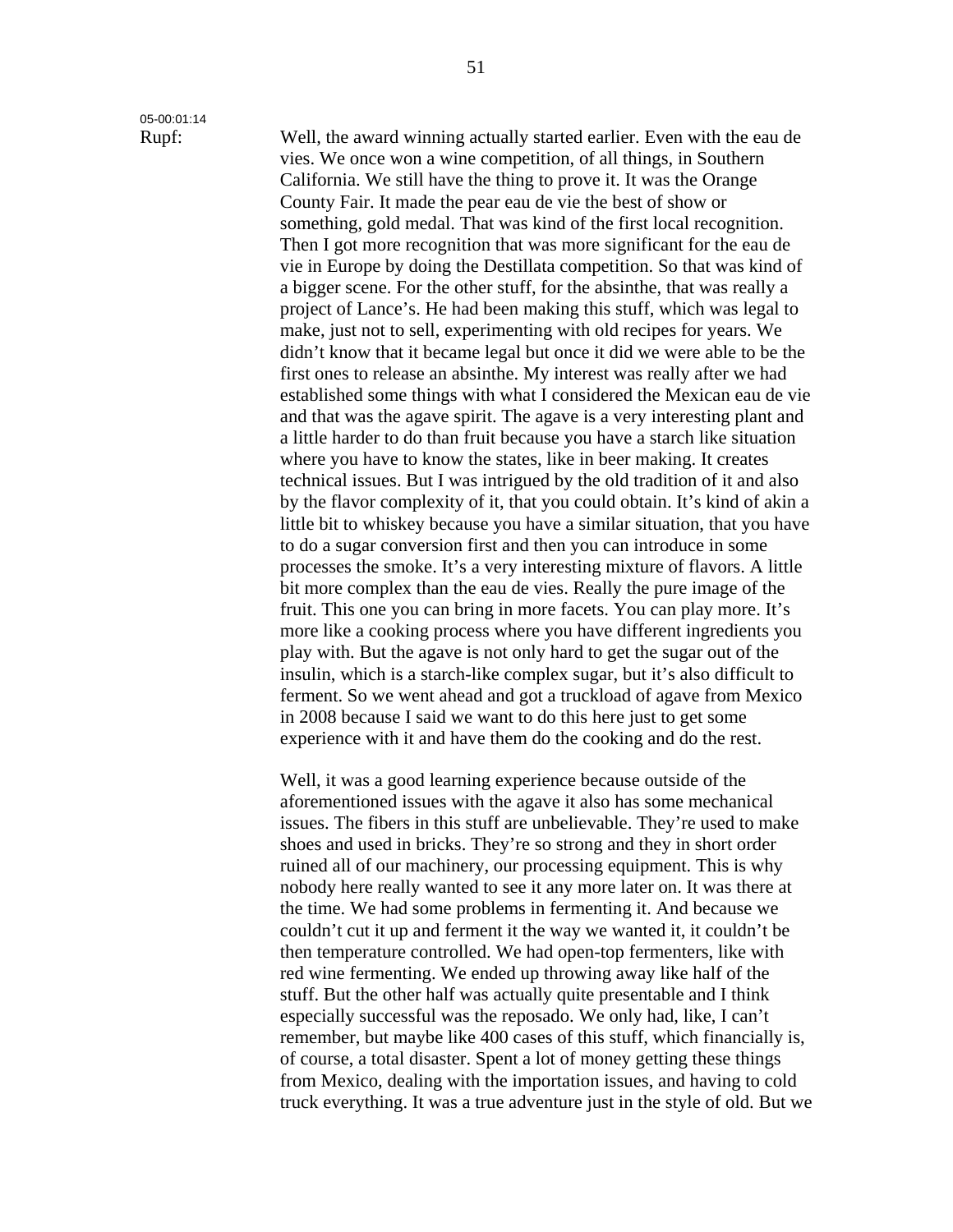got a label for it. Agua Azul was my translation for the blue waters and the Eau De Vie of New Mexico. We still haven't really solved it, I think, but I think it's cooking. It's cooking. It's cooking in a slightly different context now.

In fact, after 2010 I was considering to set something up in Mexico. But I gave that idea up because the problems in Mexico are not minor. A lot of it you have to have connections to actually make it work. So it just didn't work. So they will all come together but I think it's got enough interest to be worth overcoming the mechanical and technical aspects of making something really outstanding. We even have the prospect of domestically grown agave, blue agave, and other varietals. Since the advent of the mezcal, which doesn't have to be made from blue agave but a lot is now. You can find varietal mezcals made from individual varieties, of which there are several hundred, I am told. It all opens up a whole interesting bouquet of possibilities. That kind of stuff has always interested me. Even though I've retired I've been playing a little bit, mostly unsuccessfully, but I've planted some blue agave up in Occidental just to keep my fingers a little bit involved. I have sixteen vines of zinfandel up there, too. But I got like fifty or so agave plants also. I have no idea what to do with them. But it's just one of those things. This completes the circle of where the main focus of my interest in the whole distillation is in the exploration and to see what you can make out of something and the transformative process and how different the outcomes can be.

The great thing about the culinary realm is there's no right or wrong, no good or bad. We've always felt like we made our stuff the way we like it and it's not going to be everybody's taste. That turned out to be true for the whiskey in the beginning. We, of course, in hindsight say it's because people didn't understand whiskey. They only knew the real smoky stuff and so they didn't understand ours. Ours changed. But it doesn't matter. There are still people who like the real smoky whiskey. Everything else for them is not real whiskey or worthwhile. That's fine. That's a good thing.

| <u> vu vu vu <del>v</del>u</u><br>Farrell: | Do you remember where in Mexico you got the blue agave from?           |
|--------------------------------------------|------------------------------------------------------------------------|
| 05-00:09:50<br>Rupf:                       | Yeah, from the town of Tequila.                                        |
| 05-00:09:53<br>Farrell:                    |                                                                        |
|                                            | Oh, okay. Oh. Interesting. I was in Mexico a couple of months ago and  |
|                                            | I went to Tequila and I heard a local anecdote that it is magic that   |
|                                            | tequila is made in Tequila because there are no agave that grow there. |

05-00:09:46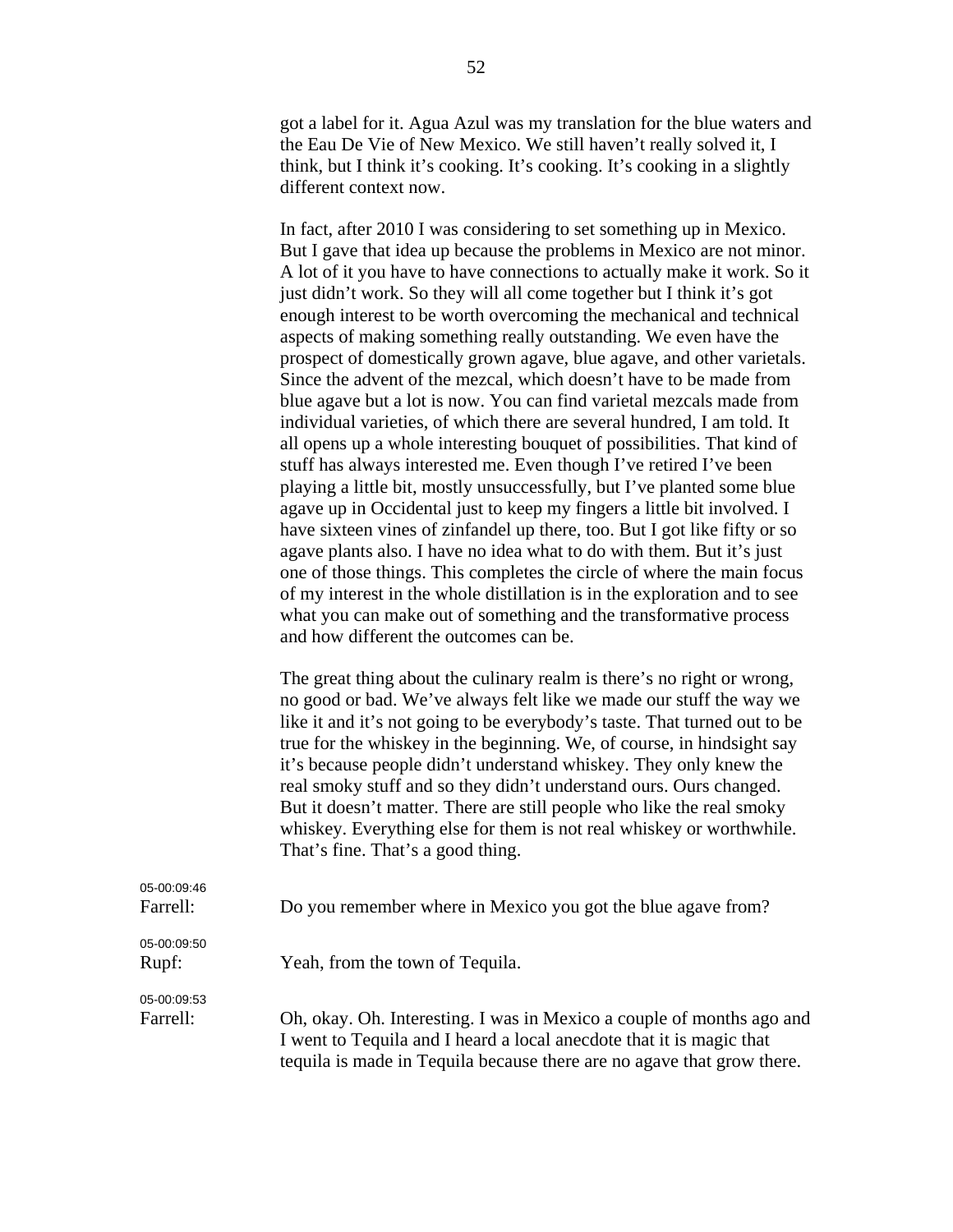| 05-00:10:10<br>Rupf:    | It's not totally true. Not in the center of town. But in the environment<br>of Tequila.                                                                                                                                                                                                                                                                                                                                                                                                                                                                                                                                                                                                                                                                                 |
|-------------------------|-------------------------------------------------------------------------------------------------------------------------------------------------------------------------------------------------------------------------------------------------------------------------------------------------------------------------------------------------------------------------------------------------------------------------------------------------------------------------------------------------------------------------------------------------------------------------------------------------------------------------------------------------------------------------------------------------------------------------------------------------------------------------|
| 05-00:10:18<br>Farrell: | Oh, okay. Oh, go ahead. Go ahead.                                                                                                                                                                                                                                                                                                                                                                                                                                                                                                                                                                                                                                                                                                                                       |
| 05-00:10:22<br>Rupf:    | It's a fun little story because we had importation problems, which we<br>solved the Mexican way because we had some connections to other<br>suppliers that we wanted to use for that. But then we talked to the<br>agent in the office of the Consejo Regulador del Tequila and he said,<br>"Oh, yeah. We can probably give you an exportation license. And, by<br>the way, I also grow." Yeah. "Where do you have them?" "Right<br>outside of the town of Tequila." I said, "Okay, great. Let's get a<br>truckload of this thing going." So it's an adventure story. That's where<br>the fun is. It is. I think there's so much more to explore on that front. I<br>was going to continue to do this on the side but Lance is so much<br>better at this. He can do it. |
| 05-00:11:39<br>Farrell: | What are some of the things that you learned from that experience,                                                                                                                                                                                                                                                                                                                                                                                                                                                                                                                                                                                                                                                                                                      |
|                         | trying to make tequila blue agave spirit?                                                                                                                                                                                                                                                                                                                                                                                                                                                                                                                                                                                                                                                                                                                               |
| 05-00:11:46<br>Rupf:    | I've learned that one of the biggest things you can learn doing, making<br>products, is humility. Because when you say a master distiller, well, it<br>all depends. That's a nice title. But we're always a servant to the<br>materials. If you see them as the gift and the guide, you're still going<br>to make errors and mistakes and that's okay. But I think just the fact<br>that you can't really be the master of something is very exciting to me.<br>Keeps it interesting.                                                                                                                                                                                                                                                                                   |
| 05-00:12:37<br>Farrell: | So that was in 2008. So that was also around the time that you went to<br>Tales of the Cocktail for the first time. So that was about seven years<br>ago. Can you tell me about what brought you to Tales and what your<br>experience was like there?                                                                                                                                                                                                                                                                                                                                                                                                                                                                                                                   |
| 05-00:12:54             |                                                                                                                                                                                                                                                                                                                                                                                                                                                                                                                                                                                                                                                                                                                                                                         |
| Rupf:                   | Well, I was invited by this journalist, the name who I can't remember<br>right now, Paul somebody. He had a discussion panel on—                                                                                                                                                                                                                                                                                                                                                                                                                                                                                                                                                                                                                                        |
| 05-00:13:07<br>Farrell: | Paul Clarke?                                                                                                                                                                                                                                                                                                                                                                                                                                                                                                                                                                                                                                                                                                                                                            |
| 05-00:13:09<br>Rupf:    | Paul Clarke. Good for you. It's good to have a brain. He had a<br>discussion panel with a third person who was a well-known<br>mixologist, they're called in the States. I thought, "Why does he invite                                                                                                                                                                                                                                                                                                                                                                                                                                                                                                                                                                 |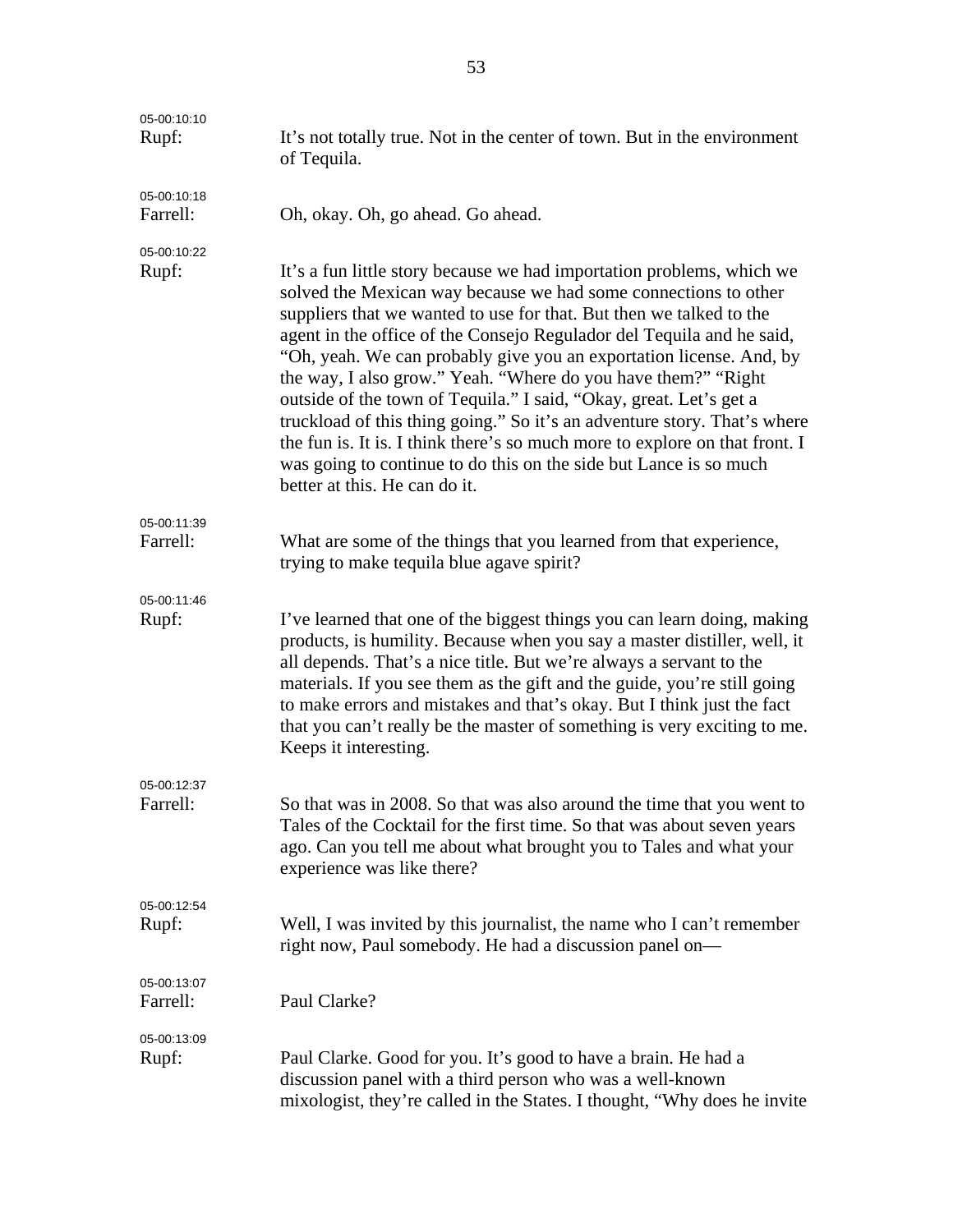|                         | me? I have no idea about mixed drinks." I'm a simple mind. I like the<br>individual stuff and the purity of it and if I have a complex spirit I like<br>that by itself better. I've come around to approaching some really<br>nicely made mixed drinks with a little more respect. And, actually, this<br>was the first inkling of that because I don't remember exactly what the<br>theme of it was but it had to do with using different spirits in making<br>cocktails. I was more on the historical side of telling what eau de vies<br>are and how they could be used and how you can make a cocktail<br>using essences of different flavors that you distill. Frankly, I didn't<br>have the highest opinion about mixologists yet. They were still to me,<br>like, okay, so now they found a new toy. When I started there was<br>basically nobody who knew anything about spirits. They just knew the<br>brands that they were selling. I changed my mind during that<br>experience in New Orleans, during that week. I listened to the other<br>people on the panel, as well as two other events that I attended. They<br>really came off as knowing their stuff, knowing a lot about how things<br>relate and what the profiles are, and really getting deeply involved in<br>creating something of value. On that level I could more appreciate and<br>understand them. So that was really my impression from that. From<br>there on I've been starting myself to learn a little more about—and I<br>can't drink that many spirits anyways so for me it's more like tasting a<br>little of this and that. |
|-------------------------|---------------------------------------------------------------------------------------------------------------------------------------------------------------------------------------------------------------------------------------------------------------------------------------------------------------------------------------------------------------------------------------------------------------------------------------------------------------------------------------------------------------------------------------------------------------------------------------------------------------------------------------------------------------------------------------------------------------------------------------------------------------------------------------------------------------------------------------------------------------------------------------------------------------------------------------------------------------------------------------------------------------------------------------------------------------------------------------------------------------------------------------------------------------------------------------------------------------------------------------------------------------------------------------------------------------------------------------------------------------------------------------------------------------------------------------------------------------------------------------------------------------------------------------------------------------------------------------------------------------------|
| 05-00:15:57<br>Farrell: | Did that experience change the way you were thinking about the spirits<br>that you were producing or maybe the end results? Your eau de vie<br>ending up in a cocktail or the vodka ending up in a cocktail?                                                                                                                                                                                                                                                                                                                                                                                                                                                                                                                                                                                                                                                                                                                                                                                                                                                                                                                                                                                                                                                                                                                                                                                                                                                                                                                                                                                                        |
| 05-00:16:15<br>Rupf:    | Yeah, opened my own horizon to seeing the value of doing something<br>that I otherwise would have frowned upon. Because I said, "So you're<br>sitting here trying to really capture the essence of something," and<br>somebody said, "Oh, that's not bad. Let's see." Well, when you saw it,<br>it's later. So to really find that in some ways, with the more complex<br>spirits, even with aging, you're doing the same thing. You're<br>introducing new flavors. I was especially stunned in this respect what<br>you can do with just wood aging. For instance, I don't know if you've<br>tasted the wood aged gin.                                                                                                                                                                                                                                                                                                                                                                                                                                                                                                                                                                                                                                                                                                                                                                                                                                                                                                                                                                                             |
| 05-00:17:00<br>Farrell: | Yes. The Dry Rye?                                                                                                                                                                                                                                                                                                                                                                                                                                                                                                                                                                                                                                                                                                                                                                                                                                                                                                                                                                                                                                                                                                                                                                                                                                                                                                                                                                                                                                                                                                                                                                                                   |
| 05-00:17:01<br>Rupf:    | Yeah.                                                                                                                                                                                                                                                                                                                                                                                                                                                                                                                                                                                                                                                                                                                                                                                                                                                                                                                                                                                                                                                                                                                                                                                                                                                                                                                                                                                                                                                                                                                                                                                                               |
| 05-00:17:02<br>Farrell: | Yes.                                                                                                                                                                                                                                                                                                                                                                                                                                                                                                                                                                                                                                                                                                                                                                                                                                                                                                                                                                                                                                                                                                                                                                                                                                                                                                                                                                                                                                                                                                                                                                                                                |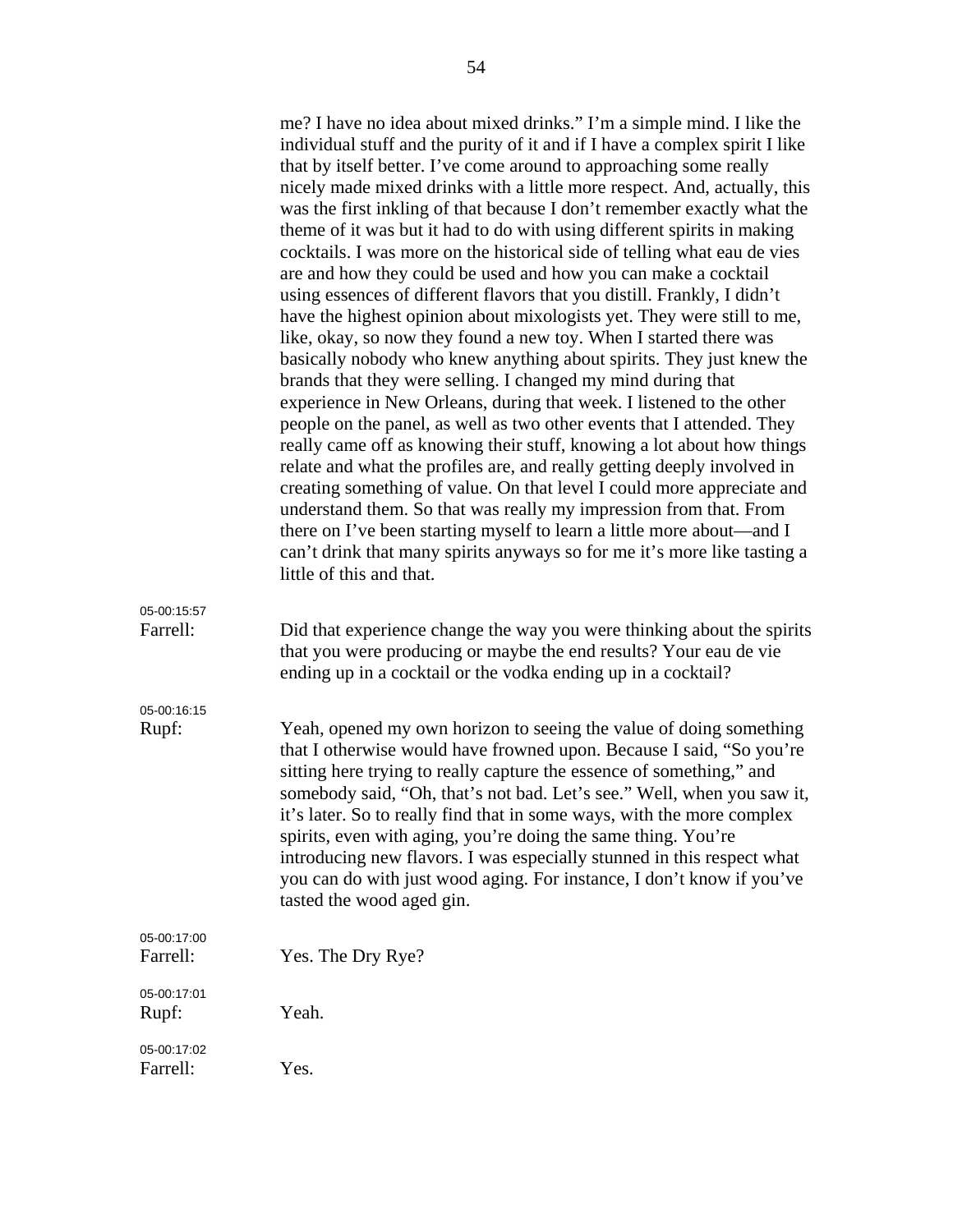| 05-00:17:03<br>Rupf:    | It's so interesting that dry rye by itself is maybe the least<br>adventures ome version of the gins, right, even though the rye gives it<br>its own image. But it elevated to a different level with the wood. Now,<br>not everything will work that well, and this is like a mystery. You<br>know you just have to try it and see how it works out. So I've come<br>around to slowly, because I'm really stubborn, to expanding my<br>limited horizon to these things. Yeah.                                                                                                                                                                                                                                                                                                                                                                                                                                                                                                                                                                                                                                                                                      |
|-------------------------|--------------------------------------------------------------------------------------------------------------------------------------------------------------------------------------------------------------------------------------------------------------------------------------------------------------------------------------------------------------------------------------------------------------------------------------------------------------------------------------------------------------------------------------------------------------------------------------------------------------------------------------------------------------------------------------------------------------------------------------------------------------------------------------------------------------------------------------------------------------------------------------------------------------------------------------------------------------------------------------------------------------------------------------------------------------------------------------------------------------------------------------------------------------------|
| 05-00:17:49<br>Farrell: | You've been nominated five times for James Beard Awards.                                                                                                                                                                                                                                                                                                                                                                                                                                                                                                                                                                                                                                                                                                                                                                                                                                                                                                                                                                                                                                                                                                           |
| 05-00:17:55<br>Rupf:    | The perennial runner-up.                                                                                                                                                                                                                                                                                                                                                                                                                                                                                                                                                                                                                                                                                                                                                                                                                                                                                                                                                                                                                                                                                                                                           |
| 05-00:17:59<br>Farrell: | For outstanding wine and spirits professional. Can you tell me about<br>the first time you were nominated and about if you've ever attended,<br>what that experience was like.                                                                                                                                                                                                                                                                                                                                                                                                                                                                                                                                                                                                                                                                                                                                                                                                                                                                                                                                                                                     |
| 05-00:18:09<br>Rupf:    | Frankly, all the accolades, and this is me, I'm not talking about the<br>others—I can only speak for myself. I have to say that I've never paid<br>any attention to these things because even reviews in magazines and<br>stuff I read, and I say it really means very little to me because in the<br>end it's I who need to be convinced of what I'm doing. It's nice<br>because it gets more interest out and everything but it really doesn't do<br>that much to change anything. Sometimes you get the effect that<br>you're selling more, which wasn't the case when I first got all these<br>write-ups. I think we talked about that. But for me, personally,<br>probably to a fault I've never really taken that seriously. I've never<br>really gotten to the point of notoriety in the wine and spirits world that<br>I could make it to the Beard award. It takes a little more glamorous<br>exposure for that. And that's fine with me. Fritz Maytag was<br>nominated and got it but he has many more things in his hat feathers<br>and more recognition with his beer and his cheese and the whole<br>family. So it's fine. I'm just a small operator. |
| 05-00:20:10<br>Farrell: | Oh. So then kind of during this time in 2009, Lance got married at the<br>distillery. Can you tell me about your recollections of the wedding and<br>having that type of celebration here in something that you built and<br>created?                                                                                                                                                                                                                                                                                                                                                                                                                                                                                                                                                                                                                                                                                                                                                                                                                                                                                                                              |
| 05-00:20:31<br>Rupf:    | I thought it was a wonderful thing. He asked a wedding gift from me<br>that I play a tune for him on the violin with my ex-wife, who's a<br>pianist, LaDene, and we did, and it was really special. Because first<br>you think of this big space and there was a limited amount of people,                                                                                                                                                                                                                                                                                                                                                                                                                                                                                                                                                                                                                                                                                                                                                                                                                                                                         |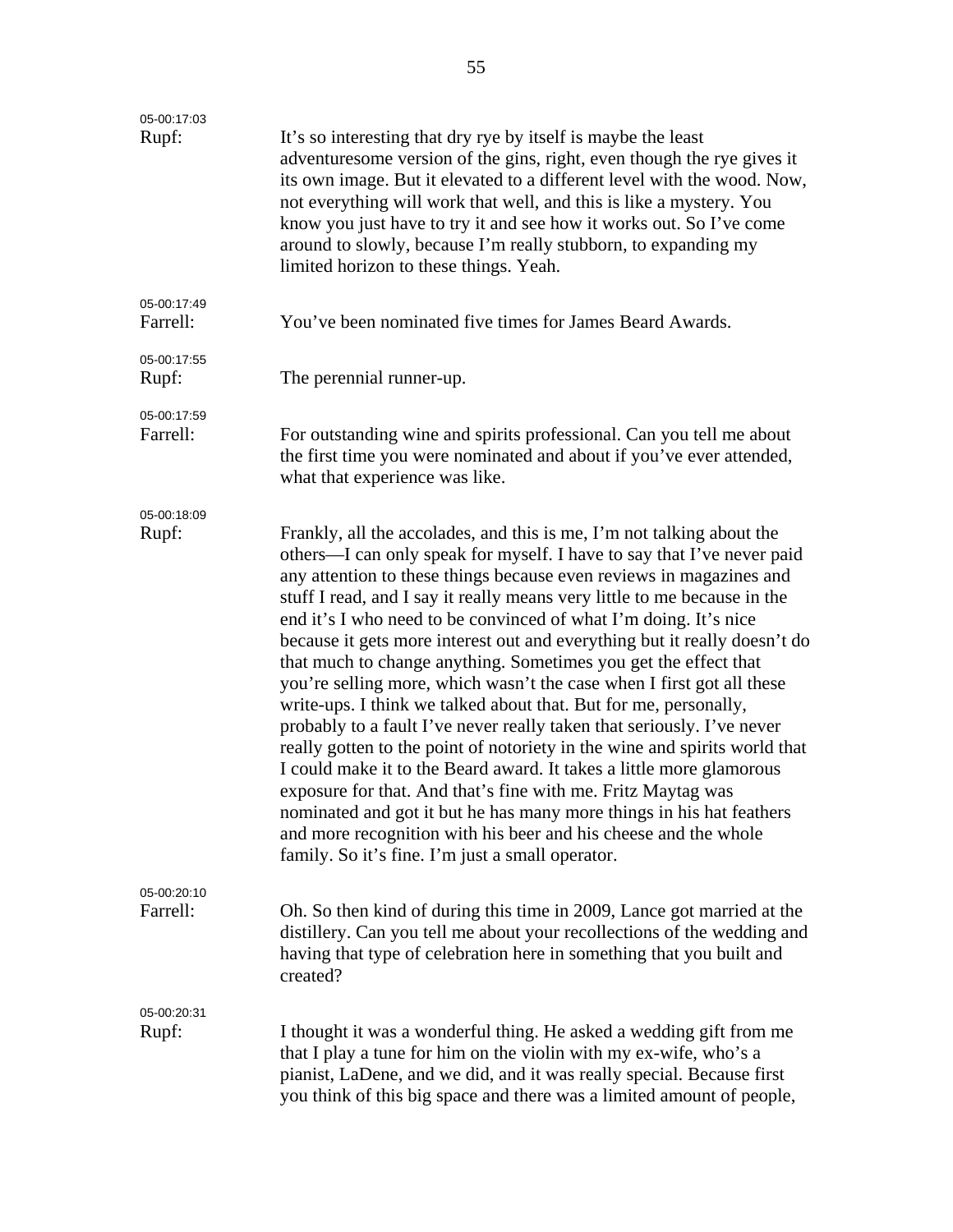|                         | maybe fifty people or something. But it was special because it brings<br>all the family aspect of the distillery together. So it was really a<br>wonderful event. I was very happy for them and I still am. It was good.<br>We've had a few more personal events of people here who are<br>connected to the distillery. I think this all brings the whole family<br>together.                                                                                                                                                                                                                                                                                                                                                                                                                                                                                                                                                   |
|-------------------------|---------------------------------------------------------------------------------------------------------------------------------------------------------------------------------------------------------------------------------------------------------------------------------------------------------------------------------------------------------------------------------------------------------------------------------------------------------------------------------------------------------------------------------------------------------------------------------------------------------------------------------------------------------------------------------------------------------------------------------------------------------------------------------------------------------------------------------------------------------------------------------------------------------------------------------|
|                         |                                                                                                                                                                                                                                                                                                                                                                                                                                                                                                                                                                                                                                                                                                                                                                                                                                                                                                                                 |
| 05-00:21:31<br>Farrell: | What were some of the other events that had happened since that<br>brought everyone together?                                                                                                                                                                                                                                                                                                                                                                                                                                                                                                                                                                                                                                                                                                                                                                                                                                   |
| 05-00:21:37             |                                                                                                                                                                                                                                                                                                                                                                                                                                                                                                                                                                                                                                                                                                                                                                                                                                                                                                                                 |
| Rupf:                   | Well, there is Christmas events, there is funny give away events where<br>everybody brings a gift and things and people come. There's maybe<br>two, three events a year that Lance organizes, I really don't remember<br>much of that. But I really appreciate that because you see everybody<br>and then, of course, sometime at Christmas dinners, most of the time<br>now, they're somewhere else in the restaurant. And that's more like<br>what everybody does. But I think there's a special feel if you have<br>something here. People like it here.                                                                                                                                                                                                                                                                                                                                                                     |
| 05-00:22:20             |                                                                                                                                                                                                                                                                                                                                                                                                                                                                                                                                                                                                                                                                                                                                                                                                                                                                                                                                 |
| Farrell:                | What does that feel like for you, seeing something that you started and<br>built, this whole entire family and community that's come together?                                                                                                                                                                                                                                                                                                                                                                                                                                                                                                                                                                                                                                                                                                                                                                                  |
|                         |                                                                                                                                                                                                                                                                                                                                                                                                                                                                                                                                                                                                                                                                                                                                                                                                                                                                                                                                 |
| 05-00:22:27<br>Rupf:    | Well, that's the best part of it all. This has made it possible for me also<br>to really let everything go into the hands of Lance because I felt like he<br>does such a beautiful job with everything. There's nothing more that I<br>could have hoped for when I started this. It was more than my wildest<br>dreams come true. So I just wanted to do this for myself. And, yeah,<br>other people liked it and I needed a certain amount of success to<br>survive in this business. But that was really my projection. I didn't<br>have a business plan that said, "Oh, in ten years you're going to be this<br>and that and the other." Not at all. Thank God I didn't have that<br>because it didn't happen. It's all a gift. And you may say it's luck of<br>being at the right place. I was in the wrong place at the wrong time,<br>you could say, if you want to put it that way. But it was the right time<br>for me. |
| 05-00:23:48             |                                                                                                                                                                                                                                                                                                                                                                                                                                                                                                                                                                                                                                                                                                                                                                                                                                                                                                                                 |
| Farrell:                | You handed over the reins to Lance in 2010. Can you tell me about<br>your decision to retire and then what it was like to hand over the<br>operation to Lance?                                                                                                                                                                                                                                                                                                                                                                                                                                                                                                                                                                                                                                                                                                                                                                  |
| 05-00:24:03             |                                                                                                                                                                                                                                                                                                                                                                                                                                                                                                                                                                                                                                                                                                                                                                                                                                                                                                                                 |
| Rupf:                   | Well, it's really a very personal thing because Lance and I really had<br>developed this father/son relationship. Like all of those relationships<br>we had always had a lot of respect for each other and there was a lot of                                                                                                                                                                                                                                                                                                                                                                                                                                                                                                                                                                                                                                                                                                   |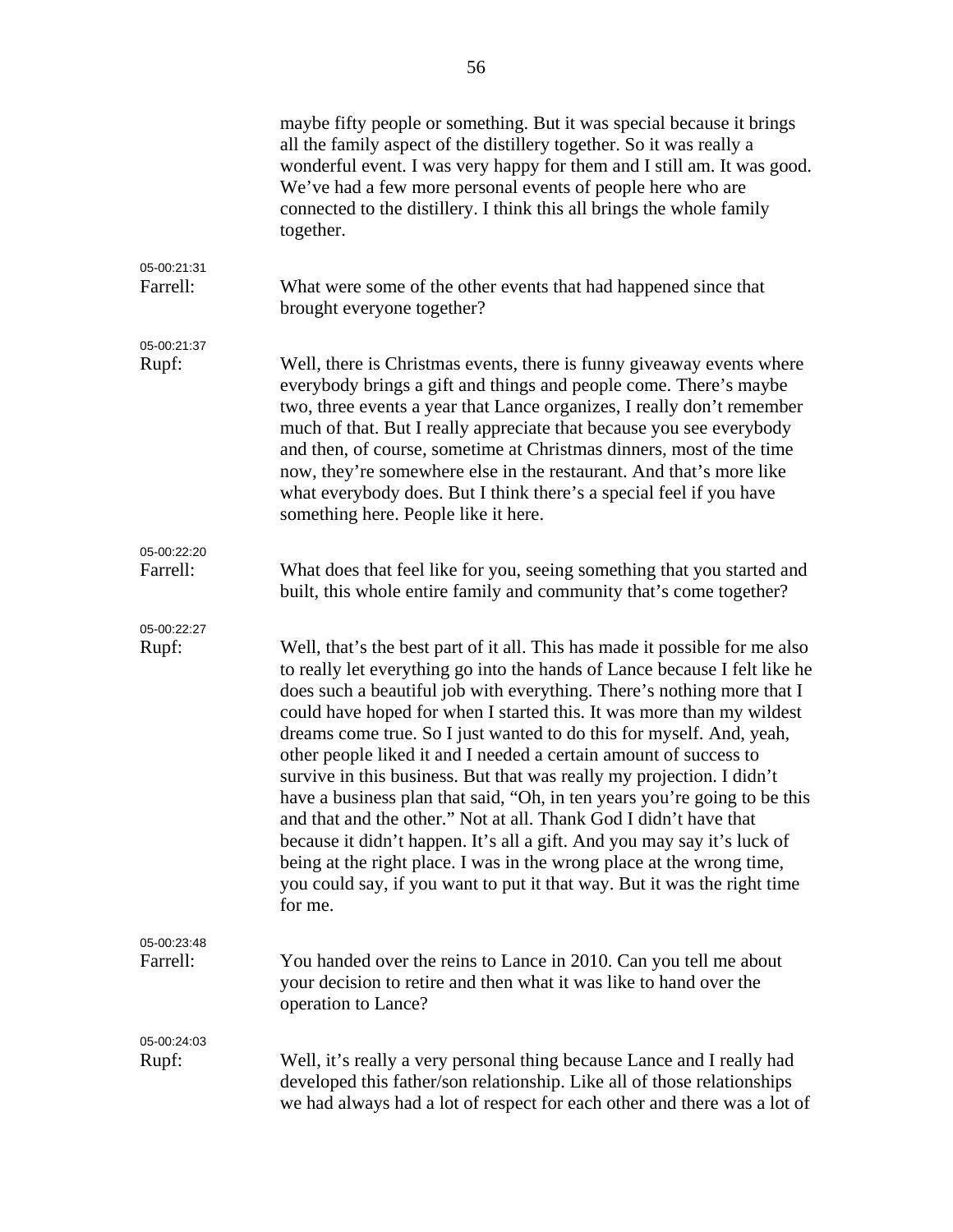|                         | healing in both ways. Some things that we had a harder time working<br>out. In some ways we really worked well together. In other ways we<br>had some issues. I felt like it was very important for him that we didn't<br>stay with a feeling of my being the boss. He is so talented. He needed<br>to really have the reins to fully express himself. It wasn't going to<br>work if I was like—I was before 2010 sort of step-by-step letting him<br>do more. But there were also times when I would step back in and that<br>sometimes felt not congruent or good flow. I decided I wanted him to<br>be the next generation of this business. I don't have any kids. This was<br>the natural thing. My ex-wife and I said that he is my son so we're<br>going to give the business to him. And the reason for 2010 was simply<br>financial because we had sold the biggest asset of the company and<br>therefore the remaining company was worth very little in the books<br>and Lance had gotten money to be able—for a smaller amount than if I<br>had given it to him, there would be more taxes than this. So it all<br>worked out in a good way. And he has only done wonders with<br>everything. If anything, I was holding him back with everything now<br>he can do, everything now. |
|-------------------------|------------------------------------------------------------------------------------------------------------------------------------------------------------------------------------------------------------------------------------------------------------------------------------------------------------------------------------------------------------------------------------------------------------------------------------------------------------------------------------------------------------------------------------------------------------------------------------------------------------------------------------------------------------------------------------------------------------------------------------------------------------------------------------------------------------------------------------------------------------------------------------------------------------------------------------------------------------------------------------------------------------------------------------------------------------------------------------------------------------------------------------------------------------------------------------------------------------------------------------------------------------------------------------------------|
| 05-00:26:41<br>Farrell: | After you retired what was the first thing that you did?                                                                                                                                                                                                                                                                                                                                                                                                                                                                                                                                                                                                                                                                                                                                                                                                                                                                                                                                                                                                                                                                                                                                                                                                                                       |
| 05-00:26:45<br>Rupf:    | I never felt like retirement. It doesn't feel like that because in a<br>business like this you're always connected. It was just to handle the<br>business. So he's now running it. In a lot of ways nothing changes.<br>The only thing that changes, and that was the important thing, is that<br>he knows he can make the final decisions now. It's not like I am<br>coming in and saying, "I don't really like this. Let's do it the other<br>way." That's the only difference. We can talk about stuff and—is that<br>you? [phone ringing]                                                                                                                                                                                                                                                                                                                                                                                                                                                                                                                                                                                                                                                                                                                                                  |
| 05-00:27:32<br>Farrell: | I think that's you. Do you want to pause?                                                                                                                                                                                                                                                                                                                                                                                                                                                                                                                                                                                                                                                                                                                                                                                                                                                                                                                                                                                                                                                                                                                                                                                                                                                      |
| 05-00:27:33<br>Rupf:    | Sure.                                                                                                                                                                                                                                                                                                                                                                                                                                                                                                                                                                                                                                                                                                                                                                                                                                                                                                                                                                                                                                                                                                                                                                                                                                                                                          |
| 05-00:27:37<br>Farrell: | Okay, we're back.                                                                                                                                                                                                                                                                                                                                                                                                                                                                                                                                                                                                                                                                                                                                                                                                                                                                                                                                                                                                                                                                                                                                                                                                                                                                              |
| 05-00:27:38<br>Rupf:    | Good. So that's really the only—what felt different. Retirement sounds<br>so dramatic. You retire from your job, you don't go there anymore.<br>You're not there anymore. People don't know you anymore pretty<br>soon. Yes, some people in the tasting room I have to meet again. But<br>they all know about me.                                                                                                                                                                                                                                                                                                                                                                                                                                                                                                                                                                                                                                                                                                                                                                                                                                                                                                                                                                              |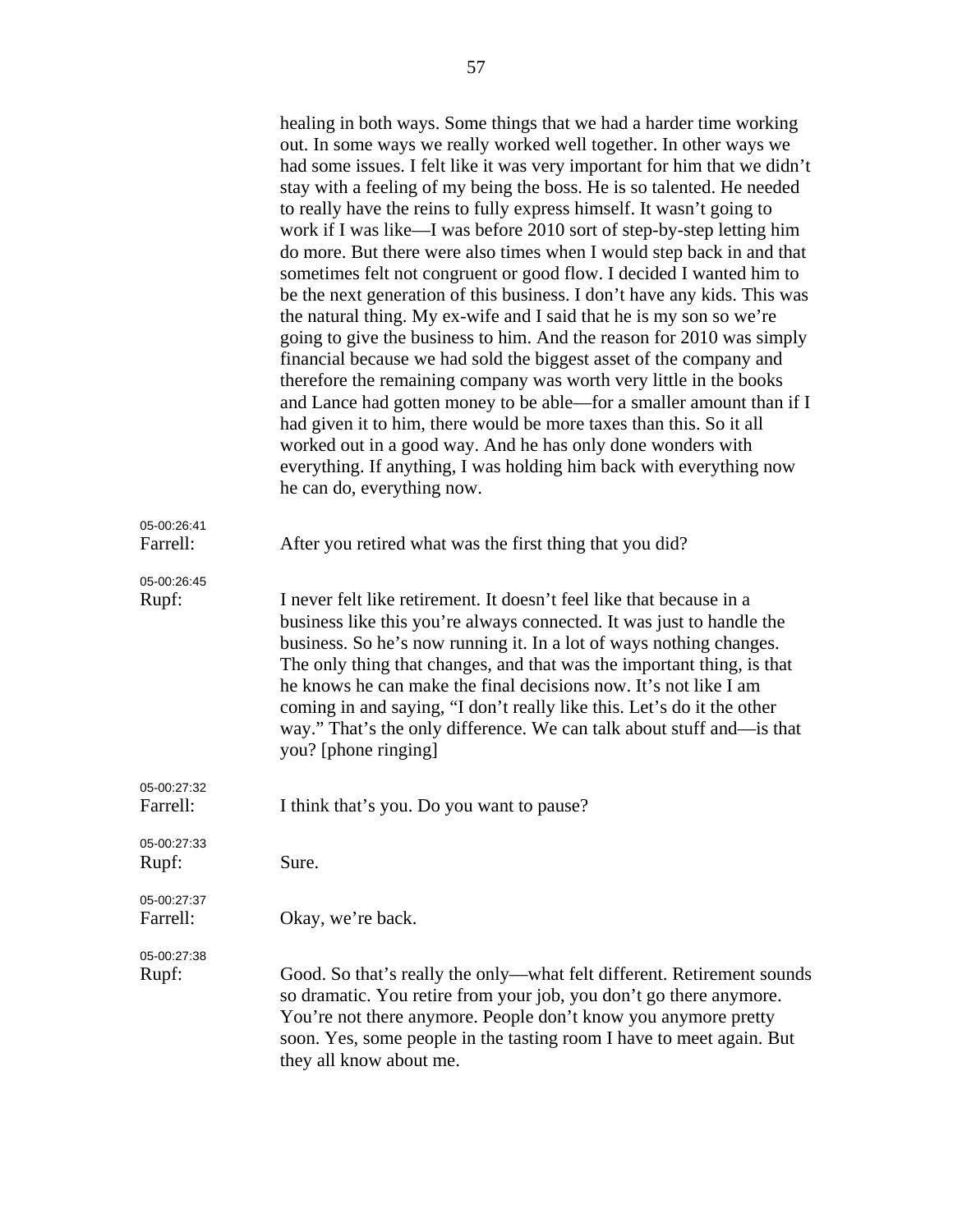| 05-00:28:17<br>Farrell: | Yeah. Yeah, you've been connected. Here we are sitting five years<br>after.                                                                                                                                                                                                                                                                                                                                                                                                                                                                                                                                                                                                                                                                                                                                                                                                                                                                                                                                                                                                                                                                                                                                                                                                                                                                                                                                                                                                                                                                                                                                                                                                                                                                                                                                                                   |
|-------------------------|-----------------------------------------------------------------------------------------------------------------------------------------------------------------------------------------------------------------------------------------------------------------------------------------------------------------------------------------------------------------------------------------------------------------------------------------------------------------------------------------------------------------------------------------------------------------------------------------------------------------------------------------------------------------------------------------------------------------------------------------------------------------------------------------------------------------------------------------------------------------------------------------------------------------------------------------------------------------------------------------------------------------------------------------------------------------------------------------------------------------------------------------------------------------------------------------------------------------------------------------------------------------------------------------------------------------------------------------------------------------------------------------------------------------------------------------------------------------------------------------------------------------------------------------------------------------------------------------------------------------------------------------------------------------------------------------------------------------------------------------------------------------------------------------------------------------------------------------------|
| 05-00:28:22<br>Rupf:    | Yeah. I used to come here three times a week until I moved. I always<br>hang out a little bit and do workouts, which I'm missing now so I'm<br>totally out of shape. Yeah.                                                                                                                                                                                                                                                                                                                                                                                                                                                                                                                                                                                                                                                                                                                                                                                                                                                                                                                                                                                                                                                                                                                                                                                                                                                                                                                                                                                                                                                                                                                                                                                                                                                                    |
| 05-00:28:44<br>Farrell: | Were there any projects that you continued working on?                                                                                                                                                                                                                                                                                                                                                                                                                                                                                                                                                                                                                                                                                                                                                                                                                                                                                                                                                                                                                                                                                                                                                                                                                                                                                                                                                                                                                                                                                                                                                                                                                                                                                                                                                                                        |
| 05-00:28:47<br>Rupf:    | I was working a little bit on the tequila because that's been my pet<br>project. I wanted, of course, not to do it the classic way anymore but in<br>a way that is a little more revolutionary, with an enzymatic<br>breakdown. It hasn't really worked very well. So we've gone back and<br>Lance wants to pursue the more traditional way, which has real<br>advantages. I think you go there first and once you have that<br>established you can—I was kind of jumping into it. I said forget all the<br>old stuff. We're going to do it totally different. Well, I've already left a<br>few steps out that are necessary to make that work. But it may be<br>down the road something interesting. There's a lot of material there<br>that's interesting. That's the thing. You can make it in different ways<br>and get different results. How different the mezcals come out, the<br>tequilas come out. It's very exciting. I have, however, limited myself<br>to some semi-failures and attending a roast. You know about that roast<br>that we did. Still have problems. Not so much with the conversion of<br>the insulin but the fermentation is still difficult. We don't have the<br>yeast strains that they used and I particularly don't like some of the<br>aspects, what they did with doing the fermentation. One of the reasons<br>I ran into obstacles in my very marginal explorations in that was that I<br>wanted to change too many parameters at one time. This is a very<br>complex arena where it is best to change one parameter at a time and<br>see where you go. I just said, "Oh, let's just try a totally different<br>approach." At some point that probably will work and will produce a<br>different product. And that'll be very interesting. But not now. At this<br>point I'm just growing a few plants. |
| 05-00:31:39<br>Farrell: | Starting from scratch.                                                                                                                                                                                                                                                                                                                                                                                                                                                                                                                                                                                                                                                                                                                                                                                                                                                                                                                                                                                                                                                                                                                                                                                                                                                                                                                                                                                                                                                                                                                                                                                                                                                                                                                                                                                                                        |
| 05-00:31:40<br>Rupf:    | Starting from scratch. I got some new agave plants in my garden now<br>and that's it.                                                                                                                                                                                                                                                                                                                                                                                                                                                                                                                                                                                                                                                                                                                                                                                                                                                                                                                                                                                                                                                                                                                                                                                                                                                                                                                                                                                                                                                                                                                                                                                                                                                                                                                                                         |
| 05-00:31:49<br>Farrell: | So I have heard about the roast but for future listeners can you tell me<br>about the roast?                                                                                                                                                                                                                                                                                                                                                                                                                                                                                                                                                                                                                                                                                                                                                                                                                                                                                                                                                                                                                                                                                                                                                                                                                                                                                                                                                                                                                                                                                                                                                                                                                                                                                                                                                  |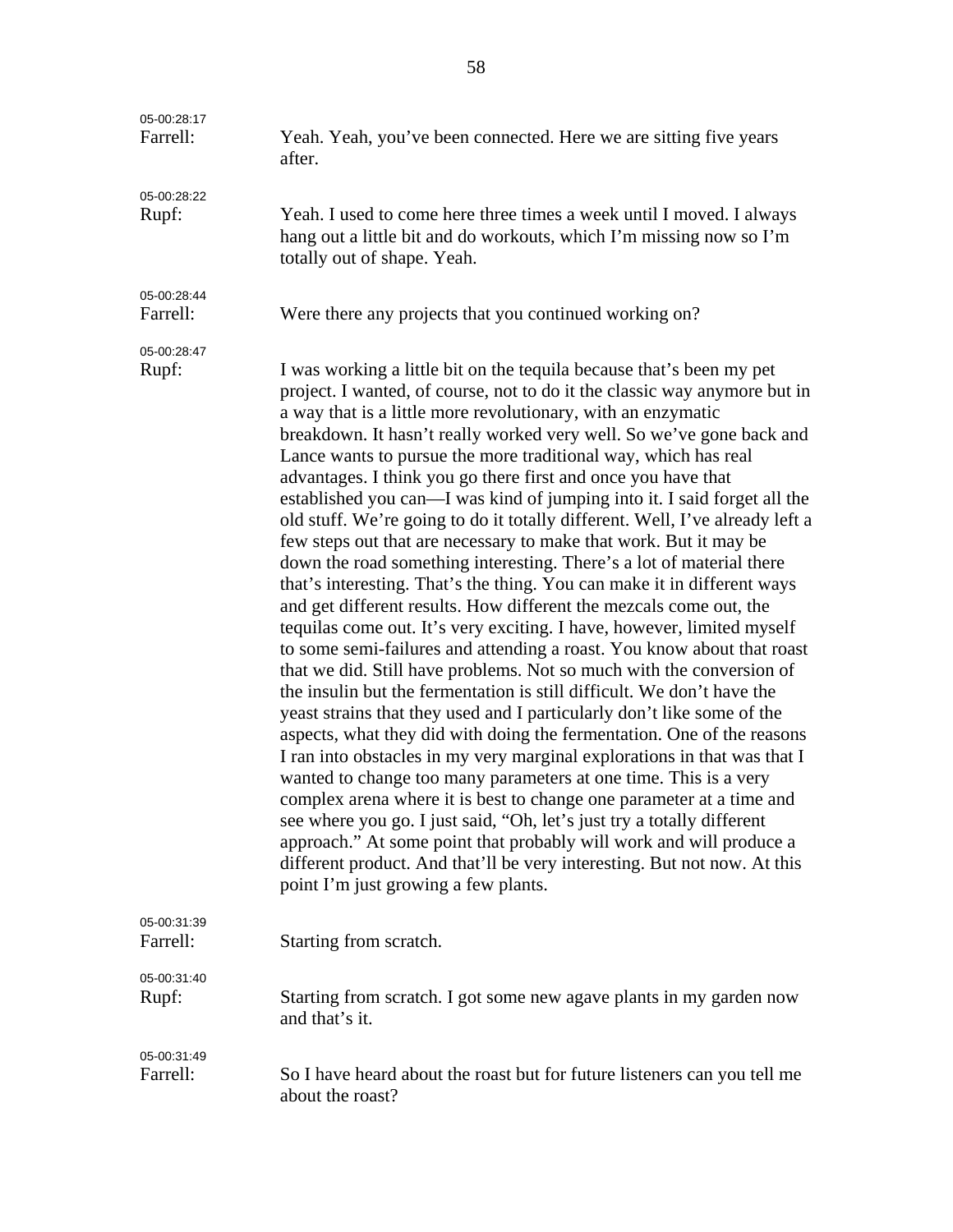# 05-00:31:54

Rupf: Well, the roasting in the pit is how mezcal is made. That's the original way. Outside of the Tequila region, where they were a little more technologically advanced, and used hornos, people would just stick the stuff in the ground like you do the pig roast and all the in terra roasting. What you do is you make a fire and you make a stone lined pit of whatever size it is and you make a weak fire in it to heat up the stones. Then you throw more rocks in there until they get really hot. Once you have a really hot atmosphere like this, you put some leaves and stuff in because then you put the half piñas in. If you put them right on the red rock, glowing rock, it will burn. It still happens. This is one of my concerns because it introduced uncontrollable flavors. It's a process that's not really controlled. Even when people do it that know what they're doing—I've been observing mezcal productions of wellknown producers. If you look around you see all the mistakes flying around. So this is one of the reasons I thought, "Oh, let's just try a totally different approach." If you're humble to learn the old ways first, and the roast is the first old ways. Have to break down the insulin with heat. It's still not totally clear because there's not really research how much enzymatic action is involved in that, too. You can use acid heat or enzymes to break down starch or insulin. It's basically some version of complex sugar that the yeast cannot ferment. So you have to split those molecules into smaller ones, simple sugar molecules that yeast can ferment. The sugars that you get depend on the method that you use. It gets a little complicated and much more complicated. You got your pears or something, you got your simple sugars already. You just crush them, put the yeast on, they ferment. Then you can still screw it up a few times. You can make many more mistakes with the agave, which makes it more interesting and more challenging at the same time. So that was done a few months ago. They were cut up here and ferment and through a piece of equipment that I bought after the experience in 2008. A descaradora. It cuts up the agave but not fine enough to pump it and put it in the way I wanted to do it. But it's still more processable and juicable and there were two batches made from that. One was fermented more. We had a guy from Mexico that knows what they're doing, a mezcalera there, to supervise it. He was really good in the roasting department but they do the fermentation a little different and they have different yeast strains that we don't have and there were some problems in the fermentation. But some of the stuff came out what I call drinkable, between the two of us. Not something that I would necessarily say is a finished product.

05-00:36:23

Farrell: So I'm guessing that you have been to Mexico and toured some of the distilleries and some—

05-00:36:30 Rupf: Yeah.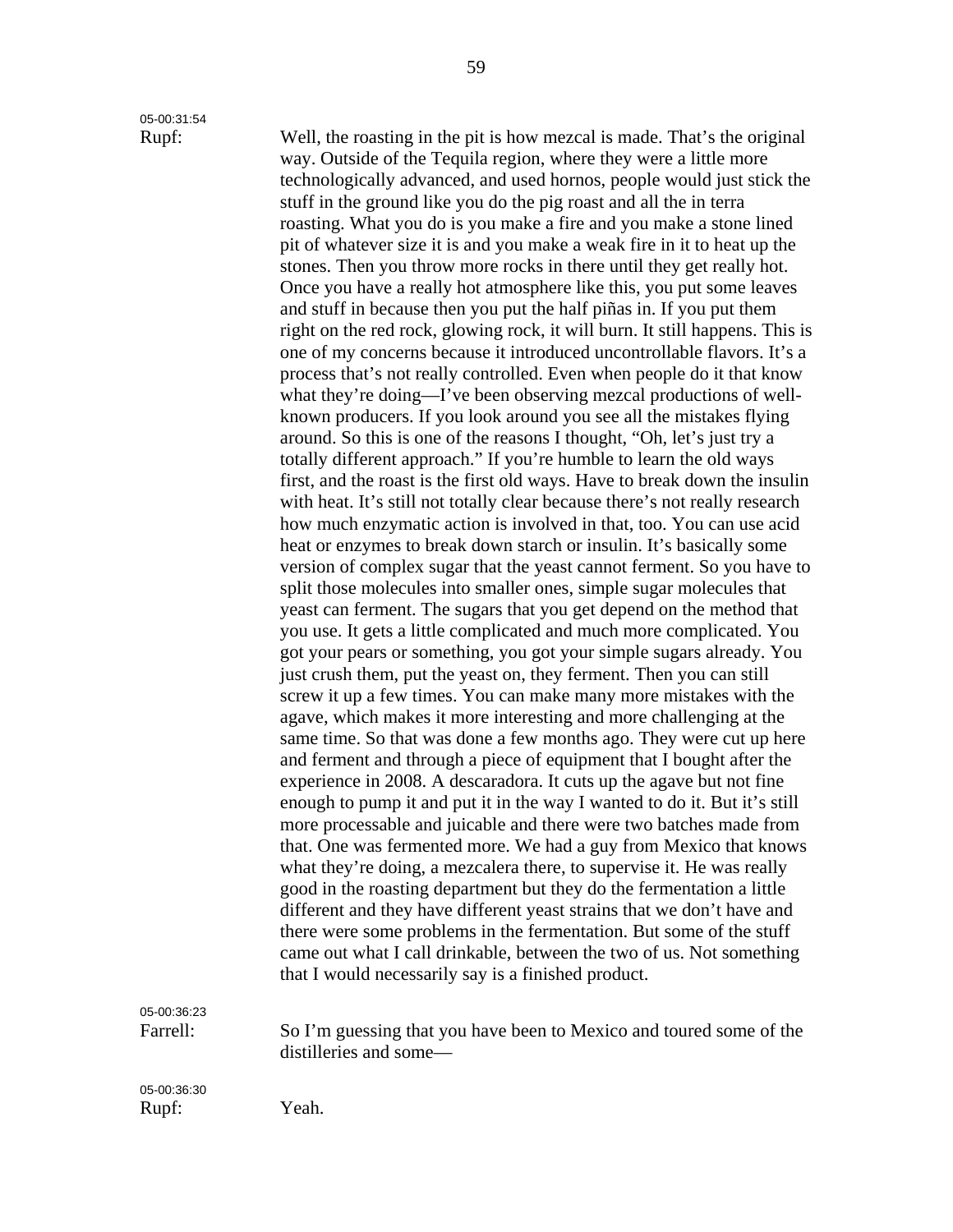| 05-00:36:30<br>Farrell: | What are some of the regions that you've been to in Mexico to do<br>some research?                                                                                                                                                                                                                                                                                                                                                                                                                                                                                                                                                                                                                                                       |
|-------------------------|------------------------------------------------------------------------------------------------------------------------------------------------------------------------------------------------------------------------------------------------------------------------------------------------------------------------------------------------------------------------------------------------------------------------------------------------------------------------------------------------------------------------------------------------------------------------------------------------------------------------------------------------------------------------------------------------------------------------------------------|
| 05-00:36:33<br>Rupf:    | Well, I've done some in the greater Tequila area and in the highlands,<br>too. Where there is that red rock that they have up there with relatively<br>poor soil. I don't know if you've been up there. It's the same thing<br>with other plants or grapes or anything. If you have more stress on it, if<br>it's not too much, they'll actually produce more flavor. That's why<br>people say the highland stuff is better than the lowland stuff. Then I<br>did a tour with—what's his name? Names? Trying to—the guy who<br>made tequila and mezcal big in this country.                                                                                                                                                              |
| 05-00:37:31             |                                                                                                                                                                                                                                                                                                                                                                                                                                                                                                                                                                                                                                                                                                                                          |
| Farrell:                | Ron Cooper?                                                                                                                                                                                                                                                                                                                                                                                                                                                                                                                                                                                                                                                                                                                              |
| 05-00:37:32<br>Rupf:    | Thank you. Ron Cooper. He is a really nice guy. I like him. He has a<br>lot of merit because he went down there and told these guys in his<br>unique Spanish that he was going to help them make it. Because a lot<br>of people down there, they can't sell their stuff.                                                                                                                                                                                                                                                                                                                                                                                                                                                                 |
| 05-00:37:56<br>Farrell: | Yes. Yeah.                                                                                                                                                                                                                                                                                                                                                                                                                                                                                                                                                                                                                                                                                                                               |
| 05-00:37:58<br>Rupf:    | He went around with these mezcaleras. He had a good enough palate<br>to realize the stuff's good just that what they do is not worth doing. So<br>he had a group of a few distillers that he started to promote, this brand,<br>and he brought it to this country. So he's a real pioneer in that. He's an<br>artist. He's not a distiller. But he still has a lot of enthusiasm for the<br>mezcal and I think he did a fabulous job with his thing. So I went one<br>year on a tour of his distilleries with him. What is it? He worked there,<br>I'm sure, the town.                                                                                                                                                                   |
| 05-00:38:53<br>Farrell: | Oh, Oaxaca?                                                                                                                                                                                                                                                                                                                                                                                                                                                                                                                                                                                                                                                                                                                              |
| 05-00:38:56<br>Rupf:    | Oaxaca. Near Oaxaca, in the backlands and further south and, oh, we<br>were going for hours all over the place in those totally remote places<br>on dirt roads. I was in San Juan Del Rio, I think it's just one of the<br>well-known ones. The guy is great. He took us on his truck through a<br>riverbed and then the distillery is right there by the water. It's amazing.<br>The old guy was lying in the hammock and his son was really<br>organizing this thing. It's very quaint but you can see they know what<br>they do, even though they have no real scientific knowledge or<br>anything. They do it the way that it has been done. Now, this translates<br>to my only experience from Germany, where people used to do the |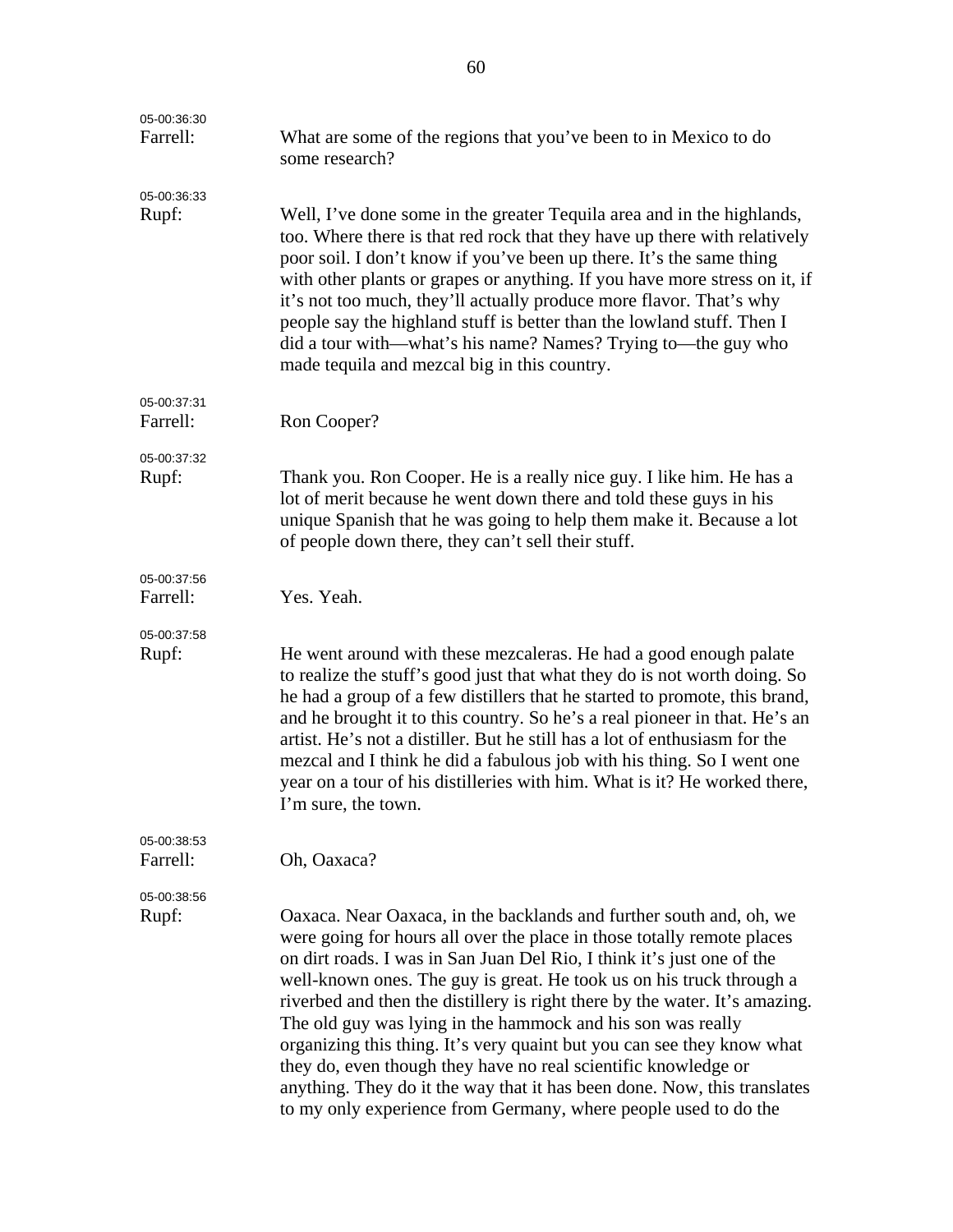|                         | distilling of eau de vies, like they have been doing it for centuries, only<br>I found once I started this here, there's some ways you can do it<br>actually a little better. Make a more interesting and pure product. I feel<br>the same way about that. So there's improvements that can be made<br>over that without losing—the trick is not to lose the quality that they<br>have, and this is why I like the current approach of going with the<br>traditional method first and then refinement.                                                                                                                                                                                                                                                                                                                                                                                                                                                                                                                                                      |
|-------------------------|-------------------------------------------------------------------------------------------------------------------------------------------------------------------------------------------------------------------------------------------------------------------------------------------------------------------------------------------------------------------------------------------------------------------------------------------------------------------------------------------------------------------------------------------------------------------------------------------------------------------------------------------------------------------------------------------------------------------------------------------------------------------------------------------------------------------------------------------------------------------------------------------------------------------------------------------------------------------------------------------------------------------------------------------------------------|
| 05-00:40:45<br>Farrell: | Any plans for you to build a tahona?                                                                                                                                                                                                                                                                                                                                                                                                                                                                                                                                                                                                                                                                                                                                                                                                                                                                                                                                                                                                                        |
| 05-00:40:47<br>Rupf:    | That's the thing we've been joking about.                                                                                                                                                                                                                                                                                                                                                                                                                                                                                                                                                                                                                                                                                                                                                                                                                                                                                                                                                                                                                   |
| 05-00:40:52<br>Farrell: | Get some donkeys.                                                                                                                                                                                                                                                                                                                                                                                                                                                                                                                                                                                                                                                                                                                                                                                                                                                                                                                                                                                                                                           |
| 05-00:40:55<br>Rupf:    | To answer that question. It wouldn't be out of this realm of fantasy to<br>do something like that because we've got some machinery that can do<br>something, but even with that, if you do that you're still hand carrying<br>and open top fermenting into mezcal. I think it's still not the way I<br>want it. You still don't have control over the fermentation. Now, of<br>course, if you have the solids, which I like, and which I don't like<br>about tequila, that they throw most of the solids, if not all of them,<br>away because that makes it easier for processing. But it thins out the<br>product. I've always liked to want to do the fibers with it but I wanted<br>to cut them up fine and we haven't gotten the machinery yet to do that.<br>But there is machinery available to probably get there. It's costing a lot<br>of money is the problem. So now I got stuck. Where did I leave you?                                                                                                                                         |
| 05-00:42:10<br>Farrell: | Oh. Well, the tahona. But we'll-                                                                                                                                                                                                                                                                                                                                                                                                                                                                                                                                                                                                                                                                                                                                                                                                                                                                                                                                                                                                                            |
| 05-00:42:13<br>Rupf:    | Oh, yeah. Well, the tahona is a nice thing but it won't solve the next<br>issue. We basically have the machine that replaces the tahona. But<br>after that you still can't pump it. It's too big. You still have pieces too<br>big that won't go through. So you can't pump them into a fermenter<br>with the way they do it. You have to bucket brigade. And then they<br>leave the open top fermenters, the wooden open top fermenters. I said,<br>"Man, they must have some acidic on top of that thing. You smell it.<br>Smell it." Very little acidic on top because the solids rise to the top<br>because they're the light part, right. You have the liquid underneath<br>and they use no yeast. They have, of course, the yeast in the air there,<br>in the pots that they use all the time is enough. They have a seal. Once<br>the $CO2$ starts rising, the solids to the top, you have an almost<br>impenetrable seal on top. They don't touch it. They just put their ears<br>on the wood and it ferments for three weeks or something. When it |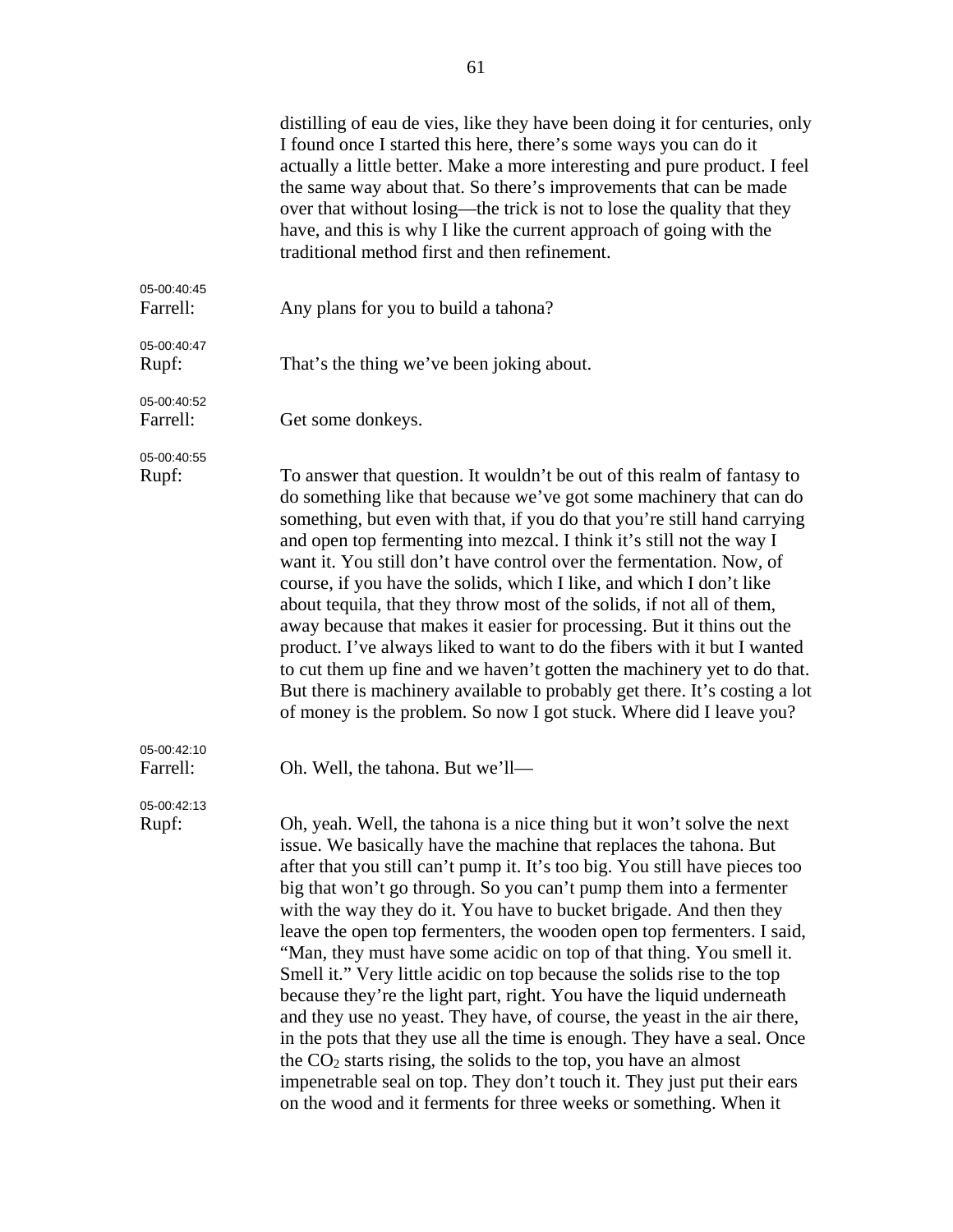|                         | doesn't do anything anymore and it's not warm anymore, then it's<br>done.                                                                                                                                                                                                                                                                                                    |
|-------------------------|------------------------------------------------------------------------------------------------------------------------------------------------------------------------------------------------------------------------------------------------------------------------------------------------------------------------------------------------------------------------------|
| 05-00:43:52<br>Farrell: | Yeah, I've heard stories. They tell you not to lean over because of all<br>the carbon monoxide. You'll pass out. Some of the closed tanks that<br>have like an emission pipe.                                                                                                                                                                                                |
| 05-00:44:08<br>Rupf:    | Right.                                                                                                                                                                                                                                                                                                                                                                       |
| 05-00:44:11<br>Farrell: | Yeah.                                                                                                                                                                                                                                                                                                                                                                        |
| 05-00:44:11<br>Rupf:    | Fermentation lock-                                                                                                                                                                                                                                                                                                                                                           |
| 05-00:44:12<br>Farrell: | Yes. Yes.                                                                                                                                                                                                                                                                                                                                                                    |
| 05-00:44:12<br>Rupf:    | — is what you want to say. And that's more in tequila. In the old<br>mezcal areas, they have the solids to provide the seal. There's some<br>stuff that escapes but they don't want you to smell that there's acidic<br>in there.                                                                                                                                            |
| 05-00:44:40<br>Farrell: | Oh, okay. That would make sense. That would make sense.                                                                                                                                                                                                                                                                                                                      |
| 05-00:44:46<br>Rupf:    | But they get astonishingly little and I have not really found why that is.<br>If you ferment fruit like that, you're dead. You get a lot of acetic<br>because once you have exposure to air, and especially at the<br>temperatures that they ferment. They ferment at thirty degrees Celsius<br>and thirty to thirty-five is, what, it's the ideal temperature for bacteria. |
| 05-00:45:16<br>Farrell: | Yeah. It's the danger zone.                                                                                                                                                                                                                                                                                                                                                  |
| 05-00:45:19<br>Rupf:    | It's a danger zone. I always said that's down to where we like it. But<br>there's still more to explore. I'm just looking and enjoying what's<br>going on.                                                                                                                                                                                                                   |
| 05-00:45:38<br>Farrell: | Well, it's exciting. I'll stay tuned for that. So then in 2012 you had the<br>thirty-year anniversary. Can you tell me a little bit about that<br>anniversary and, I don't know, I guess seeing that come to fruition?                                                                                                                                                       |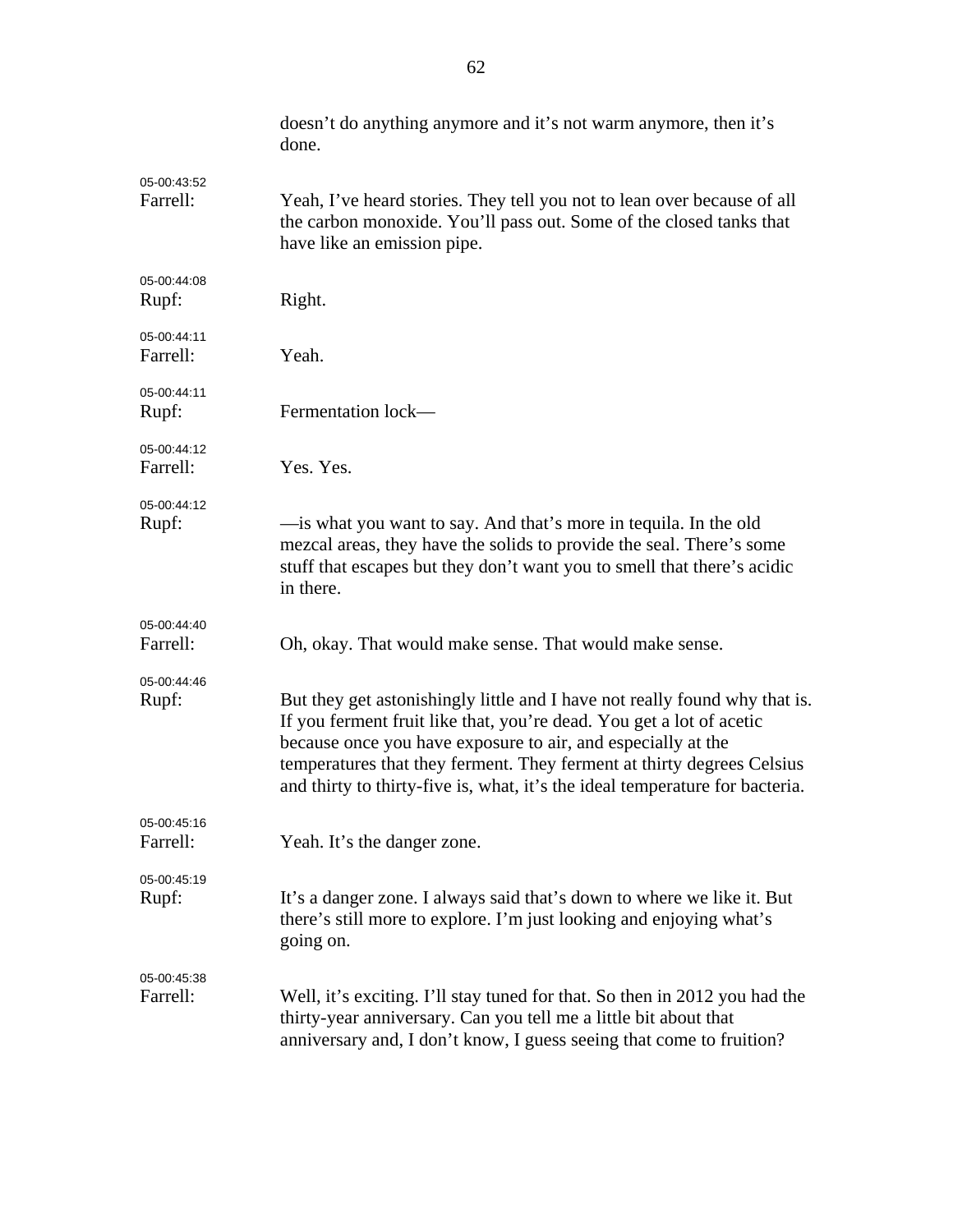| 05-00:45:53             |                                                                                                                                                                                                                                                                                                                                                                                                                                                                                                                                                                                                                                                                                                                                                                                                                                                                                                                                                                                                                                                                                                                                                                                                                                                                                                                                                                                                                                                                                                                                                                                                                                                                                                                                     |
|-------------------------|-------------------------------------------------------------------------------------------------------------------------------------------------------------------------------------------------------------------------------------------------------------------------------------------------------------------------------------------------------------------------------------------------------------------------------------------------------------------------------------------------------------------------------------------------------------------------------------------------------------------------------------------------------------------------------------------------------------------------------------------------------------------------------------------------------------------------------------------------------------------------------------------------------------------------------------------------------------------------------------------------------------------------------------------------------------------------------------------------------------------------------------------------------------------------------------------------------------------------------------------------------------------------------------------------------------------------------------------------------------------------------------------------------------------------------------------------------------------------------------------------------------------------------------------------------------------------------------------------------------------------------------------------------------------------------------------------------------------------------------|
| Rupf:                   | We had a little event that Lance organized and we were reminiscing on<br>a few things. I think there's a tape of this thing somewhere. You might<br>want to ask Lance because somebody made a tape of it or something.<br>I've never seen it but you can probably listen to that. Somebody<br>recorded it. It was here at the distillery. It was very nice. We had Bob<br>Klein, owner of Olivera restaurant, as a moderator.                                                                                                                                                                                                                                                                                                                                                                                                                                                                                                                                                                                                                                                                                                                                                                                                                                                                                                                                                                                                                                                                                                                                                                                                                                                                                                       |
| 05-00:46:40<br>Rupf:    | We had Dave, Lance and I on the podium making a few jokes and<br>drinking some stuff. He made some special thirty-year pear eau de vie<br>and it was a nice little event.                                                                                                                                                                                                                                                                                                                                                                                                                                                                                                                                                                                                                                                                                                                                                                                                                                                                                                                                                                                                                                                                                                                                                                                                                                                                                                                                                                                                                                                                                                                                                           |
| 05-00:46:57<br>Farrell: | Being one of the first to be here and seeing a community sprout up<br>around you, what are you hoping will develop within that community<br>and where are you hoping that the distilling community will go?                                                                                                                                                                                                                                                                                                                                                                                                                                                                                                                                                                                                                                                                                                                                                                                                                                                                                                                                                                                                                                                                                                                                                                                                                                                                                                                                                                                                                                                                                                                         |
| 05-00:47:19<br>Rupf:    | Who is the first one?                                                                                                                                                                                                                                                                                                                                                                                                                                                                                                                                                                                                                                                                                                                                                                                                                                                                                                                                                                                                                                                                                                                                                                                                                                                                                                                                                                                                                                                                                                                                                                                                                                                                                                               |
| 05-00:47:20<br>Farrell: | You are.                                                                                                                                                                                                                                                                                                                                                                                                                                                                                                                                                                                                                                                                                                                                                                                                                                                                                                                                                                                                                                                                                                                                                                                                                                                                                                                                                                                                                                                                                                                                                                                                                                                                                                                            |
| 05-00:47:23<br>Rupf:    | I don't know if there's anybody—it's almost impossible, and not<br>because I'm so clever or so fast. I'm actually really slow. But it wasn't<br>really possible to get into upper—so '82, when I got finally the license<br>in January of '82, there were two more but they were brandy guys.<br>Germaine Robaine and RMS [Remy Martin Schramsburg], which<br>doesn't exist anymore. That was it for '82 as far as I know. I think<br>these are public records. You could probably find out if there's any<br>small ESB established. There weren't ESBs but the big guys. So<br>anyway, doesn't matter. How do I see the future? Well, if we can, peu<br>a peu, reduce the government obstacles on the state level, mainly.<br>Federal level is what it is. But the state level is what really hurts the<br>economics of a small distillery. We have a flourishing distillery culture<br>like we do have in beer culture. That's exciting to me because I<br>thought, hey, my goal was just to bring an old culinary tradition to this<br>country. That's what I thought. Yeah, that's a great thing. But now it's<br>starting to be something real. Even working with the University of<br>Davis, I told you that when I started, the professor that was interested<br>in brandies just passed away. Then there was years when there was<br>nobody there to take that role. But now we've developed a great<br>relationship with Roger Boulton. We donated a little test still and now<br>finally got approval to set up. You know why? There's enough<br>interest. Before they always said, "No, we're a wine university." It's<br>not true actually. It says wine and distillate. But now it's coming<br>together on all levels. |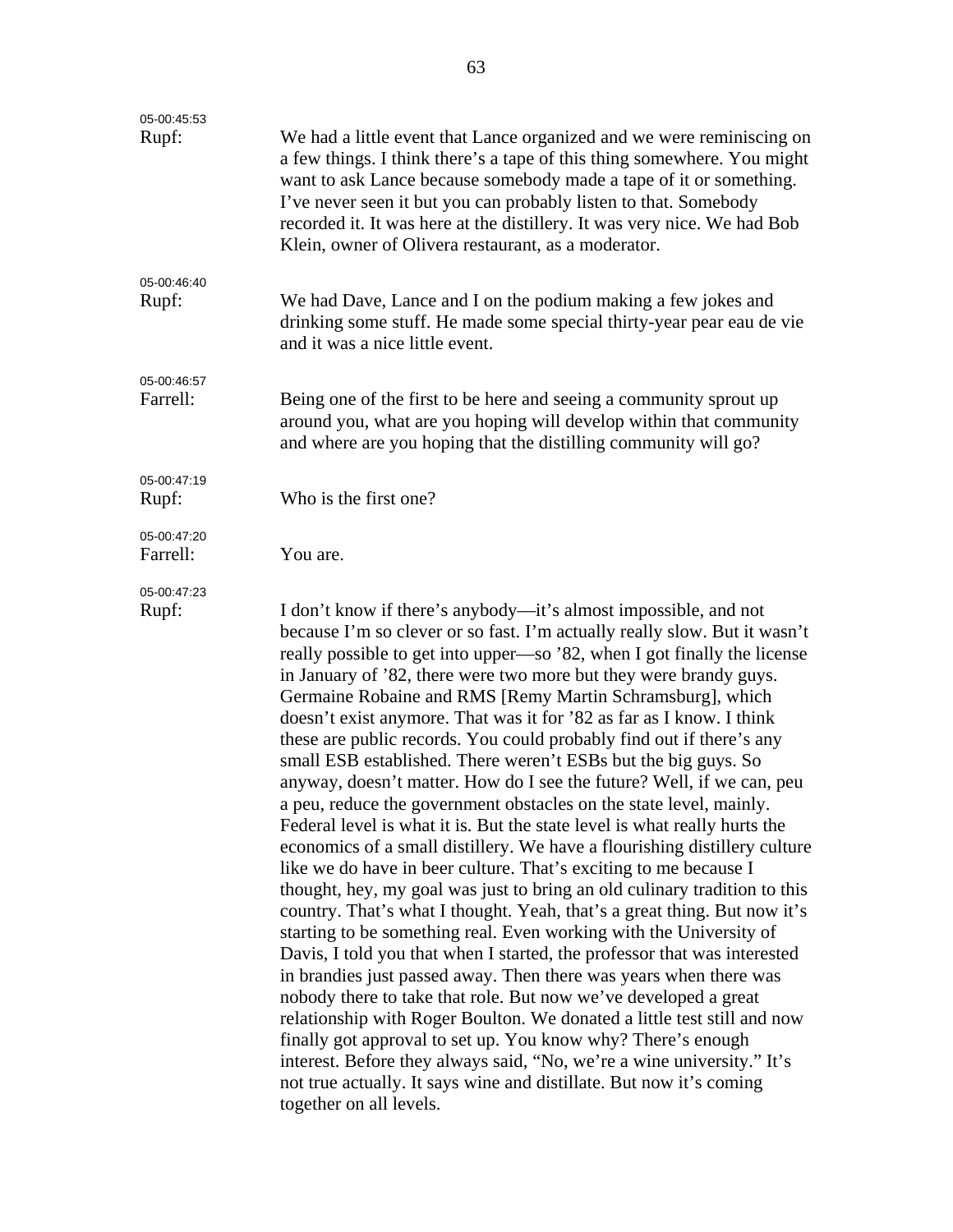| 05-00:49:55             |                                                                                                                                                                                                                                                                                                                                                                                                                                                                                                                                                                                                                                                                                                                                    |
|-------------------------|------------------------------------------------------------------------------------------------------------------------------------------------------------------------------------------------------------------------------------------------------------------------------------------------------------------------------------------------------------------------------------------------------------------------------------------------------------------------------------------------------------------------------------------------------------------------------------------------------------------------------------------------------------------------------------------------------------------------------------|
| Farrell:                | That's fantastic. What are your hopes for Saint George Spirits in the<br>future? What do you think is in the pipeline? How do you hope to see<br>the distillery grow or evolve?                                                                                                                                                                                                                                                                                                                                                                                                                                                                                                                                                    |
| 05-00:50:16<br>Rupf:    | Lance and Dave are both very innovative and I think it's always been a<br>strength of the company once I got out of my small field of vision.<br>Whatever new things or old, anything can be distilled. That's an old<br>saying in Alsace, and it's still true. Of course, over there it was much<br>more limited. Here the sky is the limit. You can make—and Lance has<br>distilled hearts and all kinds of good stuff. And foie gras. So I'm the<br>wrong guy to ask. He is the innovative guy. What could be the best.<br>Dave may well be the next generation. He's like seventeen years<br>younger or something. Lance is twenty years younger than I am.<br>Everything is coming together and this is beautiful to look at. |
| 05-00:51:43<br>Farrell: | What's been the most rewarding part of building the distillery?                                                                                                                                                                                                                                                                                                                                                                                                                                                                                                                                                                                                                                                                    |
| 05-00:51:50<br>Rupf:    | Oh, it's still the same thing that got me into it. To make something that<br>has intrinsic value and that you could put your hands on and you made<br>something that has some meaning to you and maybe to a few other<br>people, too. That's really it. That was my concept from the beginning.<br>I think it's still the best aspect. Yes, to bring a cultural tradition, to<br>bring more interest in spirits is a good thing also. But at the core, when<br>you ask me what was the reward, for me it was, "Hey, I made<br>something." Some people say, "Wow, this is interesting stuff." That's<br>something.                                                                                                                  |
| 05-00:51:50<br>Farrell: | Is there anything else that you'd like to add?                                                                                                                                                                                                                                                                                                                                                                                                                                                                                                                                                                                                                                                                                     |
| 05-00:52:52<br>Rupf:    | I have nothing to say, as you noticed. You spend your time talking<br>with Lance. He will give you many more stories.                                                                                                                                                                                                                                                                                                                                                                                                                                                                                                                                                                                                              |
| 05-00:53:00<br>Farrell: | Well, this has been an absolute pleasure. It's been really fantastic to<br>get to interview you and I appreciate you taking the time.                                                                                                                                                                                                                                                                                                                                                                                                                                                                                                                                                                                              |
| 05-00:53:07<br>Rupf:    | Well, thank you, Shanna.                                                                                                                                                                                                                                                                                                                                                                                                                                                                                                                                                                                                                                                                                                           |
| 05-00:53:09<br>Farrell: | Thank you.                                                                                                                                                                                                                                                                                                                                                                                                                                                                                                                                                                                                                                                                                                                         |
| 05-00:53:10<br>Rupf:    | You've been a pleasure yourself.                                                                                                                                                                                                                                                                                                                                                                                                                                                                                                                                                                                                                                                                                                   |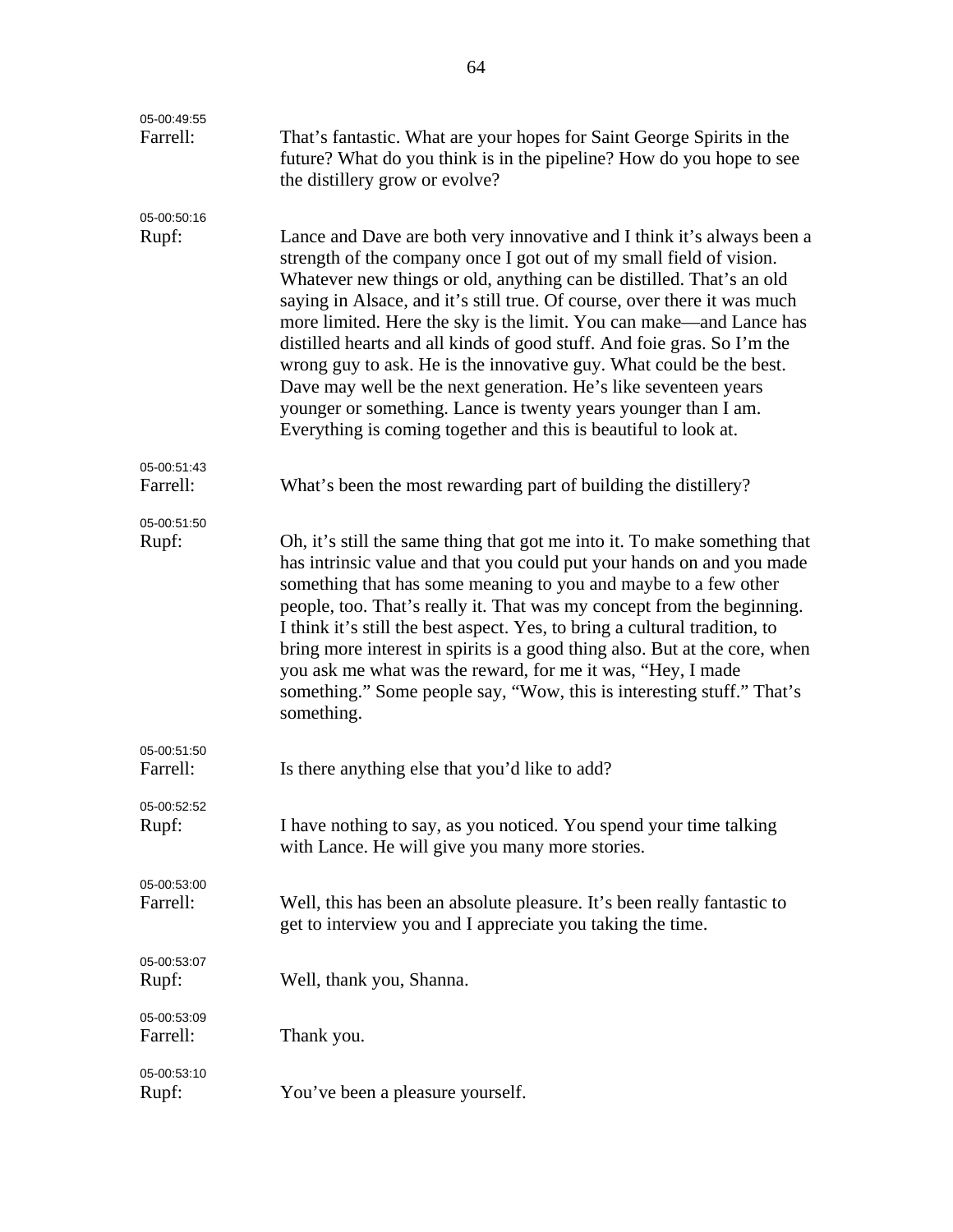| 05-00:53:12<br>Farrell: | Thanks.                                                                                                                                                                                                                                                                                                                                                                             |
|-------------------------|-------------------------------------------------------------------------------------------------------------------------------------------------------------------------------------------------------------------------------------------------------------------------------------------------------------------------------------------------------------------------------------|
| 05-00:53:13<br>Rupf:    | I hope this all works for you and wish you a great career as a research<br>analyst/bartender.                                                                                                                                                                                                                                                                                       |
| 05-00:53:23<br>Farrell: | Thank you.                                                                                                                                                                                                                                                                                                                                                                          |
| 05-00:53:24<br>Rupf:    | And whatever else you may want to do with your life.                                                                                                                                                                                                                                                                                                                                |
| 05-00:53:28<br>Farrell: | All my hats, yeah.                                                                                                                                                                                                                                                                                                                                                                  |
| 05-00:53:29<br>Rupf:    | And it's really great that you have also taken such an interest in the<br>spirits and I think more people like you will help. It's not only the<br>distillery. It's got to be translated, too. We can only make it and say,<br>"You know, this is what it is," and other people can talk about it better.<br>I've always felt like I can't really talk about the product that much. |
| 05-00:53:55<br>Farrell: | Yeah. You did a fantastic job.                                                                                                                                                                                                                                                                                                                                                      |
| 05-00:53:58<br>Rupf:    | And other people can better. That's where you come in.                                                                                                                                                                                                                                                                                                                              |
| 05-00:54:01<br>Farrell: | Well, thank you.                                                                                                                                                                                                                                                                                                                                                                    |
| <b>End Interview</b>    |                                                                                                                                                                                                                                                                                                                                                                                     |